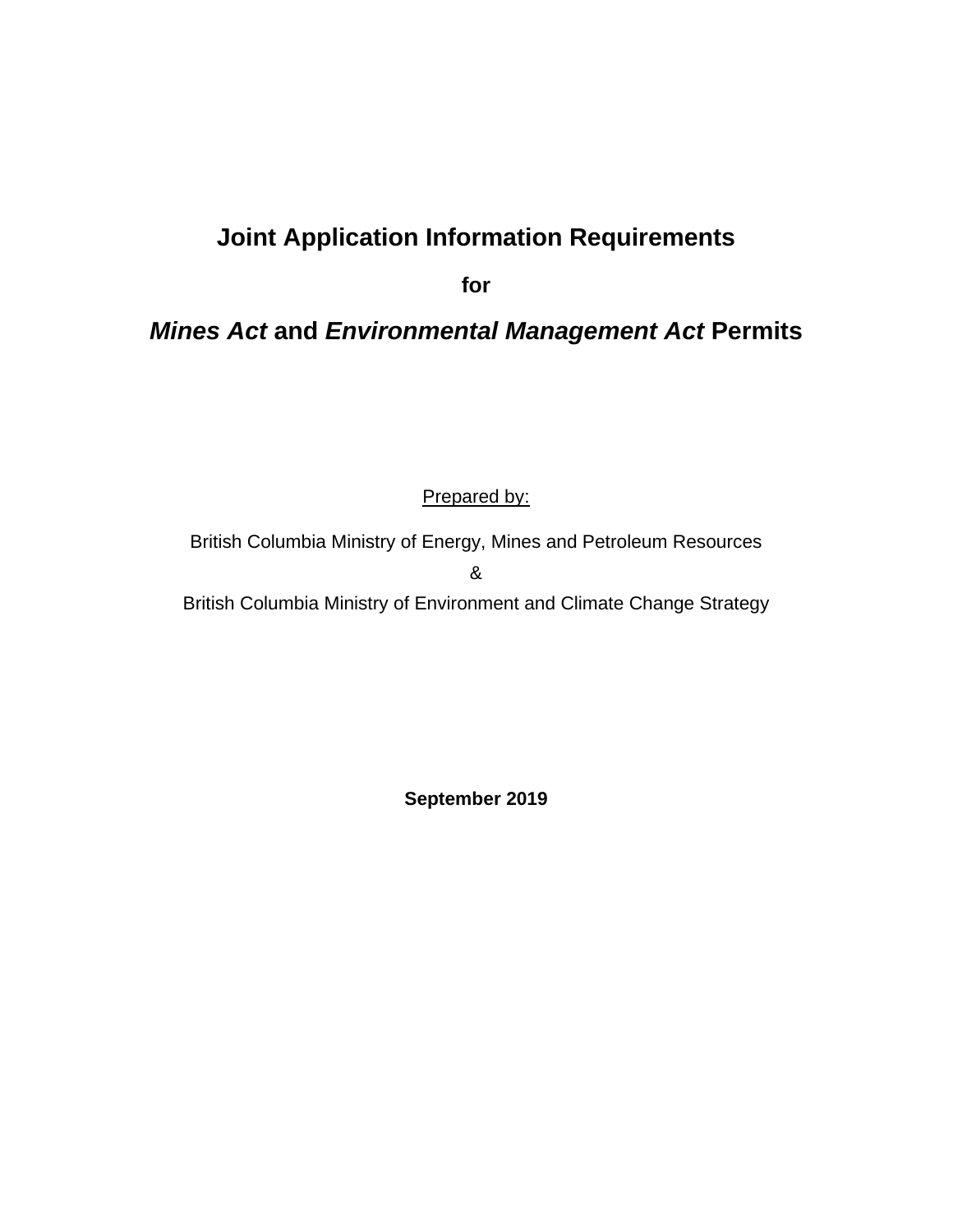# **TABLE OF CONTENTS**

| 1.1   |                                                                 |  |
|-------|-----------------------------------------------------------------|--|
| 1.2   |                                                                 |  |
|       |                                                                 |  |
| 1.3.1 |                                                                 |  |
| 1.3.2 | Overview of Products, Markets, and Projected Project Benefits 1 |  |
| 1.3.3 |                                                                 |  |
| 1.3.4 |                                                                 |  |
| 1.3.5 |                                                                 |  |
| 1.3.6 |                                                                 |  |
| 1.3.7 |                                                                 |  |
| 1.3.8 | Concordance with Environmental Assessment Conditions 3          |  |
|       |                                                                 |  |
|       |                                                                 |  |
| 1.5.1 |                                                                 |  |
|       |                                                                 |  |
| 1.5.3 |                                                                 |  |
|       |                                                                 |  |
| 2.1   |                                                                 |  |
| 2.2   |                                                                 |  |
| 2.3   |                                                                 |  |
| 2.3.1 |                                                                 |  |
| 2.3.2 |                                                                 |  |
| 2.3.3 |                                                                 |  |
| 2.3.4 |                                                                 |  |
| 2.3.5 |                                                                 |  |
|       |                                                                 |  |
| 2.4.1 |                                                                 |  |
| 2.4.2 |                                                                 |  |
| 2.5   |                                                                 |  |
| 2.6   |                                                                 |  |
| 2.6.1 |                                                                 |  |
| 2.6.2 |                                                                 |  |
| 2.7   |                                                                 |  |
| 2.7.1 |                                                                 |  |
| 2.7.2 |                                                                 |  |
| 2.8   |                                                                 |  |
| 2.9   |                                                                 |  |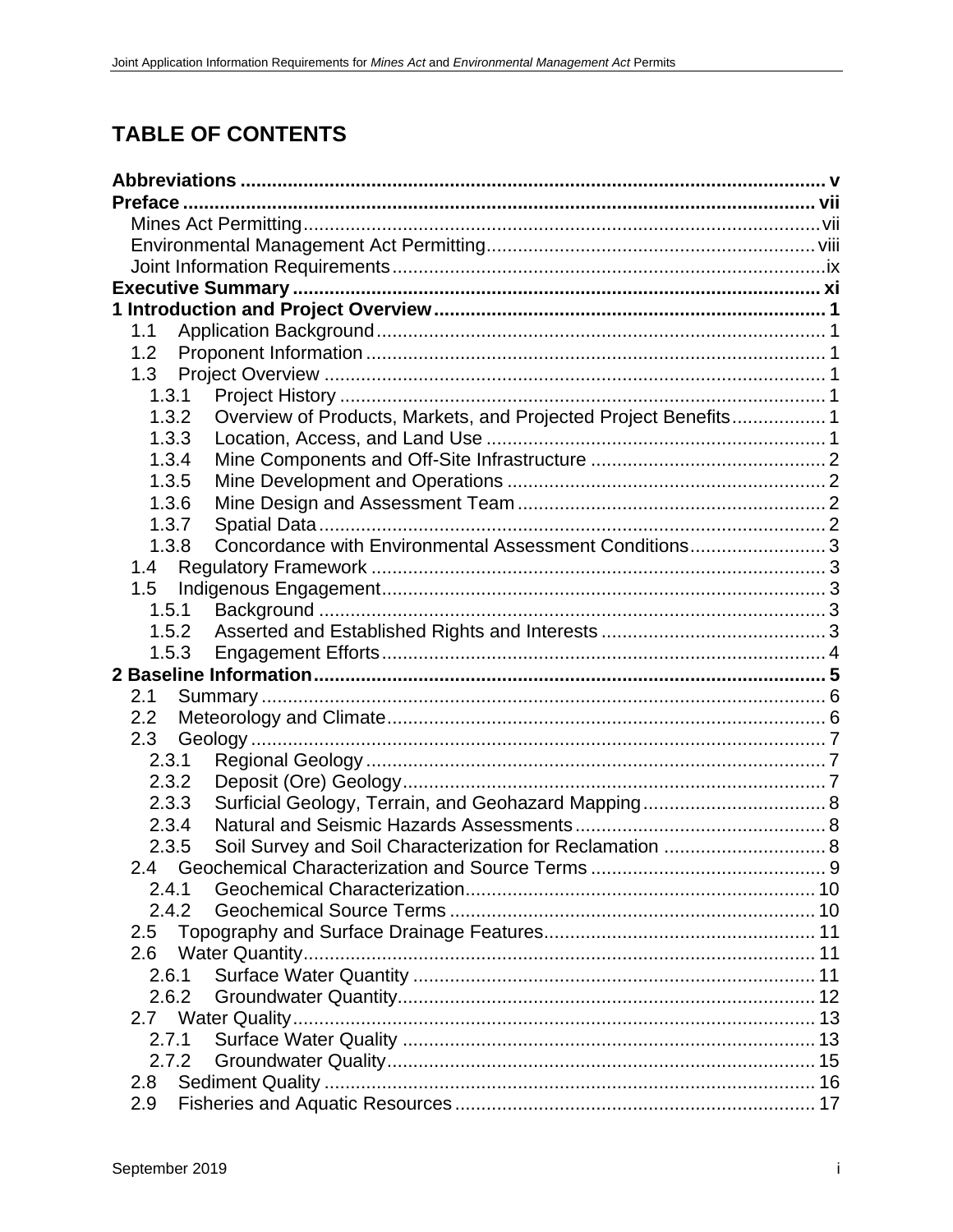| 2.9.2<br>2.9.3<br>3.1<br>3.2<br>3.3<br>3.4<br>3.5<br>3.5.1<br>3.5.2<br>3.5.3<br>Tailings Storage Facility and Associated Infrastructure  26<br>3.5.4<br>3.5.5<br>3.5.6<br>Ore, Overburden, Soil, and Construction Stockpiles  31<br>3.5.7<br>3.5.8<br>3.5.9<br>4.1<br>4.2<br>4.2.1<br>4.2.2<br>4.2.3<br>4.2.4<br>4.2.5<br>4.2.6<br>4.2.7<br>4.3<br>Contaminated Sites and Human Health and Ecological Risk Assessment 38<br>4.4<br>Disposal of Chemicals, Reagents, Hazardous Materials, and Contaminated<br>4.5<br>Materials<br>4.6<br>4.7 |
|---------------------------------------------------------------------------------------------------------------------------------------------------------------------------------------------------------------------------------------------------------------------------------------------------------------------------------------------------------------------------------------------------------------------------------------------------------------------------------------------------------------------------------------------|
|                                                                                                                                                                                                                                                                                                                                                                                                                                                                                                                                             |
|                                                                                                                                                                                                                                                                                                                                                                                                                                                                                                                                             |
|                                                                                                                                                                                                                                                                                                                                                                                                                                                                                                                                             |
|                                                                                                                                                                                                                                                                                                                                                                                                                                                                                                                                             |
|                                                                                                                                                                                                                                                                                                                                                                                                                                                                                                                                             |
|                                                                                                                                                                                                                                                                                                                                                                                                                                                                                                                                             |
|                                                                                                                                                                                                                                                                                                                                                                                                                                                                                                                                             |
|                                                                                                                                                                                                                                                                                                                                                                                                                                                                                                                                             |
|                                                                                                                                                                                                                                                                                                                                                                                                                                                                                                                                             |
|                                                                                                                                                                                                                                                                                                                                                                                                                                                                                                                                             |
|                                                                                                                                                                                                                                                                                                                                                                                                                                                                                                                                             |
|                                                                                                                                                                                                                                                                                                                                                                                                                                                                                                                                             |
|                                                                                                                                                                                                                                                                                                                                                                                                                                                                                                                                             |
|                                                                                                                                                                                                                                                                                                                                                                                                                                                                                                                                             |
|                                                                                                                                                                                                                                                                                                                                                                                                                                                                                                                                             |
|                                                                                                                                                                                                                                                                                                                                                                                                                                                                                                                                             |
|                                                                                                                                                                                                                                                                                                                                                                                                                                                                                                                                             |
|                                                                                                                                                                                                                                                                                                                                                                                                                                                                                                                                             |
|                                                                                                                                                                                                                                                                                                                                                                                                                                                                                                                                             |
|                                                                                                                                                                                                                                                                                                                                                                                                                                                                                                                                             |
|                                                                                                                                                                                                                                                                                                                                                                                                                                                                                                                                             |
|                                                                                                                                                                                                                                                                                                                                                                                                                                                                                                                                             |
|                                                                                                                                                                                                                                                                                                                                                                                                                                                                                                                                             |
|                                                                                                                                                                                                                                                                                                                                                                                                                                                                                                                                             |
|                                                                                                                                                                                                                                                                                                                                                                                                                                                                                                                                             |
|                                                                                                                                                                                                                                                                                                                                                                                                                                                                                                                                             |
|                                                                                                                                                                                                                                                                                                                                                                                                                                                                                                                                             |
|                                                                                                                                                                                                                                                                                                                                                                                                                                                                                                                                             |
|                                                                                                                                                                                                                                                                                                                                                                                                                                                                                                                                             |
|                                                                                                                                                                                                                                                                                                                                                                                                                                                                                                                                             |
|                                                                                                                                                                                                                                                                                                                                                                                                                                                                                                                                             |
|                                                                                                                                                                                                                                                                                                                                                                                                                                                                                                                                             |
|                                                                                                                                                                                                                                                                                                                                                                                                                                                                                                                                             |
|                                                                                                                                                                                                                                                                                                                                                                                                                                                                                                                                             |
|                                                                                                                                                                                                                                                                                                                                                                                                                                                                                                                                             |
|                                                                                                                                                                                                                                                                                                                                                                                                                                                                                                                                             |
|                                                                                                                                                                                                                                                                                                                                                                                                                                                                                                                                             |
|                                                                                                                                                                                                                                                                                                                                                                                                                                                                                                                                             |
|                                                                                                                                                                                                                                                                                                                                                                                                                                                                                                                                             |
| 4.7.1                                                                                                                                                                                                                                                                                                                                                                                                                                                                                                                                       |
| 4.7.2                                                                                                                                                                                                                                                                                                                                                                                                                                                                                                                                       |
| 4.7.3                                                                                                                                                                                                                                                                                                                                                                                                                                                                                                                                       |
| 4.7.4                                                                                                                                                                                                                                                                                                                                                                                                                                                                                                                                       |
|                                                                                                                                                                                                                                                                                                                                                                                                                                                                                                                                             |
| 4.7.5                                                                                                                                                                                                                                                                                                                                                                                                                                                                                                                                       |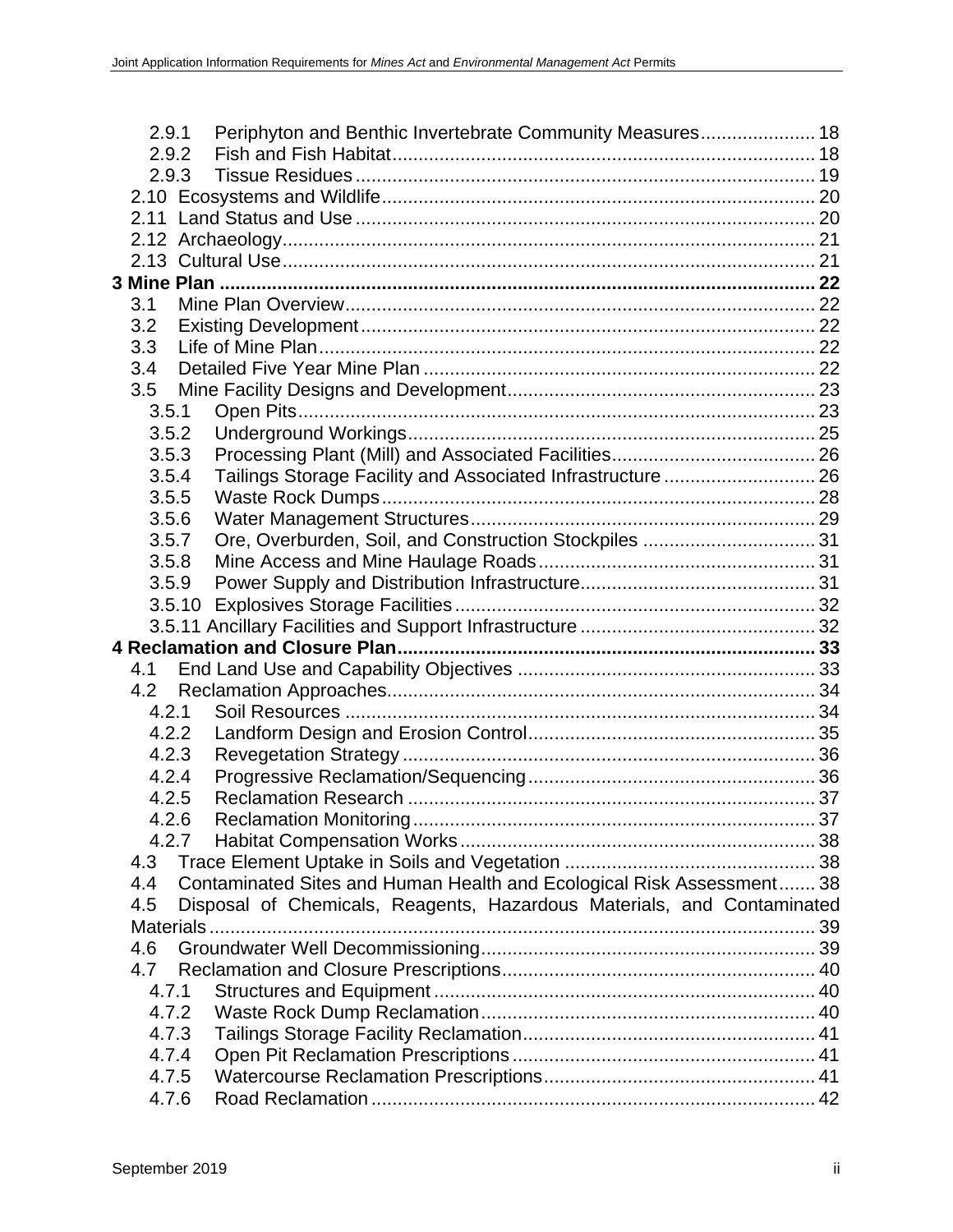| 4.8                                                             |  |
|-----------------------------------------------------------------|--|
| 4.9                                                             |  |
|                                                                 |  |
|                                                                 |  |
|                                                                 |  |
|                                                                 |  |
| 4.11.3 Post-Closure Maintenance (excluding Water Treatment)  45 |  |
|                                                                 |  |
|                                                                 |  |
| 5.1                                                             |  |
| 5.2                                                             |  |
| 5.3                                                             |  |
| 5.4                                                             |  |
| 5.5                                                             |  |
|                                                                 |  |
| 5.5.2                                                           |  |
| 5.6                                                             |  |
| 5.6.1                                                           |  |
| 5.6.2                                                           |  |
| 5.6.3                                                           |  |
| 5.6.4                                                           |  |
|                                                                 |  |
|                                                                 |  |
|                                                                 |  |
|                                                                 |  |
|                                                                 |  |
|                                                                 |  |
|                                                                 |  |
|                                                                 |  |
|                                                                 |  |
|                                                                 |  |
|                                                                 |  |
| 5.6.4.12                                                        |  |
| 5.7                                                             |  |
| 5.8                                                             |  |
| 5.9                                                             |  |
|                                                                 |  |
| 6.1                                                             |  |
| 6.2                                                             |  |
|                                                                 |  |
| 7.1                                                             |  |
| 7.2                                                             |  |
| 7.3                                                             |  |
| 7.4                                                             |  |
| 7.5                                                             |  |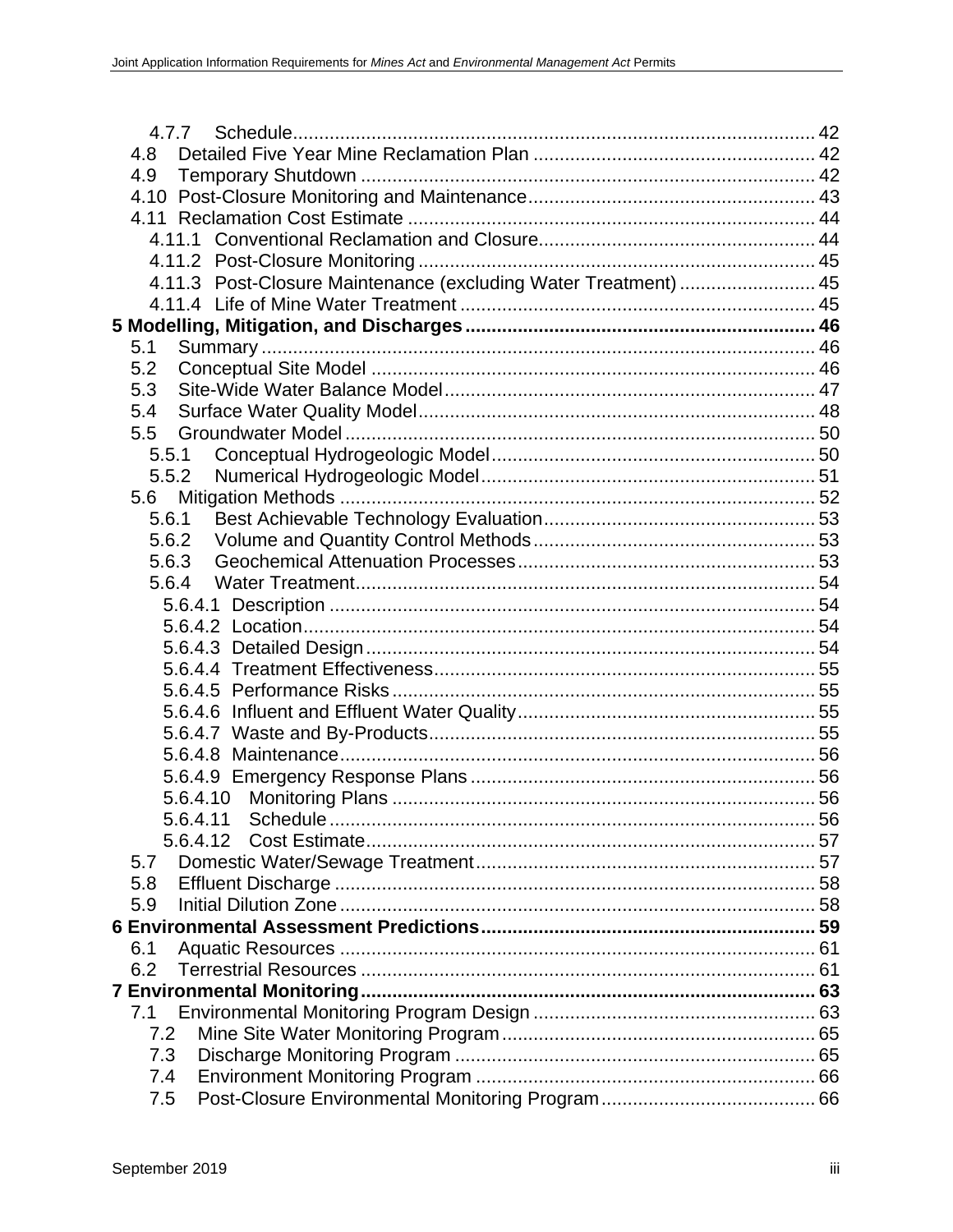| 7.6   |                                                                       |  |
|-------|-----------------------------------------------------------------------|--|
|       |                                                                       |  |
| 8.1   |                                                                       |  |
| 8.1.1 |                                                                       |  |
| 8.1.2 |                                                                       |  |
| 8.1.3 |                                                                       |  |
| 8.1.4 |                                                                       |  |
| 8.1.5 | Lunchrooms, Mine Dry, and Sanitary Conveniences 71                    |  |
|       |                                                                       |  |
| 8.2.1 |                                                                       |  |
| 8.2.2 |                                                                       |  |
| 8.2.3 |                                                                       |  |
| 8.2.4 | Workplace Hazardous Materials Information System (WHMIS)  73          |  |
| 8.2.5 |                                                                       |  |
|       |                                                                       |  |
| 9.1   |                                                                       |  |
| 9.2   |                                                                       |  |
| 9.3   |                                                                       |  |
| 9.4   |                                                                       |  |
| 9.5   |                                                                       |  |
| 9.6   |                                                                       |  |
| 9.7   |                                                                       |  |
| 9.8   |                                                                       |  |
| 9.9   |                                                                       |  |
|       |                                                                       |  |
| 9.11  | Archaeological Management and Impact Mitigation Plan  84              |  |
|       |                                                                       |  |
|       |                                                                       |  |
|       |                                                                       |  |
|       |                                                                       |  |
|       | 9.16 Chemicals and Materials Storage, Transfer, and Handling Plan  86 |  |
|       |                                                                       |  |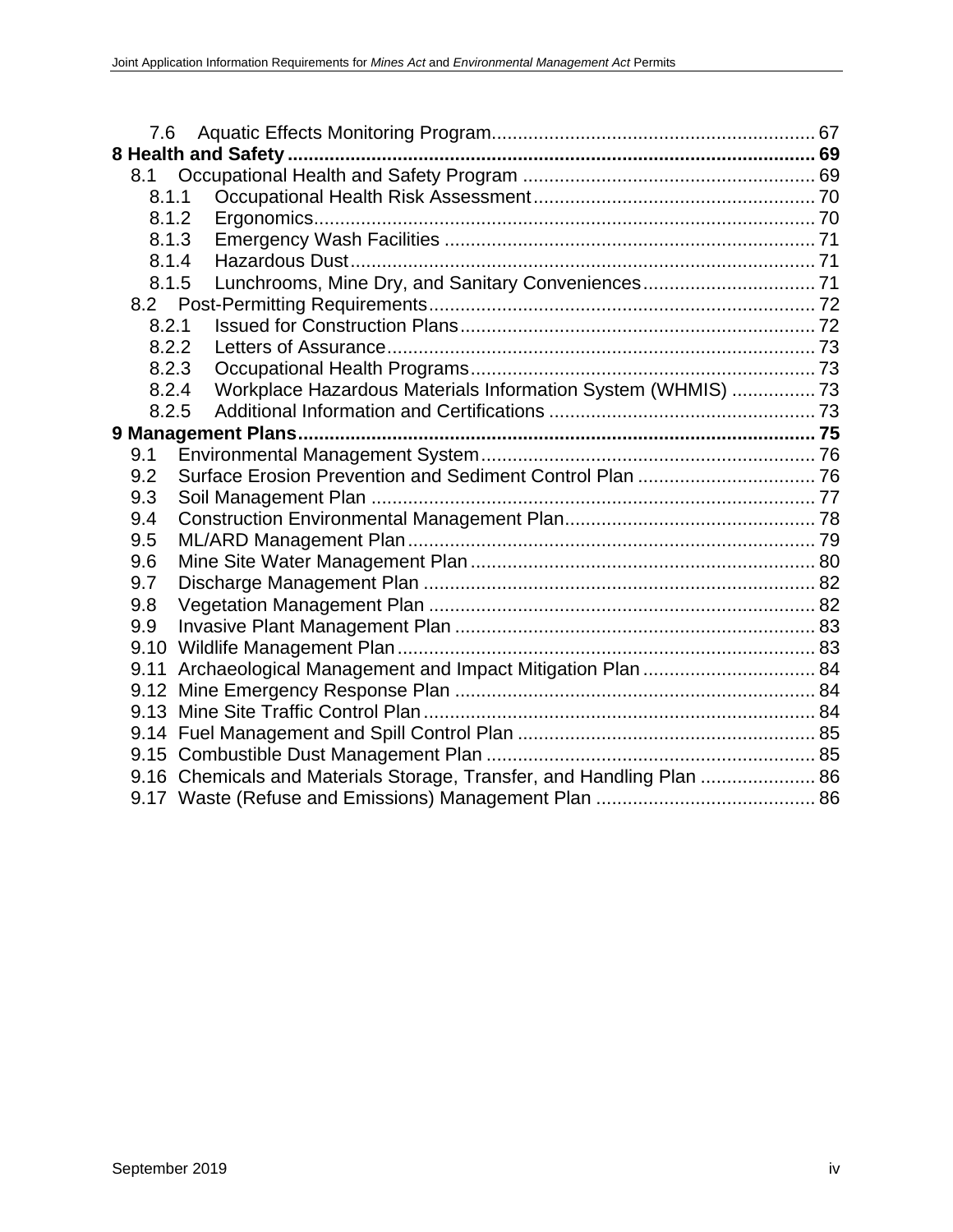# **Abbreviations**

| AIA          | Archaeological Impact Assessment                                            |
|--------------|-----------------------------------------------------------------------------|
| <b>AID</b>   | <b>Application Instruction Document</b>                                     |
| <b>BACI</b>  | Before-After-Control-Impact                                                 |
| <b>BAT</b>   | Best Achievable/Available Technology                                        |
| <b>CABIN</b> | <b>Canadian Aquatic Biomonitoring Network</b>                               |
| <b>CEMP</b>  | <b>Construction Environmental Management Plan</b>                           |
| <b>CIH</b>   | <b>Certified Industrial Hygienist</b>                                       |
| Code         | Health, Safety and Reclamation Code for Mines in British Columbia           |
| <b>CSM</b>   | <b>Conceptual Site Model</b>                                                |
| EA           | <b>Environmental Assessment</b>                                             |
| <b>EAC</b>   | <b>Environmental Assessment Certificate</b>                                 |
| <b>EDF</b>   | <b>Environmental Design Flood</b>                                           |
| EEM          | <b>Environmental Effects Monitoring</b>                                     |
| <b>EGBC</b>  | <b>Engineers and Geoscientists British Columbia</b>                         |
| EIA          | <b>Environmental Impact Assessment</b>                                      |
| EMA          | <b>Environmental Management Act</b>                                         |
| <b>EMS</b>   | <b>Environmental Management System</b>                                      |
| <b>EMPR</b>  | Ministry of Energy, Mines & Petroleum Resources                             |
| <b>ENV</b>   | Ministry of Environment and Climate Change Strategy                         |
| <b>EPD</b>   | <b>Environmental Protection Division</b>                                    |
| <b>FLNRD</b> | Ministry of Forests, Lands, Natural Resource<br>Operations,<br>Rural<br>and |
|              | Development                                                                 |
| <b>GCMP</b>  | <b>Ground Control Management Plan</b>                                       |
| <b>HCA</b>   | <b>Heritage Conservation Act</b>                                            |
| <b>HVAC</b>  | Heating, Ventilation, and Air Conditioning                                  |
| <b>IDF</b>   | <b>Inflow Design Flood</b>                                                  |
| <b>IDZ</b>   | <b>Initial Dilution Zone</b>                                                |
| <b>IFC</b>   | <b>Issued for Construction</b>                                              |
| <b>IPMP</b>  | <b>Invasive Plant Management Plan</b>                                       |
| <b>IRT</b>   | <b>Information Requirements Table</b>                                       |
| МA           | Mines Act                                                                   |
| <b>MSD</b>   | Musculoskeletal Disorder                                                    |
| <b>MERP</b>  | Mine Emergency Response Plan                                                |
| ML/ARD       | Metal Leaching and Acid Rock Drainage                                       |
| <b>MRC</b>   | Mine Review Committee                                                       |
| <b>NPV</b>   | <b>Net Present Value</b>                                                    |
| <b>OHS</b>   | Occupational Health and Safety                                              |
| <b>OHSC</b>  | Occupational Health and Safety Committee                                    |
| <b>POC</b>   | <b>Parameter of Concern</b>                                                 |
| QA/QC        | <b>Quality Assurance/Quality Control</b>                                    |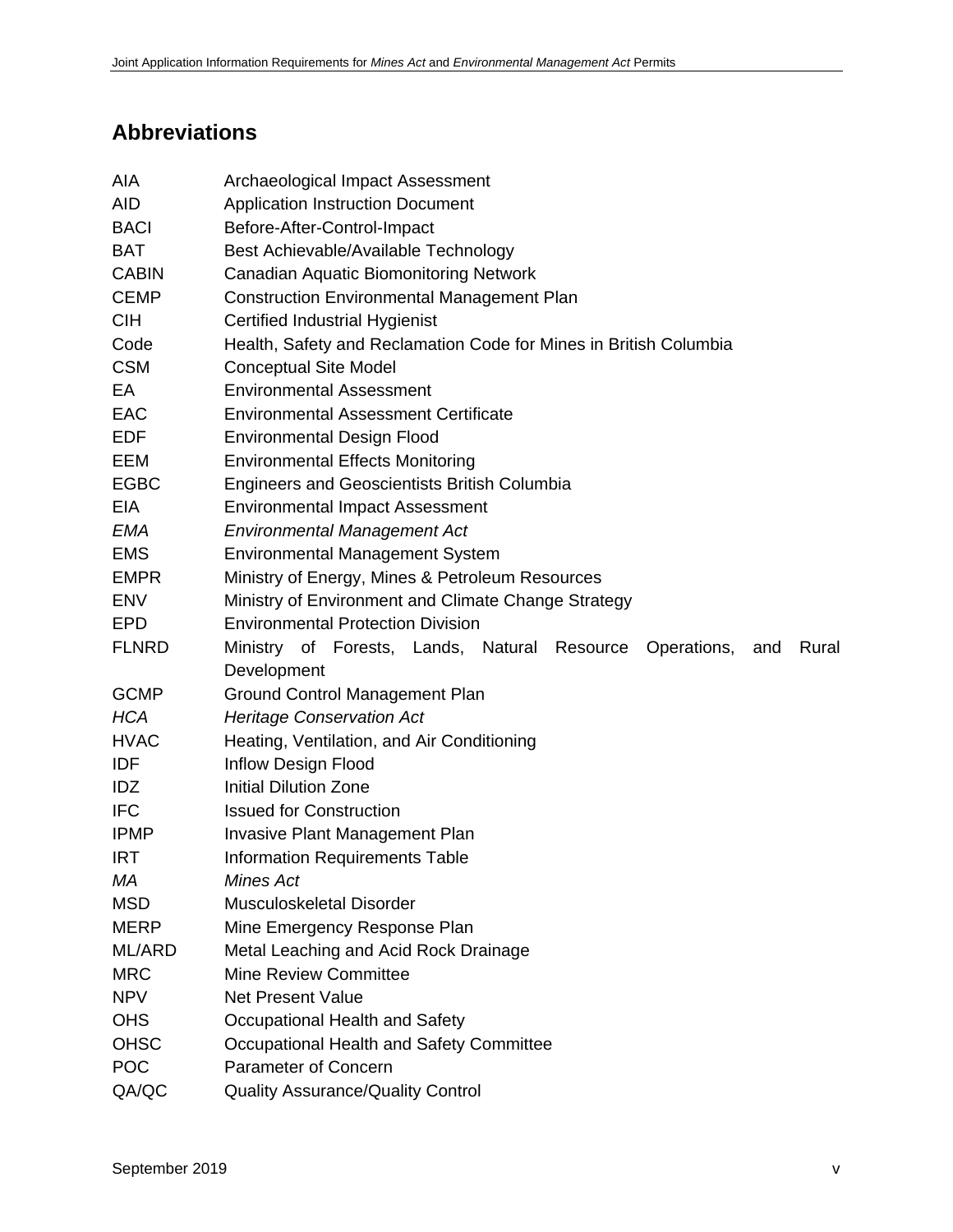- QPO Quantitative Performance Objective
- ROH Registered Occupational Hygienist
- SBEB Science-Based Environmental Benchmark
- SOP Standard Operating Procedure
- SPO Site Performance Objective
- TAR Technical Assessment Report
- TRP Trigger Response Plan
- TSF Tailings Storage Facility
- WHMIS Workplace Hazardous Materials Information System
- WOE Weight of Evidence
- WQG Water Quality Guideline
- WQO Water Quality Objective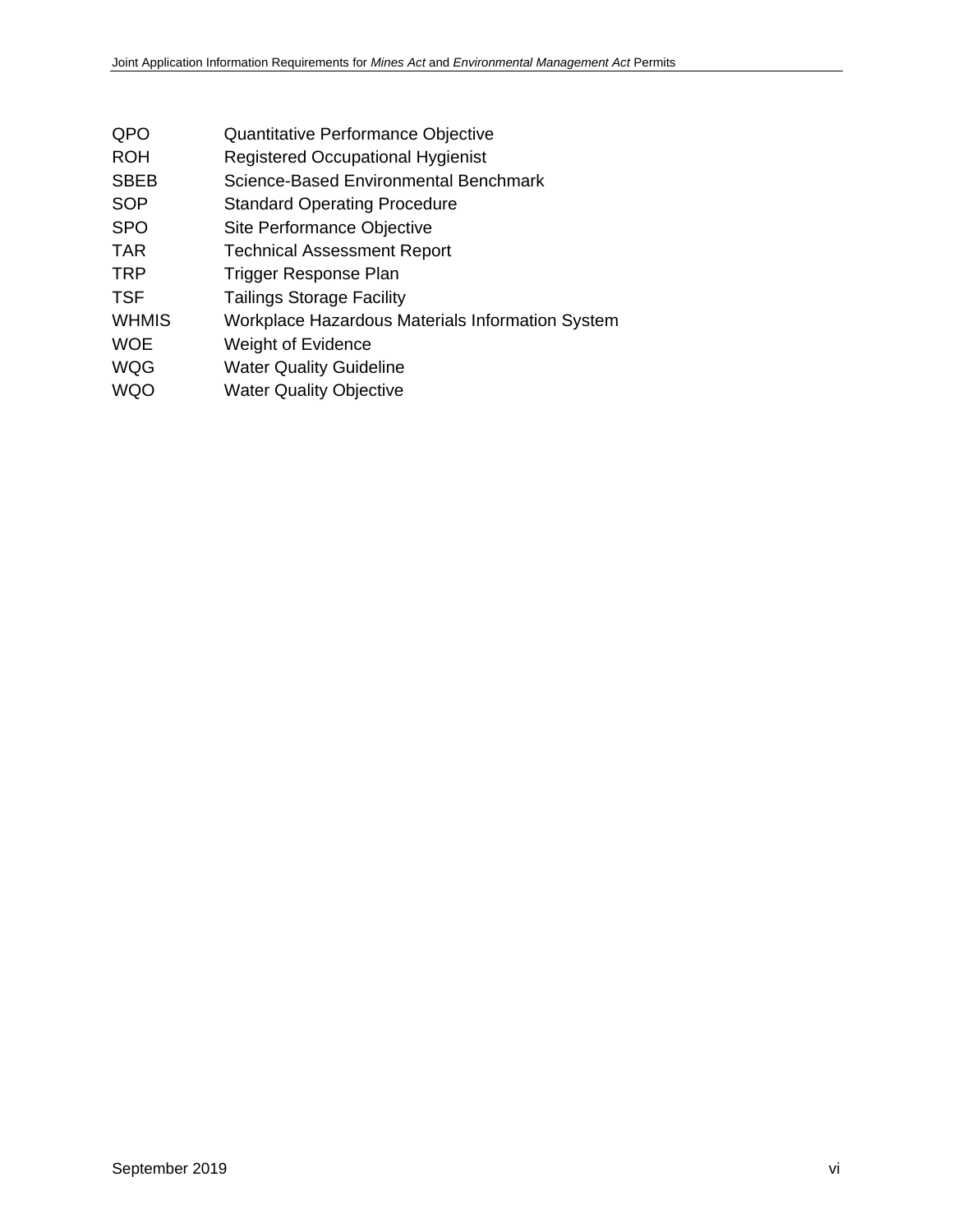# **Preface**

This Application Information Requirements document provides guidance on the technical information requirements expected to be submitted in support of a joint application for a *Mines Act* (*MA*) permit issued by the Ministry of Energy, Mines and Petroleum Resources (EMPR) and an effluent discharge permit issued under the *Environmental Management Act* (*EMA*) by the Ministry of Environment and Climate Change Strategy (ENV).

The information requirements presented in this document will be further developed through preapplication discussions with EMPR and ENV technical staff. This document is intended for both new and existing major mines, including proposed amendment applications or major expansions/extensions of mining projects. Combining the technical information requirements for the *MA* and *EMA* permit applications reduces the overlap of information required by EMPR and ENV and results in a single set of information requirements that supports both applications.

Mining project proponents will receive additional guidance from EMPR and ENV technical staff, EMPR's Major Mines Office, or Regional Operations with respect to more specific information requirements for their project as early as possible prior to submitting applications. ENV and EMPR require "pre-application" meetings with proponents, Indigenous Nations, applicable provincial permitting agencies, and technical staff to discuss and confirm the scope and detail of information requirements prior to application submission.

When developing the application that presents the information requirements outlined in this document, proponents are advised to present the information in the order listed in the table of contents. Additionally, proponents should reference the location of materials in the Information Requirements Table (IRT) in the right-hand column related to each line of the IRT.

# *Mines Act Permitting*

Applications for *MA* permits must demonstrate compliance with the Health, Safety and Reclamation Code for Mines in British<sup>[1](#page-7-0)</sup> (hereafter "the Code"). Depending on project-specific considerations, information requirements in addition to those listed herein may be required.

Applications must include detailed designs for all project components and phases of mine life. Proponents are expected to provide detailed engineering designs, management plans, and monitoring programs. Planning needs to be sufficiently detailed to ensure the health and safety of mine personnel and the public as well as the protection and reclamation of the land and watercourses affected by mining activities.

<span id="page-7-0"></span> <sup>1</sup> https://www2.gov.bc.ca/gov/content/industry/mineral-exploration-mining/health-safety/health-safety-and-reclamationcode-for-mines-in-british-columbia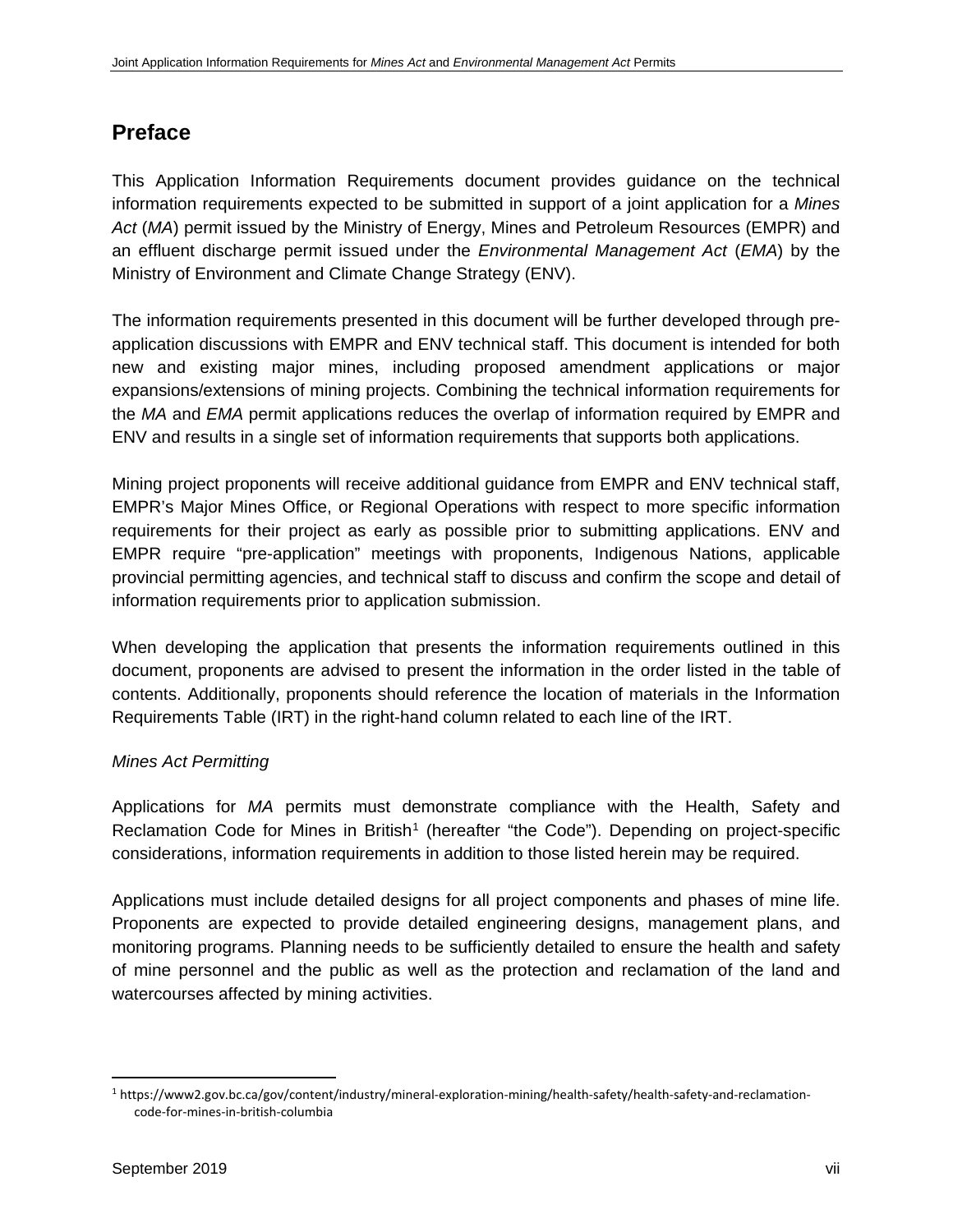In addition to providing the technical information described in this document, proponents must ensure that *Mines Act* [permit fees](http://www2.gov.bc.ca/gov/content/industry/mineral-exploration-mining/permitting/mines-act-permit-inspection-fees)<sup>[2](#page-8-0)</sup> are provided with the submission of an application, as applicable.

#### *Environmental Management Act Permitting*

This document includes the information requirements of a Technical Assessment Report (TAR) with particular emphasis on the Environmental Impact Assessment (EIA) normally required as part of the application (found in Technical Guidance 1 – *[Environmental Management Act](http://www2.gov.bc.ca/assets/gov/environment/waste-management/industrial-waste/industrial-waste/mining-smelt-energy/eia__ta_tor.pdf)* [Applications TERMS OF REFERENCE Environmental Impact and Technical Assessment](http://www2.gov.bc.ca/assets/gov/environment/waste-management/industrial-waste/industrial-waste/mining-smelt-energy/eia__ta_tor.pdf)  [Report](http://www2.gov.bc.ca/assets/gov/environment/waste-management/industrial-waste/industrial-waste/mining-smelt-energy/eia__ta_tor.pdf)<sup>[3](#page-8-1)</sup>) and builds upon the generic guidance related to TAR preparation found in Guidance on [Applications for Permits under the](https://www2.gov.bc.ca/gov/content/environment/waste-management/waste-discharge-authorization/guidance-forms-and-fees) *Environmental Management Act* – Technical Assessment[4](#page-8-2) (under the *Guidance for a Technical Assessment Report* pulldown menu).

In cases where construction significantly precedes operation, a proponent may submit an [application for an](https://www2.gov.bc.ca/gov/content/environment/waste-management/waste-discharge-authorization/guidance-forms-and-fees) *EMA* permit<sup>[5](#page-8-3)</sup> (under the *New Permit, Approval or Operational Certificate: Forms, Templates, Fees & IRTs* pulldown menu) associated with construction effluent discharges prior to an application for operational effluent discharge permits. The application information requirements outlined in this document should be modified specifically for each project (single- or two-phase application) after discussion with and advice from the projectspecific Mine Review Committee (MRC), specifically the ENV representatives.

In addition to providing the technical information described in this document, proponents must ensure that *EMA* [permit fees](https://www2.gov.bc.ca/gov/content/environment/waste-management/waste-discharge-authorization/guidance-forms-and-fees)<sup>[6](#page-8-4)</sup> are provided with the submission of an initial application and all [other relevant forms](https://www2.gov.bc.ca/gov/content/environment/waste-management/waste-discharge-authorization/guidance-forms-and-fees)<sup>[7](#page-8-5)</sup> to the Vic Admin mailbox: PermitAdministration. VictoriaEPD@gov.bc.ca. All permits, registrations, and authorizations under the *EMA* require the same initial application to Vic Admin and payment of fees to initiate the review process.

The [Water and Air Baseline Monitoring Guidance Document for Mine Proponents and](http://www2.gov.bc.ca/assets/gov/environment/waste-management/industrial-waste/industrial-waste/water_air_baseline_monitoring.pdf)  [Operators](http://www2.gov.bc.ca/assets/gov/environment/waste-management/industrial-waste/industrial-waste/water_air_baseline_monitoring.pdf)[8](#page-8-6) must also be followed in the development of an application for an *EMA* permit. This document provides detailed direction regarding collecting and presenting baseline data as well as assessing and predicting the potential effects of a project on the aquatic environment. Prior

<span id="page-8-0"></span> <sup>2</sup> https://www2.gov.bc.ca/gov/content/industry/mineral-exploration-mining/permitting/mines-act-permit-inspection-fees

<span id="page-8-1"></span><sup>3</sup> www2.gov.bc.ca/assets/gov/environment/waste-management/industrial-waste/industrial-waste/mining-smeltenergy/eia\_\_ta\_tor.pdf

<span id="page-8-2"></span><sup>4</sup> https://www2.gov.bc.ca/gov/content/environment/waste-management/waste-discharge-authorization/guidance-forms-andfees

<span id="page-8-3"></span><sup>5</sup> https://www2.gov.bc.ca/gov/content/environment/waste-management/waste-discharge-authorization/guidance-forms-andfees

<span id="page-8-4"></span><sup>6</sup> https://www2.gov.bc.ca/gov/content/environment/waste-management/waste-discharge-authorization/guidance-forms-andfees

<span id="page-8-5"></span><sup>7</sup> https://www2.gov.bc.ca/gov/content/environment/waste-management/waste-discharge-authorization/guidance-forms-andfees

<span id="page-8-6"></span><sup>8</sup> http://www2.gov.bc.ca/assets/gov/environment/waste-management/industrial-waste/industrialwaste/water\_air\_baseline\_monitoring.pdf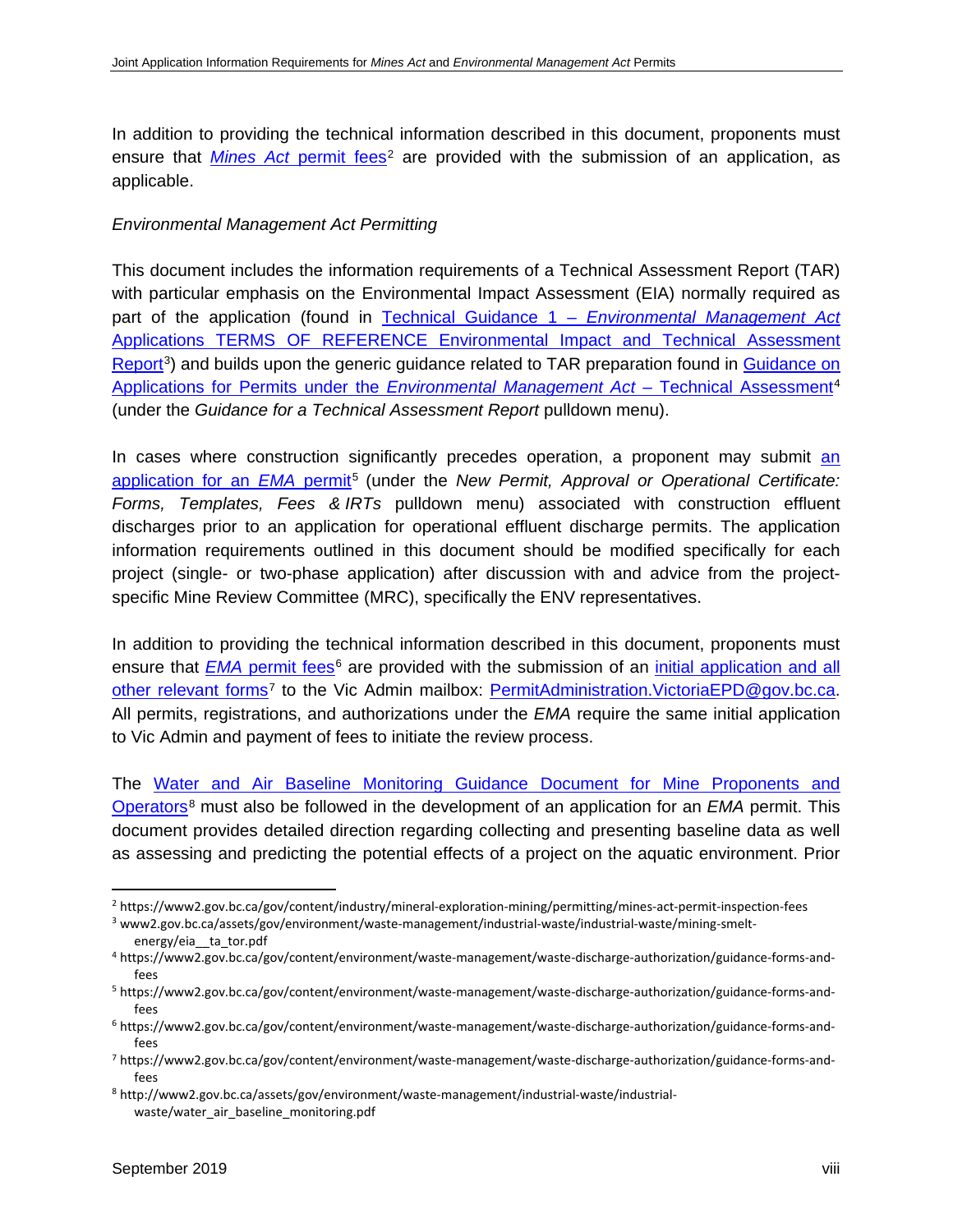to intake of an application, proponents may contact ENV regarding advice on proposed baseline data collection programs.

Each qualified professional must provide signed Conflict of Interest Disclosure and Declaration of Competency forms, which will be provided by ENV with the Application Instruction Document (AID) at the end of the pre-application stage.

Prior to initiating the development of the Information Requirements Table (IRT), proponents must complete the intake step. This step involves submission of an initial project description, site map, draft application form, and payment of the application fees. Tracking of the application progress by ENV only occurs once intake is complete. Note that the proponent must also submit a final application form for authorization to discharge [waste](https://www2.gov.bc.ca/assets/gov/environment/waste-management/industrial-waste/industrial-waste/mining-smelt-energy/mining_operations_fs.pdf)<sup>[9](#page-9-0)</sup> under the *EMA*, in addition to providing the technical information described in this document when the final application is submitted.

These information requirements address effluent-related discharges only. For other waste discharges related to project activities, such as air emissions or solid waste or hazardous waste disposal, separate applications may be required. The Environmental Protection Division (EPD)'s fact sheet on waste authorizations [and best practices for industrial camps](http://www2.gov.bc.ca/assets/gov/environment/waste-management/sewage/mwr/workcampsfs.pdf)<sup>[10](#page-9-1)</sup> identifies the requirements for disposal of putrescible wastes (food wastes), solid waste, and hazardous waste for exploration, construction, and industrial camps.

Once an *EMA* authorization is issued, mine proponents are responsible for understanding and following the terms and conditions of their authorization. Ministry of Environment inspectors verify compliance with authorizations to ensure proponents are following requirements designed to protect the environment and human health. More information and guidance can be found on the [Environmental Compliance in BC website](https://www2.gov.bc.ca/gov/content/environment/natural-resource-stewardship/natural-resource-law-enforcement/environmental-compliance)<sup>[11](#page-9-2)</sup>.

# *Joint Information Requirements*

The information requirements presented in this document are those relevant for a joint application for *MA* and *EMA* permits. The information requirements will be referenced and reviewed in the IRT discussions. Where an application refers to previously submitted information, a summary of that information should be provided under the appropriate section or subsection of the application, with hyperlinks to the corresponding sections of the previously submitted document(s) provided.

<span id="page-9-0"></span> <sup>9</sup> https://www2.gov.bc.ca/assets/gov/environment/waste-management/industrial-waste/industrial-waste/mining-smeltenergy/mining\_operations\_fs.pdf

<span id="page-9-1"></span><sup>10</sup> www2.gov.bc.ca/assets/gov/environment/waste-management/sewage/mwr/workcampsfs.pdf

<span id="page-9-2"></span><sup>11</sup> https://www2.gov.bc.ca/gov/content/environment/natural-resource-stewardship/natural-resource-lawenforcement/environmental-compliance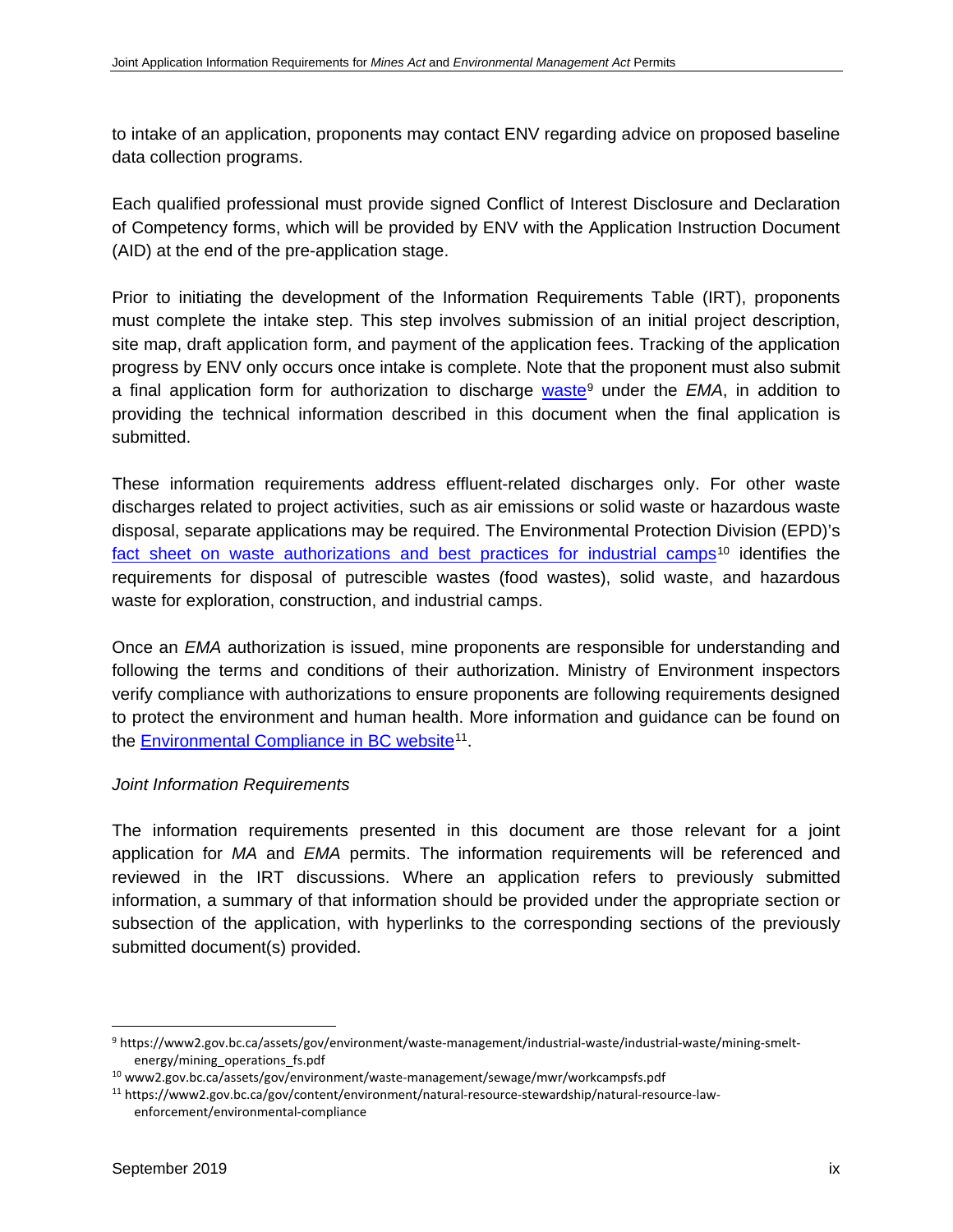# **From this point forward, the sections of this document provide a template for joint**  *MA***/***EMA* **applications.**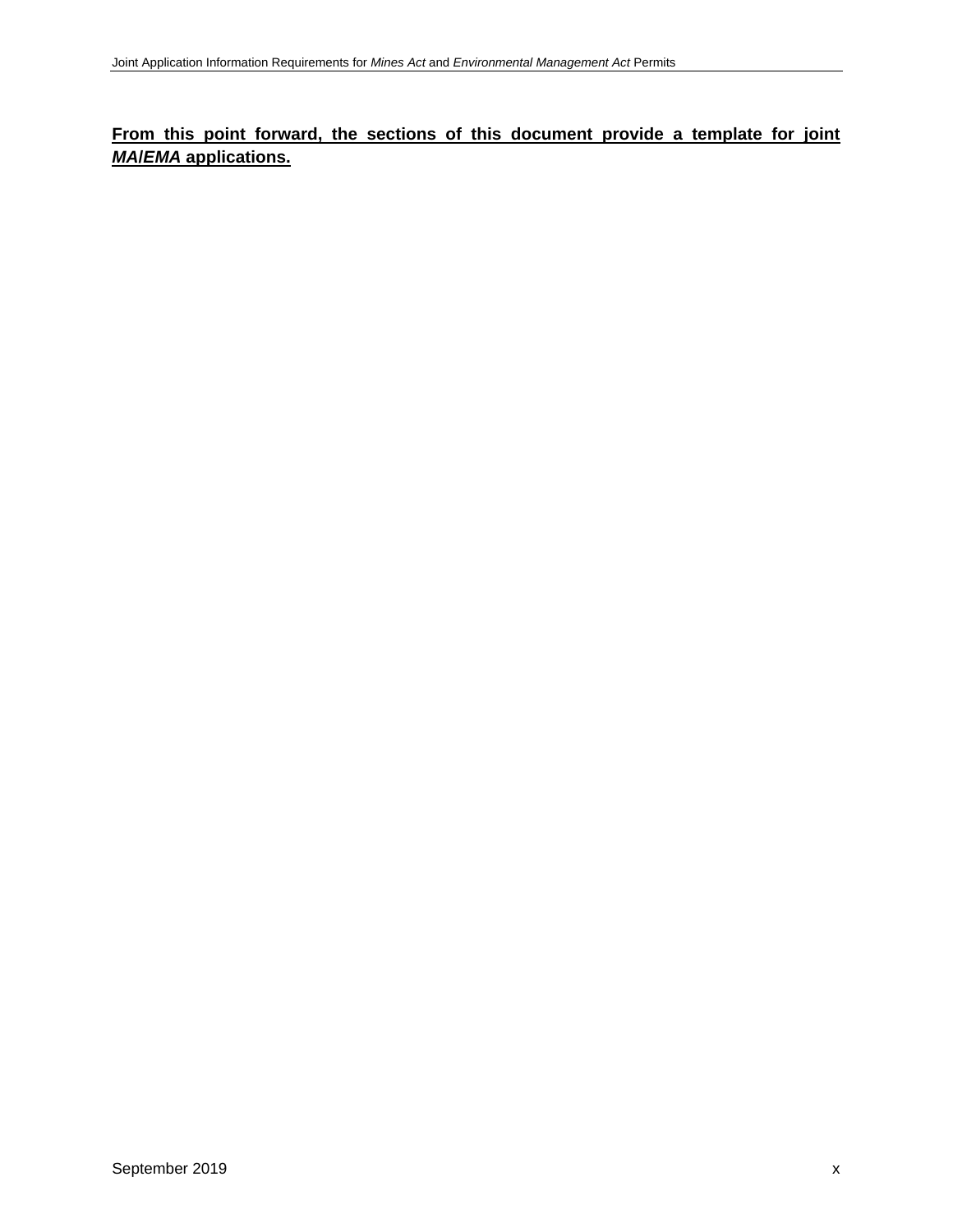# **Executive Summary**

Provide an executive summary that briefly describes the proposed project, identifies the authorizations being applied for, and identifies how the application information requirements developed with advice from the project-specific MRC and any additional input from technical agencies and First Nations is addressed in the application, and provide instruction for reviewers on where to find the specified information. If the application is for an expansion or amendment to an existing mine, clearly identify the new components (i.e., those not already permitted).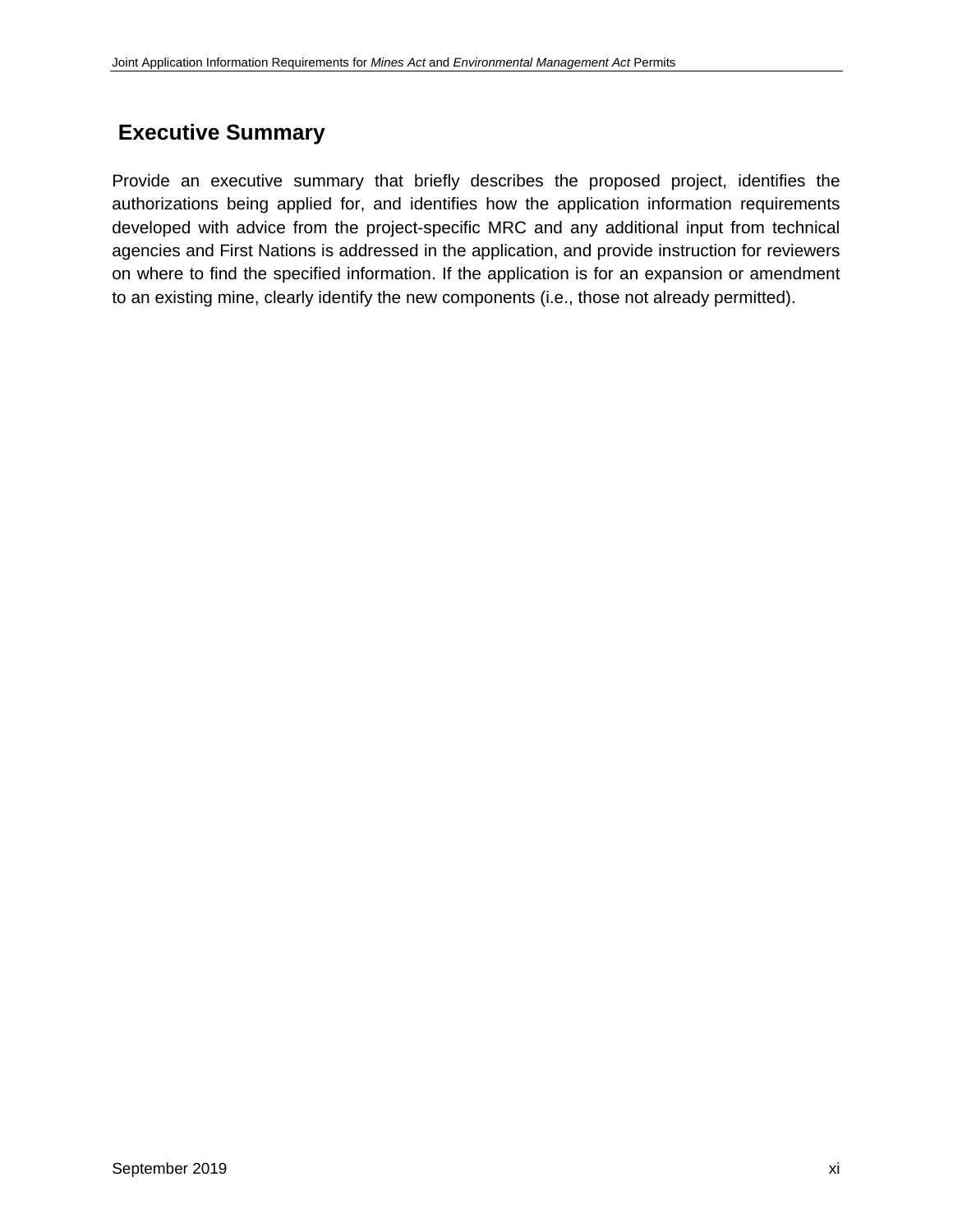# **1 Introduction and Project Overview**

Provide contextual background information on the mining project, including proponent identification, application background, mine overview and development proposal, regulatory framework, and the mine design and assessment team.

# *1.1 Application Background*

Provide a general introduction to the application, including the purpose and scope. Provide an overview of the application structure.

# *1.2 Proponent Information*

Include the following information for the operating company:

- overview, including the name, organization, and structure;
- the registered legal name and registered address;
- the name of the company representative managing the project;
- the head office address and applicable contact names, phone and fax numbers, and email addresses; and
- contact information for key staff related to corporate health and safety, environmental management, community relations, etc.

# *1.3 Project Overview*

#### 1.3.1 Project History

Describe the project history leading up to the application, including activities at the mine site and a list of previous related reports, studies, designs, etc.

#### 1.3.2 Overview of Products, Markets, and Projected Project Benefits

Describe the product(s) that would be mined, market need, production volume and rate, projected mine life, number of new direct and indirect jobs created, and estimated capital investment.

#### 1.3.3 Location, Access, and Land Use

Provide a description and figure of the site showing all mining tenures, project location, and site access. Reference latitude/longitude or UTM coordinates (noting coordinate reference system used and means of obtaining data). Provide an overview of current land uses, surrounding land uses, and downstream water use and users.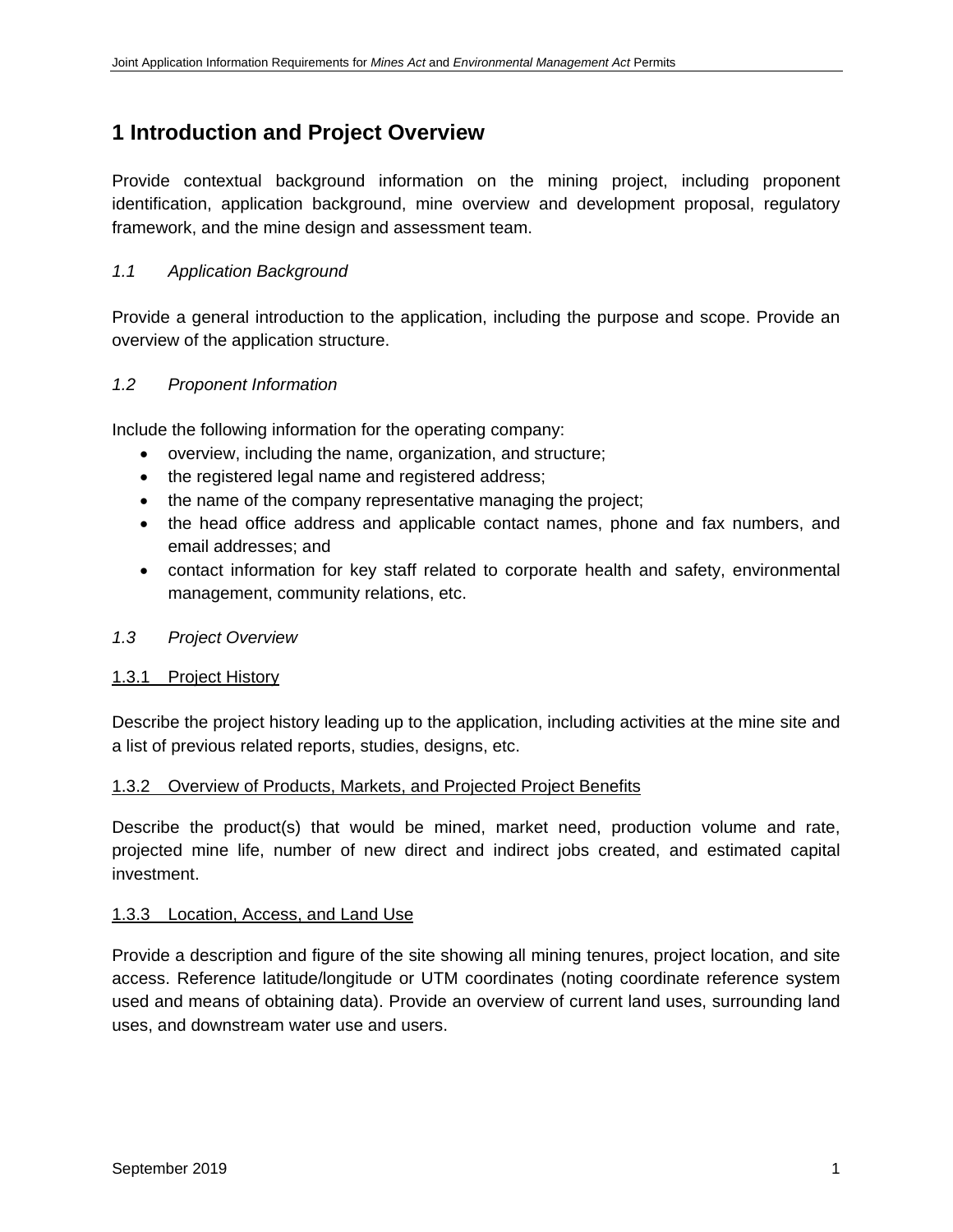#### 1.3.4 Mine Components and Off-Site Infrastructure

Include introductory descriptions and associated detailed maps of the key mine components and on-site infrastructure. Ensure current conditions and any new project components are readily identifiable. Key components could include, but are not necessarily limited to, the following:

- open pits;
- underground workings;
- processing facilities, including crushing and conveying systems and concentrate handling;
- tailings storage facilities (TSFs);
- waste rock dumps;
- site water management facilities;
- water treatment facilities;
- ore stockpiles;
- overburden, soil, and construction stockpiles;
- borrow areas;
- haul roads:
- access and mine site roads;
- power supply and distribution;
- explosives facilities;
- ancillary buildings and other infrastructure (camps, loadout facilities, laydowns, offices, maintenance shops, etc.); and
- any other relevant facilities.

#### 1.3.5 Mine Development and Operations

Include a brief outline of the stages of mine development and operations, including proposed discharges and discharge locations, and stages of development.

#### 1.3.6 Mine Design and Assessment Team

Identify the consultants and individuals comprising the design and assessment team, and their responsibilities and application contributions. Ensure all technical assessments included in the application are signed and stamped by a qualified licensed professional registered in British Columbia.

#### 1.3.7 Spatial Data

Spatial data requirements include the:

- proposed permitted mine area, including a reasonable buffer around proposed disturbances;
- physical disturbance proposed annually over the next 5 years;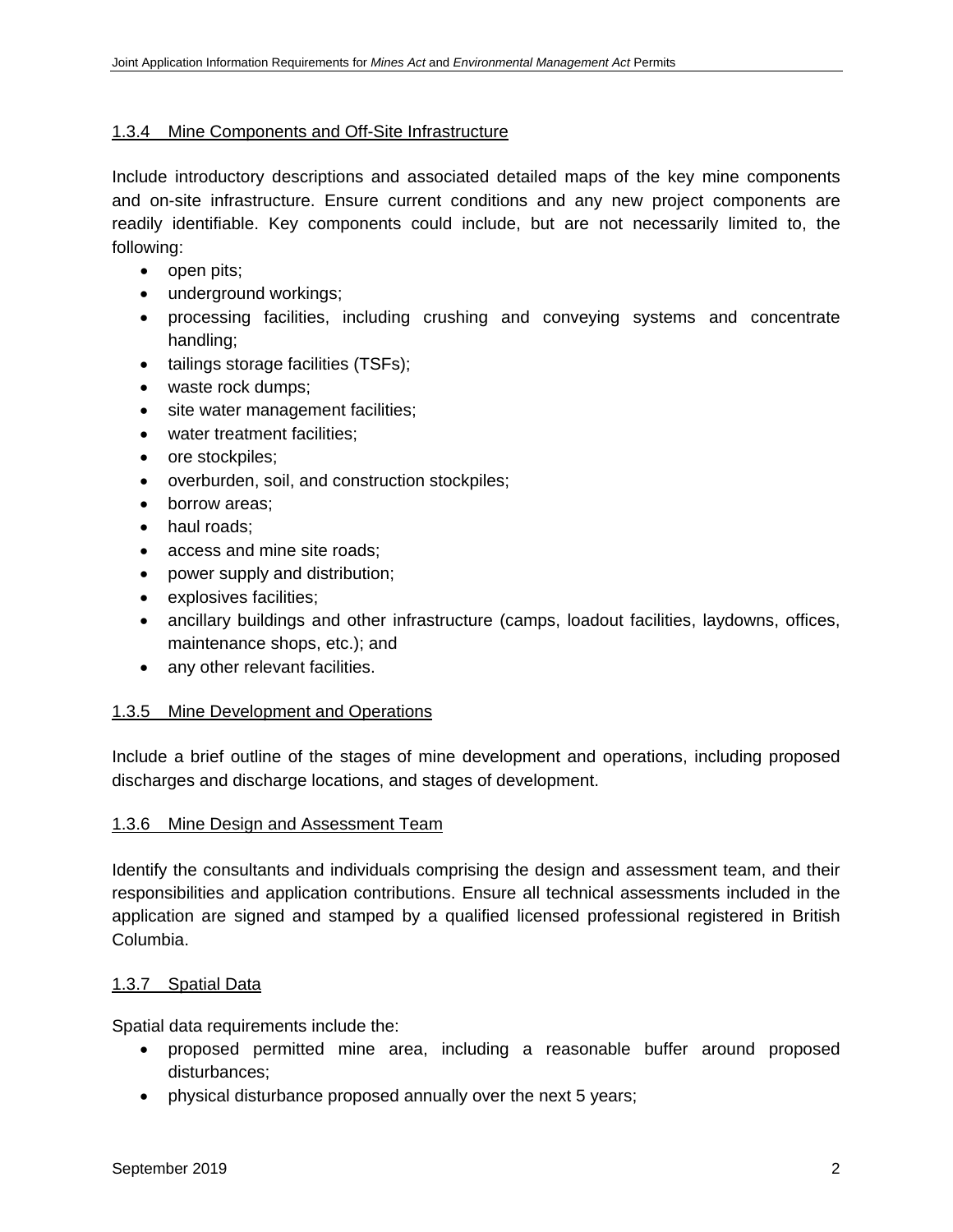- reclamation proposed annually over the next 5 years;
- proposed life of mine disturbance (Mine Plan) and reclamation program, may be presented in regular interval segments (e.g. every five years) and/or milestones;
- environmental sampling stations (on and off the mine site);
- site infrastructure (TSFs, waste rock dumps, ore stockpiles, soil stockpiles, water management structures, etc.); and
- any other relevant project specific attributes.

#### 1.3.8 Concordance with Environmental Assessment Conditions

If an Environmental Assessment Certificate (EAC) exists for the project, include the following information:

- a summary table of permitting level issues raised, or commitments identified during the Environmental Assessment (EA) process and where they are incorporated in the application;
- a summary table of all applicable EAC conditions and where they are incorporated into the application; and
- confirmation that the mine plan is consistent with the EAC project description.

### *1.4 Regulatory Framework*

In this section, include:

- a description of currently licenced/permitted/authorized works associated with the mine;
- an outline of required licences/permits/authorizations needed for development and/or operation, and any applicable regulations; and
- reference to a generic list of licences, permits, authorizations, and regulations that may be applicable to the mining project.

#### *1.5 Indigenous Engagement*

#### 1.5.1 Background

In this section:

- identify the Aboriginal groups potentially affected by the mine;
- provide maps of established and/or asserted traditional territories of potentially affected Aboriginal groups; and
- provide background information for each potentially affected Aboriginal group including, but not limited to, ethnography, language, land use setting and planning, governance, economy, and reserves.

#### 1.5.2 Asserted and Established Rights and Interests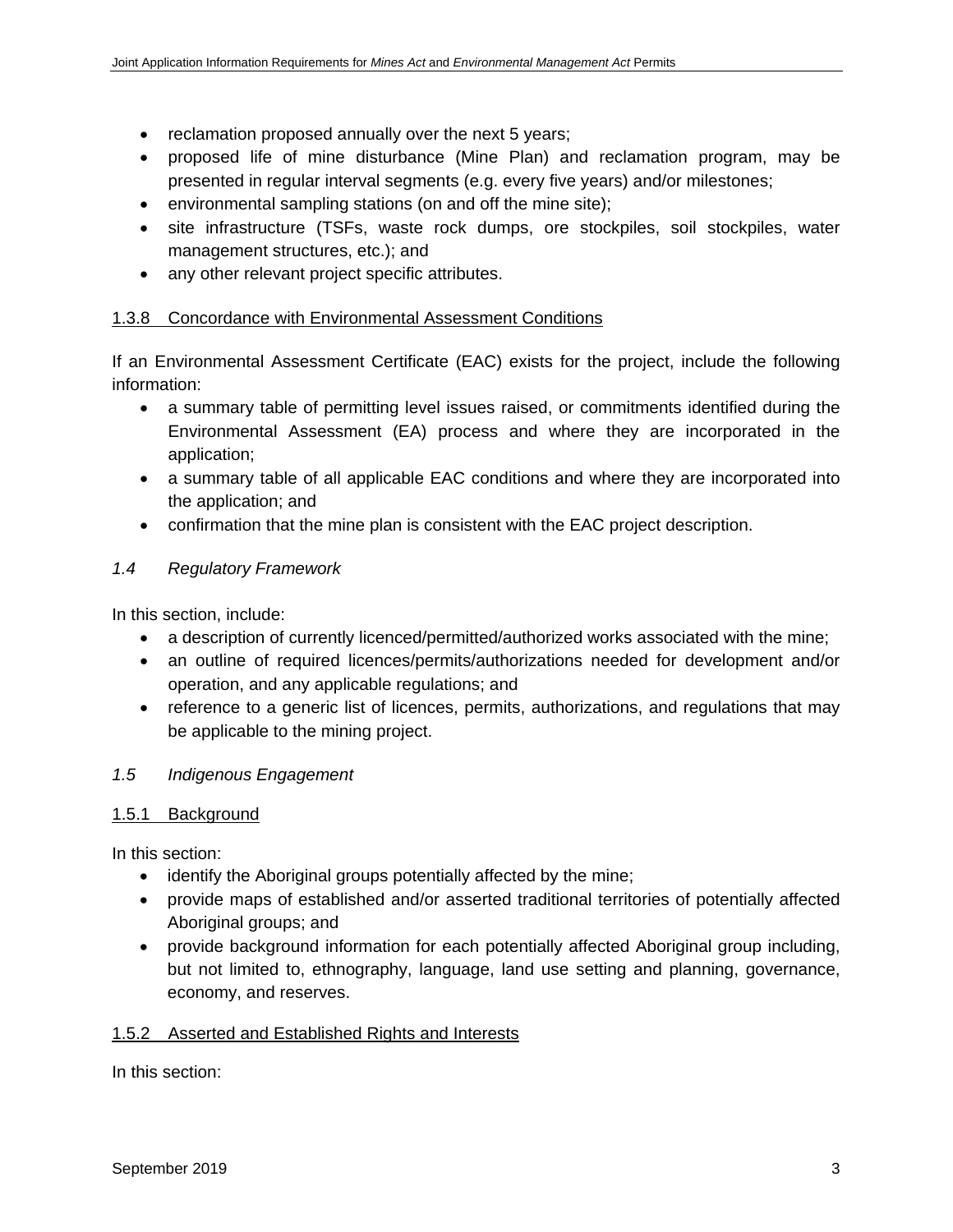- make reference to the current use of lands and resources for traditional purposes assessment and identify uses of the project area by Indigenous Nations;
- identify any specific asserted Aboriginal rights about which the proponent has received information from Indigenous Nations or other sources;
- identify potential effects of the project on asserted or established Aboriginal rights;
- identify treaty rights that could be affected by the project;
- identify Aboriginal interests with respect to potential effects of the project; and
- describe mitigation measures, including design considerations, to avoid or accommodate for potential effects on asserted or established Aboriginal rights.

### 1.5.3 Engagement Efforts

- summarize engagement undertaken with Indigenous Nations during the pre-application stage and identify engagement planned during application review;
- summarize key issues raised during engagement and the responses provided to Indigenous Nations (summarized in an issues tracking table); and
- identify potential adverse impacts of the project on potential or established Aboriginal and treaty rights as identified by affected Indigenous Nations.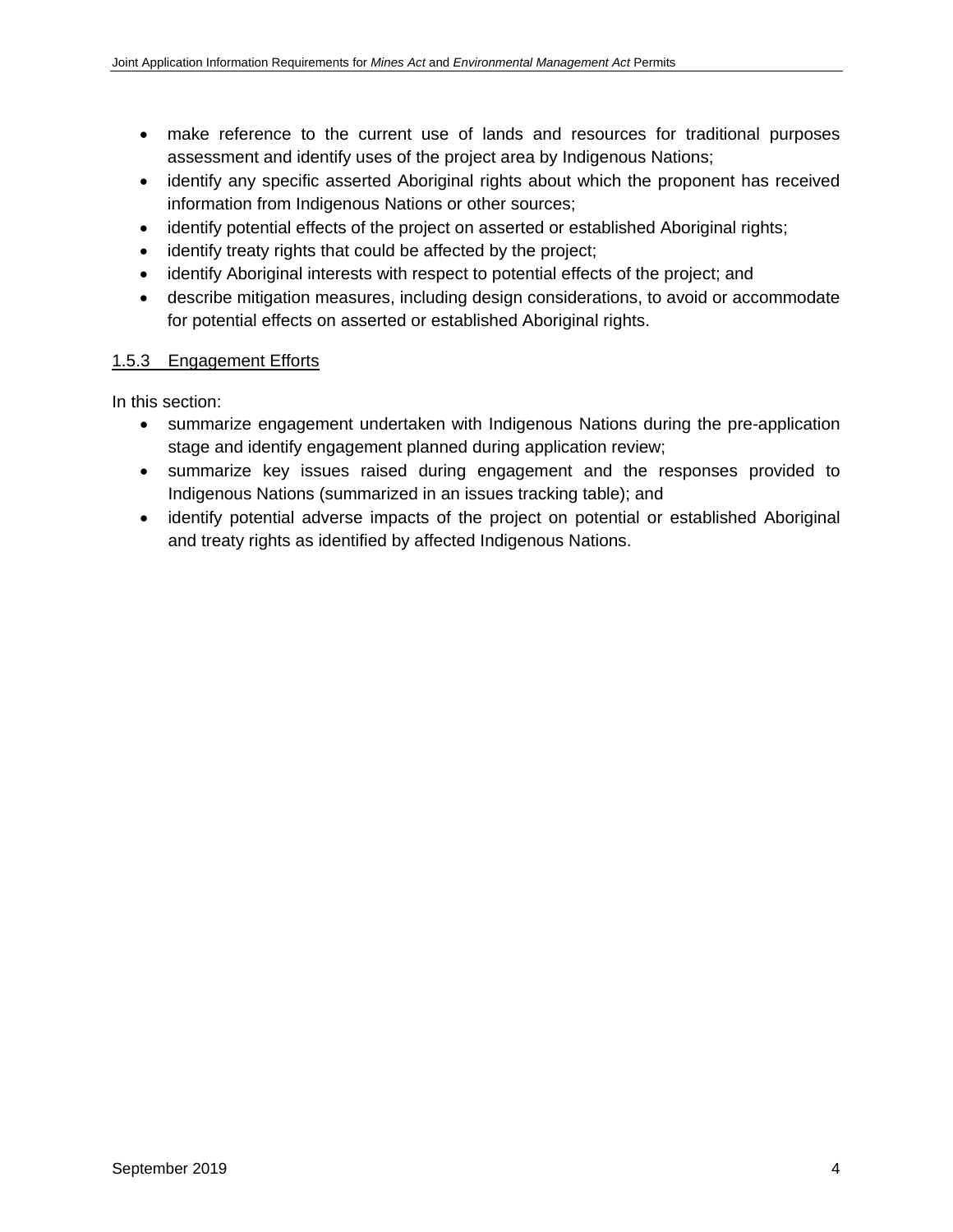# **2 Baseline Information**

Characterization and presentation of baseline environmental conditions is a critical element in applying for permits under the *MA* and *EMA*.

For the baseline program, collect and assess sufficient physical, chemical, and biological information to:

- describe geology, geochemistry, and topography;
- describe meteorological and climatic conditions;
- characterize surface water hydrology and groundwater hydrogeology;
- establish a water balance for the drainage area;
- document surface and groundwater use within and downstream of the project area;
- determine surface water, groundwater, and sediment quality prior to disturbance; and
- describe aquatic ecosystem attributes such as fish and fish habitat, tissue residues, and periphyton and benthic invertebrate communities.

For the proposed surface water and groundwater monitoring stations, identify those that will serve as reference or control sites throughout the mine life. For baseline monitoring data, a minimum of 24 consecutive months must be provided. If fewer than 24 consecutive months of data are proposed, it must be demonstrated, to the satisfaction of ENV technical staff, that sufficient data are available to adequately characterize the baseline conditions and support the development of predictive models and the effects assessment.

Comparison of sites that are impacted by the project with sites that are not impacted and to the baseline data will be required to determine if an unacceptable impact or change has occurred.

Follow the detailed guidance provided in the [Water and Air Baseline Monitoring Guidance](https://www2.gov.bc.ca/assets/gov/environment/waste-management/industrial-waste/industrial-waste/water_air_baseline_monitoring.pdf)  [Document for Mine Proponents and Operators](https://www2.gov.bc.ca/assets/gov/environment/waste-management/industrial-waste/industrial-waste/water_air_baseline_monitoring.pdf)<sup>[12](#page-16-0)</sup> and in the [British Columbia](https://www2.gov.bc.ca/gov/content/environment/research-monitoring-reporting/monitoring/laboratory-standards-quality-assurance/bc-field-sampling-manual) Field Sampling [Manual](https://www2.gov.bc.ca/gov/content/environment/research-monitoring-reporting/monitoring/laboratory-standards-quality-assurance/bc-field-sampling-manual)<sup>[13](#page-16-1)</sup>.

In the sections below, describe in detail:

- sampling methods;
- sample preparation and hold times;
- analytical methods;
- analytical detection limits;
- quality assurance/quality control (QA/QC) procedures;
- data analysis methods; and
- any assumptions.

<span id="page-16-0"></span> <sup>12</sup> http://www2.gov.bc.ca/assets/gov/environment/waste-management/industrial-waste/industrialwaste/water\_air\_baseline\_monitoring.pdf

<span id="page-16-1"></span><sup>13</sup> https://www2.gov.bc.ca/gov/content/environment/research-monitoring-reporting/monitoring/laboratory-standards-qualityassurance/bc-field-sampling-manual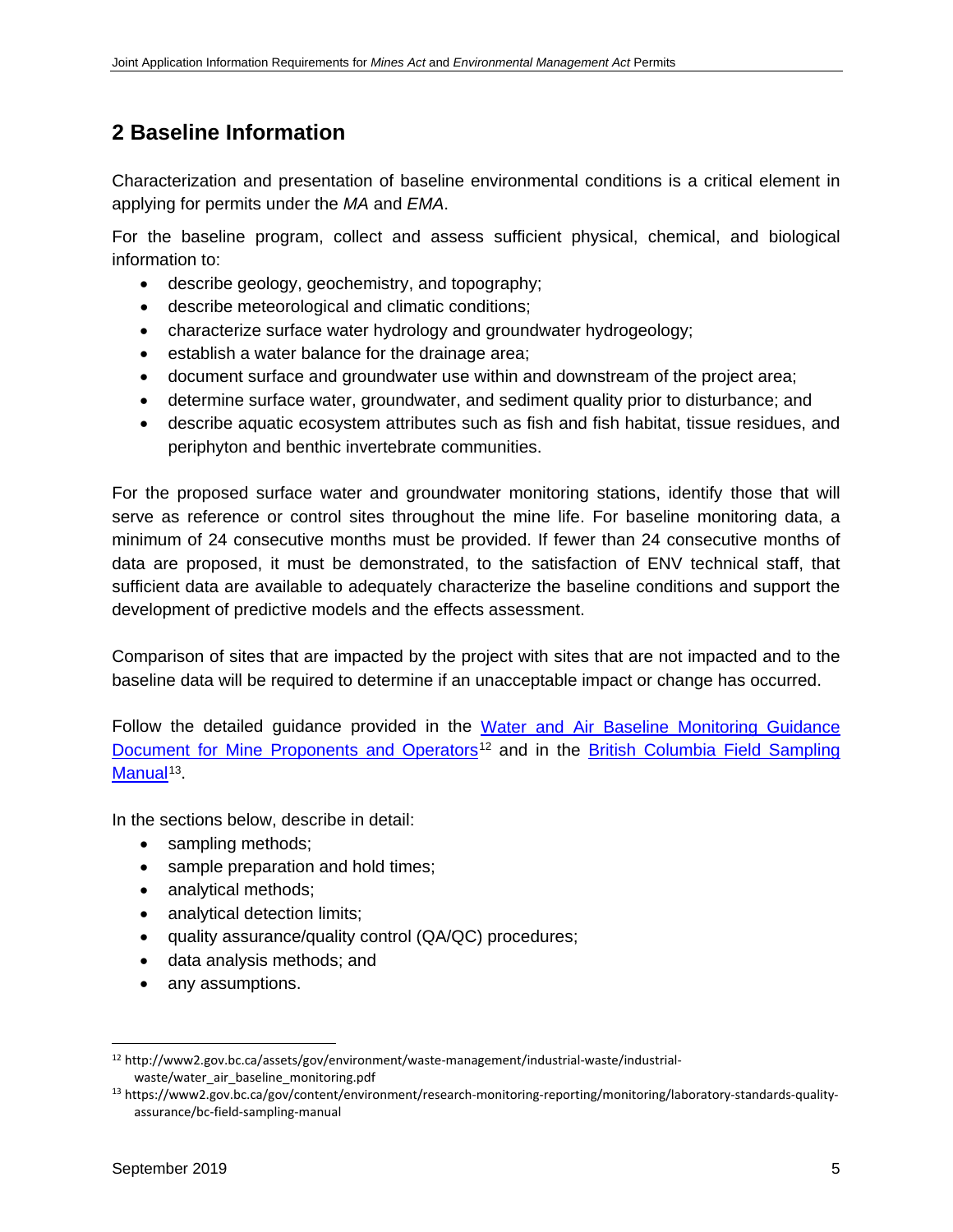Distribute a draft of the mine baseline monitoring program to the relevant technical agencies early in the development process to ensure that the program will meet permitting requirements.

While the type and quantity of baseline data collected will vary by site, the application must include the information outlined below.

# *2.1 Summary*

Provide an overview of the existing baseline data. Highlight key physical, chemical, and biological characteristics of the receiving environment that the baseline data relates to. Identify sensitive receptors (including humans), valued components, or conditions relevant to potential impacts during the construction, operation, closure, and post-closure phases of the mine that determined the baseline data needs. Identify how baseline sampling locations have been coordinated and documents among the various media types (air, water quality and quantity, benthic invertebrates, fish, etc.).

Include raw data, including field notes, in appendices, in electronic format (such as a USB memory stick) with the application, and, if applicable, upload for storage in ENV's Environmental Monitoring System database.

# *2.2 Meteorology and Climate*

Describe how weather and climate will affect all aspects of the project. Summarize all available and relevant meteorological and climate information and develop estimates of long-term baseline conditions at the mine property. Refer to detailed guidance provided in the [Water and](http://www2.gov.bc.ca/assets/gov/environment/waste-management/industrial-waste/industrial-waste/water_air_baseline_monitoring.pdf)  [Air Baseline Monitoring Guidance Document](http://www2.gov.bc.ca/assets/gov/environment/waste-management/industrial-waste/industrial-waste/water_air_baseline_monitoring.pdf)<sup>14</sup>.

Include the following information:

- a detailed map showing the location of all site-specific and regional climate stations in relation to project facilities;
- a description of all relevant local and regional meteorology and climate information sources;
- base line data of normal and extreme ranges of the following climatic parameters at both monthly and annual intervals, including descriptions of the techniques used to determine them:
	- o temperature,
	- o precipitation (snowfall and rainfall),
	- o snowpack,
	- o evaporation,
	- o solar radiation, and

<span id="page-17-0"></span> <sup>14</sup> http://www2.gov.bc.ca/assets/gov/environment/waste-management/industrial-waste/industrialwaste/water\_air\_baseline\_monitoring.pdf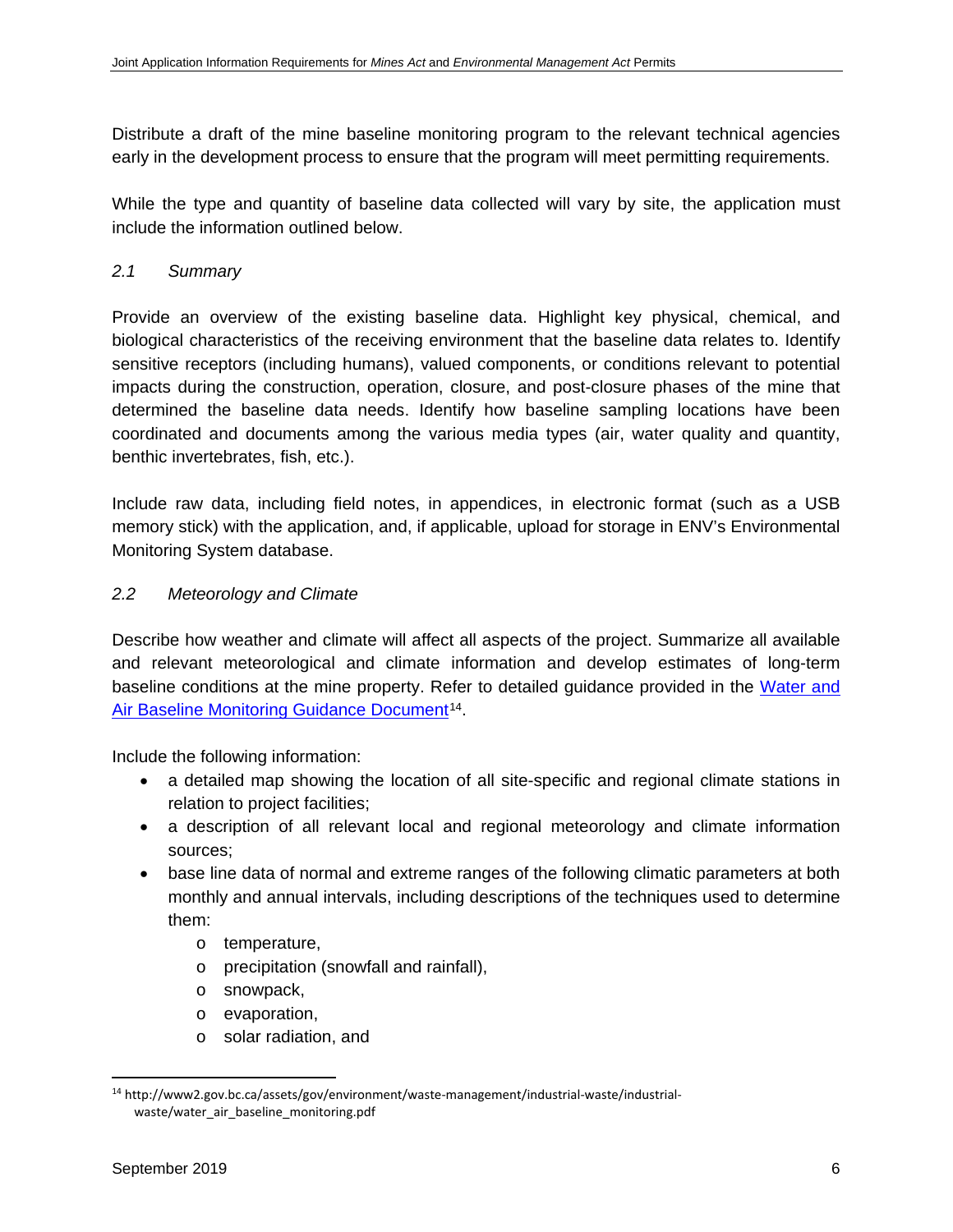- o wind speed and direction;
- recurrence interval analysis of extreme, short-duration events including rainfall, snowmelt, and wind speed;
- a minimum of two years of continuous site meteorological data, recorded at an appropriate sampling interval and directly incorporated into the above analyses;
- a quality control analysis of all site-specific data to document and correct for erroneous measurements as well as detail quality control and correction procedures;
- all climate data, in an appendix, including site photos;
- an assessment of information gaps and a description of additional site-specific meteorological data collection proposed to augment existing data; and
- any other relevant information

#### *2.3 Geology*

#### 2.3.1 Regional Geology

In this section:

- describe the regional bedrock geological setting, with emphasis on the regional framework and including a description of the tectonic belt(s), terrain(s), physiography, and regional metamorphism and structure;
- describe the surficial geological setting, with emphasis on the nature and developmental history of surficial geological units;
- characterize the bedrock structures from the viewpoint of their potential to act as pathways or barriers for groundwater (both contact and non-contact);
- characterize the respective bedrock lithologies from the viewpoint of their relative capability to store and transmit groundwater;
- provide appropriate maps, figures, and cross-sections to illustrate the geologic setting at the appropriate scale, with legends, north arrow, and the project location clearly identified; and
- provide any other relevant information.

# 2.3.2 Deposit (Ore) Geology

Summarize the mine site geology, including descriptions of major rock units, stratigraphy, structure, metamorphism, paleontology, and geochemistry. Additionally, provide a detailed summary of the stratigraphy and describe the ore deposit, including:

- ore mineralogy including alteration type, deposit character, deposit classification, and age of mineralization;
- general ore controls; and
- average assay values and reserve information (proven, probable, and possible).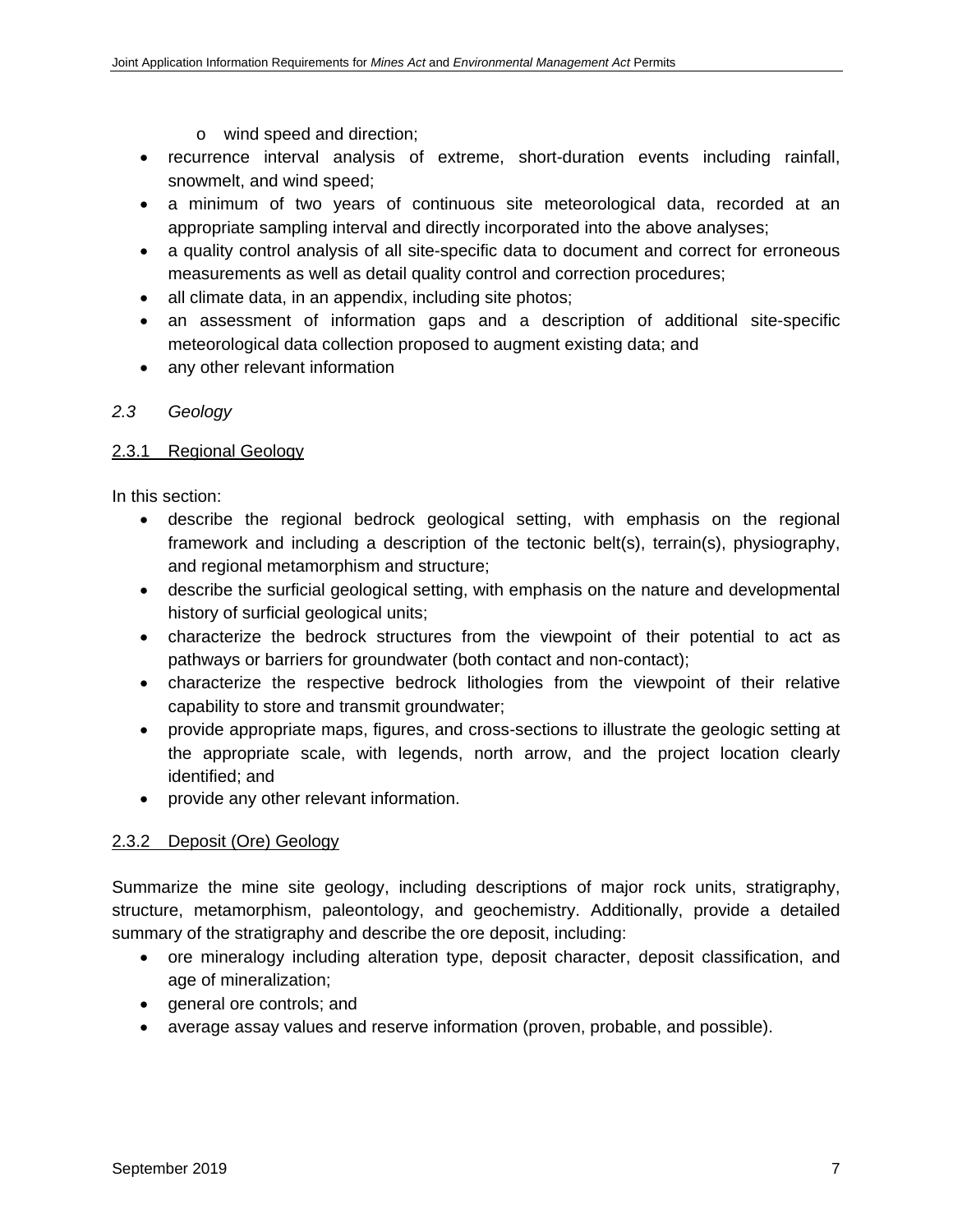#### 2.3.3 Surficial Geology, Terrain, and Geohazard Mapping

Provide a summary of the surficial geology, terrain, and geohazard mapping for the mine site completed at a scale of 1:5,000 or as appropriate using the [Terrain Classification System for](https://www2.gov.bc.ca/assets/gov/environment/natural-resource-stewardship/nr-laws-policy/risc/terclass_system_1997.pdf)  [British Columbia](https://www2.gov.bc.ca/assets/gov/environment/natural-resource-stewardship/nr-laws-policy/risc/terclass_system_1997.pdf)<sup>[15](#page-19-0)</sup>. Show the resulting map polygons on appropriately scaled maps with the existing and proposed site infrastructure locations indicated. Encompass the footprints and upslope areas of all project infrastructure, including the mine site, access roads, TSFs, etc. Discuss the potential for the respective surficial deposits to act as groundwater pathways or barriers for contact water. Include any relevant hazards identified in Section 2.3.4 on the maps.

The level of investigation and mapping associated with the surficial geology, terrain stability, and geohazards should be commensurate with the complexity of the geology and the site infrastructure.

#### 2.3.4 Natural and Seismic Hazards Assessments

In this section:

- discuss natural hazards such as snow avalanches, landslides, geohazards, and earthquakes specific to the mine, with reference to the mapping completed in Section 2.3.3;
- provide a seismic hazard assessment of the site; and
- discuss the potential impacts of natural hazards to proposed project infrastructure and refer to appropriate sections/documents containing a detailed assessment of risk and mitigation measures, where relevant.

#### 2.3.5 Soil Survey and Soil Characterization for Reclamation

Provide a summary of the soil survey for the mine footprint. Include supportive technical data, such as soil classification and soil profile descriptions. Include the following soil survey information:

- identification and mapping of soil units;
- the location, depth, and volumes of soil types;
- potential soil and subsoil salvage locations;
- characterization of topsoil and subsoil for suitability as growth media for reclamation;
- characterization of soil hydraulic conductivity and potential for water infiltration;
- a discussion of the potential for erosion:
- baseline soil metal concentrations;
- baseline soil nutrient information; and
- any other relevant information.

<span id="page-19-0"></span> <sup>15</sup> https://www2.gov.bc.ca/assets/gov/environment/natural-resource-stewardship/nr-lawspolicy/risc/terclass\_system\_1997.pdf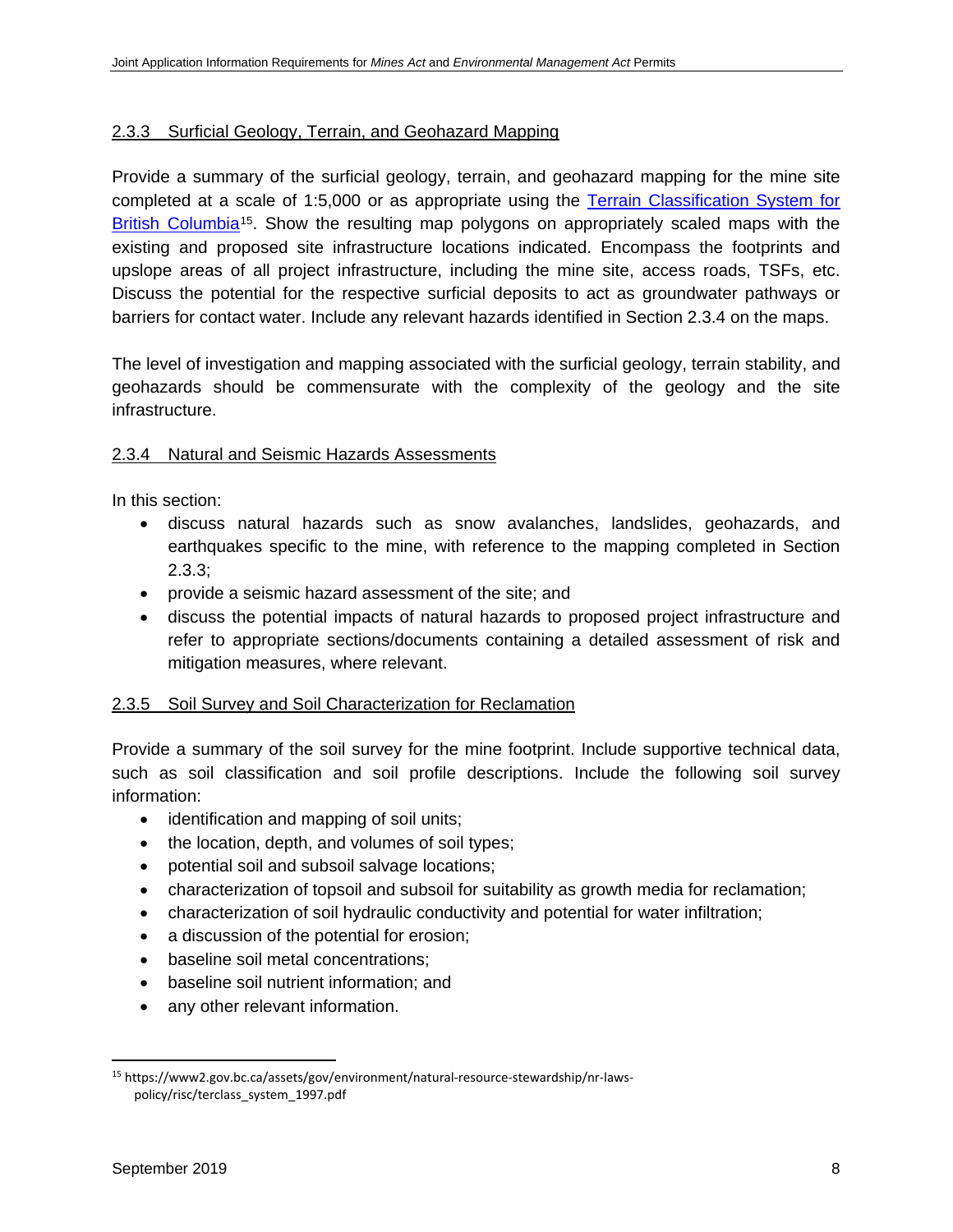### *2.4 Geochemical Characterization and Source Terms*

Characterize the geochemistry of all geologic materials to be disturbed during each phase of the life of the mine (construction, operation, closure, and post-closure) and evaluate the metal leaching and acid rock drainage (ML/ARD) potential of each material.

Ensure the geochemical characterization program is sufficiently robust to support appropriate source term development, materials handling, mitigation, and contingency plans for the protection of land and watercourses. Develop the program in accordance with the following documents:

- [Policy for Metal Leaching and Acid Rock Drainage at British Columbia Mine Sites](http://www2.gov.bc.ca/assets/gov/farming-natural-resources-and-industry/mineral-exploration-mining/documents/permitting/ml-ard_policy.pdf)<sup>[16](#page-20-0)</sup> (July 1998);
- [Guidelines for Metal Leaching and Acid Rock Drainage at Mine Sites in British](http://www2.gov.bc.ca/assets/gov/farming-natural-resources-and-industry/mineral-exploration-mining/documents/permitting/ml-ard_guidelines.pdf)  [Columbia](http://www2.gov.bc.ca/assets/gov/farming-natural-resources-and-industry/mineral-exploration-mining/documents/permitting/ml-ard_guidelines.pdf)[17](#page-20-1) (August 1998); and
- [Prediction Manual for Drainage Chemistry from Sulphidic Geologic Materials](http://mend-nedem.org/mend-report/prediction-manual-for-drainage-chemistry-from-sulphidic-geologic-materials/)<sup>18</sup>, MEND Report 1.20.1 (December 2009).

Include a characterization program that considers all geologic materials, including:

- overburden;
- soils;
- construction materials;
- tailings;
- waste rock;
- ore and low-grade ore;
- coal and coal by-products (fine and coarse coal rejects, etc.);
- water treatment by-products; and
- any other relevant geologic materials.

At a minimum, assess the following mine components as part of the characterization program:

- open pit walls;
- underground workings (roof, floor, walls, gob, backfilled materials, etc.);
- TSFs
- waste rock dumps;
- water management structures;
- ore, overburden, soil, and construction stockpiles;
- coal and coal by-product stockpiles;
- borrow areas;
- haul roads;
- road cuts;

<span id="page-20-0"></span> <sup>16</sup> [www2.gov.bc.ca/assets/gov/farming-natural-resources-and-industry/mineral-exploration-mining/documents/permitting/ml](http://www2.gov.bc.ca/assets/gov/farming-natural-resources-and-industry/mineral-exploration-mining/documents/permitting/ml-ard_policy.pdf)[ard\\_policy.pdf](http://www2.gov.bc.ca/assets/gov/farming-natural-resources-and-industry/mineral-exploration-mining/documents/permitting/ml-ard_policy.pdf)

<span id="page-20-1"></span><sup>17</sup> [www2.gov.bc.ca/assets/gov/farming-natural-resources-and-industry/mineral-exploration-mining/documents/permitting/ml](http://www2.gov.bc.ca/assets/gov/farming-natural-resources-and-industry/mineral-exploration-mining/documents/permitting/ml-ard_guidelines.pdf)[ard\\_guidelines.pdf](http://www2.gov.bc.ca/assets/gov/farming-natural-resources-and-industry/mineral-exploration-mining/documents/permitting/ml-ard_guidelines.pdf)

<span id="page-20-2"></span><sup>&</sup>lt;sup>18</sup> mend-nedem.org/mend-report/prediction-manual-for-drainage-chemistry-from-sulphidic-geologic-materials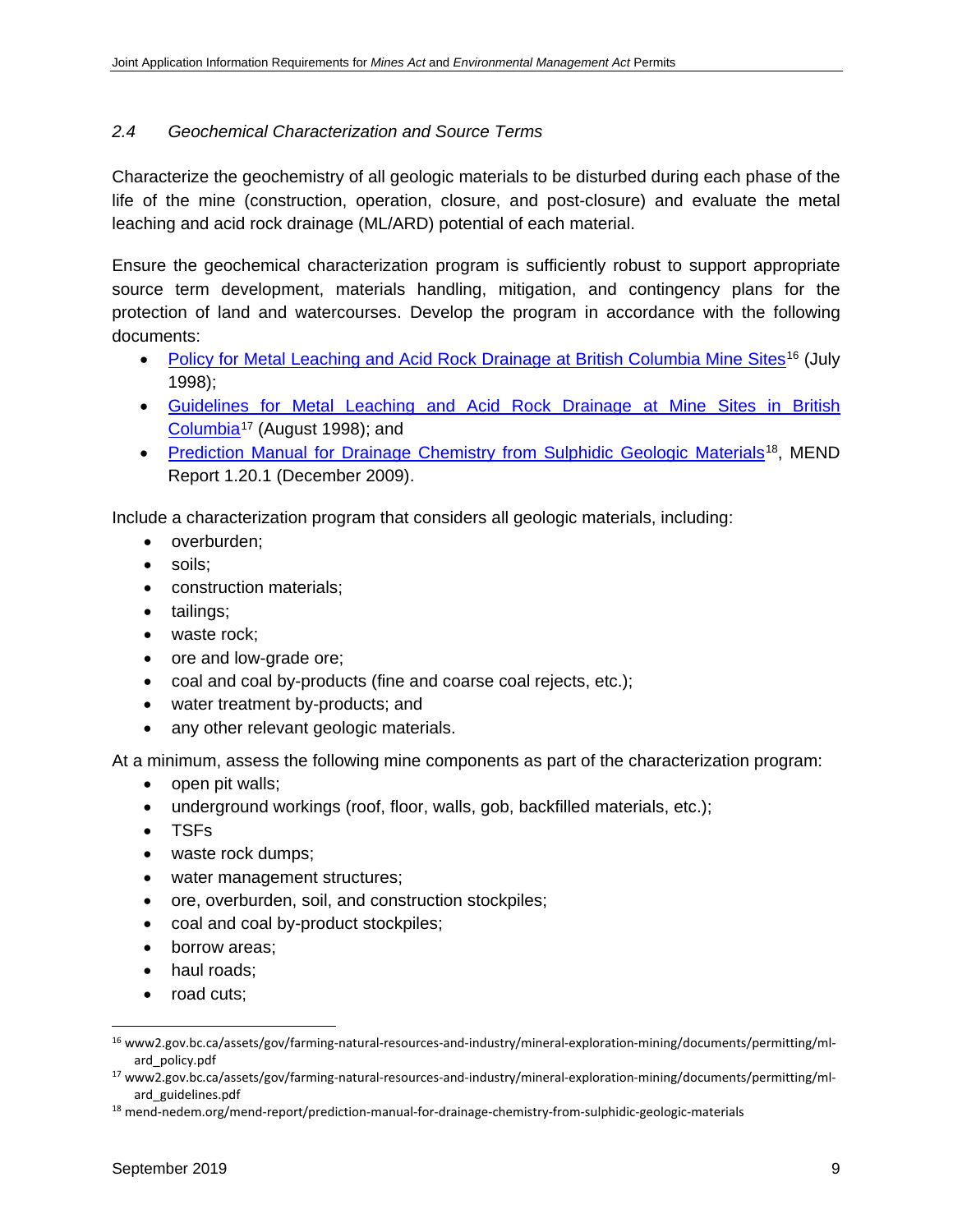- plant/mill, ancillary buildings, and laydown areas; and
- any other relevant mine components.

#### 2.4.1 Geochemical Characterization

Provide in this section:

- a description of the sample collection and analytical methods (static and kinetic) to demonstrate their appropriateness for the site-specific conditions and geologic materials, as well as relevance to the proposed storage environments;
- a description of the distribution of samples collected from the mine site for each geologic material and for each mine component, including maps, figures, plots, and tabulated data summaries, where appropriate, to demonstrate that geochemical and spatial variability are captured and spatial and/or temporal gaps in the datasets have been identified;
- results of static testing including, but not limited to, trace element content, acid base accounting, and mineralogical analyses;
- results of kinetic testing, including designs relevant to the storage environment that conservatively simulate the expected field conditions and can be utilized to predict reaction rates and drainage chemistry;
- an assessment of the lag times to ARD onset for all potentially acid-generating materials and of metal-leaching potential/behaviour for all materials to be generated;
- an assessment of the loading contribution of blasting agents;
- development of site-specific geochemical criteria defining potentially acid-generating and/or metal-leaching materials, as required, to support waste management and handling;
- all raw datasets; and
- any other relevant information and analyses.

# 2.4.2 Geochemical Source Terms

- provide a detailed materials balance for each mine component by geologic material type; and
- develop conservative geochemical source terms to reflect all geologic materials and secondary wastes. Specifically:
	- $\circ$  integrate source terms with the proposed mine plan for each phase of mine life (i.e., construction, operation, closure, and post-closure);
	- o incorporate appropriate static and kinetic testing results;
	- o provide a detailed description of all constraints, limitations, and assumptions (e.g., scaling factors, temperature corrections, flow rates, etc.);
	- o provide a detailed description and summary of all calculations;
	- o identify and discuss data gaps associated with the source terms;
	- o provide all input data used in the development of source terms;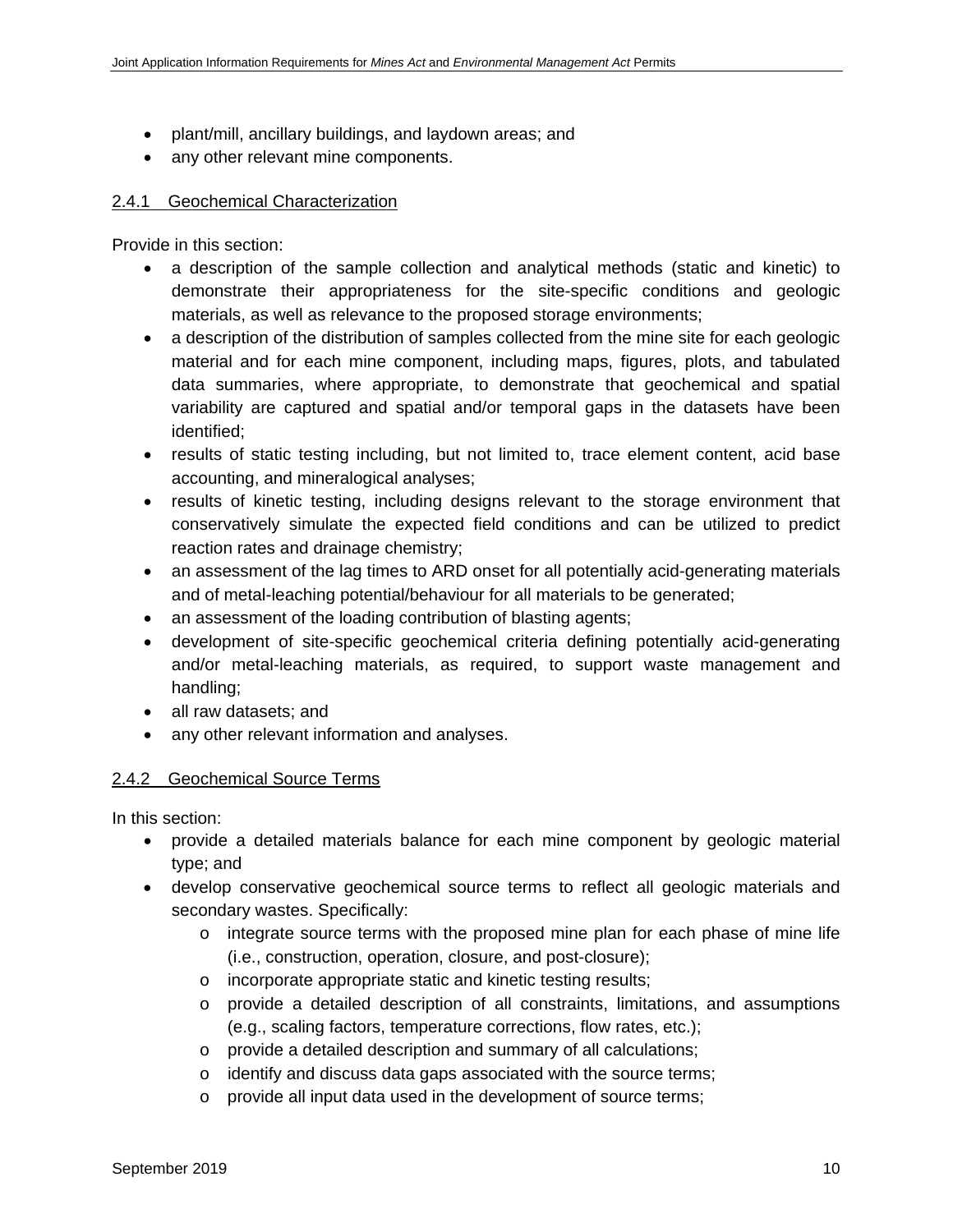- o provide all raw datasets; and
- o include any other relevant information and analyses.

### *2.5 Topography and Surface Drainage Features*

Provide a description of the pre-mine topography and surface drainage features of the mine site and surrounding area. Supplement this description with maps, produced at a suitable scale, that demonstrate:

- drainage divides, areas of groundwater discharge, locations of groundwater seeps, wetlands, and notable topographic features;
- the range of pre-mine slope configurations and typical slope cross-sections (include accompanying descriptions); and
- the entire drainage basin(s) in which the mine is located.

### *2.6 Water Quantity*

For surface water, a minimum of 24 consecutive months of monitoring data is required, and more is preferred to assess trends and seasonal variation. For groundwater, collecting a minimum of quarterly water level measurements (i.e., within each of the four seasons) over 24 consecutive months (eight samples total) is required before submitting a permit application. More frequent monitoring (e.g., bi-monthly or monthly) is preferred in wells where groundwater level fluctuations are closely correlated with streamflow, which indicates high stream-aquifer hydraulic connection. Measurements are required for each water bearing strata intercepted by the monitoring wells. The linkages between surface water and groundwater quantity must be clearly identified.

#### 2.6.1 Surface Water Quantity

Describe the existing hydrologic regime at the project location. Summarize all available hydrological information relevant to the mine property and downstream receiving environment. Refer to detailed guidance provided in the Water and Air Baseline Monitoring Guidance [Document](http://www2.gov.bc.ca/assets/gov/environment/waste-management/industrial-waste/industrial-waste/water_air_baseline_monitoring.pdf)<sup>[19](#page-22-0)</sup>.

Include the following information:

- a description of pre-mine topography and surface drainage features;
- detailed maps showing all drainage basins (local and regional) that will be affected by the mine, areas of groundwater discharge, wetlands, licensed surface water extraction locations, and notable hydrologic features (e.g., glaciers, lakes, etc.);
- a detailed map showing the location of all relevant site-specific and regional hydrology stations in relation to project facilities, and a summary of relevant station metadata

<span id="page-22-0"></span> <sup>19</sup> http://www2.gov.bc.ca/assets/gov/environment/waste-management/industrial-waste/industrialwaste/water\_air\_baseline\_monitoring.pdf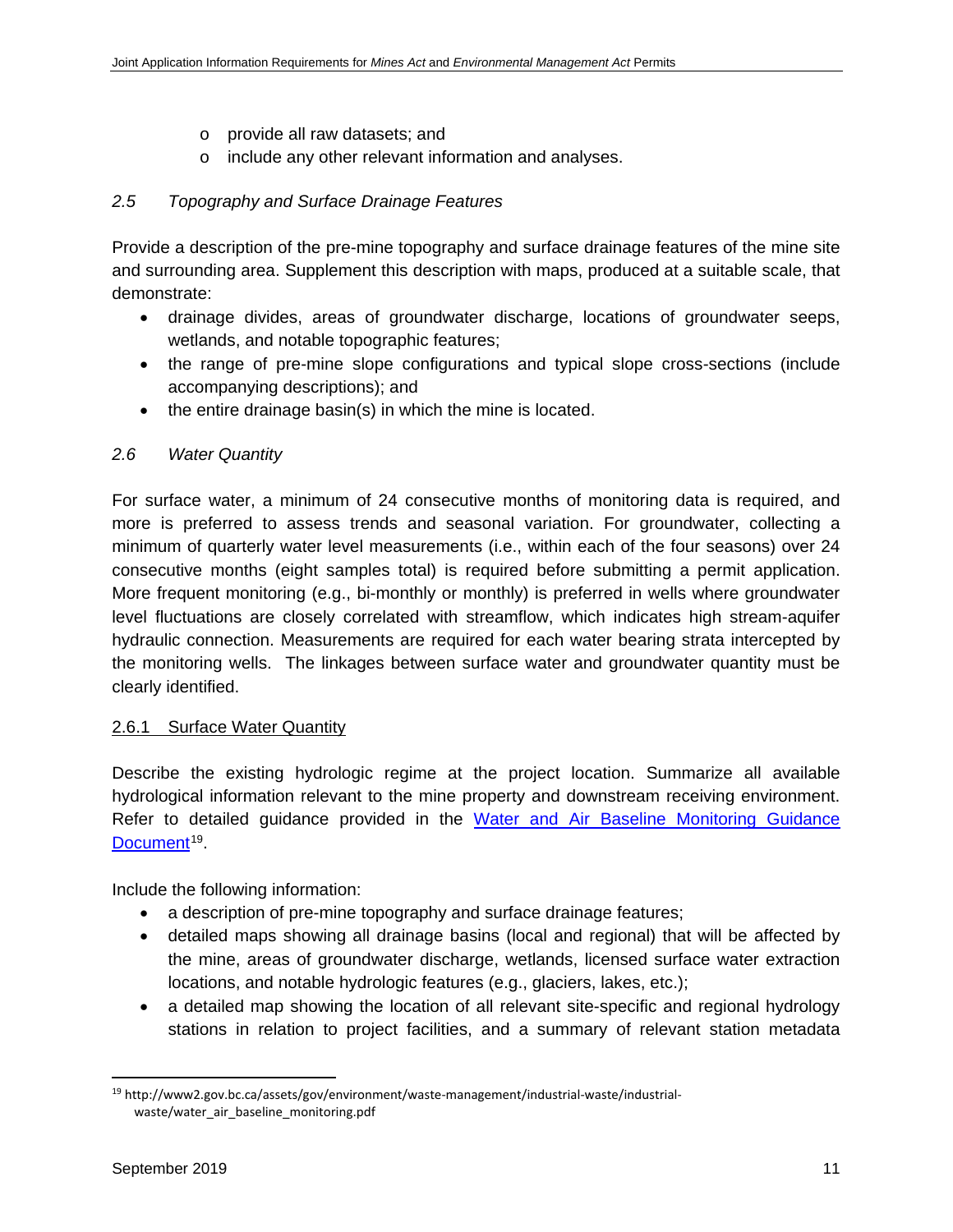including period of record, drainage area, median basin elevation, and % area of notable hydrologic features (e.g., glaciers, lakes, etc.);

- evidence of continuous hydrometric data collection for drainages potentially affected by effluent discharge, water diversions, and seepages from waste rock and TSFs;
- a description and justification of baseline study design, methods of hydrometric station installation, sampling methods, QA/QC procedures, and assignment of data grades as described in the [Manual of British Columbia Hydrometric Standards](https://www2.gov.bc.ca/assets/gov/environment/air-land-water/water/science-data/man_bc_hydrometric_stand_v10.pdf)<sup>[20](#page-23-0)</sup>;
- identification of spatial or temporal gaps in the database and a description of additional site-specific data collection proposed to augment existing data;
- continuous site hydrology data directly incorporated into the following analyses:
	- o a detailed hydrologic analysis of key surface drainages within and downstream of the project area to estimate long-term seasonal flow regimes;
	- $\circ$  a definition of monthly and annual streamflow normals and variability and critical low flow metrics; and
	- o recurrence interval analyses of peak and low-flow events (instantaneous, annual, etc., as appropriate);
- demonstration of a reasonable balance between precipitation, snowpack, evapotranspiration, sublimation, and total runoff (surface and sub-surface flow) on an average annual basis;
- all hydrological datasets, including rating curves, manual measurements, plots of sitespecific discharge, site photos, etc.;
- a summary of the predicted effects of climate change on the future climate and hydrology of the project area; and
- any other relevant information.

# 2.6.2 Groundwater Quantity

Describe the existing hydrogeological regime at the project location. Summarize all available hydrogeological information relevant to the mine property and the receiving environment. A minimum of two years of monthly groundwater level data is required in the baseline assessment. Refer to guidance on groundwater baseline monitoring provided in the [Water and](http://www2.gov.bc.ca/assets/gov/environment/waste-management/industrial-waste/industrial-waste/water_air_baseline_monitoring.pdf)  Air Baseline [Monitoring Guidance Document](http://www2.gov.bc.ca/assets/gov/environment/waste-management/industrial-waste/industrial-waste/water_air_baseline_monitoring.pdf)<sup>21</sup>.

Include the following information:

- a description of the groundwater monitoring network, including the following:
	- o plan-view map showing the groundwater monitoring well locations,
	- o borehole and well logs, and
	- o tabulated monitoring well completion details including location, elevation, depth and well screen intervals, lithologic log, and hydraulic parameter estimates;

<span id="page-23-1"></span><span id="page-23-0"></span> <sup>20</sup> https://www2.gov.bc.ca/assets/gov/environment/air-land-water/water/science-data/man\_bc\_hydrometric\_stand\_v10.pdf <sup>21</sup> http://www2.gov.bc.ca/assets/gov/environment/waste-management/industrial-waste/industrial-

waste/water\_air\_baseline\_monitoring.pdf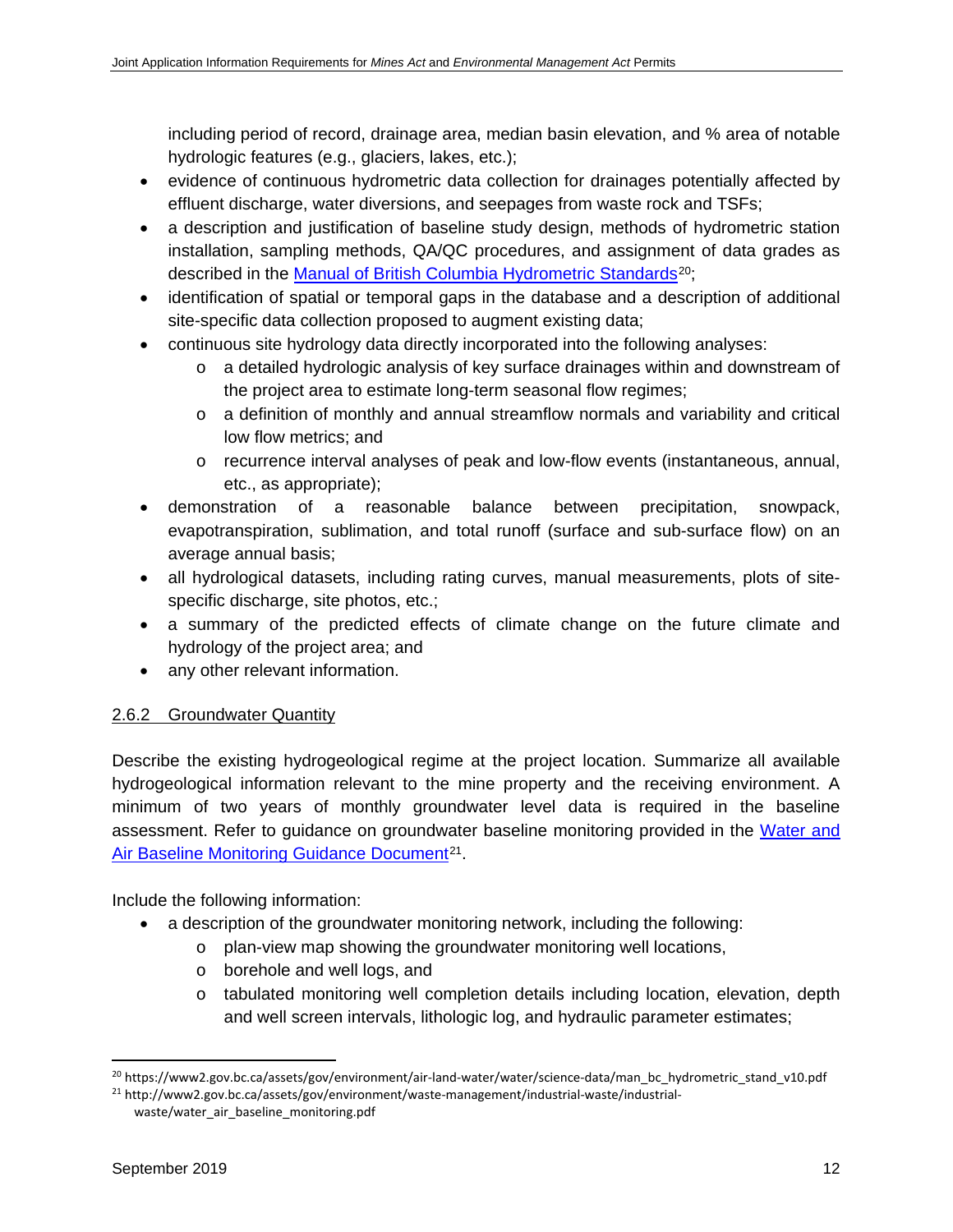- a description of the groundwater monitoring program, including the following:
	- o frequency of water level monitoring and groundwater sampling,
	- o groundwater level monitoring methods (e.g., manual or automated),
	- o sampling methods (including methods to achieve low sample turbidity),
	- o analytical parameters being measured, and
	- o QA/QC procedures;
- a description of the aquifers and aquitards surrounding the mine, including areas downstream of the mine property, with a description of the geometry (boundaries, lateral extent, and thickness) and hydraulic properties (hydraulic conductivity, transmissivity, anisotropy, specific yield, storitivity, and effective porosity);
- a characterization of bedrock structures that could influence infiltration, flow directions, and seepage rates;
- a quantitative description of historical, existing, and planned groundwater extraction, including a reference to existing water licenses associated with the aquifers and surface watercourses that could be affected by mine water management activities (e.g., dewatering);
- a description of the water balance for the mine area that considers inputs and outputs of meteoric water, surface water, and groundwater;
- an evaluation of horizontal and vertical hydraulic gradients for each hydrostratigraphic unit;
- a characterization of the baseline groundwater flow conditions that includes plan-view maps of interpreted groundwater level contours and flow directions and hydrogeological cross-sections showing aquifers and aquitards, areas of recharge and discharge, groundwater elevation measurements, time-series plots of measured groundwater elevations, and interpreted groundwater flow directions;
- an evaluation of groundwater and surface water interaction for important watercourses, including a plan map illustrating gaining and losing stream reaches;
- an evaluation of seasonal variability in groundwater levels between high and low water conditions, including groundwater hydrographs with precipitation to evaluate typical seasonal changes in groundwater levels for each hydrostratigraphic unit; and
- any other relevant information.

# *2.7 Water Quality*

Include a detailed summary of the baseline water quality conditions present before project development. The linkages between surface water and groundwater quality must be clearly identified.

# 2.7.1 Surface Water Quality

Determine if water quality guidelines (WQGs) or water quality objectives (WQOs) have been attained by collecting five samples in 30 days during critical flows (high and low) and/or biologically relevant periods. Assess inter-annual variation or prepare science-based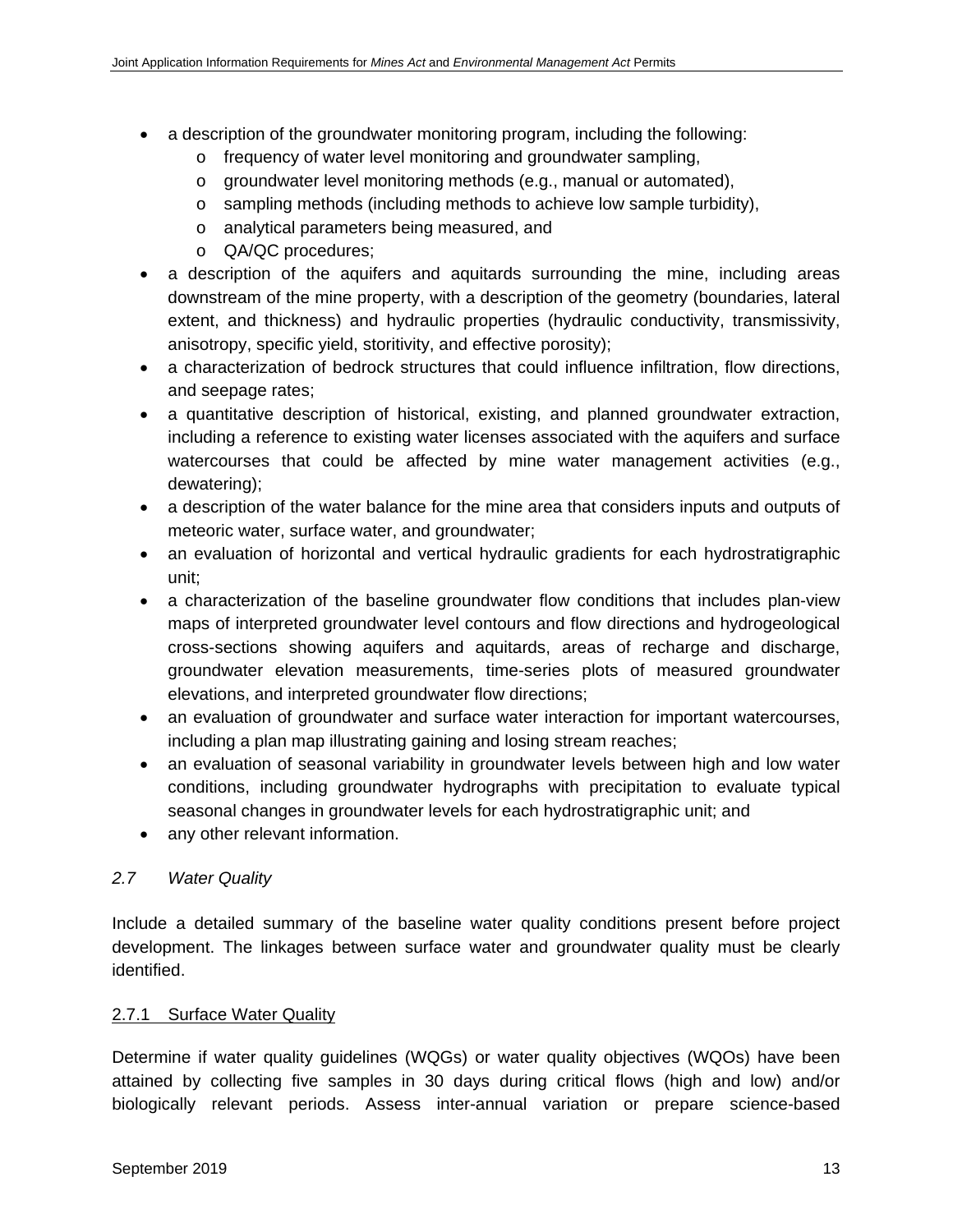environmental benchmarks (SBEBs) based on multiple years of water quality data. Refer to detailed guidance provided in the [Water and Air Baseline Monitoring Guidance Document](http://www2.gov.bc.ca/assets/gov/environment/waste-management/industrial-waste/industrial-waste/water_air_baseline_monitoring.pdf)<sup>[22](#page-25-0)</sup> and in [Guidance for the Derivation and Application of Water Quality Objectives in British Columbia](https://www2.gov.bc.ca/assets/gov/environment/air-land-water/water/waterquality/water-quality-objectives/wqo_proc_guidance.pdf)[23](#page-25-1). For SBEB development, contact ENV for further information and requirements on SBEBs and/or WQOs. Please review [Technical Guidance 8 Environmental Management Act Applications -](https://www2.gov.bc.ca/assets/gov/environment/waste-management/industrial-waste/industrial-waste/mining-smelt-energy/guidance-documents/tg8_framework_for_sbebs.pdf) A [Framework for the Development and Use of Freshwater Science-Based Environmental](https://www2.gov.bc.ca/assets/gov/environment/waste-management/industrial-waste/industrial-waste/mining-smelt-energy/guidance-documents/tg8_framework_for_sbebs.pdf)  [Benchmarks for Aquatic Life in Environmental Management Act Permitting for Mines](https://www2.gov.bc.ca/assets/gov/environment/waste-management/industrial-waste/industrial-waste/mining-smelt-energy/guidance-documents/tg8_framework_for_sbebs.pdf)<sup>24</sup>.

- identify downstream surface water uses (e.g., aquatic life, drinking, irrigation, livestock watering, industrial, etc.) and water licenses;
- document and describe the rationale for baseline study design, including:
	- o collection methods,
	- o parameters analyzed (for a recommended list, refer to the [Water and](http://www2.gov.bc.ca/assets/gov/environment/waste-management/industrial-waste/industrial-waste/water_air_baseline_monitoring.pdf) Air [Baseline Monitoring Guidance Document](http://www2.gov.bc.ca/assets/gov/environment/waste-management/industrial-waste/industrial-waste/water_air_baseline_monitoring.pdf)<sup>[25](#page-25-3)</sup>),
	- o field instrumentation,
	- o sampling frequency and period, including high-, medium-, and low-flow periods,
	- o site locations,
	- o statistical considerations, and
	- o QA/QC protocols;
- provide a detailed map showing water quality sampling locations, including proposed or existing discharge locations and areas of disturbance;
- name the certified laboratories used to analyze samples;
- identify sample locations and time windows or seasonality when baseline surface water quality may exceed [provincial WQGs](https://www2.gov.bc.ca/gov/content/environment/air-land-water/water/water-quality/water-quality-guidelines/approved-water-quality-guidelines)<sup>[26](#page-25-4)</sup> for each Parameter of Concern (POC)<sup>27</sup>;
- provide a summary of groundwater chemistry, including summary tables organized by POC, sample location, and date;
- provide a summary of the QA/QC results;
- indicate those samples with values that would classify them as POCs;
- clearly document the frequency and magnitude of exceedances;
- identify which data reflect un-impacted baseline versus conditions affected by previous development (e.g., exploration activities, historical mining activities);

<span id="page-25-0"></span> <sup>22</sup> http://www2.gov.bc.ca/assets/gov/environment/waste-management/industrial-waste/industrialwaste/water\_air\_baseline\_monitoring.pdf

<span id="page-25-1"></span><sup>23</sup> https://www2.gov.bc.ca/assets/gov/environment/air-land-water/water/waterquality/water-qualityobjectives/wqo\_proc\_guidance.pdf

<span id="page-25-2"></span><sup>24</sup> https://www2.gov.bc.ca/assets/gov/environment/waste-management/industrial-waste/industrial-waste/mining-smeltenergy/guidance-documents/tg8\_framework\_for\_sbebs.pdf

<span id="page-25-3"></span><sup>25</sup> http://www2.gov.bc.ca/assets/gov/environment/waste-management/industrial-waste/industrialwaste/water\_air\_baseline\_monitoring.pdf

<span id="page-25-4"></span><sup>26</sup> https://www2.gov.bc.ca/gov/content/environment/air-land-water/water/water-quality/water-quality-guidelines/approvedwater-quality-guidelines

<span id="page-25-5"></span><sup>27</sup> https://www2.gov.bc.ca/assets/gov/environment/waste-management/industrial-waste/industrial-waste/mining-smeltenergy/guidance-documents/parameter\_of\_concern\_fs.pdf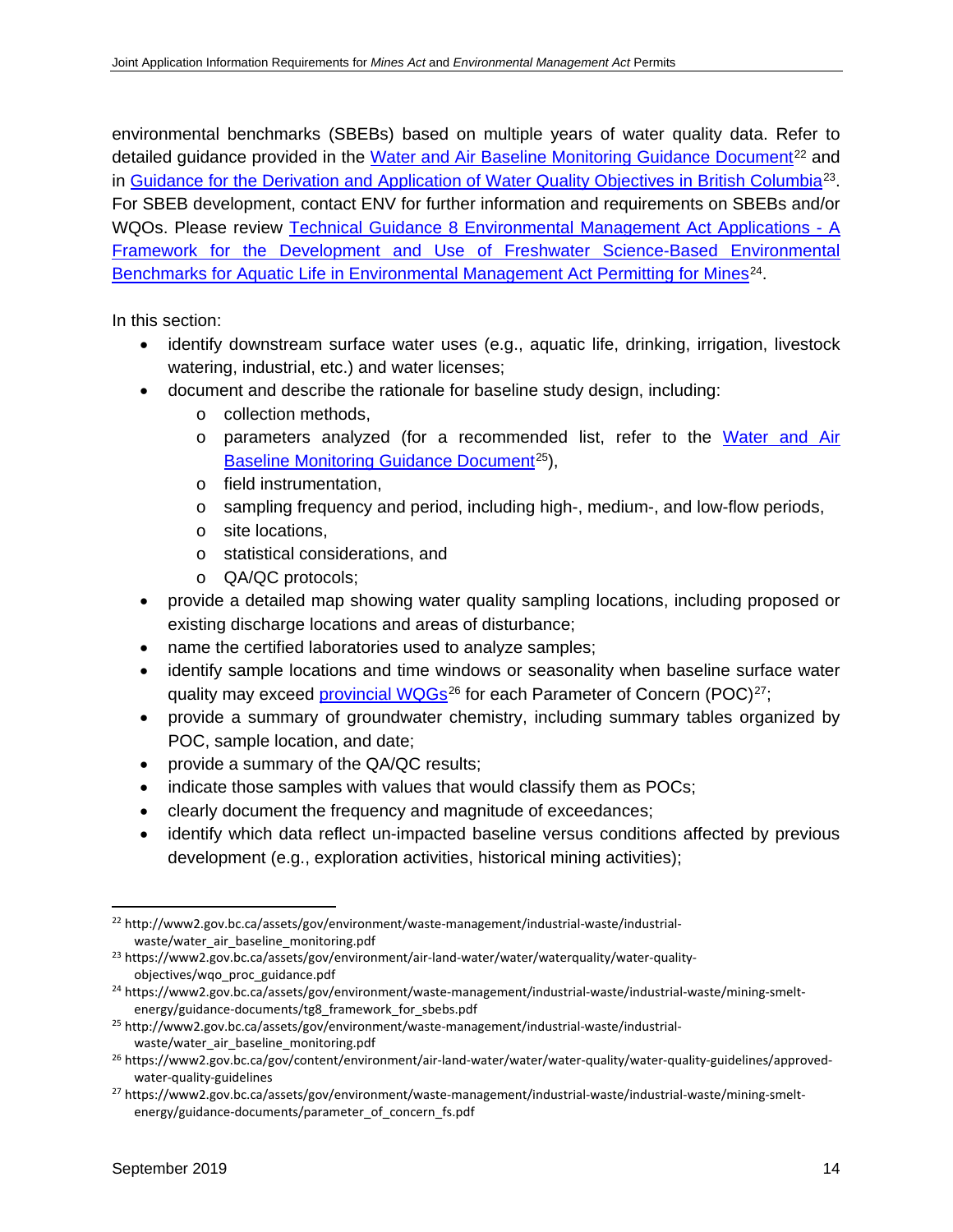- use the principles of mass balance, as required, to establish the degree to which groundwater quality influences the surface water quality throughout the range of flow rates, and the degree to which groundwater contributes to streamflow, as supported by the data, methods, analysis, and conclusions;
- illustrate spatial and temporal variation(s) in key parameters among sites using graphs that show variability in data (e.g., box plots);
- conduct surface water toxicity tests, if required (this may be needed if WQGs are exceeded due to historic mining or site disturbance and should be discussed with ENV staff);
- identify spatial and/or temporal gaps in the database; and
- provide any other relevant information.

# 2.7.2 Groundwater Quality

Describe the existing groundwater chemistry regime across the mine site and in the identified water bearing strata. Include a description of well installation and development methods, and steps taken to ensure samples collected are representative and equilibrated with the surrounding groundwater system.

- summarize and describe the rationale for baseline study design, including:
	- o parameters analyzed,
	- o collection methods,
	- o field instrumentation,
	- o sampling frequency and period,
	- o site locations,
	- o depth of screen completions and associated hydrostratigraphic unit,
	- o sample dates and size,
	- o statistical considerations, and
	- o QA/QC protocols;
- provide a detailed map of groundwater quality sampling locations, proposed or existing effluent discharge points to surface water, areas of contact water recharge to groundwater, and the arrangement of mine elements;
- name the certified laboratories used to analyze samples;
- provide a summary of groundwater chemistry, including summary tables organized by parameter, site, date, and hydrstratigraphic unit;
- provide a summary of QA/QC results;
- indicate those samples with values that would classify them as  $POCs^{28}$ ;
- indicate those samples with turbidity values greater than 200 NTU and discuss the influence of turbidity on concentrations of POCs in any interpretative discussions;

<span id="page-26-0"></span> <sup>28</sup> https://www2.gov.bc.ca/assets/gov/environment/waste-management/industrial-waste/industrial-waste/mining-smeltenergy/guidance-documents/parameter\_of\_concern\_fs.pdf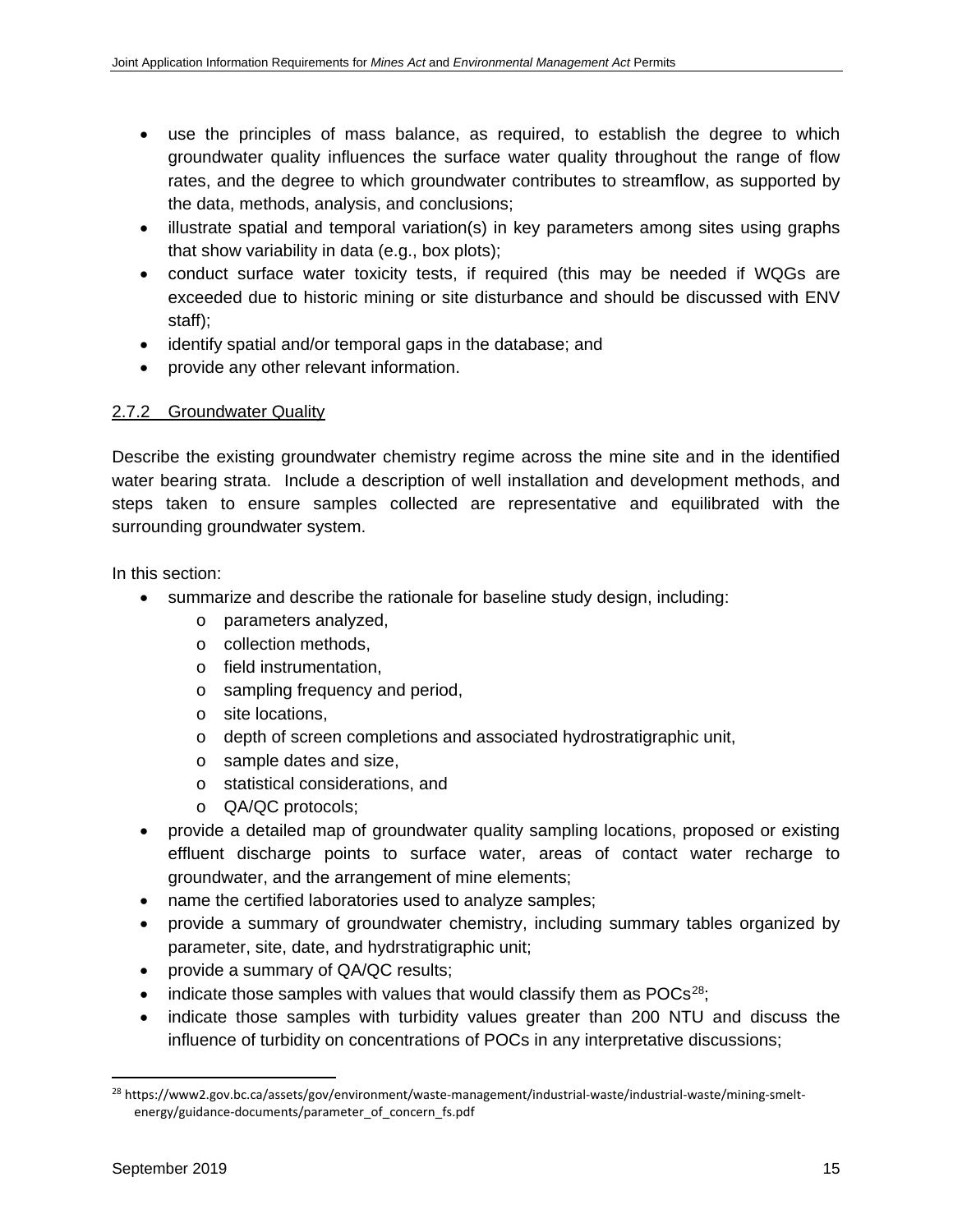- identify which data reflect un-impacted baseline versus conditions affected by previous development (e.g., exploration activities, historical mining activities);
- illustrate spatial and temporal variation(s) in key parameters and among sites using maps, cross-sections, and graphs that illustrate data variability (e.g., box and whisker, time series, Piper plot, etc.);
- identify sample locations and time windows or seasonality when baseline groundwater quality may exceed [WQGs](https://www2.gov.bc.ca/gov/content/environment/air-land-water/water/water-quality/water-quality-guidelines/approved-water-quality-guidelines)<sup>[29](#page-27-0)</sup> for each POC;
- assess the degree to which surface water quality is influenced by groundwater quality during periods of low flow, and the amount of flow that is contributed by groundwater discharge:
- prioritize the environmental receptors according to their potential sensitivity to groundwater discharge that could potentially include contact water;
- identify spatial and/or temporal gaps in the database; and
- provide any other relevant information.

# *2.8 Sediment Quality*

Sediments must be sampled a minimum of once per year during summer low-flow periods. Refer to detailed guidance provided in the [Water and Air Baseline Monitoring Guidance](http://www2.gov.bc.ca/assets/gov/environment/waste-management/industrial-waste/industrial-waste/water_air_baseline_monitoring.pdf)  [Document](http://www2.gov.bc.ca/assets/gov/environment/waste-management/industrial-waste/industrial-waste/water_air_baseline_monitoring.pdf)<sup>[30](#page-27-1)</sup>.

For situations where baseline sediment conditions exceed guidelines, or when historic mining or other disturbances are potentially contributing to baseline sediment toxicity, discuss with ENV the need to simultaneously conduct extracted metals/acid volatile sulfides analyses and sediment toxicity testing.

- document and describe the rationale for the baseline study design, including:
	- o parameters analyzed (refer to the [Water and Air Baseline Monitoring Guidance](http://www2.gov.bc.ca/assets/gov/environment/waste-management/industrial-waste/industrial-waste/water_air_baseline_monitoring.pdf)  [Document](http://www2.gov.bc.ca/assets/gov/environment/waste-management/industrial-waste/industrial-waste/water_air_baseline_monitoring.pdf)<sup>[31](#page-27-2)</sup> for a recommended list),
	- o field instrumentation,
	- o sampling frequency and period,
	- o site locations,
	- o statistical considerations,
	- $\circ$  collection methods, including a rationale for the size fractions and the collection of samples from lotic and lentic environments, and
	- o QA/QC protocols;

<span id="page-27-0"></span> <sup>29</sup> https://www2.gov.bc.ca/gov/content/environment/air-land-water/water/water-quality/water-quality-guidelines/approvedwater-quality-guidelines

<span id="page-27-1"></span><sup>30</sup> http://www2.gov.bc.ca/assets/gov/environment/waste-management/industrial-waste/industrialwaste/water\_air\_baseline\_monitoring.pdf

<span id="page-27-2"></span><sup>31</sup> http://www2.gov.bc.ca/assets/gov/environment/waste-management/industrial-waste/industrialwaste/water\_air\_baseline\_monitoring.pdf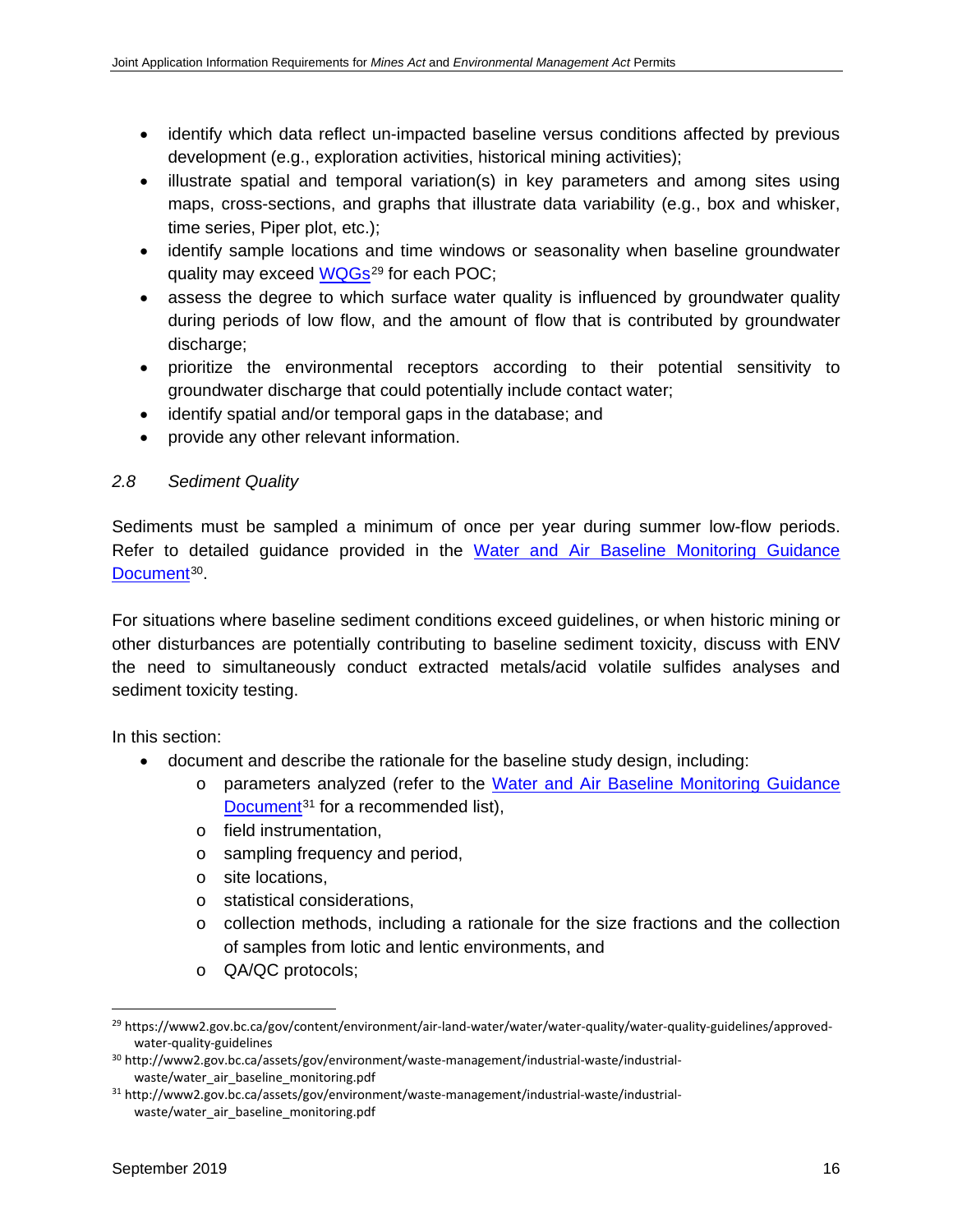- identify those sample sites that appear to be influenced by groundwater discharge and/or could potentially receive contact water via groundwater discharge in the future;
- name the certified laboratories used to analyze samples;
- provide a summary table listing sample site locations, sample dates, sample size, and rationale/purpose of each site;
- identify which data reflect un-impacted baseline versus conditions affected by previous development (e.g., exploration activities, historical mining activities);
- include a detailed map of sampling locations as well as proposed or existing discharge locations and areas of disturbance;
- illustrate spatial and temporal variation in key parameters among sites using graphs or other appropriate tables or figures;
- compare, tabulate, and map existing sediment quality conditions relative to [provincial](https://www2.gov.bc.ca/gov/content/environment/air-land-water/water/water-quality/water-quality-guidelines/approved-water-quality-guidelines)  [WQGs](https://www2.gov.bc.ca/gov/content/environment/air-land-water/water/water-quality/water-quality-guidelines/approved-water-quality-guidelines)[32](#page-28-0) or the [Canadian Council of Ministers of the Environment \(CCME\) Ministers](http://ceqg-rcqe.ccme.ca/en/index.html)  [Sediment Quality Guidelines for the Protection of Aquatic Life](http://ceqg-rcqe.ccme.ca/en/index.html)<sup>[33](#page-28-1)</sup> (threshold or probable effect levels);
- identify spatial and/or temporal gaps in the database; and
- provide any other relevant information.

#### *2.9 Fisheries and Aquatic Resources*

Assess the potential impacts of discharges to the receiving environment during each phase of mine life using aquatic life baseline studies to determine ecosystem health and contribute to a weight of evidence (WOE) approach.

Ensure the study includes components such as, but not necessarily limited to, plankton, periphyton, benthic invertebrates, shellfish, fish and fish habitat, macrophytes, and biological tissues. The complexity and types of aquatic and marine habitats potentially impacted, and the nature of the mine operation will inform which aquatic organisms are identified for study.

Use appropriate biological monitoring tools to collect and present sufficient data to demonstrate that the program will be able to detect pre-determined changes considered to be biologically significant. A minimum of 24 consecutive months of data is required to determine the interannual variability and provide a suitable characterization of biological communities prior to development. If fewer than 24 consecutive months of data are proposed, it must be demonstrated, to the satisfaction of ENV technical staff, that sufficient data are available to adequately characterize the baseline conditions. Refer to detailed guidance provided in the [Water and Air Baseline Monitoring Guidance Document](http://www2.gov.bc.ca/assets/gov/environment/waste-management/industrial-waste/industrial-waste/water_air_baseline_monitoring.pdf)<sup>[34](#page-28-2)</sup>.

<span id="page-28-0"></span> <sup>32</sup> https://www2.gov.bc.ca/gov/content/environment/air-land-water/water/water-quality/water-quality-guidelines/approvedwater-quality-guidelines

<span id="page-28-1"></span><sup>33</sup> http://ceqg-rcqe.ccme.ca/en/index.html

<span id="page-28-2"></span><sup>34</sup> http://www2.gov.bc.ca/assets/gov/environment/waste-management/industrial-waste/industrialwaste/water\_air\_baseline\_monitoring.pdf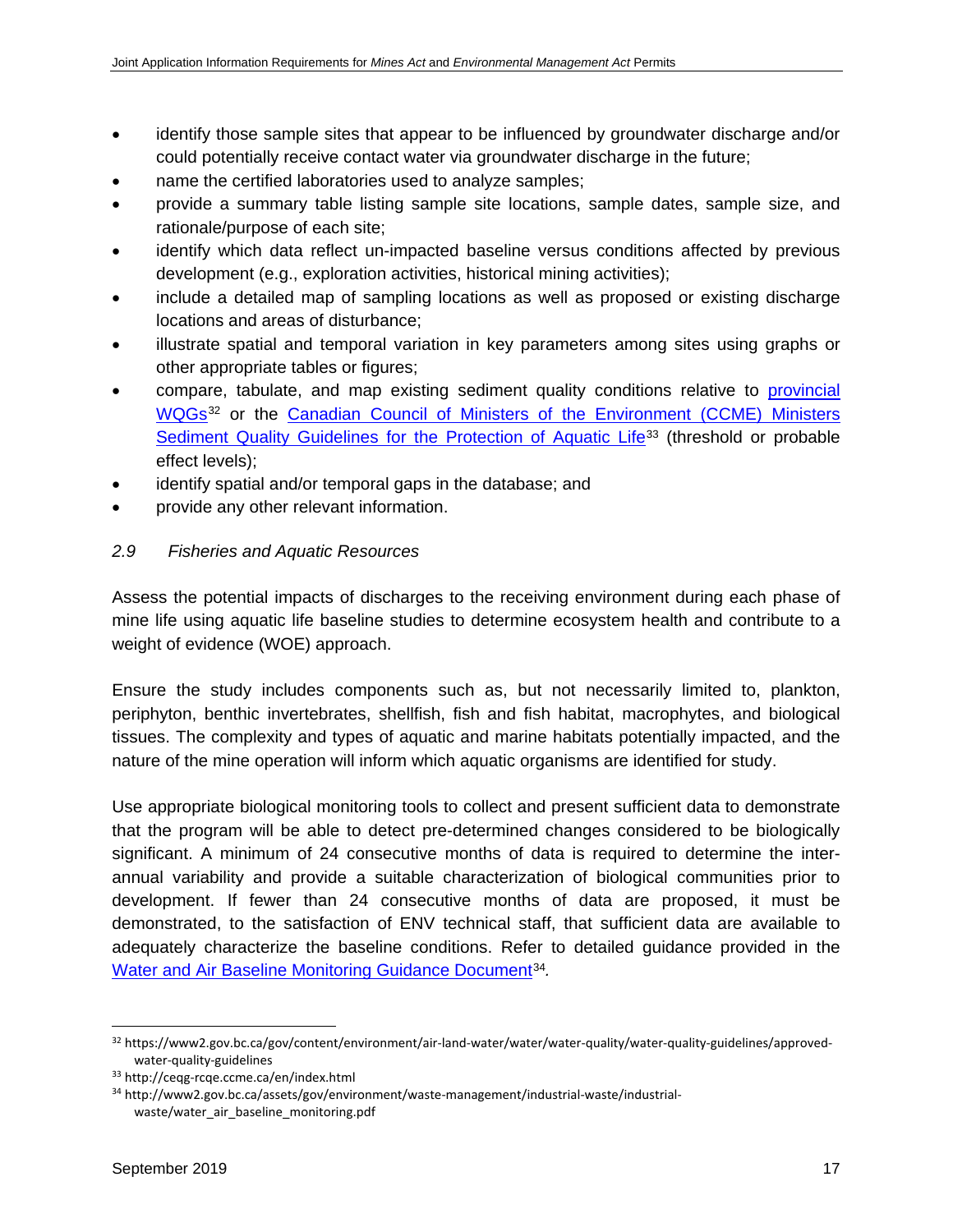For applications for discharges to streams, include the information outlined in the subsections below; lake and marine environments will require additional data collection. Discuss this further with ENV during the IRT discussions.

#### 2.9.1 Periphyton and Benthic Invertebrate Community Measures

Use natural or artificial substrates for periphyton sampling; in either case, collect sufficient replicates to characterize variability of the site.

For benthic invertebrates, ENV recommends using the Reference Condition Approach sampling design using Canadian Aquatic Biomonitoring Network (CABIN) protocols, outlined in the [CABIN field](http://publications.gc.ca/collections/collection_2012/ec/En84-87-2012-eng.pdf) manual[35](#page-29-0). Most regions of the province have a predictive model within the CABIN database that can be used for data assessment. A Before After Control Impact (BACI) design using replicate samples (e.g., using a Hess sampler) is also a common approach.

In this section:

- document and describe the rationale for study design, including
	- o collection methods,
	- o organisms or communities analyzed,
	- o sampling frequency and period,
	- o site locations,
	- o statistical considerations, and
	- o QA/QC protocols;
- name the certified laboratories used to analyze samples;
- provide maps of sampling sites relative to disturbance areas, seepage and discharge locations, and water quality and quantity sampling locations;
- summarize periphyton and benthic invertebrate community data;
- identify which data reflect un-impacted baseline versus conditions affected by previous development (e.g., exploration activities, historical mining activities); and
- identify spatial and/or temporal gaps in the database.

For BACI designs, demonstrate that sufficient data have been collected to enable detection of biologically significant changes post project development. Report the *a priori* statistical power of the sampling plan to provide an understanding of the program's strengths and weaknesses.

#### 2.9.2 Fish and Fish Habitat

Resident fish populations and habitat are under the provincial jurisdiction of the Ministry of Forests, Lands, Natural Resource Operations, and Rural Development (FLNR).

<span id="page-29-0"></span><sup>35</sup> http://publications.gc.ca/collections/collection\_2012/ec/En84-87-2012-eng.pdf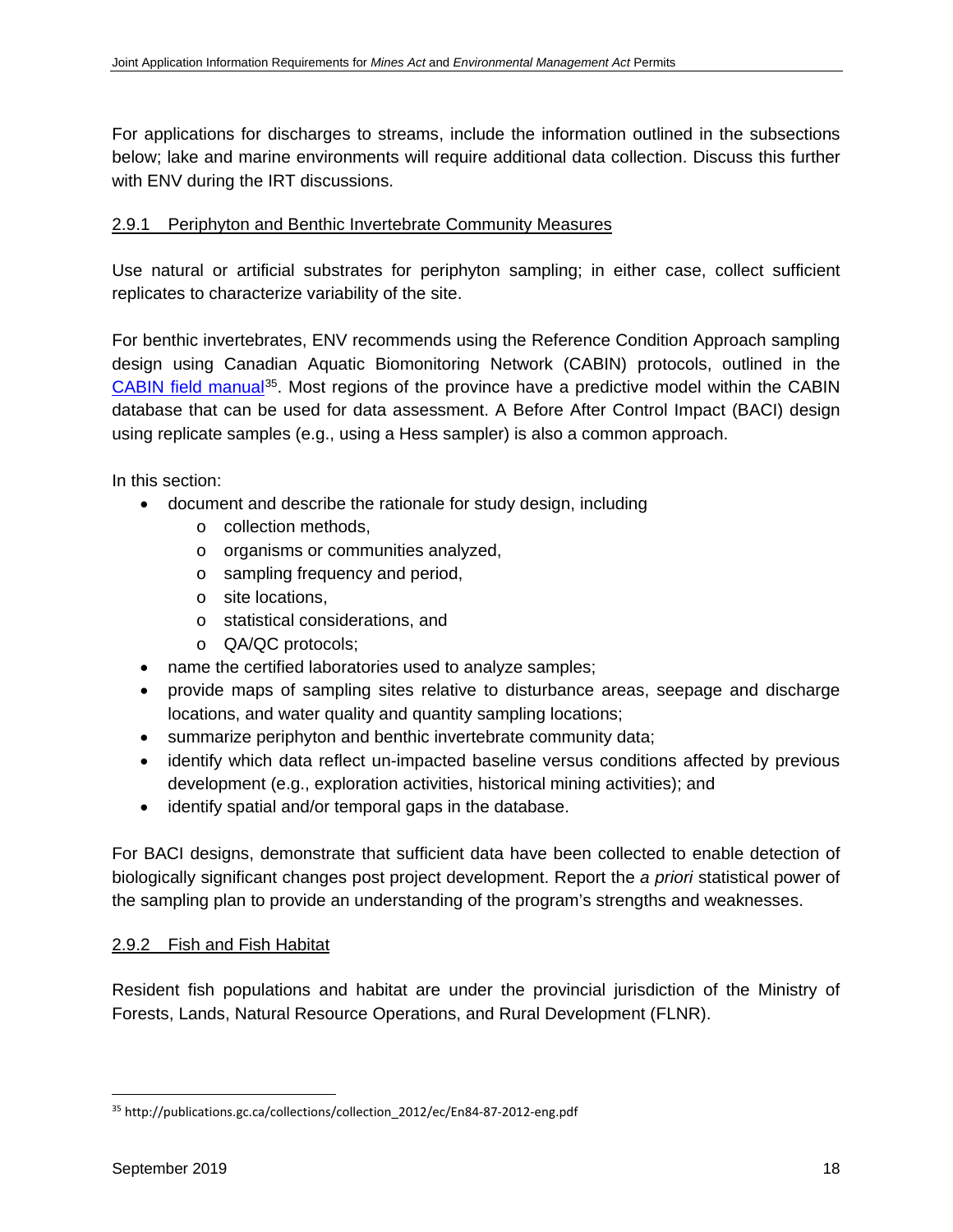Contact regional FLNR fisheries staff for scientific collection permits and ensure study methods are consistent with regional and provincial protocols. In addition to information requested by FLNR:

- document and describe the rationale for study design, including
	- o collection methods,
	- o organisms or communities analyzed,
	- o sampling frequency and period,
	- o site locations,
	- o statistical considerations, and
	- o QA/QC protocols;
- provide maps of sampling and stream reach survey locations;
- identify the areas, if any, where groundwater discharge is higher than normal and whether this groundwater discharge is potentially influencing fish habitat;
- describe fish populations and determine the presence of [provincially listed species and](https://www2.gov.bc.ca/gov/content/environment/plants-animals-ecosystems/conservation-data-centre/explore-cdc-data/red-blue-yellow-lists)  [ecological communities](https://www2.gov.bc.ca/gov/content/environment/plants-animals-ecosystems/conservation-data-centre/explore-cdc-data/red-blue-yellow-lists)<sup>[36](#page-30-0)</sup> (red or blue listed), federally listed species (Committee on the [Status of Endangered Wildlife in Canada](https://www.canada.ca/en/environment-climate-change/services/committee-status-endangered-wildlife.html)<sup>37</sup>, and [Species at Risk Act](https://laws-lois.justice.gc.ca/eng/acts/s-15.3/)<sup>[38](#page-30-2)</sup>), and populations that are genetically distinct;
- describe the current and potential use of fish resources by Indigenous, sport, or commercial fisheries;
- assess and describe fish habitat (spawning, over-wintering, rearing, etc.) relative to access roads and utility corridors, waste rock piles, and effluent discharge or seepage locations;
- identify which data reflect un-impacted baseline versus conditions affected by previous development (e.g., exploration activities, historical mining activities);
- provide a brief description and rationale for a conceptual Fish Habitat Compensation Plan, if applicable;
- identify spatial and/or temporal gaps in the database; and
- provide any other relevant information.

# 2.9.3 Tissue Residues

Include a baseline study that develops a tissue residue database for fish and/or other organisms for metals and metalloids and, if appropriate, organic contaminants. Consider the animal's life history when selecting a fish species (or other organisms) for tissue residue analyses. Species with high site fidelity are preferred for environmental impact assessment. Analyze species and tissues humans consume if human health risk assessments are the focus.

Specifically:

• document and describe the rationale for the study design, including:

<span id="page-30-0"></span> <sup>36</sup> https://www2.gov.bc.ca/gov/content/environment/plants-animals-ecosystems/conservation-data-centre/explore-cdcdata/red-blue-yellow-lists

<span id="page-30-1"></span><sup>37</sup> https://www.canada.ca/en/environment-climate-change/services/committee-status-endangered-wildlife.html

<span id="page-30-2"></span><sup>38</sup> https://laws-lois.justice.gc.ca/eng/acts/s-15.3/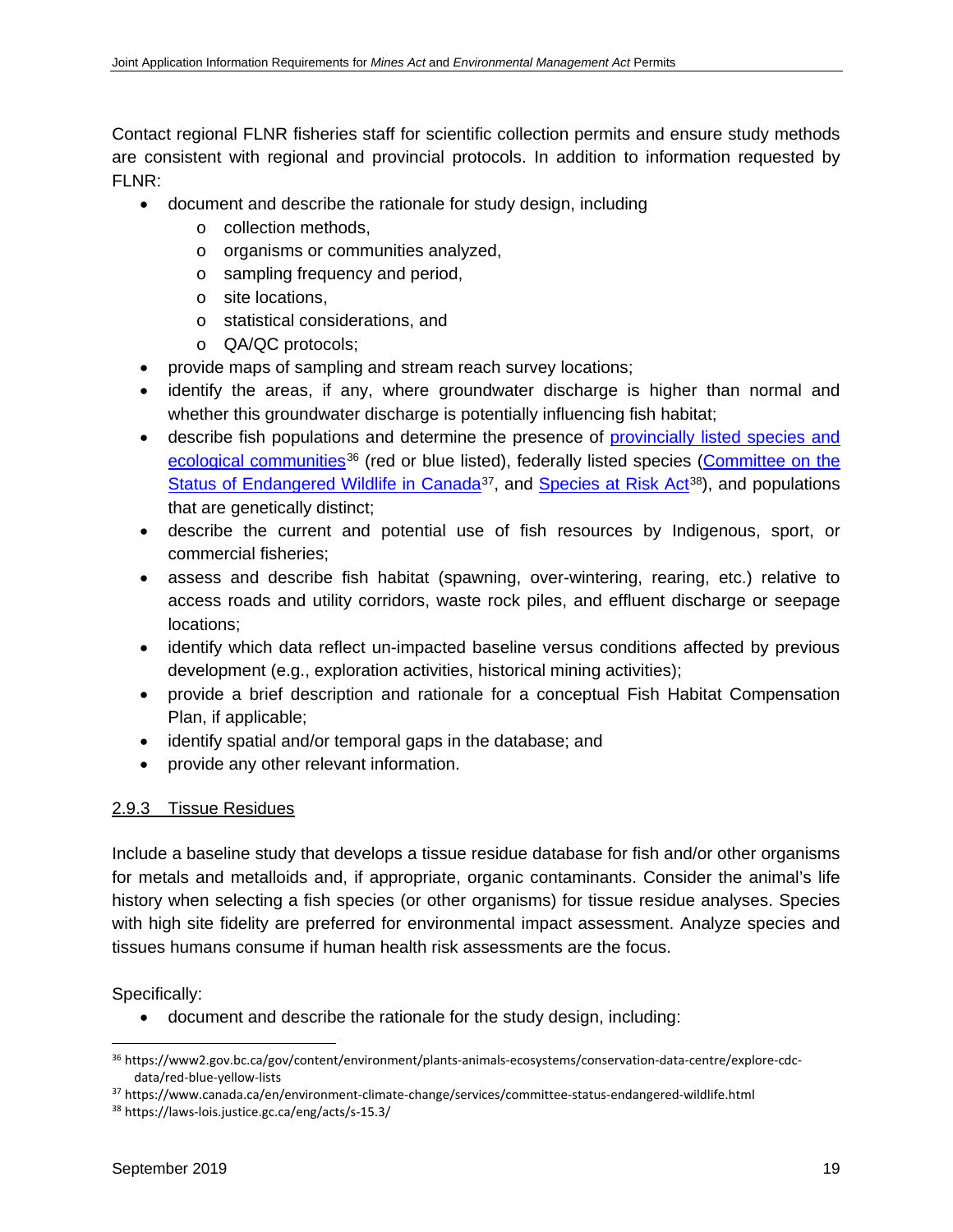- o species and tissue types analyzed,
- o collection methods and frequency,
- o site locations,
- o statistical considerations, and
- o QA/AC protocols;
- identify which data reflect un-impacted baseline versus conditions affected by previous development (e.g., exploration activities, historical mining activities);
- provide maps illustrating sampling sites relative to disturbance areas, seepage, and discharge locations;
- provide a summary table of the concentrations of contaminants in fish tissues, and compare baseline conditions relative to [provincial WQGs](https://www2.gov.bc.ca/gov/content/environment/air-land-water/water/water-quality/water-quality-guidelines/approved-water-quality-guidelines)<sup>[39](#page-31-0)</sup> or Canadian Tissue Residue [Guidelines](http://ceqg-rcqe.ccme.ca/download/en/290/)<sup>[40](#page-31-1)</sup>;
- illustrate graphically the spatial and/or temporal variance(s) in key parameters among sites;
- identify spatial and/or temporal gaps in the database; and
- provide any other relevant.

#### *2.10 Ecosystems and Wildlife*

In this section, include:

- a summary of Terrestrial Ecosystem Mapping, Predictive Ecosystem Mapping, and the location of rare plants and ecosystems as well as invasive plants;
- wildlife habitat suitability mapping, results of aerial wildlife surveys, and a description and location of any key wildlife features or habitats, including any species or ecological communities at risk;
- bio-terrain mapping and vegetation metals analyses;
- a description of on-site and adjacent terrestrial and aquatic ecosystems;
- an inventory of potential biological receptors, including human populations;
- evidence of consultation with Indigenous Nations with regard to land use, wildlife, and vegetation; and
- other relevant information, as appropriate.

#### *2.11 Land Status and Use*

In this section, include:

- mapping and a summary of pre-mine land surface and mineral rights, and licensed or permitted users such as forestry, guides, outfitters, and trappers;
- descriptions of:
	- $\circ$  existing transportation routes (e.g., roads or waterways) within or adjacent to the mine site (also show these on maps/figures),

<span id="page-31-0"></span> <sup>39</sup> https://www2.gov.bc.ca/gov/content/environment/air-land-water/water/water-quality/water-quality-guidelines/approvedwater-quality-guidelines

<span id="page-31-1"></span><sup>40</sup> http://ceqg-rcqe.ccme.ca/download/en/290/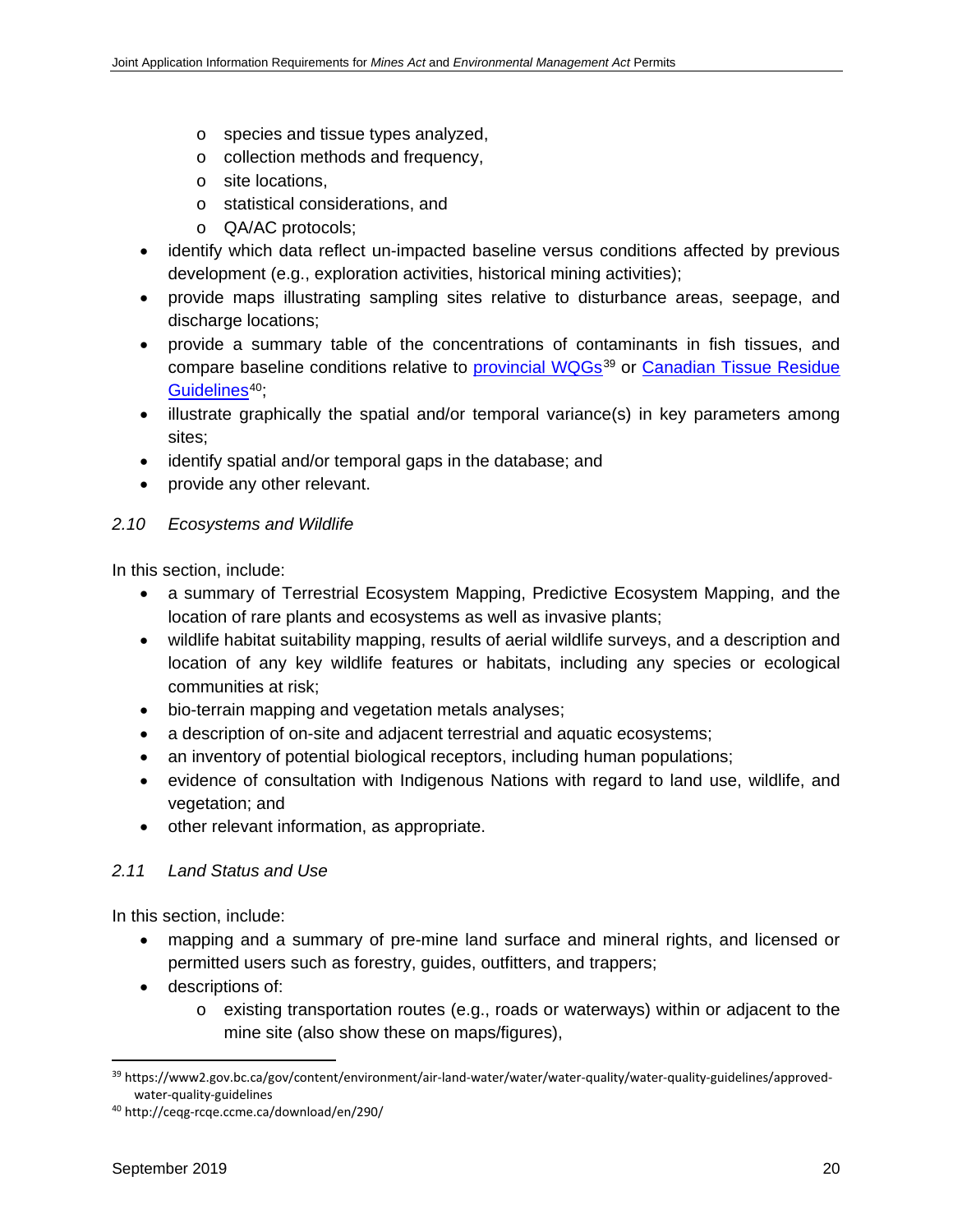- o any known use or interest by Indigenous Nations,
- $\circ$  any informal users who are not necessarily licensed (e.g., recreational users),
- o any known local land use and settlement patterns, and
- o on-site and adjacent terrestrial and aquatic ecosystems;
- an inventory of potential biological receptors, including human populations; and
- any other relevant information.

#### *2.12 Archaeology*

Provide maps and descriptions for all identified archaeological sites in the project impact zone. Maps based on those provided in the final Archaeological Impact Assessment (AIA) report may be adequate as overview maps. Provide detailed maps at a 1:500 scale for any sites that will be subject to additional systematic data collection under *[Heritage Conservation Act](http://www.bclaws.ca/civix/document/id/complete/statreg/96187_01)* (HCA) Section 12 permits<sup>41</sup>.

Provide the site descriptions in table form, including the Borden number, general location, previous work (whether an AIA was completed, site collected completely, or site avoided), and proposed mitigation (no further work, alteration under HCA Section 12, or mitigation under Section 14).

Provide a description of the required HCA permitting and concurrent archaeological activity, including (where applicable) the main terms and conditions of HCA Section 14 investigation permit(s) and the methodologies for HCA Section 14 inspection permit(s), the proposed HCA Section 12 Alteration Permit(s), and the Section 14 inspection permit for incidental finds during construction.

Provide a description of (and a commitment to) a chance-finds procedure and education of the construction crew. Terms of Section 12 site alteration permits and Section 14 inspection permits, for incidental finds during construction, state that no land alteration may occur without an archaeologist on site to monitor, who has the authority to stop excavation as deemed necessary, so that any archaeological resources can be handled under the terms of the permit.

#### *2.13 Cultural Use*

Provide a brief summary of the cultural use of the area. Provide maps and descriptions for all identified cultural sites (if known) in the project impact zone.

<span id="page-32-0"></span> <sup>41</sup> http://www.bclaws.ca/civix/document/id/complete/statreg/96187\_01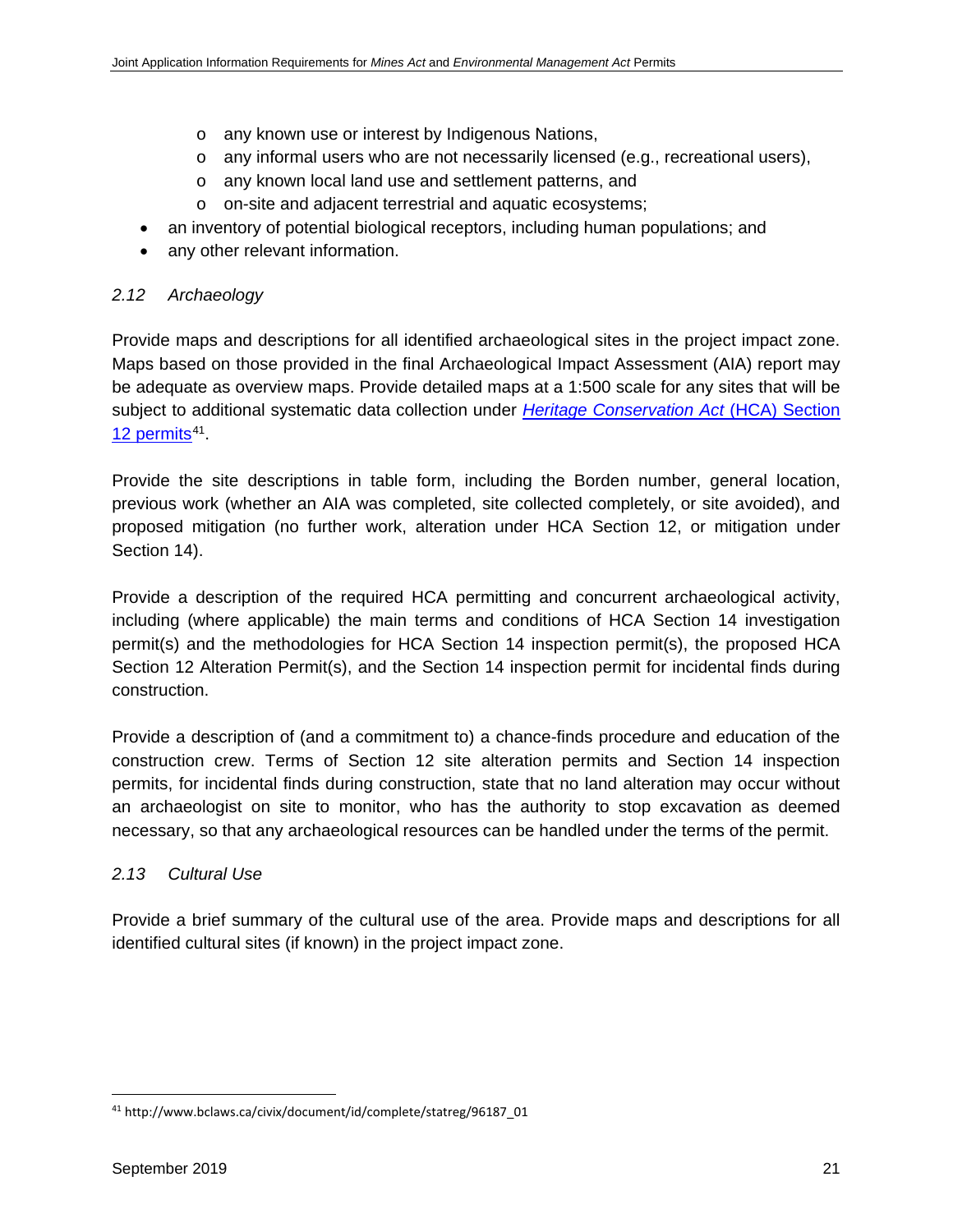# **3 Mine Plan**

#### *3.1 Mine Plan Overview*

Provide a brief overview of the mine plan including:

- mining methods;
- mining rates;
- projected mine life;
- processing methods;
- infrastructure requirements;
- supporting maps (as described in Section 10.1.3.d.i of the Code); and
- any other relevant information.

### *3.2 Existing Development*

Detail the present use and condition of the land and watercourses, including any previous or existing disturbance, developments, or infrastructure currently in place within the mine area.

#### *3.3 Life of Mine Plan*

Provide an overview of the life of mine plan, including (as applicable):

- the mine development sequence and schedule for all mine components for all phases of mine life (construction, operation, closure, and post-closure);
- an inventory of all mining waste materials (waste rock, tailings, overburden, rejects, etc.), including type, volume, and storage location;
- dimensions for each waste rock dump, TSF, stockpile, etc.;
- ongoing and completed reclamation areas;
- road and haul route construction and significant transportation or utilities infrastructure;
- water management and treatment infrastructure;
- planned investigation works;
- anticipated permit amendments/expansions;
- maps showing the location and extent of the above activities at a frequency no less than every 5 years; and
- any other relevant information.

#### *3.4 Detailed Five Year Mine Plan*

Provide a detailed, year-by-year, five year mine plan, including the following, as applicable:

- a development schedule for construction and mine sequencing for all mine components;
- an inventory of all mining waste materials (waste rock, tailings, overburden, rejects, etc.), including type, volume, storage locations, and scheduled sequencing;
- dimensions for each waste rock dump, TSF, stockpile, etc.;
- ongoing and completed reclamation areas;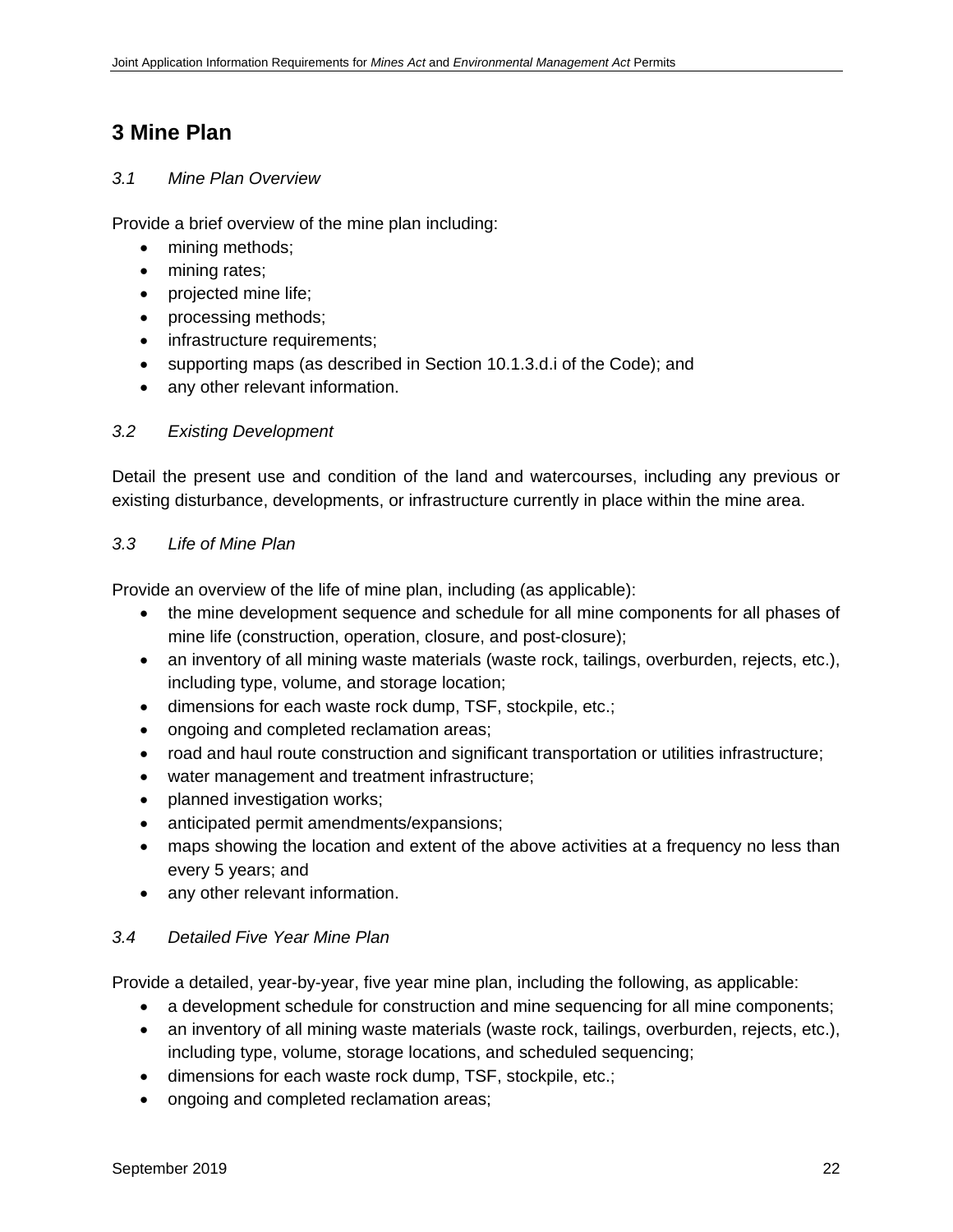- road and haul route construction and significant transportation or utilities infrastructure;
- water management and treatment infrastructure;
- planned investigation works;
- anticipated permit amendments/expansions;
- maps showing the location and extent of the above activities at no less than an annual frequency; and
- any other relevant information.

#### *3.5 Mine Facility Designs and Development*

Provide detailed designs for mine facilities, including, but not limited to:

- open pits;
- underground workings;
- processing plant (mill) and associated facilities (crushers, conveyors, etc.);
- TSFs and associated infrastructure;
- waste rock dumps;
- water management structures;
- ore, overburden, soil, and construction stockpiles;
- mine access and mine haulage roads;
- power supply and distribution infrastructure;
- explosives storage facilities;
- ancillary buildings and support infrastructure (camps, loadout facilities, laydowns, offices, maintenance shops, etc.); and
- any other relevant facilities.

Detailed design means that the submitted design is final and represents what will actually be constructed. It requires that the site has been adequately characterized, design criteria are clearly stated, analyses that support the design decisions are complete and all drawings and supporting reports are signed and stamped by a Professional Engineer as '*Detailed Design'*.

Show the locations and configurations of these facilities, describe proposed construction materials and methods, and provide the design basis and supporting analyses; this may require supplemental reporting from specialty consultants. Detailed design reports and supporting data should be provided in appendices. All buildings must meet BC Building Code requirements.

Provide the results and an assessment of condemnation drilling for permanent mine facilities (e.g., TSFs, waste rock dumps) to ensure that mineral resources will not be sterilized.

#### 3.5.1 Open Pits

Provide an open pit detailed design report, signed and stamped by a Professional Engineer (or multiple professionals as required), that includes the following: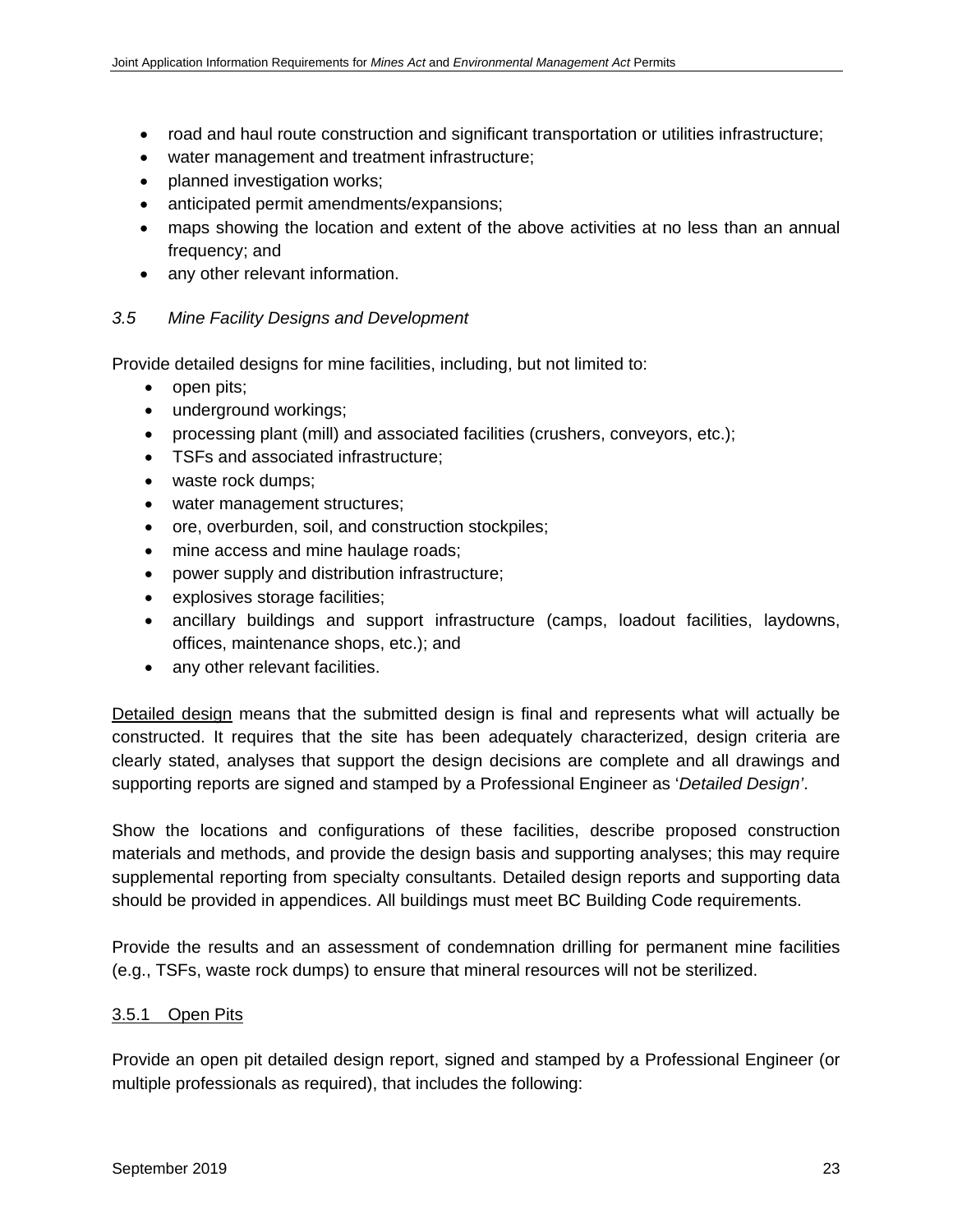- site investigation information, including detailed geological and geotechnical information obtained from existing pit slopes, rock outcrops, drilling, and other investigations;
- details on pit limits, pit slope geometry, and pit slope design criteria (e.g., per Read & Stacey's *Guidelines for Open Pit Slope Design[42](#page-35-0)*);
- pit slope designs based on stability analyses, including sensitivity analyses (overall slope, bench face angles, inter-ramp angles, bench heights, berm widths, etc.);
- a comprehensive analysis of relevant failure mechanisms (including kinematic and rock mass failure) for all critical slopes, including critical temporary slopes (slopes exposed for more than 12 months);
- designs for all phased open pit expansions based on:
	- o a geological model,
	- o a structural model,
	- o a hydrogeological model,
	- o a geotechnical (rock mechanics) model including structure and rock mass, and
	- o historical experience;
- a description of pit water management, including surface water diversions and groundwater dewatering and slope depressurization methods, with the following information, as applicable:
	- o surface water diversion design criteria,
	- o the number, location, spacing, and design of dewatering wells,
	- o the construction, operation, and closure of dewatering wells,
	- o predicted drawdown zone,
	- o slope depressurization requirements and recommendations,
	- o estimated dewatering volumes from wells and in-pit sumps,
	- o predicted lateral and vertical extents,
	- o predicted quality of the pumped water,
	- o discharge locations for water discharge location,
	- $\circ$  expected impacts on existing groundwater and surface water users, groundwater and surface water quantity and quality, and aquatic and terrestrial ecosystems, and
	- o proposed mitigations for any impacts;
- a description of potential risks to the pit and mitigation measures posed by geohazards;
- a conceptual design for controlled blasting;
- a list and description of mobile equipment to be used;
- monitoring requirements for the pit walls, including instrumentation, movement thresholds, and response plan;
- drawings, plans, sections, and figures as required to illustrate the detailed pit design and the design basis; and
- any other relevant information.

<span id="page-35-0"></span><sup>42</sup> Read, J. and Stacey, P. 2009. Guidelines for Open Pit Slope Design. CRC Press: Boca Raton, FL.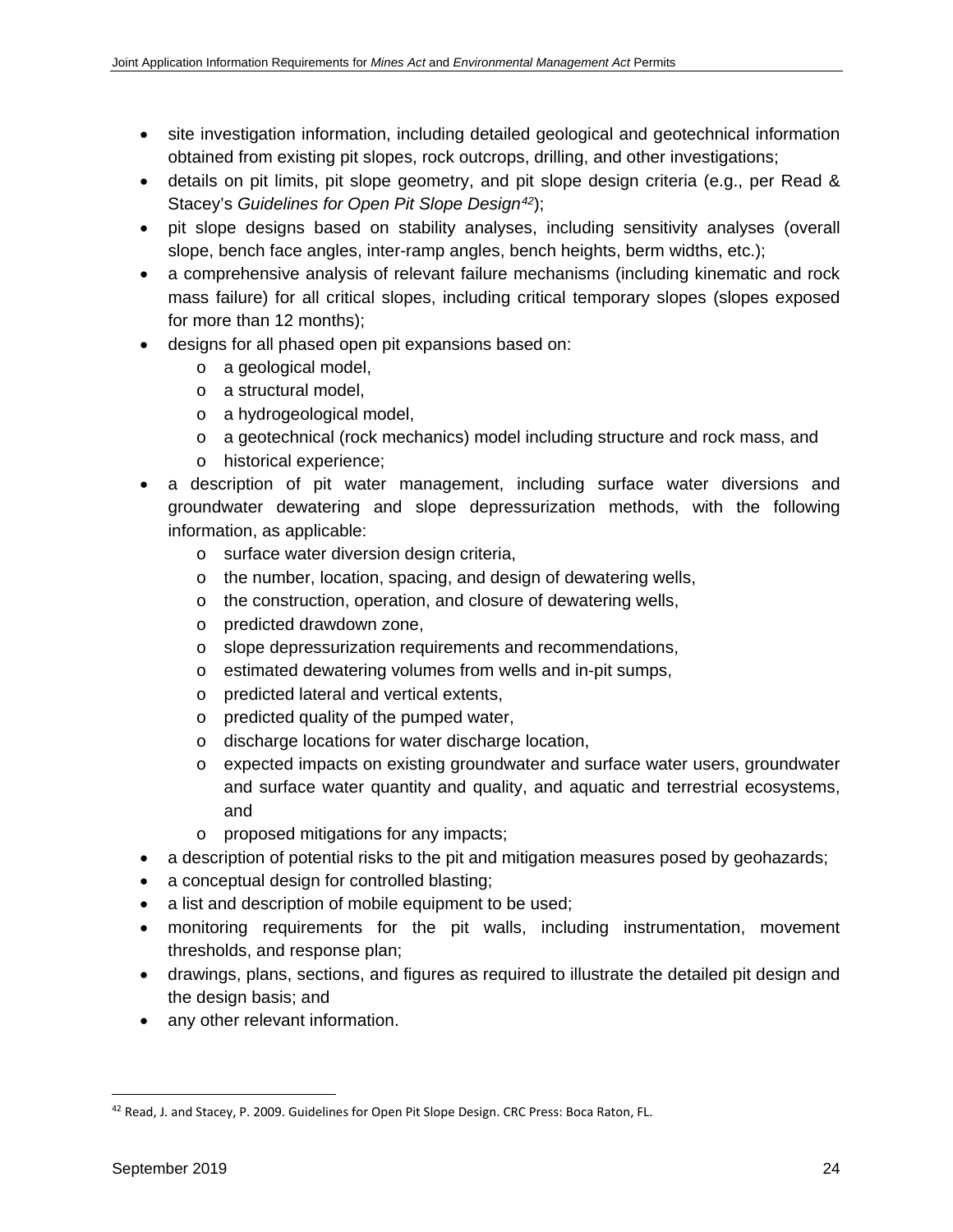## 3.5.2 Underground Workings

Provide an underground workings detailed design report, signed and stamped by a Professional Engineer (or multiple professionals as required), that includes the following:

- plans and sections showing all existing underground workings, including locations of all existing portals, shafts, stopes that break through to surface and areas of subsidence;
- details of the mine design and method of underground development;
- plans and sections showing proposed underground workings, including portals and shafts, crown pillars, stopes that break through to surface, extent of surface subsidence, areas of enhanced hydraulic connectivity between surface and underground, etc.;
- assessment of risk posed by geohazards and any planned mitigation;
- locations and designs for any bulkheads, tunnel plugs, dams storing water and saturated material, including those required for closure;
- locations and description of any ancillary infrastructure, including shops, lunchrooms, toilet facilities, fuel bays, etc.;
- a list and descriptions of mobile underground equipment;
- outline of the hazard associated with operating equipment in gassy environments (if required);
- ventilation requirements and plans for all underground workings;
- a Ground Control Management Plan (GCMP), consistent with industry standards, that includes the following components, as applicable:
	- o design details specific to the method of underground development;
	- o details of the ground control program including roles, responsibilities, accountabilities, implementation, records and communications, and a schedule for reviews and updates;
	- o mining methods to be employed including dimensions of excavations and pillars as well as criteria used in their dimensioning;
	- o predicted extent and magnitude of surface subsidence and hydraulic connectivity between the surface and underground;
	- $\circ$  design basis information and assumptions used to develop the mine design and the ground control program, including:
		- a geological model for the mine,
		- **a** structural model for the mine,
		- a hydrogeological model for the mine,
		- a geotechnical (rock mechanics) model for the mine including stress, structure, and rock mass, and
		- **historical experience;**
	- o water control measures to be employed, including specific precautions to be taken where bodies of water, water bearing structures, overburden, tailings, etc., may inundate the mine workings;
	- o ground support systems and materials to be employed, including criteria used in selection, dimensioning, spacing, and extent;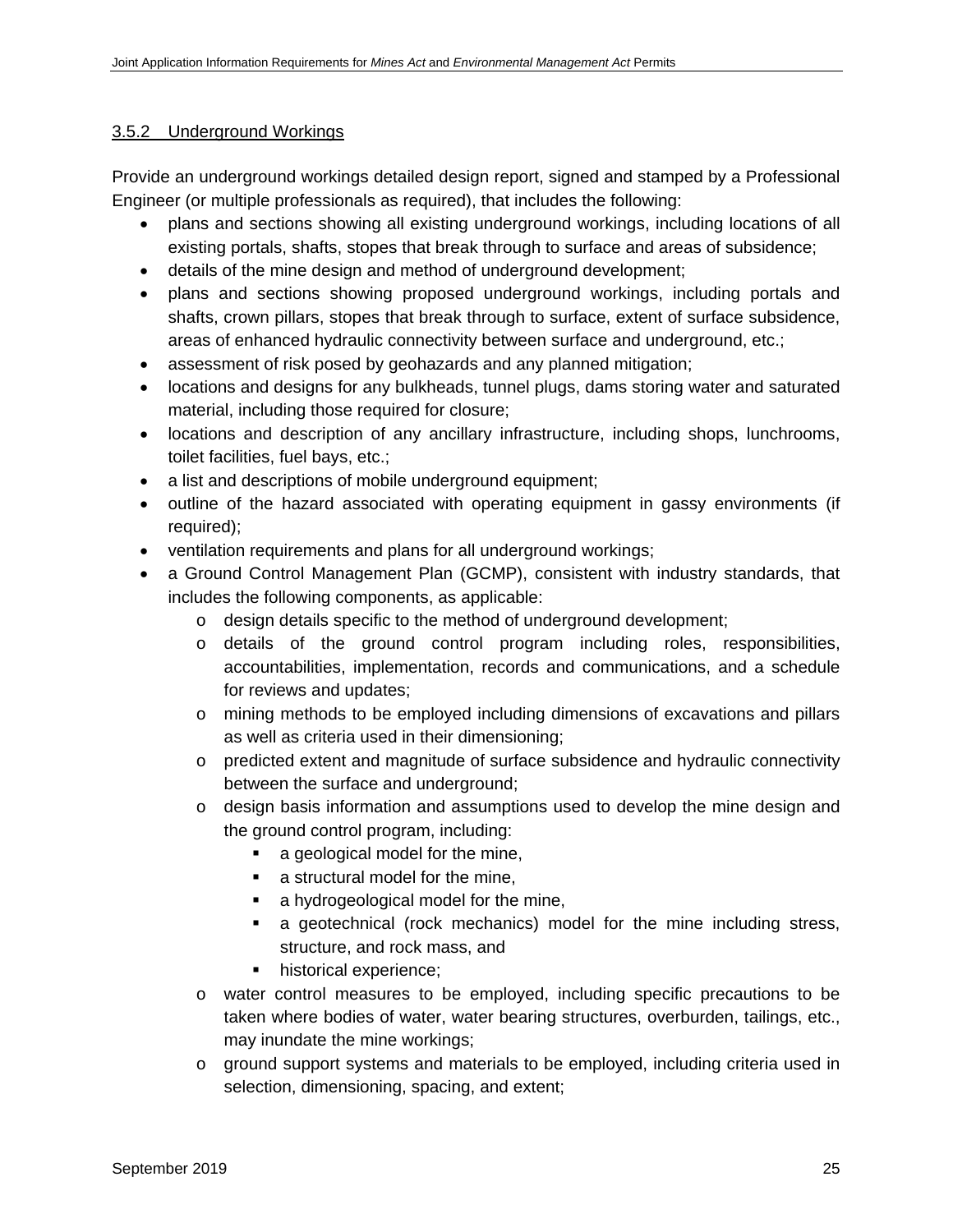- o standards and procedures to ensure worker safety including:
	- minimum ground support standards to be employed at the mine,
	- **•** blasting methods, and
	- **EXECUTE:** employee procedures and training;
- o instrumentation and monitoring program to verify acceptable performance, detect early signs of instability, and confirm design basis information and assumptions;
- o a QA/QC program; and
- o risk management;
- a table of exploration boreholes and abandonment method (e.g., grouting, etc.) implemented for boreholes that intersect the underground mine workings and their anticipated influence on mine flooding and the post-closure water balance for the underground mine;
- predicted extent and magnitude of groundwater drawdown surrounding the mine workings; and
- any other relevant information.

## 3.5.3 Processing Plant (Mill) and Associated Facilities

Provide a geotechnical design report, signed and stamped by a Professional Engineer, that includes the following information:

- a mill process description including inputs, products, and non-product outputs for all stages of operations;
- process design criteria;
- flow sheets showing process streams, quantities, and significant equipment;
- description of all process reagents;
- descriptions of hazardous products, with reference to relevant sections of the Construction Environmental Management Plan (Section 7.6) that address the safe handling and storage of these products;
- supporting information obtained from geotechnical site investigations;
- foundation design criteria and rationale;
- required parameters and designs for ventilation systems including heating, ventilation, and air conditioning (HVAC) systems and local exhaust ventilation;
- an assessment of bearing capacity, expected settlement, and a comparison with allowable settlements for the structure involved;
- a facility location drawing and description;
- a description of potential risks posed by geohazards and mitigation measures; and
- any other relevant information.

#### 3.5.4 Tailings Storage Facility and Associated Infrastructure

Provide a TSF detailed design report, signed and stamped by a Professional Engineer (or multiple professionals as required), that includes the following information: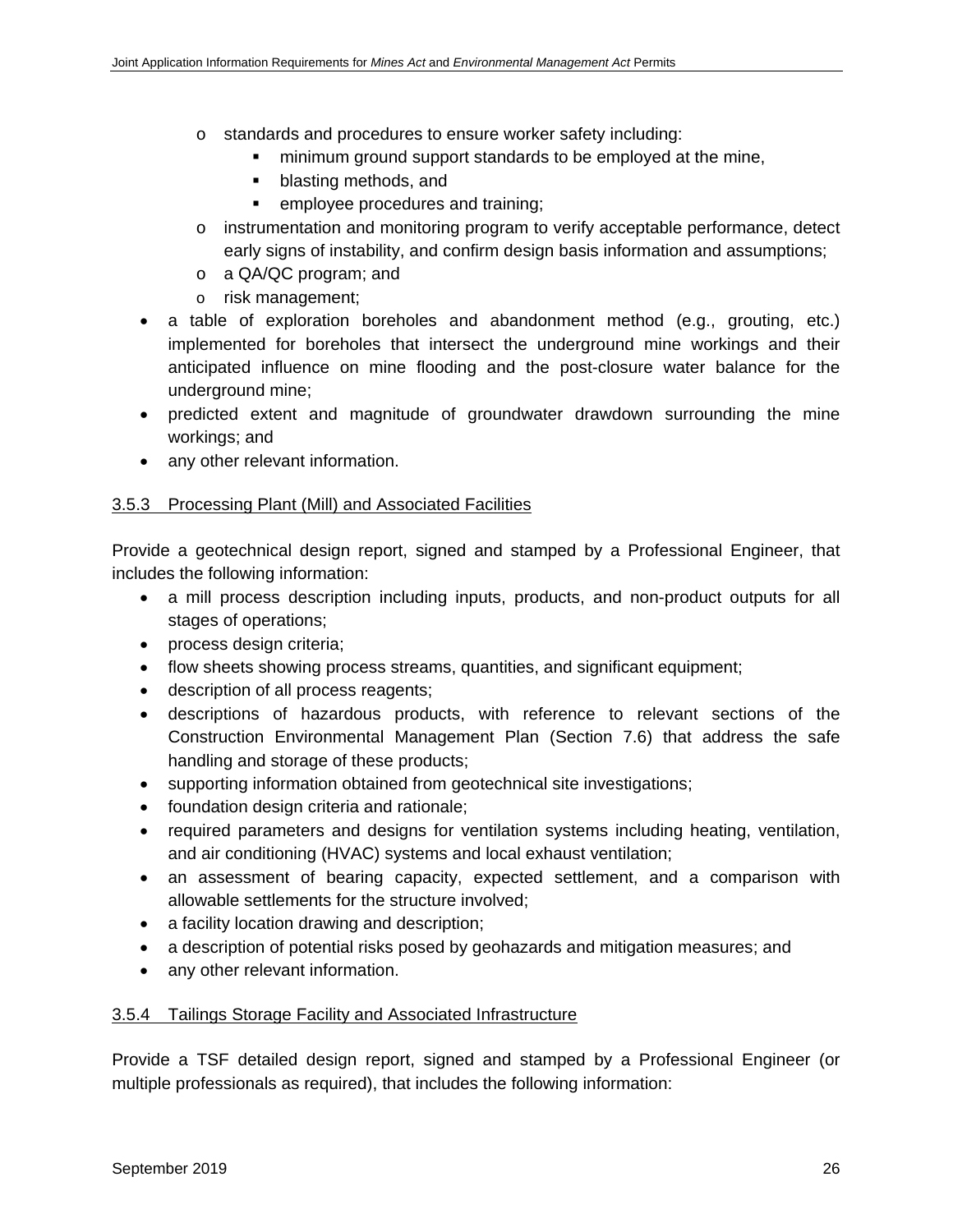- an alternatives assessment for the TSF that assesses best available technology (BAT) (see Guidelines for [the Assessment of Alternatives for Mine Waste Disposal\)](https://www.canada.ca/en/environment-climate-change/services/managing-pollution/publications/guidelines-alternatives-mine-waste-disposal/chapter-1.html)[43;](#page-38-0)
- foundation characterization, including data from geotechnical site investigations and laboratory testing, noting that foundation site investigations should be completed as per [Engineers and Geoscientists British Columbia \(EGBC\)](https://www.egbc.ca/getmedia/13381165-a596-48c2-bc31-2c7f89966d0d/2016_Site-Characterization-for-Dam-Foundations_WEB_V1-2.aspx) guidelines<sup>44</sup>,
- an assessment of geohazards that could influence the TSF throughout its design lifetime and an explanation of how geohazards are managed in the design, including detailed designs for any geohazard mitigation structures;
- the consequence classification of the facility supported by a dam break and inundation study;
- a statement of the TSF design criteria, including, but not limited to:
	- o the inflow design flood (IDF),
	- o the environmental design flood (EDF) and justification for its selection,
	- o seismic criteria (deterministic and probabilistic),
	- o factors of safety, and
	- o freeboard;
- foundation conditions, construction material, and tailings properties, including discussion of expected behavior under the range of stress conditions predicted for the TSF lifetime;
- an assessment of potential for static and seismic liquefaction for tailings, construction materials, and foundation materials;
- stability analyses, demonstrating compliance with the target factors of safety, that:
	- o identify and justify all input parameters and phreatic conditions,
	- o assess sensitivity to critical assumptions and provide results of sensitivity analyses, and
	- o include figures showing the analysis model and critical slip surfaces;
- detailed designs for any water diversion structures and spillways associated with the TSF;
- a risk assessment as well as risk mitigation and management measures;
- predicted seepage rates and seepage management, addressing any potential for groundwater contamination and plans to monitor and mitigate;
- an assessment of potential effects and interactions with underground workings;
- plans and sections showing the TSF (heights, slopes, profiles, foundation, construction materials, tailings levels, contours, etc.) projected over the life of the mine;
- detailed closure plan and objectives for the facility; and
- any other relevant information.

Include the following TSF operational and water management information:

• a volume-elevation curve;

<span id="page-38-0"></span> <sup>43</sup> https://www.canada.ca/en/environment-climate-change/services/managing-pollution/publications/guidelines-alternativesmine-waste-disposal/chapter-1.html

<span id="page-38-1"></span><sup>44</sup> https://www.egbc.ca/getmedia/13381165-a596-48c2-bc31-2c7f89966d0d/2016\_Site-Characterization-for-Dam-Foundations\_WEB\_V1-2.aspx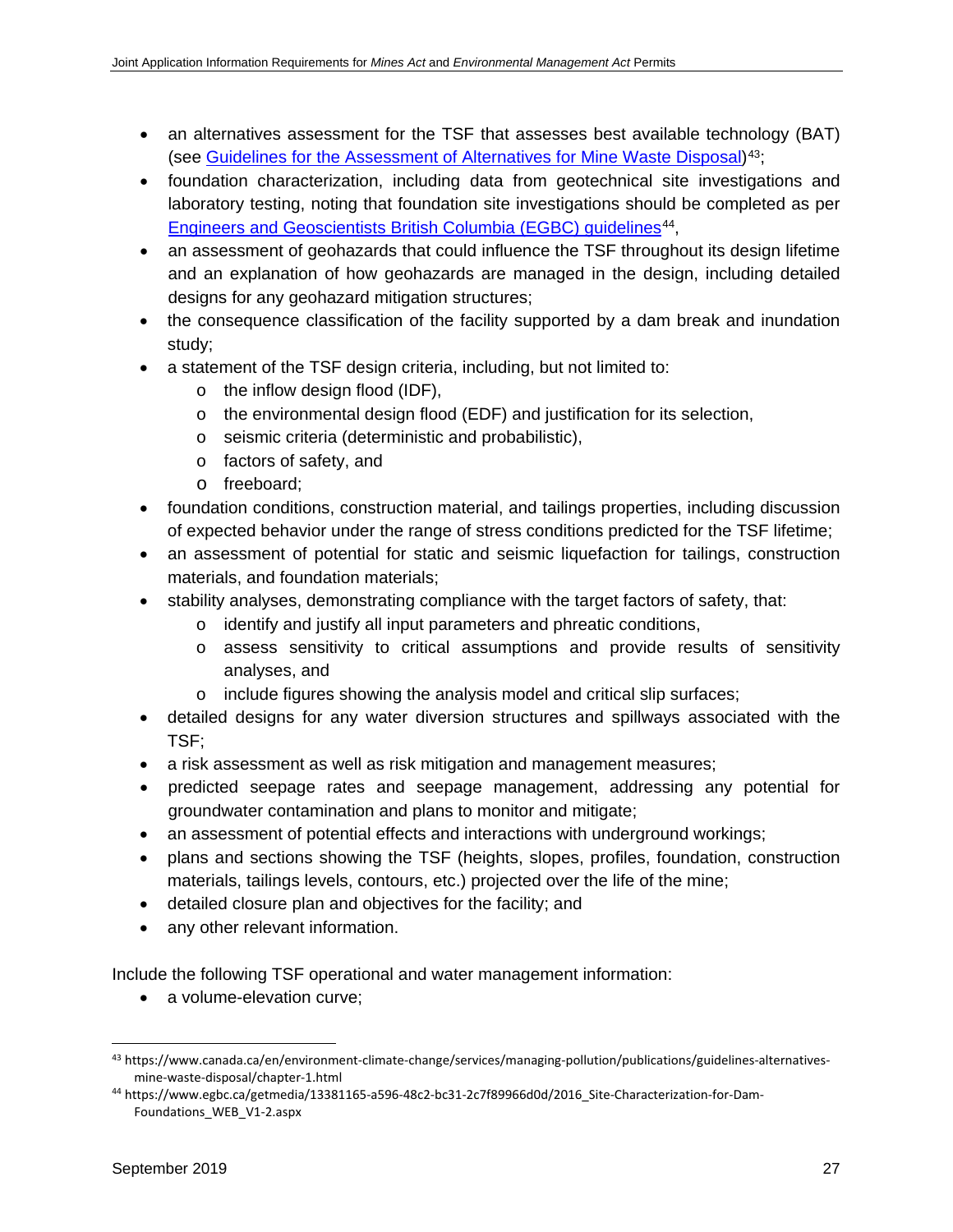- a filling curve;
- a raising schedule;
- a tailings deposition plan;
- a TSF-specific water balance and water management plan that is integrated into the Site-wide Water Balance Model (Section 5.3) and Mine Site Water Management Plan (Section 7.10);
- monitoring requirements, including the number, type, and location of instrumentation;
- operational requirements, including threshold conditions or observations requiring actions, in the form of quantitative performance objectives (QPOs) and associated trigger response plans (TRPs); and
- any other relevant information.

## 3.5.5 Waste Rock Dumps

Provide a waste rock dump detailed design report, signed and stamped by a Professional Engineer (or multiple professionals as required), that includes the following:

- foundation characterization, including data from geotechnical site investigations and laboratory testing;
- an assessment of geohazards that could influence the waste rock dumps, and mitigation measures;
- a statement of the design criteria;
- foundation conditions as well as waste materials and properties;
- identification of the organics, soil, and overburden stripping requirements to enhance the stability of each facility and accommodate reclamation efforts;
	- $\circ$  for designs that do not require stripping, provide a rationale for the design decision and include representative foundation conditions in the stability analysis;
- an assessment of the potential for static and seismic liquefaction for foundation and waste materials;
- stability analyses, demonstrating compliance with the target factors of safety for both interim and final configurations:
	- o identify and justify all input parameters and phreatic conditions,
	- o assess sensitivity to critical assumptions and provide results of sensitivity analyses, and
	- o provide figures showing the analysis model and critical slip surfaces;
- a water balance for waste piles that considers inputs and outputs of meteoric water, surface water, and groundwater;
- an assessment of the impact to surface water drainage, with detailed designs for water management structures associated with the waste rock dump (e.g., rock drains, diversion channels, sediment ponds);
- the configuration and design of each waste rock dump at closure;
- an assessment of potential run-out zones for all dumps;
- a risk assessment for all dumps and identification of all high-risk dumps;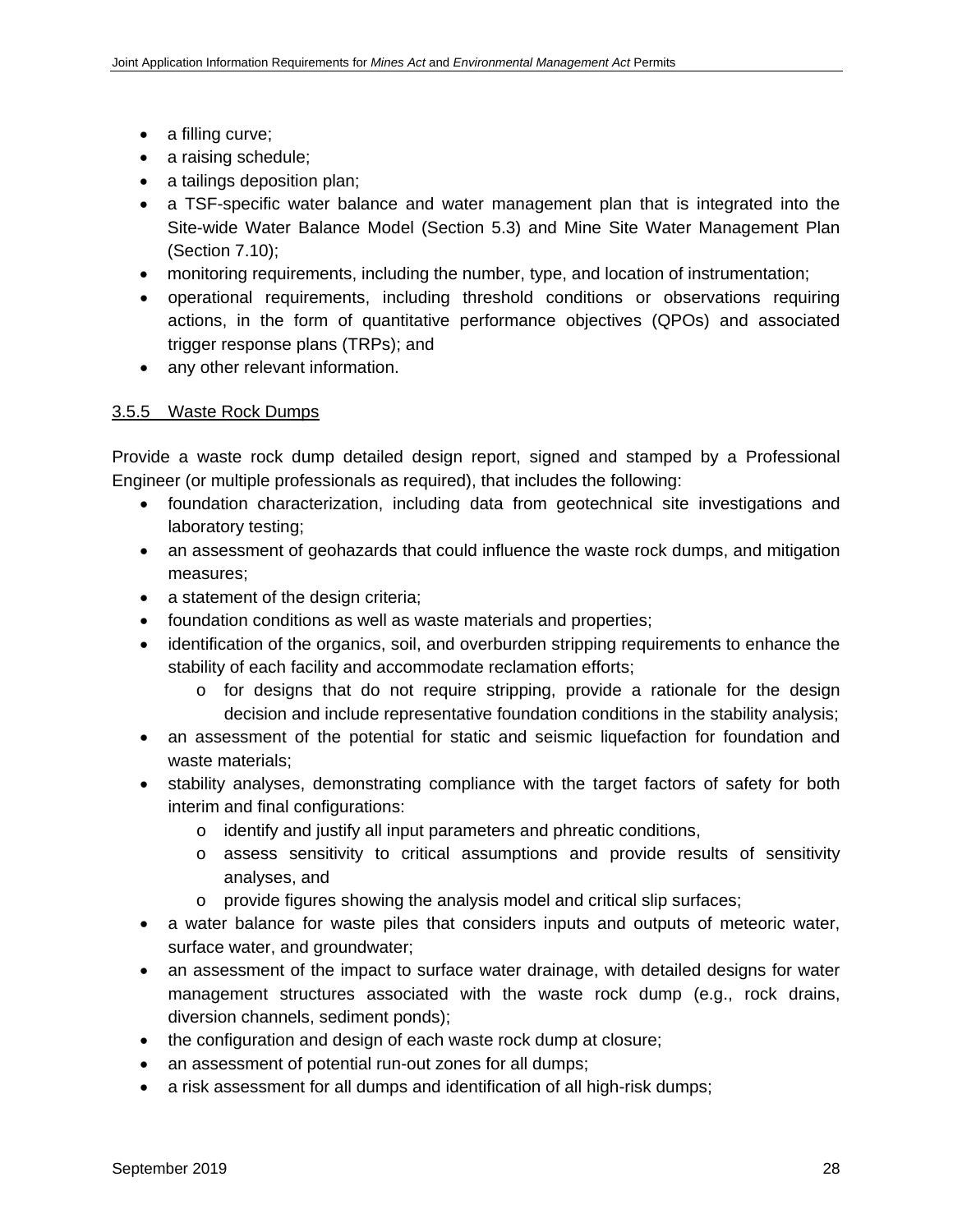- a description of how each facility will be constructed, including:
	- o methods of disposal,
	- o construction specifications,
	- o cover system,
	- o drainage collection system, and
	- o discussion and reference to relevant sections of the application that address these requirements in greater detail;
- monitoring requirements for each facility, including instrumentation, movement thresholds, and response;
- a description of operating practices, including any special handling related to ML/ARD management required as a result of characterization results outlined in Section 2.4, if applicable;
- appropriately scaled plans and sections of the facilities that are projected over the life of mine and include lift heights, maximum dump heights, storage capacity, slope angles, and foundation angles;
- an assessment of the potential for groundwater contamination and, if applicable, plans to monitor and mitigate groundwater contamination;
- a detailed closure plan and objectives for the facility; and
- any other relevant information.

# 3.5.6 Water Management Structures

For the purposes of the application, water management structures include dams, ponds, diversion structures/channels, etc.

Provide a water management structure detailed design report, signed and stamped by a Professional Engineer (or multiple professionals as required), that includes the following:

- the consequence classification of any dams;
- descriptions of the facilities, including embankment heights/excavation depths, slope angles, storage capacity, etc.;
- foundation characterization, including data from geotechnical site investigations and laboratory testing, noting that foundation site investigations must be completed as per EGBC quidelines<sup>[45](#page-40-0)</sup>;
- an assessment of geohazards that could influence the water management structures and an explanation of how geohazards are managed in the design;
- a statement of the design criteria, including, but not limited to:
	- o the design flood,
	- o seismic criteria (deterministic and probabilistic),
	- o factors of safety, and
	- o freeboard;

<span id="page-40-0"></span> <sup>45</sup> https://www.egbc.ca/getmedia/13381165-a596-48c2-bc31-2c7f89966d0d/2016\_Site-Characterization-for-Dam-Foundations\_WEB\_V1-2.aspx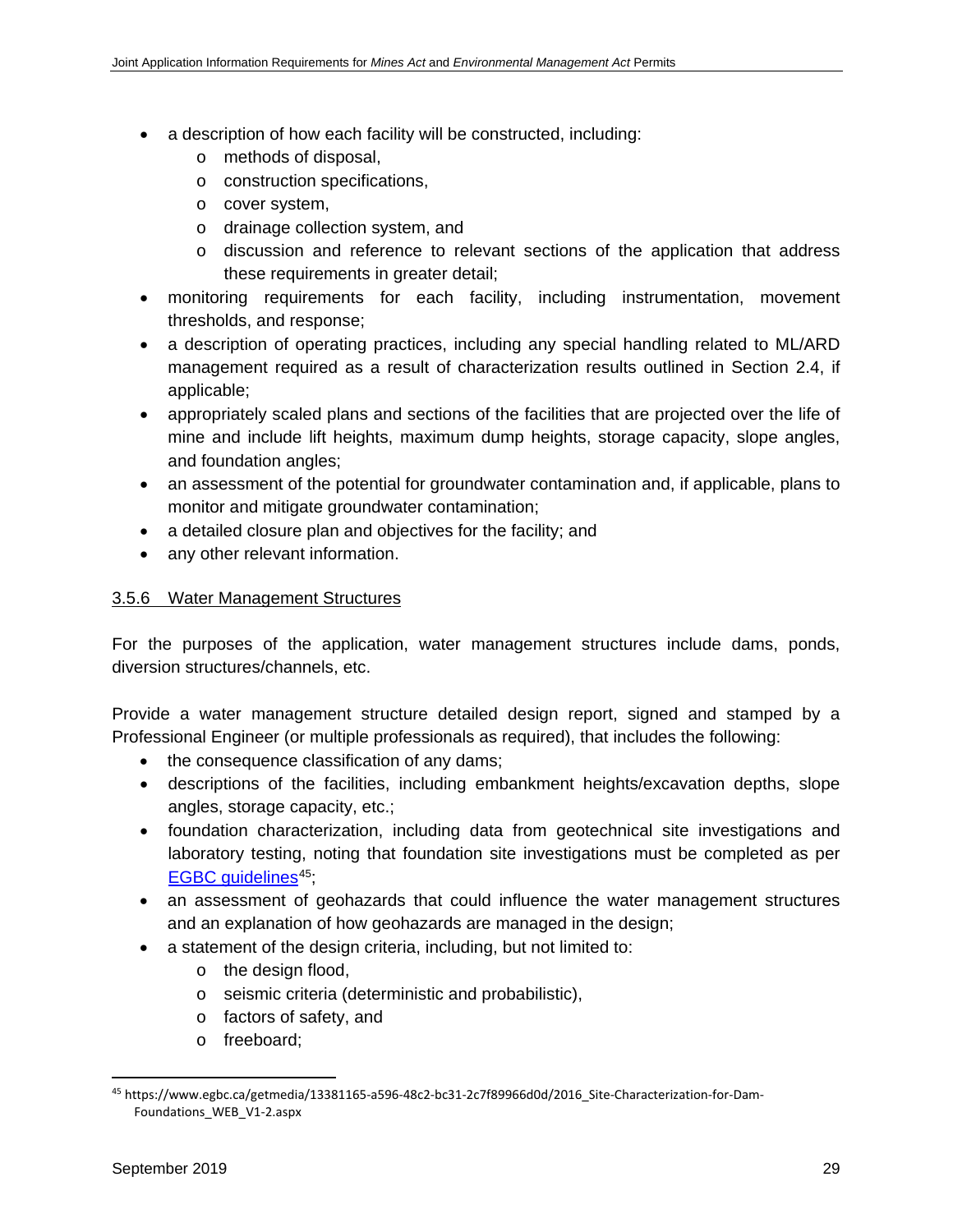- foundation conditions as well as construction materials and properties;
- an assessment of the potential for static and seismic liquefaction for foundation and construction materials;
- stability analyses, demonstrating compliance with the target factors of safety, that:
	- o identify and justify all input parameters and phreatic conditions,
	- o assess sensitivity to critical assumptions and provide results of sensitivity analyses, and
	- o include figures showing the analysis model and critical slip surfaces;
- designs for water diversion structures and spillways;
- an assessment of the hydraulic capacity of each ditch and channel and confirmation that they can safely convey the design flood without overtopping, side slope failure, or significant erosion;
- appropriately scaled plans and sections showing the facilities (e.g., heights, slopes, profiles, foundations, construction materials, contours, etc.) projected over the life of the mine;
- the detailed closure plan and objectives for the structures;
- any other relevant information.

Include the following operational water management information, as applicable:

- a water balance and water management plan that is integrated into the site-wide water balance;
- monitoring requirements, including the number, type, and location of instrumentation;
- a description of quantitative surface water flow monitoring locations;
- operational requirements, including threshold conditions or observations requiring actions, which should take the form of QPOs and associated TRPs; and
- any other relevant information.

Water management structures that convey contact water on the mine site should be designed to withstand a 1-in-200 year return period storm event. Sediment pond design should be consistent with the technical guidance on [Assessing the Design, Size, and Operation of](http://www2.gov.bc.ca/assets/gov/environment/waste-management/industrial-waste/industrial-waste/mining-smelt-energy/assessing_design_size_and_operation_of_sediment_ponds.pdf)  [Sediment Ponds Used in Mining](http://www2.gov.bc.ca/assets/gov/environment/waste-management/industrial-waste/industrial-waste/mining-smelt-energy/assessing_design_size_and_operation_of_sediment_ponds.pdf)<sup>46</sup>.

A [memorandum of understanding](http://www2.gov.bc.ca/assets/gov/farming-natural-resources-and-industry/mineral-exploration-mining/documents/developing-a-mine/mou_impoundments_diversions.pdf)<sup>[47](#page-41-1)</sup> between EMPR and FLNRD exists regarding the regulation of impoundments and diversion structures at mine sites. This document provides clarification about which agency is responsible for the various types of impoundments, ponds, and diversion structures that may be required on a mine site and when a licence under the Water Act may be required.

<span id="page-41-0"></span> <sup>46</sup> http://www2.gov.bc.ca/assets/gov/environment/waste-management/industrial-waste/industrial-waste/mining-smeltenergy/assessing\_design\_size\_and\_operation\_of\_sediment\_ponds.pdf

<span id="page-41-1"></span><sup>47</sup> http://www2.gov.bc.ca/assets/gov/farming-natural-resources-and-industry/mineral-explorationmining/documents/developing-a-mine/mou\_impoundments\_diversions.pdf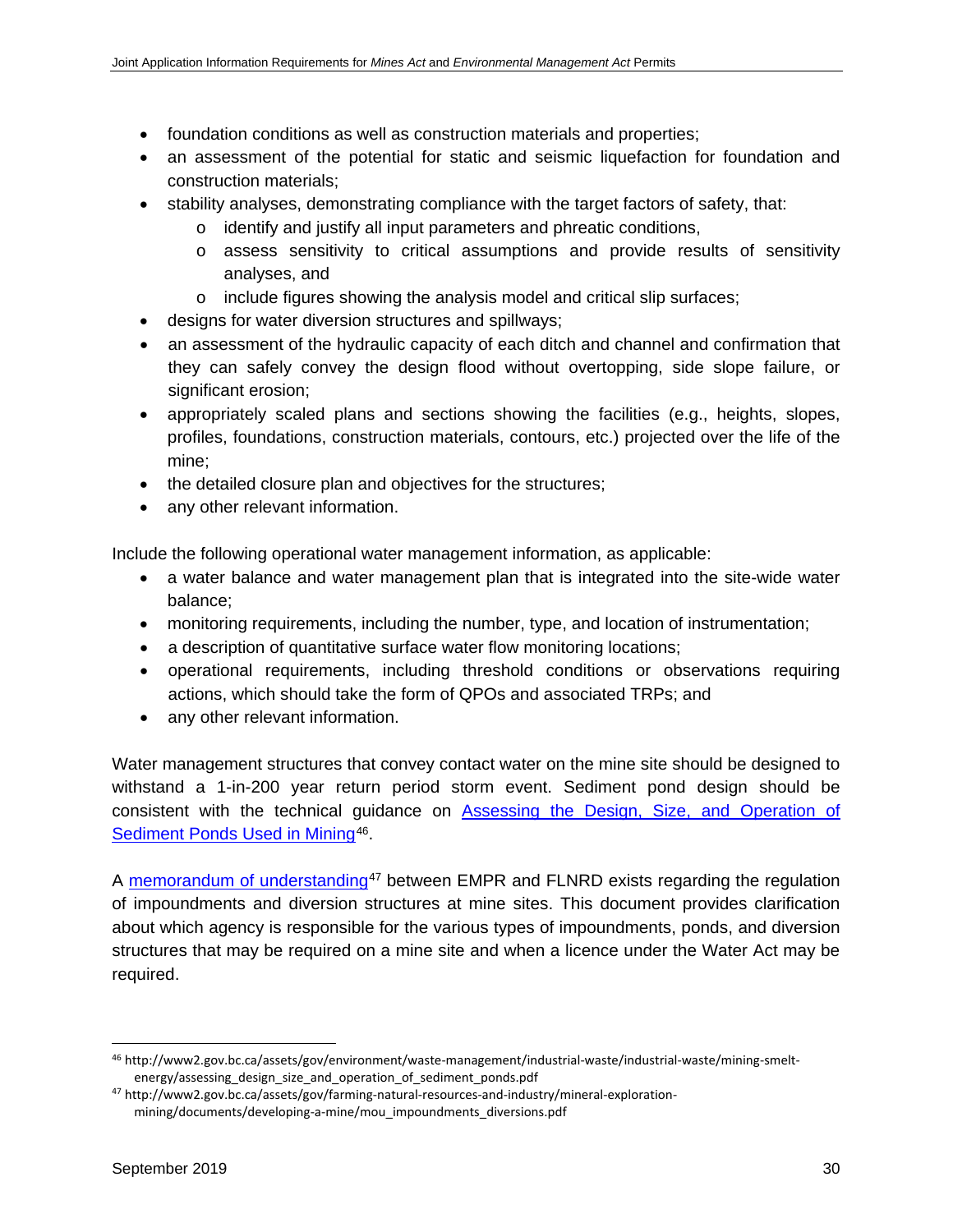#### 3.5.7 Ore, Overburden, Soil, and Construction Stockpiles

Include the following information for any ore, overburden, soil, or construction stockpile:

- lift height, maximum stockpile height, storage capacity, slope angle, and foundation angle;
- expected volume and materials to be contained within the stockpile over time;
- geotechnical assessments and stability analyses by a Professional Engineer (for stockpiles over 6 m high);
- plans and sections showing the location and dimensions of the stockpile, projected over the life of mine; and
- any other relevant information.

Note that stockpiles meeting the definition of a major dump<sup>[48](#page-42-0)</sup> must meet all of the requirements listed in Section 3.5.5 for waste rock dumps.

#### 3.5.8 Mine Access and Mine Haulage Roads

Include:

- descriptions of mine access and haulage roads;
- drawings and sections showing road designs<sup>49</sup>, including cut and fill slope angles, road widths, drainage measures, berm heights, and runaway lanes;
- construction methodology and specifications;
- anticipated foundation conditions;
- geotechnical assessments and stability analyses by a Professional Engineer (for cuts/fills over 6 m high);
- construction material selection criteria, referencing the appropriate ML/ARD characterization results used to develop selection criteria;
- a description of potential risks posed by geohazards and mitigation measures; and
- any other relevant information.

#### 3.5.9 Power Supply and Distribution Infrastructure

Include the following information for power supply and distribution infrastructure:

- descriptions of any powerline(s) to the mine site;
- descriptions and mapping of utility corridors;
- descriptions and mapping of the on-site substation;
- descriptions of the on-site power distribution system;
- plans and drawings for each facility; and
- any other relevant information.

<span id="page-42-0"></span> <sup>48</sup> As defined in the Code

<span id="page-42-1"></span><sup>49</sup> Roads should be designed, at a minimum, according to FLNRD's Engineering Manual [\(https://www2.gov.bc.ca/gov/content/industry/natural-resource-use/resource-roads/engineering-publications](https://www2.gov.bc.ca/gov/content/industry/natural-resource-use/resource-roads/engineering-publications-permits/engineering-manual)[permits/engineering-manual\)](https://www2.gov.bc.ca/gov/content/industry/natural-resource-use/resource-roads/engineering-publications-permits/engineering-manual)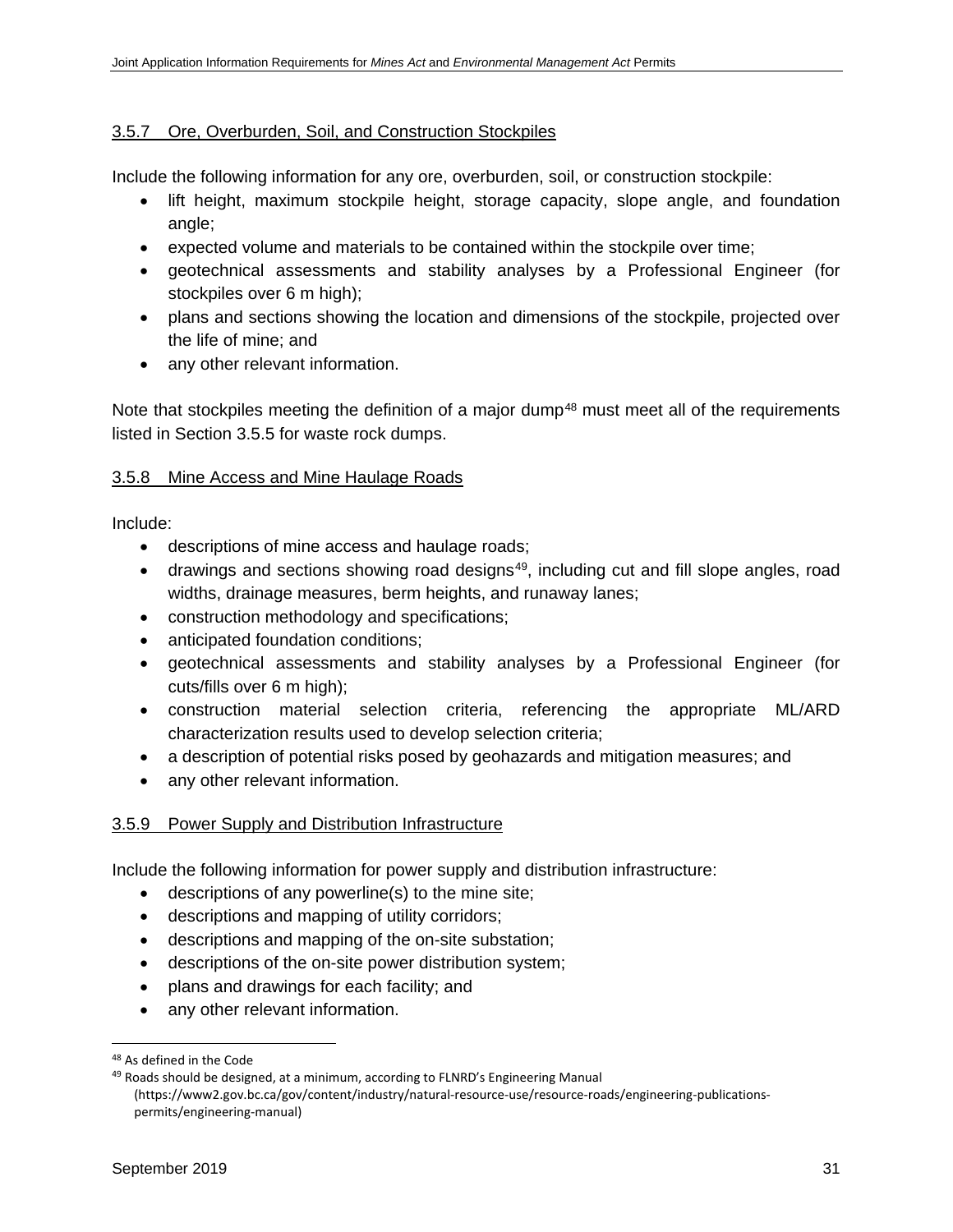Accompany the electrical plans and drawings by a letter of assurance from a Professional Engineer indicating that they comply with the Canadian Electrical Code and M421-16 (Use of electricity in mines).

## 3.5.10 Explosives Storage Facilities

Include:

- a description of any on-site operational explosives storage and/or manufacturing facilities;
- a description of all plans to retain a licensed explosives contractor;
- a description of all plans for explosives use during mine construction;
- a description of all plans for explosive use during mine operation;
- an evaluation of explosives residuals in the discharge(s) from the site; and
- any other relevant information.

#### 3.5.11 Ancillary Facilities and Support Infrastructure

This section includes all other ancillary facilities and support infrastructure such as shops, warehousing, laboratories, fueling stations, camps, offices, lunchrooms, sanitary conveniences, etc., not already listed in Sections 3.5.1 through 3.5.10. All buildings, as defined by the BC Building Code, shall meet BC Building Code requirements.

When designing fuel handling, transfer, and storage locations, pay attention to other relevant regulations and codes. For further guidance, also see [A Field Guide to Fuel Handling,](https://www2.gov.bc.ca/assets/gov/environment/waste-management/industrial-waste/industrial-waste/oilandgas/fuel_handle_guide.pdf)  [Transportation and Storage](https://www2.gov.bc.ca/assets/gov/environment/waste-management/industrial-waste/industrial-waste/oilandgas/fuel_handle_guide.pdf)<sup>[50](#page-43-0)</sup>.

Include the following information for each ancillary facility and support infrastructure:

- a description of the location and a location map;
- appropriately scaled, detailed design drawings;
- a discussion of the foundation rationale and design;
- required parameters and design for ventilation systems, including HVAC systems and local exhaust ventilation;
- a description of the potential risks posed by geohazards and proposed mitigation measures;
- descriptions of items of particular relevance to the reclamation plan regarding locations, foundations, and nature of construction (e.g., movable modular units or "permanent" structures); and
- any other relevant information.

<span id="page-43-0"></span> <sup>50</sup> https://www2.gov.bc.ca/assets/gov/environment/waste-management/industrial-waste/industrialwaste/oilandgas/fuel\_handle\_guide.pdf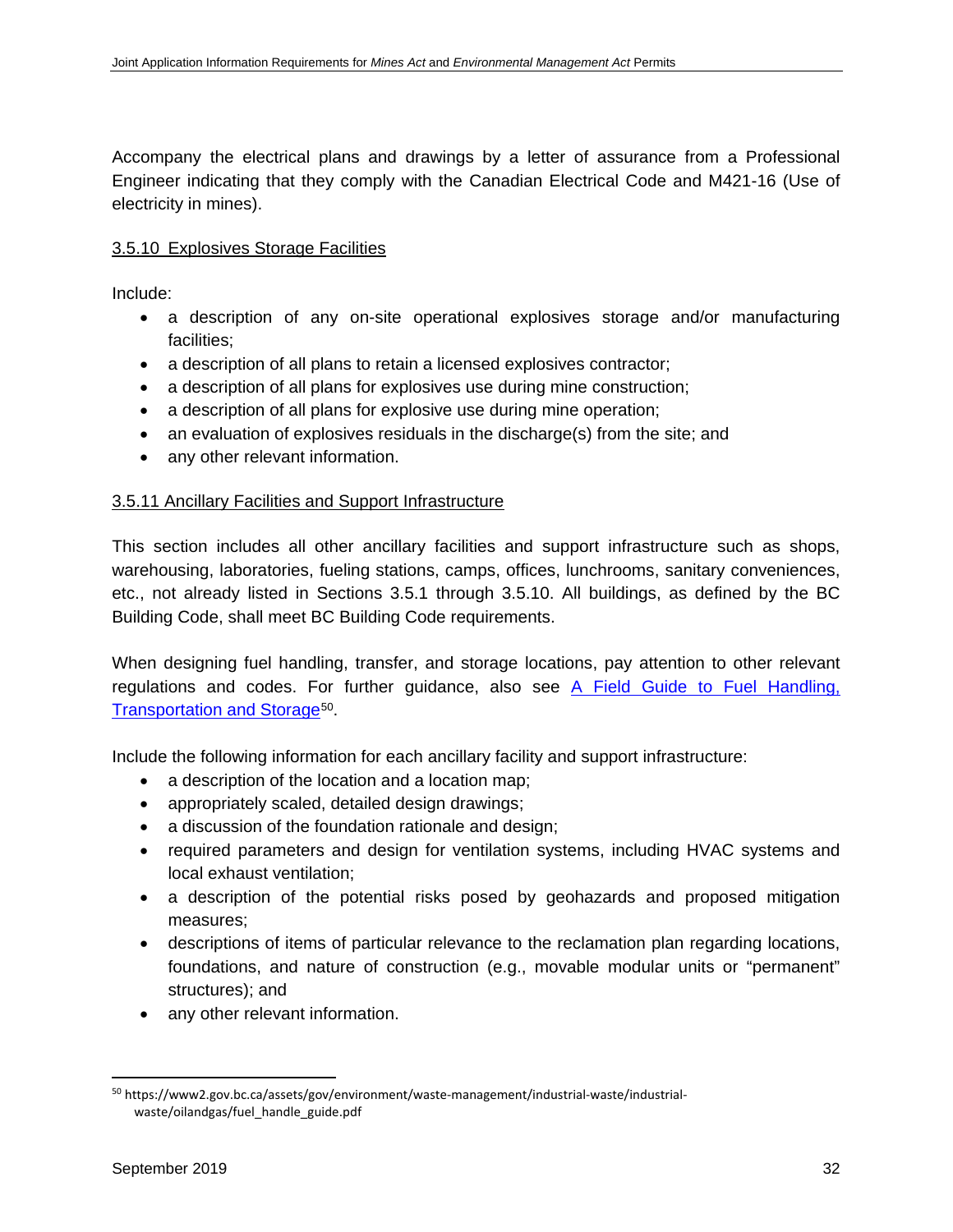# **4 Reclamation and Closure Plan**

### *4.1 End Land Use and Capability Objectives*

Clearly identify and map end land use and land capability objectives for the mine disturbance. Ensure the map is overlain by the pit, tailings impoundment, waste rock dumps, and any other permanent facilities/disturbances that are to remain following closure. Provide a detailed description of how the proposed Reclamation and Closure Plan will achieve the end land use and land capability objectives. Clearly identify target eco-sites, biodiversity elements, and habitats for relevant wildlife species.

Develop reclamation objectives based on scientific understanding of the structural and functional characteristics and recovery trajectories of natural ecosystems (i.e., ecohydrological modelling). Based on the overarching principle of equivalent capability, define predicted changes to land capability (e.g., ecosystems and habitats) resulting from mining operations and provide detailed plans to restore what is disturbed. Present contingencies to address predicted challenges to achieving this objective.

Provide the following information, at a minimum:

- pre-disturbance ecosystems, habitats (terrestrial and aquatic), and other land uses for the mine disturbance footprint, classified in a manner that allows for the information to be presented in maps and tabulated inventories (e.g., biogeoclimatic site series, habitat mapping by wildlife species for the relevant life requisites);
- post-closure ecosystems, habitats, and other land uses for the post-mining landscape, presented in maps and tabulated inventories;
- a discussion of the changes to land capability that could result due to mining operations;
- a discussion of ecological succession for the site, identifying limiting factors that must be overcome to facilitate the desired recovery trajectory; and
- a discussion of challenges in terms of achieving the target of equivalent land capability that may be relevant depending on the nature of the proposed mining disturbance, providing substantial supporting rationale as well as research plans toward addressing the challenges if proposed post-mining land uses differ from pre-mining conditions.

The above information will inform the End Land Use Plan for the post-mining landscape. The End Land Use Plan will act as a blueprint to guide reclamation planning, research, and monitoring throughout the life of the mine. Clearly tie reclamation prescriptions to the targets identified in the End Land Use Plan, which is expected to inform all updates to the Reclamation and Closure Plan and may require adjustment throughout the life of the mine due to changes to the mine plan or adaptive management learnings.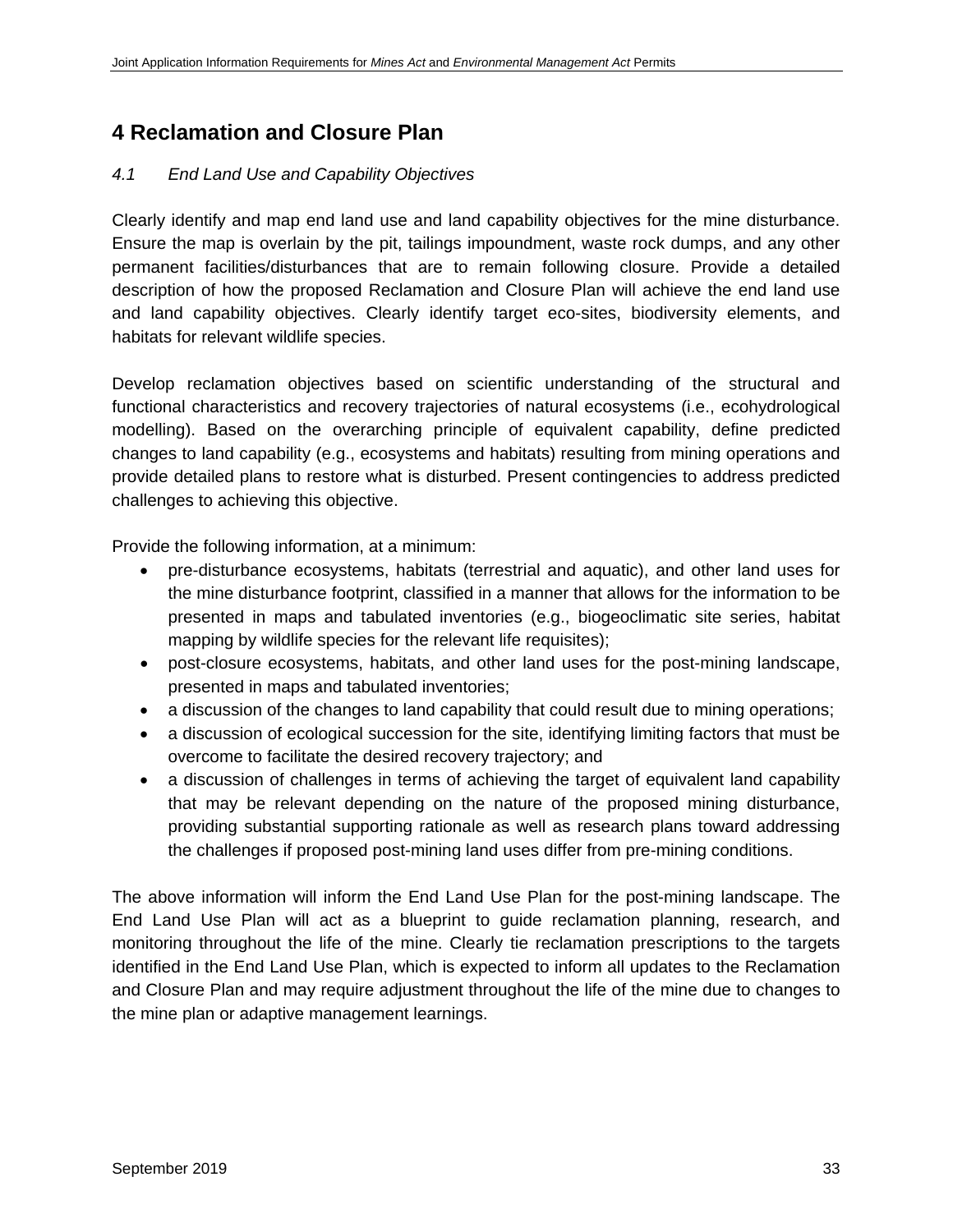Describe Valued Components that have been considered through the EA process, as described in Section 6, and in relevant provincial policies (e.g., [Environmental Mitigation Policy](https://www2.gov.bc.ca/gov/content/environment/natural-resource-stewardship/laws-policies-standards-guidance/environmental-guidance-and-policy/environmental-mitigation-policy)<sup>[51](#page-45-0)</sup>), for which activities related to reclamation have been proposed for mitigation. Clearly highlight these Valued Components in the End Land Use Plan, land capability mapping, and reclamation strategies and prescriptions.

## *4.2 Reclamation Approaches*

Use general reclamation approaches that are well established in the early stages of mine design to proactively anticipate opportunities to incorporate reclamation requirements into mine planning. The approaches required will depend on the site-specific limiting factors to ecosystem recovery and re-establishment of natural successional processes and closure objectives of specific mine components. The challenges to reclamation could include (among many others) sensitive plant species, terrain stability, and/or growth medium quality and quantity. Identify challenges and address them with proposed approaches and prescriptions.

Describe how site preparation (i.e., decompaction, land-forming, surface preparation, etc.) is a critical component for reclamation success and is an overarching focus of the proposed reclamation prescriptions.

## 4.2.1 Soil Resources

Using natural soils for reclamation purposes is a well-established and key component of successful ecosystem restoration or revegetation in general. Ideally, all soil materials that exist in the pre-mining disturbance footprint are salvaged and stored for use in reclamation; however, it may not be feasible to safely and cost-effectively salvage all soils. Describe site-specific limitations related to soil salvage and provide a substantive supporting rationale if not all soils from the disturbance footprint will be salvaged. Generally, soil materials removed for mining purposes must not be buried or used as fill unless approval for such activities is granted.

Provide an inventory of estimated salvageable soils, classified by suitability if appropriate, keeping in mind that suitability of soil resources for reclamation may be relative to the intended use (i.e., suitability will depend on the physical and chemical characteristics of the mine components that require revegetation). Model the soil characteristics required to restore the target ecosystems to inform the soil replacement requirements. Compare salvage and replacement inventories to identify any potential shortfalls in volumes or soil characteristics that will need to be reconciled.

Identify alternative soil sources or plans to create a growth medium with similar physical characteristics (i.e., specific soil textures to achieve a target soil moisture regime) to natural soil that is known to support particular ecosystems. Ensure the overall basis of the soil replacement

<span id="page-45-0"></span> <sup>51</sup> https://www2.gov.bc.ca/gov/content/environment/natural-resource-stewardship/laws-policies-standardsguidance/environmental-guidance-and-policy/environmental-mitigation-policy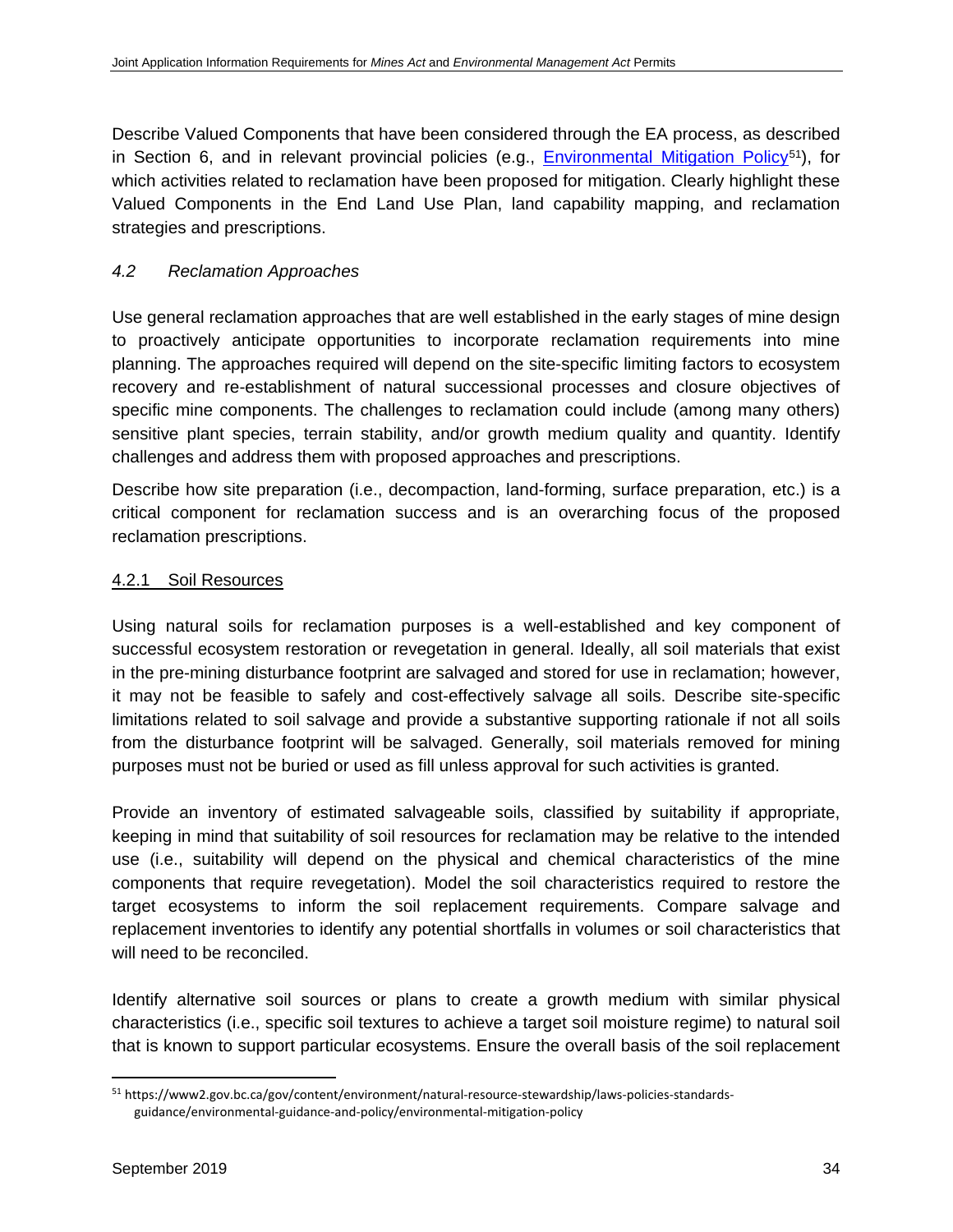plan is site specific and clearly tied to the end land use and land capability targets. Uniform soil depths projected over the mine disturbance footprint may not achieve this requirement.

Reconcile any projected shortfalls in soil quality. Address these by incorporating plans to apply soil amendments/fertilizers and selecting plant species for reclamation that enhance nutrient cycling processes in soil, all of which should be based on measured parameters in the site soil resources. Consider WQOs in regards to runoff depending on the soil chemistry and proposed amendments/fertilizers. Proposed use of biosolids or other organic matter residuals requires approval from both ENV and EMPR to import these materials to site. A separate biosolids management and monitoring plan may be required

If reclamation suitability of physical characteristics, such as high coarse fragment content, was used as a determinant of estimated volumes, it may be possible to review the suitability classifications to find further soil resources. For example, if a soil has a high coarse fragment content and is classified as poor or unsuitable for salvage, but is observed to support vegetation, it should be considered for salvage and use in reclamation.

Address the following in the proposed soil replacement strategy:

- timing, sequencing, and methods of soil replacement, including equipment to be used and materials and depths to be replaced on a facility-specific basis;
- requirements for amendments such as fertilizer and limestone;
- methods to monitor/alleviate compaction during and following re-application; and
- volumes of materials required based on end land use and land capability targets, estimated salvage volumes available for replacement, and methods to address any material shortfalls.

In addition to the soil replacement plan, provide a separate operational soil management plan that describes the operational controls and monitoring requirements that will be implemented to protect soil resources from loss, contamination, and degradation throughout mine life (Section 7.8).

# 4.2.2 Landform Design and Erosion Control

Develop plans for landform design (i.e., landforming) and watershed mapping (pre-mining and post-closure), including consideration of future erosion, creep, mass wasting, drainage control planning, and compatibility of final landforms with the surrounding landscape.

Explain how the post-closure landscape will be designed to meet the site-specific reclamation and closure objectives for long-term stability and erosion control, end land use and capability, and water quality/source control. Conduct run-off/infiltration modeling and use the results to describe how water will be directed over all of the post-closure landscapes to achieve the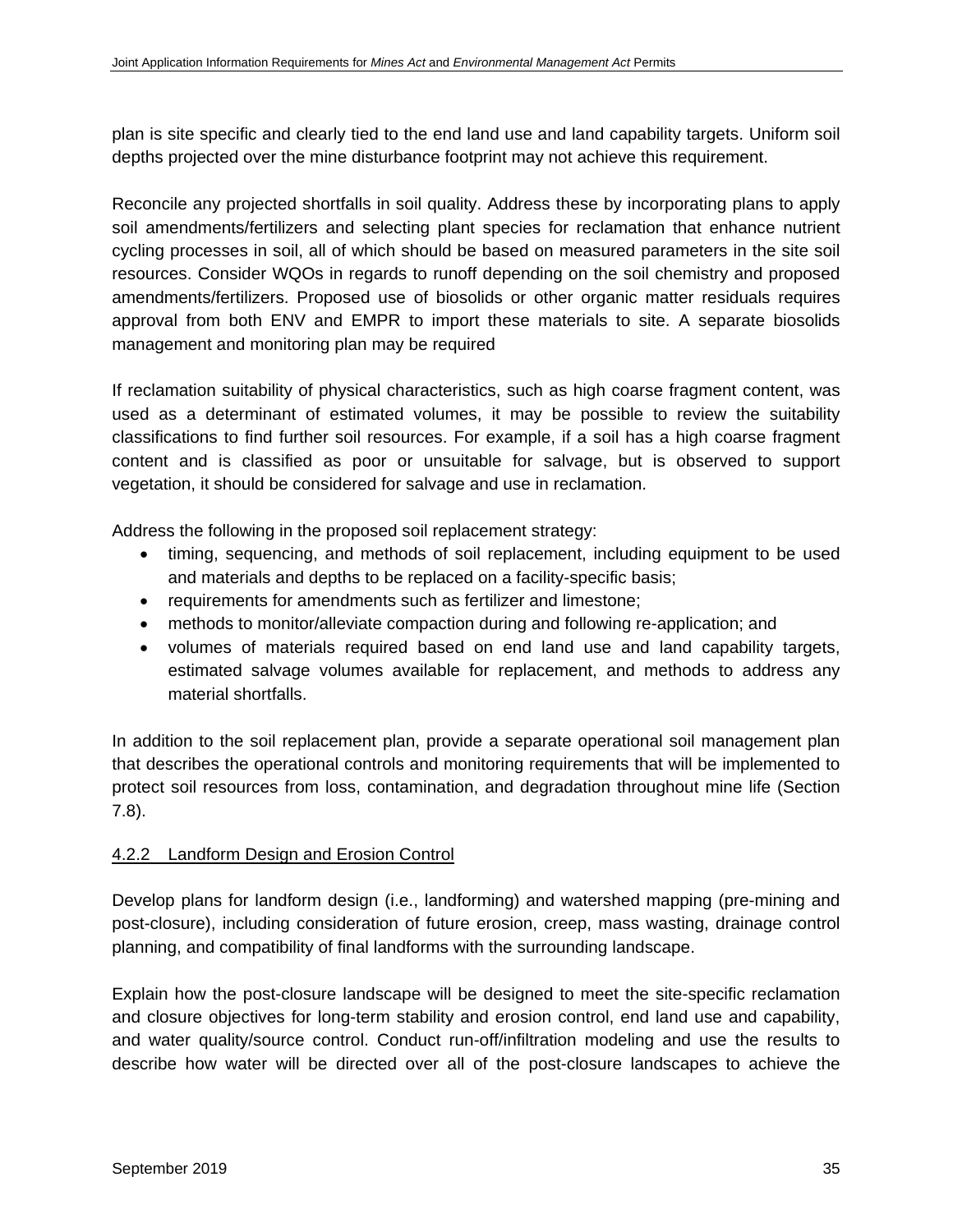reclamation objectives. Discuss the integration of mine planning, materials management, and reclamation landscape design (i.e., how is closure considered in operational mine planning).

#### 4.2.3 Revegetation Strategy

Propose a revegetation strategy that clearly connects the target end land uses and land capability to the species selection process. Provide the specific species proposed and the rationale for selection. Describe the concepts of self-sustaining vegetation/ecosystems and basis for choosing appropriate species. Ultimate goals include self-sustaining revegetation, species appropriate for the local climate and site characteristics, and restoration of the structural and functional values in the landscape.

Develop re-vegetation strategies based on the following information sources:

- a baseline vegetation assessment, including [Predictive Ecosystem Mapping and/or](https://www2.gov.bc.ca/gov/content/environment/plants-animals-ecosystems/conservation-data-centre/explore-cdc-data/known-locations-of-species-and-ecosystems-at-risk/mapping-methods/ecosystems)  [Terrestrial Ecosystem Mapping](https://www2.gov.bc.ca/gov/content/environment/plants-animals-ecosystems/conservation-data-centre/explore-cdc-data/known-locations-of-species-and-ecosystems-at-risk/mapping-methods/ecosystems)<sup>[52](#page-47-0)</sup> for the mine footprint;
- site characteristics and plant succession patterns;
- species selection and densities tied to habitat/ecosystem targets; and
- end land use objectives.

Provide as much detail as possible in the revegetation plans based on the information known at the time. Present seeding rates and planting densities with the condition that they may be adjusted based on the findings of reclamation research and other assessments. Discuss how the plants will be sourced and any unknowns that need to be clarified.

#### 4.2.4 Progressive Reclamation/Sequencing

Reclamation is an ongoing and progressive activity that occurs throughout all phases of the life of a mine. Progressive reclamation includes activities that are intended to result in incremental achievement of final reclamation and closure of the site. This differs from temporary revegetation or other activities that are intended to provide erosion control or visual aesthetics for an interim period.

Conducting progressive reclamation allows mine proponents to test the proposed reclamation approaches and prescriptions and fine tune them over time. The many other benefits to conducting progressive reclamation include incremental reduction of site liabilities, reduction in the post-closure period and related monitoring costs, and offsetting of closure costs through coordination of operational resources.

<span id="page-47-0"></span> <sup>52</sup> https://www2.gov.bc.ca/gov/content/environment/plants-animals-ecosystems/conservation-data-centre/explore-cdcdata/known-locations-of-species-and-ecosystems-at-risk/mapping-methods/ecosystems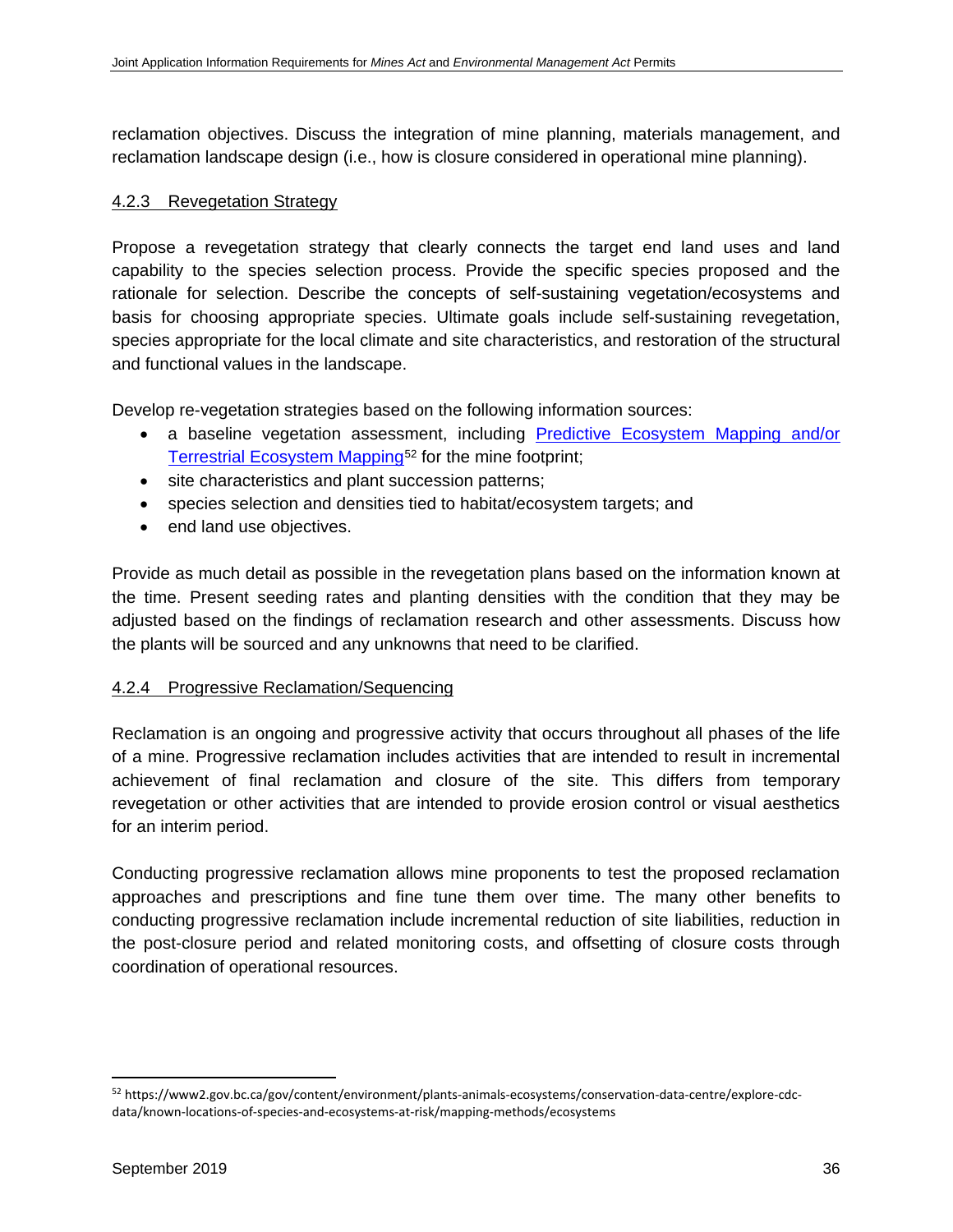Pro-actively seek opportunities to implement progressive reclamation in coordination with mine planning. Outline proposed sequencing and provide the key milestones that need to be considered.

#### 4.2.5 Reclamation Research

The life of mine of any given project is based on several assumptions. In the early stages of mine planning, all necessary details are not always known. As the Reclamation and Closure Plan is intimately tied to the mine plan, some details may also be unknown, or prescriptions and approaches may be proposed based on other projects with different site conditions. It may also not be clear how gaps in knowledge and information can be resolved.

Given these uncertainties, develop a reclamation research program that is intended to a) test all approaches proposed in the Reclamation and Closure Plan based on the challenges and limitations identified and b) clarify all the gaps in information, identified to date, for the project.

Describe how the program is strategic and provide specific plans intended to answer the "what, where, how, when, and whys" related to the reclamation approach being tested and/or the gap in the Reclamation and Closure Plan being researched. Identify the methodology proposed for researching each topic and the study locations. Provide a tentative schedule for implementation of the research plans. For the implementation schedule, include key dates or milestones that are chosen to ensure that data are available in a timely manner to inform reclamation and closure plans when they are required. Propose contingencies if research findings do not conform to the assumptions and hypotheses.

Provide a plan for documenting research results and reporting annually, as well as how results will be used to inform updated reclamation and closure plans throughout life of mine.

Consider opportunities for collaboration with industry, government, and academia as they may create operational efficiencies and will enhance the knowledge base through information sharing and publication.

#### 4.2.6 Reclamation Monitoring

Clearly establish goals, objectives, and measurable criteria to evaluate the Reclamation and Closure Plan with respect to appropriateness, implementation effectiveness, and success with respect to reclamation of mine disturbances. Include a detailed description of how environmental protection and quality control will be achieved during implementation of the reclamation and closure plan, particularly soils salvage, soil replacement, and any requirements pertaining to ML/ARD.

Clearly tie the performance objectives established to the long-term reclamation targets and mine component specific closure objectives. Provide defensible thresholds that will indicate when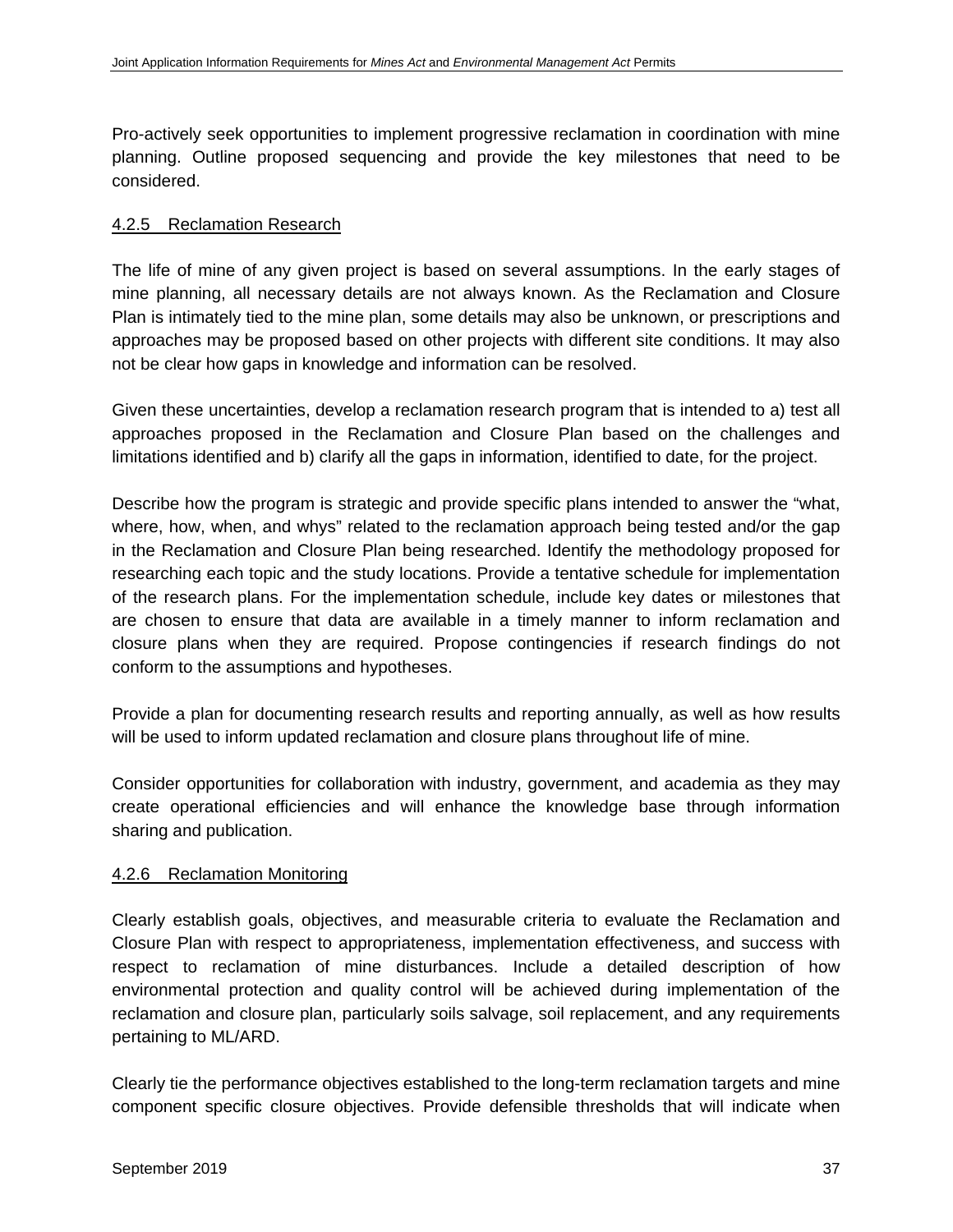targets have been achieved; this is best accomplished by establishing ecological/scientific benchmarks based on the characteristics of the target ecosystems and habitats. The process of establishing benchmarks will likely require data collection (e.g., plots) from reference or premining ecosystems.

Test monitoring methodologies and calibrate with the performance objectives.

Include in the monitoring plan details of the authority and reporting sequence of any environmental staff and the procedure for providing reports and updates to government agency representatives, including those from EMPR's Health, Safety and Permitting Branch and ENV.

## 4.2.7 Habitat Compensation Works

Include a general description of all compensation works related to fish habitat, wetlands, caribou, or other compensation plans that may be required by provincial or federal agencies to address project impacts that have been identified or are projected to occur.

## *4.3 Trace Element Uptake in Soils and Vegetation*

Outline in the reclamation plan the proposed program to assess trace element uptake in soils and vegetation that may be exposed to mining-related contaminants and the potential for food chain amplification, during both life of mine and closure/post-closure.

Include the following in the plan:

- relevant baseline and/or reference data collected in vegetation and soils;
- potential sources of metals and other contaminants that exist, or will exist, in the mine disturbance footprint;
- a description of data and research regarding bioaccumulation of the relevant  $POCs^{53}$ ;
- a monitoring program that will be implemented throughout life of mine (sampling locations, approaches, etc.);
- a discussion of contingencies that may be implemented if the monitoring results indicate that metal uptake could compromise end land uses; and
- a description of how the metal uptake monitoring program may inform the reclamation research program.

# *4.4 Contaminated Sites and Human Health and Ecological Risk Assessment*

Describe site investigations to be conducted according to the [Contaminated Sites Regulation](http://www.bclaws.ca/EPLibraries/bclaws_new/document/ID/freeside/375_96_00)<sup>[54](#page-49-1)</sup> (*EMA*) that will inform closure plans for particular mine components or areas where there are existing known or suspected areas of contamination.

<span id="page-49-0"></span> <sup>53</sup> https://www2.gov.bc.ca/assets/gov/environment/waste-management/industrial-waste/industrial-waste/mining-smeltenergy/guidance-documents/parameter\_of\_concern\_fs.pdf

<span id="page-49-1"></span><sup>54</sup> http://www.bclaws.ca/EPLibraries/bclaws\_new/document/ID/freeside/375\_96\_00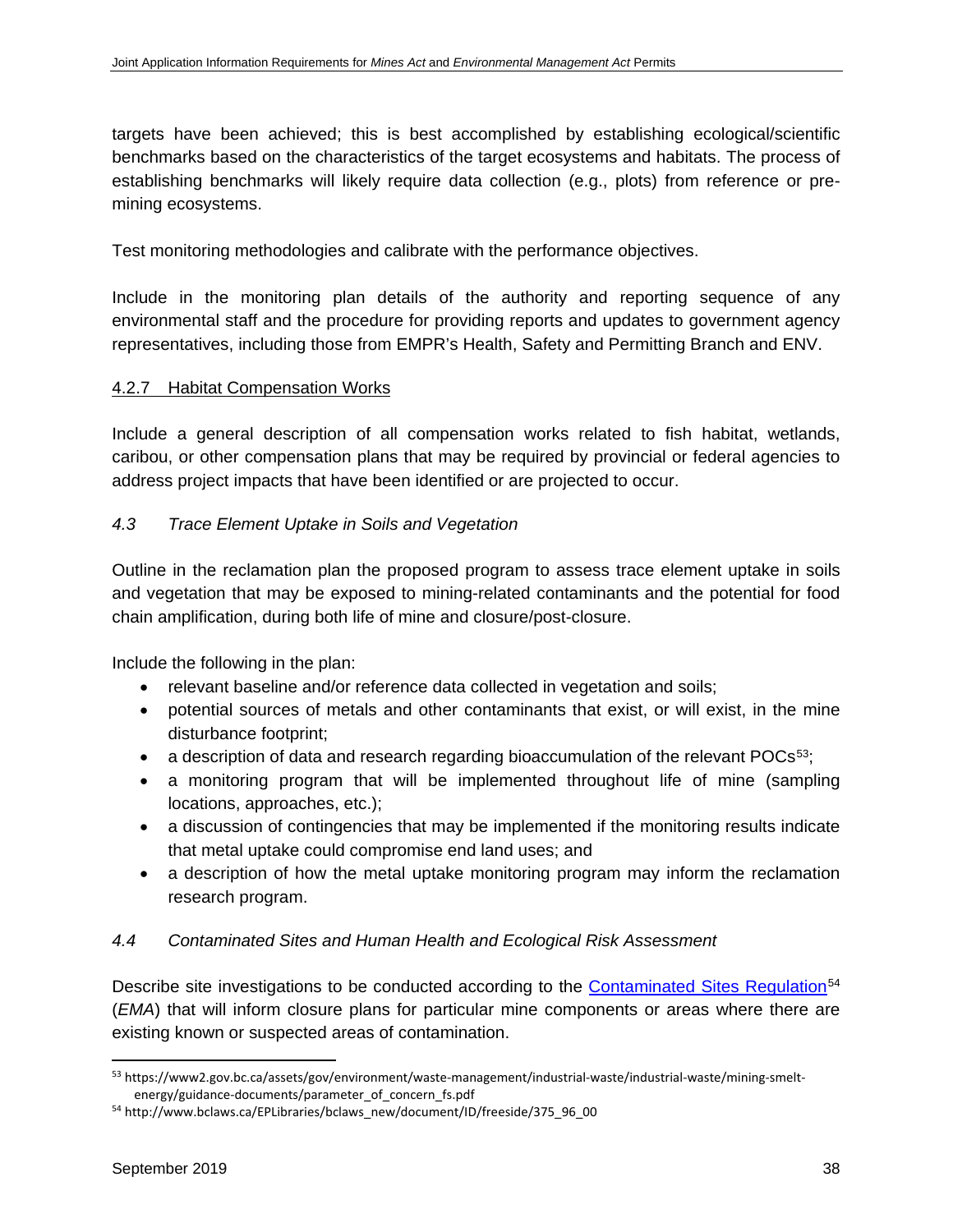For existing operations or sites with historical workings:

- provide an inventory of known or suspected site contamination and the potential for further soil or groundwater contamination on or near the site;
- provide water use determination as per [Technical Guidance 6 on Contaminated Sites](https://www2.gov.bc.ca/assets/gov/environment/air-land-water/site-remediation/docs/technical-guidance/tg06.pdf)<sup>[55](#page-50-0)</sup> and the [Contaminated Sites Regulation](http://www.bclaws.ca/EPLibraries/bclaws_new/document/ID/freeside/375_96_00)<sup>[56](#page-50-1)</sup> (*EMA*):
- identify remedial strategies to be used to mitigate and/or remediate contamination; and
- propose site decommissioning or planned site remedial activities, including information required for the completion of a site profile as described in the [Contaminated Sites](http://www.bclaws.ca/EPLibraries/bclaws_new/document/ID/freeside/375_96_00)  [Regulation](http://www.bclaws.ca/EPLibraries/bclaws_new/document/ID/freeside/375_96_00)<sup>57</sup>

Undertake a human health and ecological risk assessment to evaluate mitigation measures proposed as part of the reclamation and closure plan; this may be required to inform the reclamation and closure planning for the site to ensure that reclamation and closure objectives will be achieved.

Use the Conceptual Site Model (CSM; see Section 5.2 Conceptual Site Model) to identify sources of contaminants and pathways to receptors, and to assist in mitigation planning. A CSM will assist in providing supporting rationale for the reclamation and closure plans proposed and will help identify data collection programs (such as metal uptake monitoring, materials characterization, groundwater/surface water monitoring) that are required to reduce uncertainties in the planning process.

# *4.5 Disposal of Chemicals, Reagents, Hazardous Materials, and Contaminated Materials*

Provide a list of chemicals or reagents to be used on site and information on how these will be managed at closure. Provide a process for identification of contaminated soil and plans for remediation. Removal, treatment, and/or disposal options should be evaluated and proposed.

If treatment of contaminated soils is proposed on site, land treatment facility designs and management plans are required by both ENV and EMPR.

# *4.6 Groundwater Well Decommissioning*

Provide an inventory of geotechnical and groundwater monitoring and water supply wells and address how and when wells will be closed (e.g., water supply, monitoring, remediation, dewatering, geotechnical boreholes, test pits). Ensure closure is done in accordance with

<span id="page-50-0"></span> <sup>55</sup> https://www2.gov.bc.ca/assets/gov/environment/air-land-water/site-remediation/docs/technical-guidance/tg06.pdf

<span id="page-50-1"></span><sup>56</sup> www.bclaws.ca/EPLibraries/bclaws\_new/document/ID/freeside/375\_96\_00

<span id="page-50-2"></span><sup>57</sup> http://www.bclaws.ca/EPLibraries/bclaws\_new/document/ID/freeside/375\_96\_00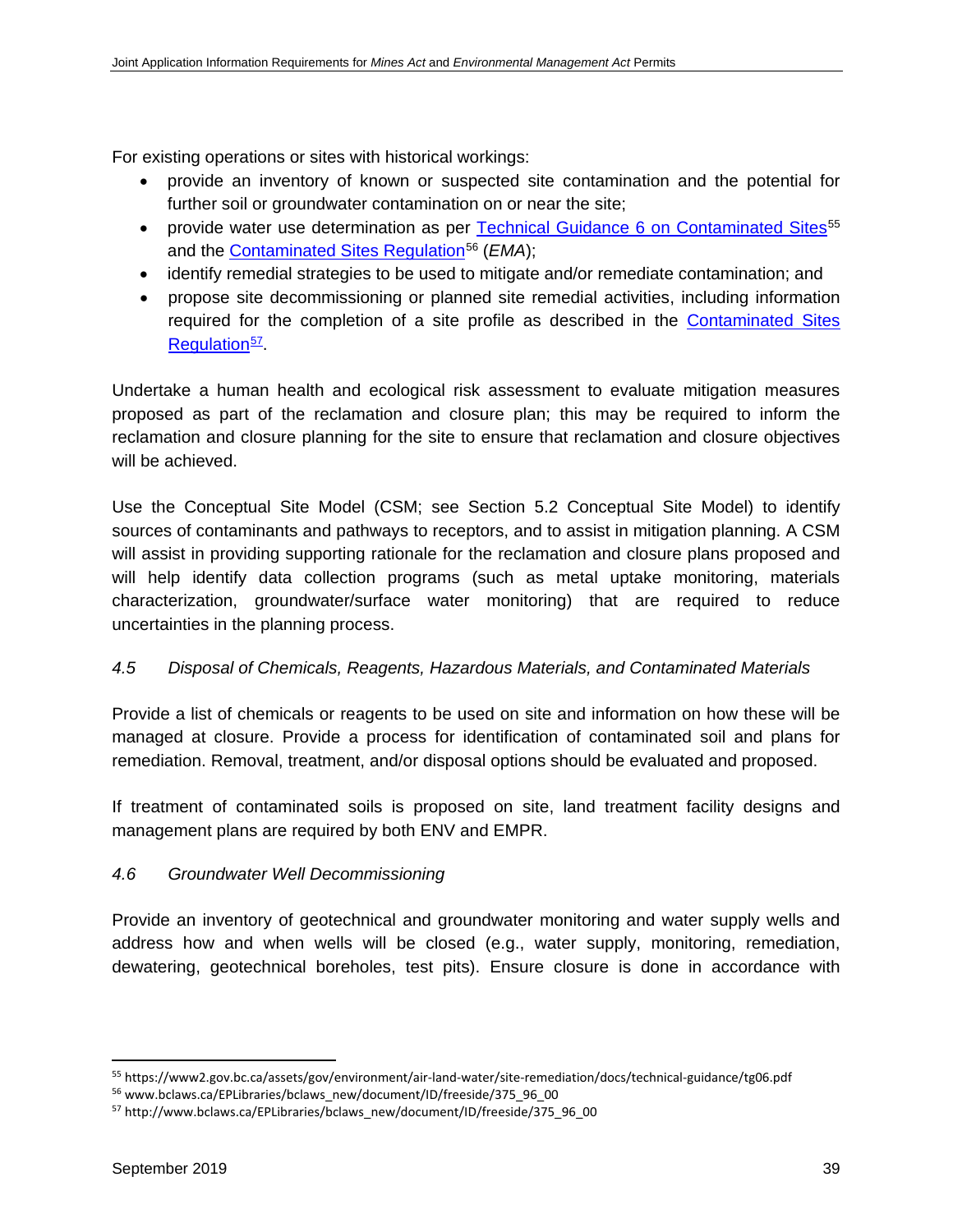requirements under the *[Water Sustainability Act](https://www2.gov.bc.ca/gov/content/environment/air-land-water/water/laws-rules/water-sustainability-act)*[58](#page-51-0) and minimum requirements in the [Groundwater Protection Regulation \(Parts 12, 12.1-12.2\)](https://www2.gov.bc.ca/gov/content/environment/air-land-water/water/laws-rules/groundwater-protection-regulation)[59](#page-51-1).

## *4.7 Reclamation and Closure Prescriptions*

Provide a life of mine reclamation plan for the closure or abandonment of the mining operation in reference to, and consistent with, Section 10 of the Code. Clearly demonstrate how all of the applicable reclamation standards outlined in the Code will be achieved for the mine disturbance footprint and proposed post-closure landscape.

Include the general reclamation approach and prescriptions (including landforming, soil placement, surface preparation and revegetation) for each site-specific component. For example, include comprehensive prescriptions for each individual dump as opposed to a general description of the treatment of all waste dumps on site.

Address the minimum requirements outlined in the following subsections.

#### 4.7.1 Structures and Equipment

Provide a description of decommissioning activities for site infrastructure and utilities, including identification of structures and/or equipment to remain in place following mine decommissioning and proposed reclamation prescriptions for each area/feature. Include prescriptions for reclamation of building foundations and plans for decommissioning waste streams.

# 4.7.2 Waste Rock Dump Reclamation

In this section:

- describe in detail reclamation plans for each individual waste rock dump, including:
	- o anticipated final configurations,
	- o proposed re-sloping,
	- o post-closure water management,
	- o surface preparation to alleviate compaction and erosion control,
	- o details of soil replacement, and
	- o a description of proposed re-vegetation methods;
- provide contour/topographic maps/drawings of the final landform configuration;
- provide flow directions and post-closure watersheds; and
- provide post-mine cross-sections along with a map illustrating section locations.

Consider the following, at a minimum, for prescriptions:

<span id="page-51-0"></span> <sup>58</sup> https://www2.gov.bc.ca/gov/content/environment/air-land-water/water/laws-rules/water-sustainability-act

<span id="page-51-1"></span><sup>59</sup> https://www2.gov.bc.ca/gov/content/environment/air-land-water/water/laws-rules/groundwater-protection-regulation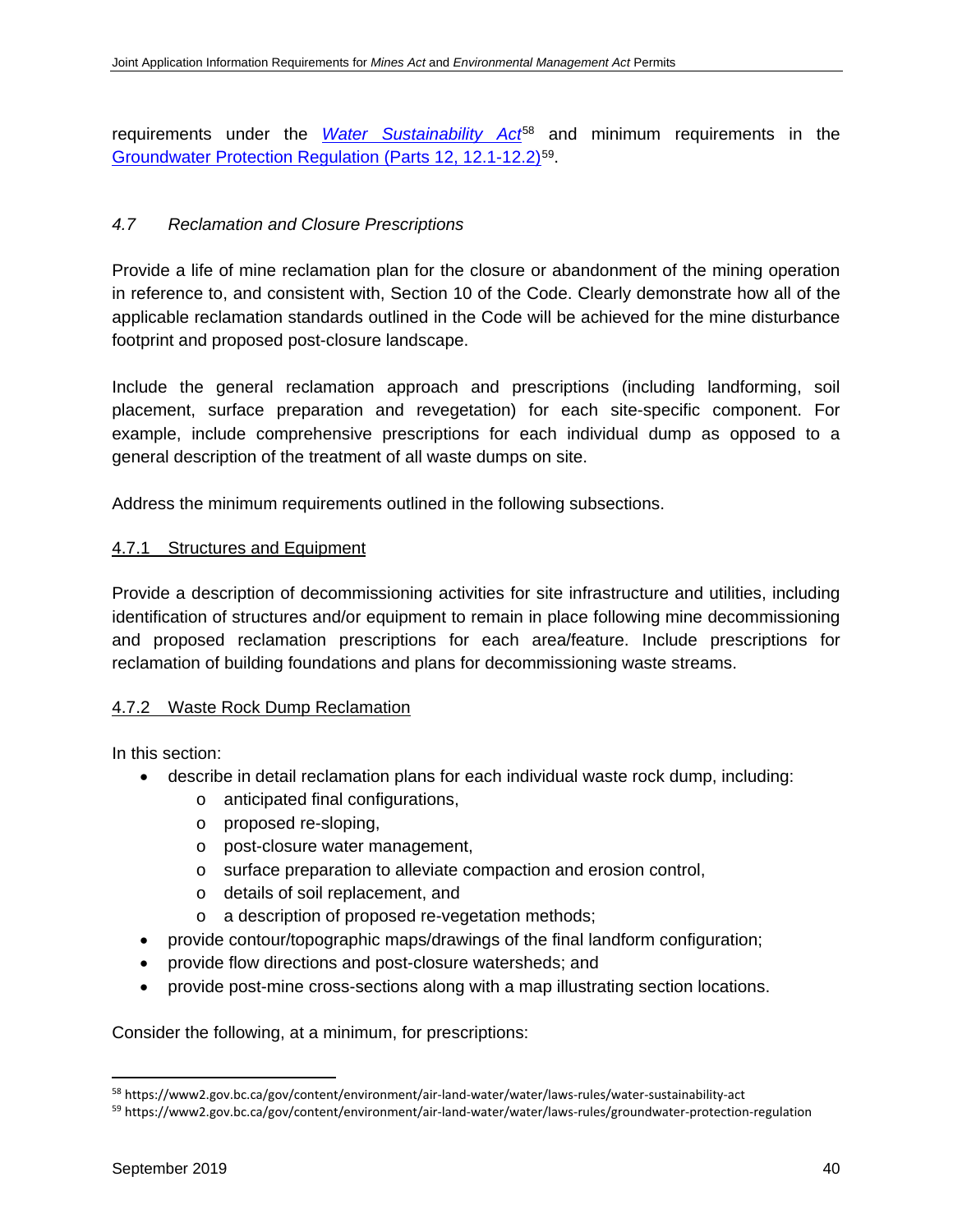- end land use and capability targets appropriate for the waste dump topography;
- snow/water retention (where appropriate), habitat diversity, and aesthetic consistency with the adjacent landscape;
- long-term water management features if required;
- waste rock characteristics and mitigation of ML/ARD if appropriate;
- trace element uptake in vegetation; and
- long-term stability of exposed slopes of all major dumps.

#### 4.7.3 Tailings Storage Facility Reclamation

In this section:

- describe in detail reclamation plans proposed for each TSF, including
	- o anticipated final TSF configuration,
	- o any proposed re-sloping, and
	- o post-closure water management requirements and criteria, including spillways, diversion channels, and collection structures;
- describe methods of soil replacement and proposed revegetation methods on tailings dam faces and beaches;
- address concerns related to trace element uptake in vegetation; and
- demonstrate the long-term stability of exposed slopes.

Consider the following, at a minimum, for prescriptions:

- end land use and capability targets appropriate for the tailings storage facility topography;
- snow/water retention (where appropriate), habitat diversity, and aesthetic consistency with the adjacent landscape;
- long-term water management features if required;
- tailings characteristics and mitigation of ML/ARD if appropriate;
- trace element uptake in vegetation; and
- long-term stability of exposed slopes of embankments and tailings beaches.

#### 4.7.4 Open Pit Reclamation Prescriptions

Describe whether open pits will be flooded at closure and, if so, provide details of discharges, and the associated water quality, to the receiving environment. Include details of habitat creation to be undertaken within pit areas, including riparian and beaches, to meet productivity requirements. Finally, consider trace element uptake in vegetation.

#### 4.7.5 Watercourse Reclamation Prescriptions

Provide details on mine site water management and the re-establishment of watercourses postmining. Detail the water sources that will potentially be affected by ML/ARD and/or other mine effluents, and how contact water will be collected and treated to meet discharge water quality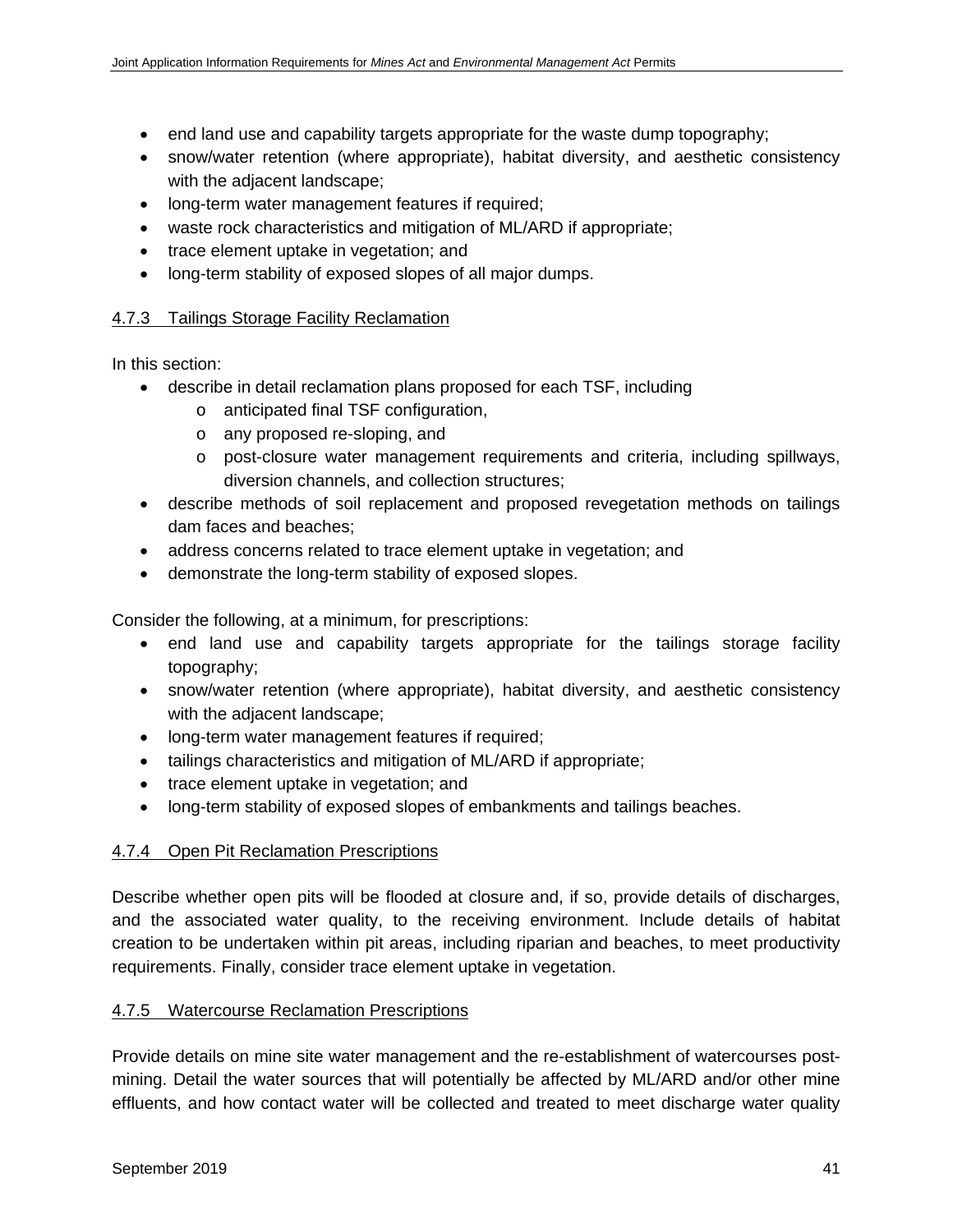criteria. Provide similar details for diversion systems of non-contact water that does not require collection and treatment. Include long-term operational and maintenance requirements.

Provide details of habitat creation and watercourse/riparian/wetland restoration and tie to the end land use and land capability requirements.

Provide the design basis for the prescriptions (e.g., flood return, flow rates, habitat elements, trace element uptake considerations, etc.).

## 4.7.6 Road Reclamation

Address road reclamation based on end land use and land capability targets as well as longterm stability. Provide detailed prescriptions for contouring, de-compaction, soil replacement, surface preparation, and revegetation. Identify (and map) roads required for implementation of post-closure monitoring and maintenance activities.

## 4.7.7 Schedule

Reclamation and closure plans are understood to be living documents that may undergo revisions as new data, methods, technologies, and information become available and therefore must be flexible. The Reclamation and Closure Plan is expected to be based on the best available information in place and implementable at any given time.

Include plans in timelines/schedules for action/follow up, specifically:

- mapping at key and/or regular intervals through life of mine; and
- a tabulated schedule by mine component and activity.

#### *4.8 Detailed Five Year Mine Reclamation Plan*

Provide a reclamation plan for the next five years of mine development, with a detailed schedule and specific milestones for implementing progressive reclamation plans and developing reclamation research programs. Content requirements of the reclamation plan may be determined on a project-specific basis between technical reviewers and project proponents.

Describe in the detailed five year reclamation and closure plan the activities needed to close the site at the end of the five years under an early closure scenario.

#### *4.9 Temporary Shutdown*

Describe potential temporary or short-term closure care and maintenance and monitoring that may be required for surface water quality and quantity, groundwater quality and quantity, geotechnical, ML/ARD, reclamation, erosion and sediment control, site security, or other requirements, depending on the site and closure scenario. Include a process for development of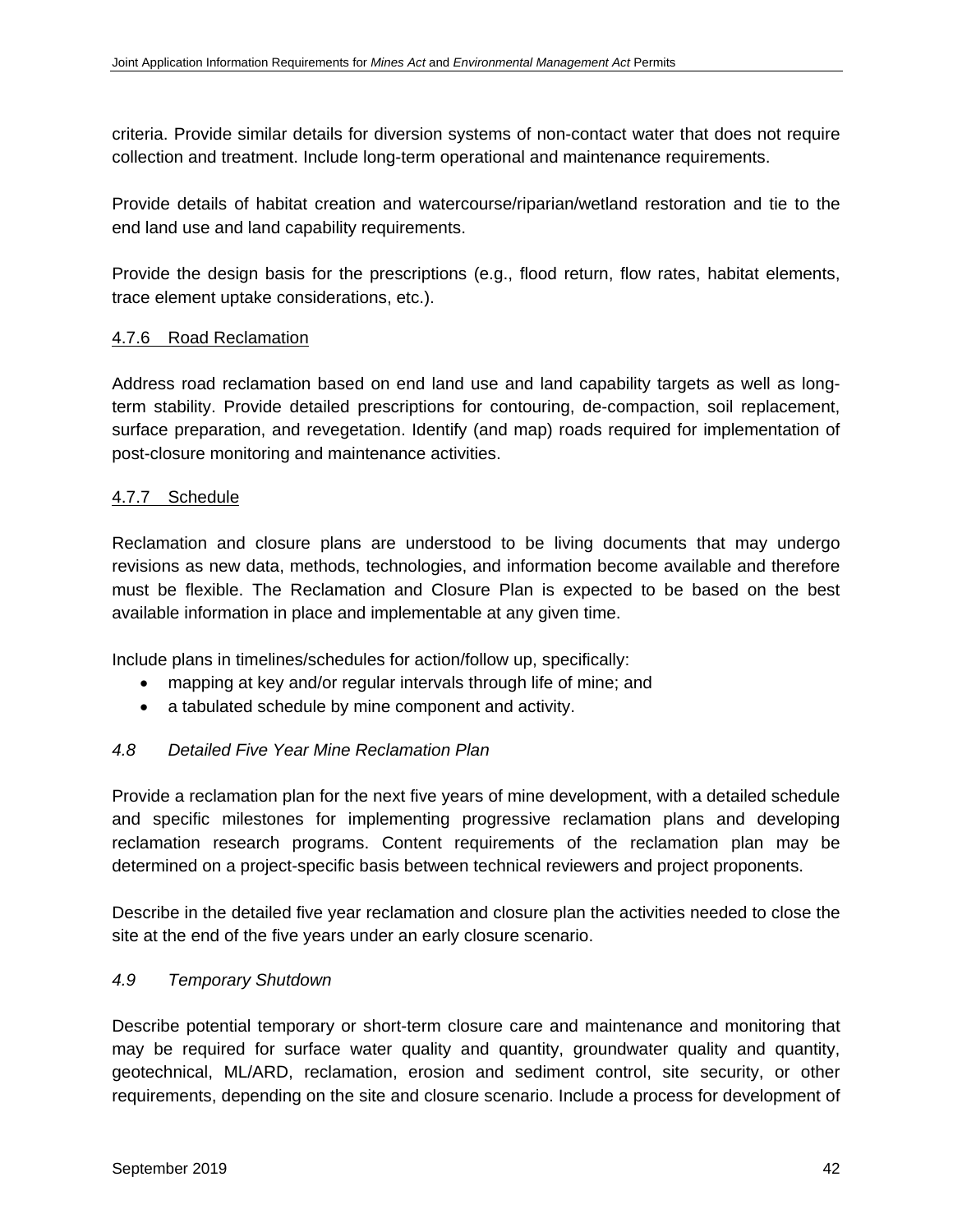a care and maintenance plan that will be implemented during this time. Outline in the care and maintenance plan any outstanding reclamation obligations at the time of shutdown and describe any circumstances that would trigger implementation of any part of the life of mine reclamation and closure plan.

Include a rationale for any changes to the regular monitoring program, including any ramp-down period following temporary closure and any ramp-up period prior to reopening.

Include a description of what actions would need to be taken if unplanned temporary shutdown were to occur at key times during life of mine based on an assessment of risk.

## *4.10 Post-Closure Monitoring and Maintenance*

Describe potential long-term monitoring that may be required for surface water quality and quantity, groundwater quality and quantity, geotechnical, ML/ARD, reclamation, erosion and sediment control, site security, or other requirements. Stipulate periodic reporting of inspections and environmental monitoring, including annual dam safety inspections, dam safety reviews, water quality monitoring, vegetation monitoring, etc. Include a thorough set of criteria and associated rationale for any changes relative to operational monitoring, as follows:

- inspection/monitoring locations;
- inspection/monitoring frequency;
- personnel required;
- sample processing and analytical specifications;
- access requirements; and
- reporting requirements.

Include in the post-closure monitoring program a reassessment of effects predictions in light of the data collected post-closure. Use the results of the reassessment to conclude whether or not the design of the post-closure monitoring program needs to be modified. Include in the reassessment the data, methods, and analysis used to support the conclusions.

Provide a brief description of the requirements for post-closure maintenance, including but not necessarily limited to:

- supplemental planting and fertilizing applications;
- soil/engineered cover maintenance;
- spillway maintenance;
- periodic road maintenance;
- diversion ditch maintenance;
- slope remediation on dams and waste dumps;
- geotechnical instrumentation repair or replacement; and
- well closures.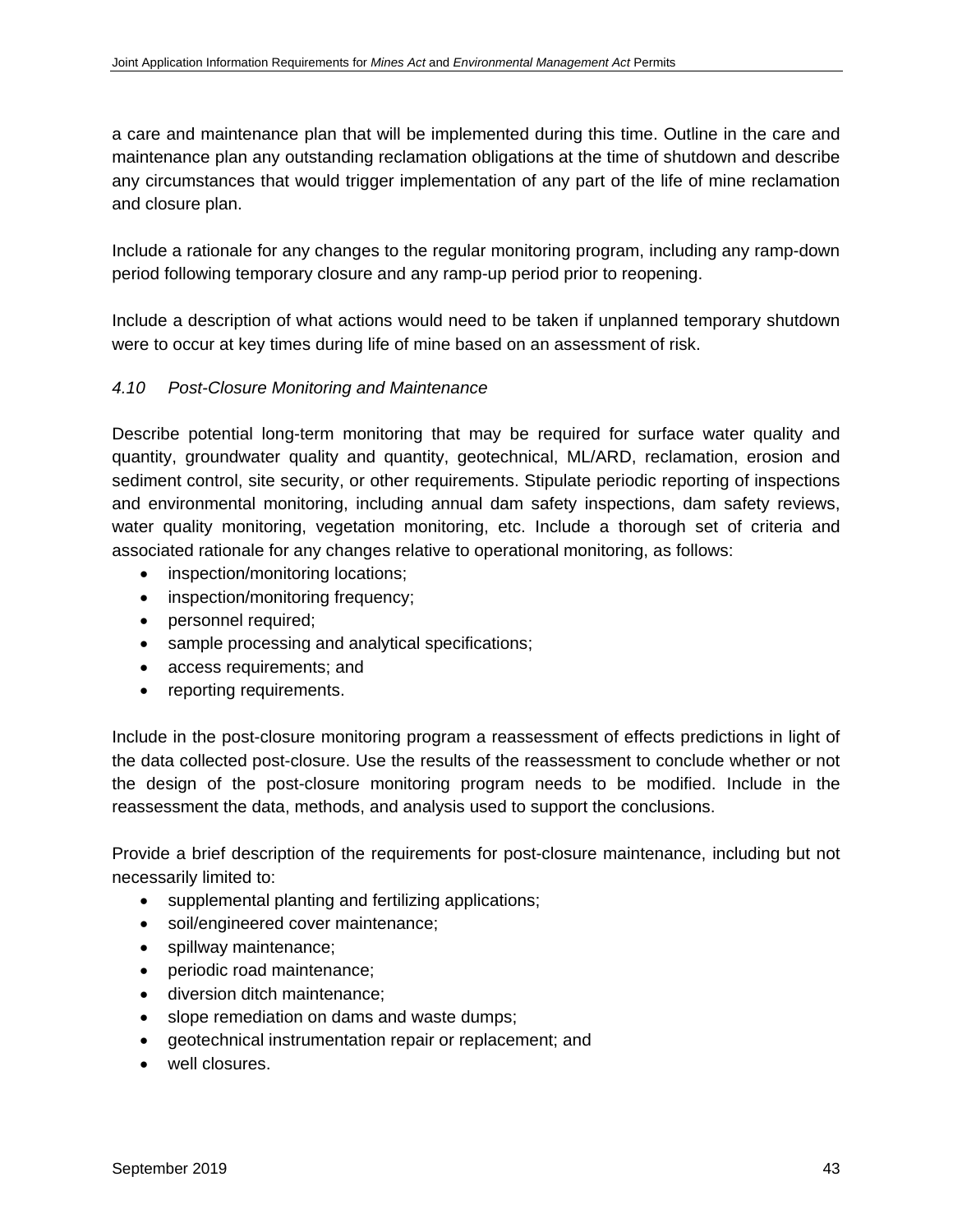Include a brief summary of the monitoring and maintenance required for water treatment facilities proposed to mitigate water quality issues after operations end. A more detailed description must be included in Section 5.6.3.

#### *4.11 Reclamation Cost Estimate*

Describe methods to be used to determine the estimated cost to implement the reclamation and closure plans, addressing all liabilities resulting from mining operations. These cost estimates will form the basis of the timing and amounts of securities required as conditions of MA permits. When calculating costs:

- base all costs on third-party blue-book costs;
- apply contingencies to all costs and clearly indicate their use in the calculations;
- provide decommissioning and removal costs for all equipment, buildings, the mill, etc. (do not incorporate salvage value for offsetting costs);
- include present costing in an electronic spreadsheet, with annual costs incurred throughout the mine life;
- clearly lay out the detailed rationale and assumptions of analyses in the cost estimates;
- if the mine site will require long-term monitoring and maintenance, run a net-presentvalue (NPV) model for 100 years using discount rates provided by the Chief Inspector (note: short-term costs are not discounted, and long-term costs are discounted); and
- provide liability cost estimates signed by a qualified professional with expertise in liability costing estimation.

Costs may be submitted, with the approval of the Chief Inspector, in a separate confidential report as per Section 10.1.4.8 of the Code.

#### 4.11.1 Conventional Reclamation and Closure

Provide cost estimates to address all of the conventional reclamation and closure prescriptions described in the plan. Typically, these costs are provided by type of mine component or disturbance; site-wide activities are required to achieve successful reclamation and closure of the site. Detailing costs for each individual mine component may provide greater clarity for reviewers compared to detailed prescriptions. Site-wide costs may include plans for contaminated sites investigations and remediation, maintenance costs to address revegetation application/ germination issues, dispersed infrastructure and monitoring wells, etc.

Provide a liability estimate to address the detailed five year reclamation and closure plan that would need to be implemented in the early closure scenario as well as the full life of mine build out as proposed. Provide the details as an annual build out to clarify the differences between these two versions.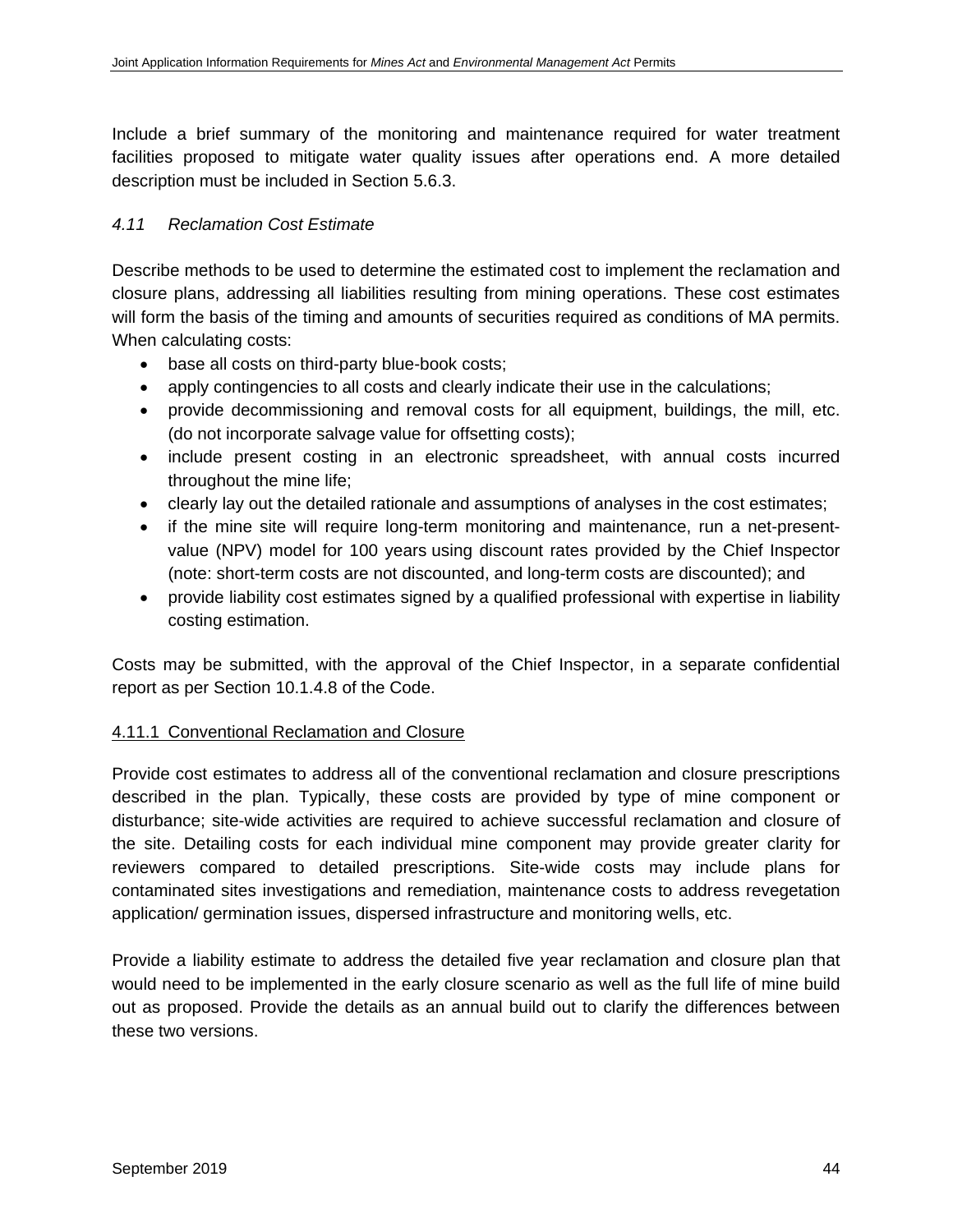#### 4.11.2 Post-Closure Monitoring

Provide cost estimates for the long-term and post-closure monitoring programs. Including, but not limited to:

- reclamation monitoring;
- water quantity/quality sampling of groundwater and surface water;
- geotechnical monitoring (Dam Safety Investigation, Dam Safety Review, etc.);
- air quality;
- meteorology; and
- any additional requirements associated with the project.

#### 4.11.3 Post-Closure Maintenance (excluding Water Treatment)

Provide cost estimates for the long-term and post-closure, capital and operating, maintenance requirements.

#### 4.11.4 Life of Mine Water Treatment

Provide cost estimates for the capital and operating water treatment requirements for all phases of mine life. Refer to Section 5.6.3.12 for the required costing details.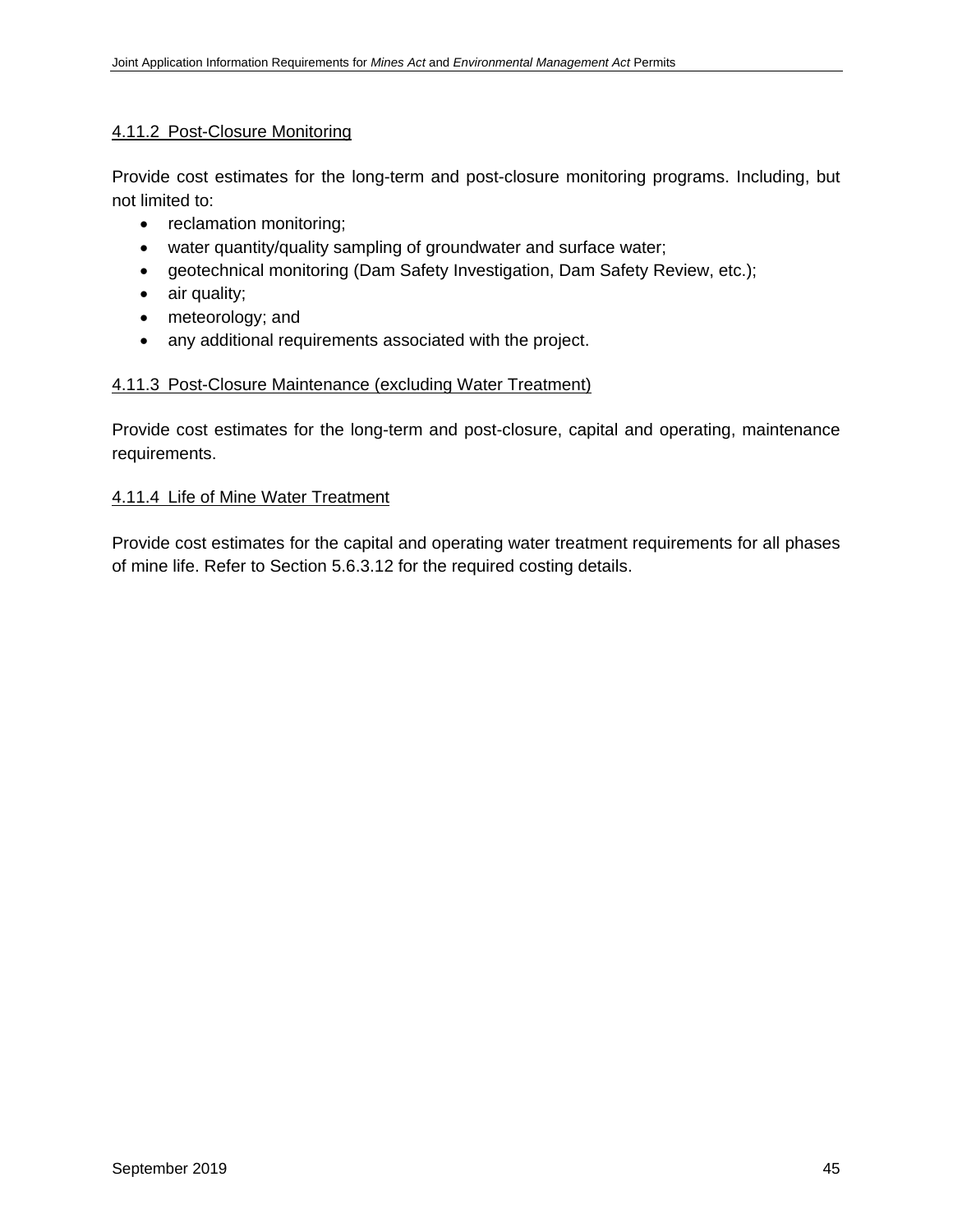# **5 Modelling, Mitigation, and Discharges**

### *5.1 Summary*

Provide an overview of each project component and the expected contaminant sources, as well as the planned water management and pollution control works or best management practices requirements for each. Include:

- open pits;
- underground workings;
- TSFs and associated infrastructure (including characterization of tailings quantity and quality);
- waste rock dumps;
- water management structures;
- ore, overburden, soil, and construction stockpiles;
- processing plant (mill) and associated facilities (crushers, conveyors, etc.);
- mine access and mine haulage roads; and
- any other relevant components.

Illustrate locations and zones of concern using tables and maps or other graphics. Include raw data in appendices, in electronic format (e.g. spreadsheet on a USB memory stick) with the application, and, if applicable, upload for storage in ENV's Environmental Monitoring System database.

#### *5.2 Conceptual Site Model*

To be most effective, a CSM should be developed in the beginning stages of an assessment or design of a project and be updated regularly as additional data are gathered. A CSM should be a stand-alone document, ideally in a format accessible to a general audience and submitted or included with the TAR for an application, ensuring that regulators and stakeholders all have a similar context for communicating concerns and approvals.

The CSM is used in the application to:

- determine how significant sources of POCs<sup>[60](#page-57-0)</sup> from the mine site have been considered and evaluated;
- assess all major exposure routes or pathways via which POCs can reach the receiving environment and receptors, including consideration of surface water and groundwater transport mechanisms;
- identify all receptors that may be adversely affected by POCs released from the mine site;

<span id="page-57-0"></span> <sup>60</sup> https://www2.gov.bc.ca/assets/gov/environment/waste-management/industrial-waste/industrial-waste/mining-smeltenergy/guidance-documents/parameter\_of\_concern\_fs.pdf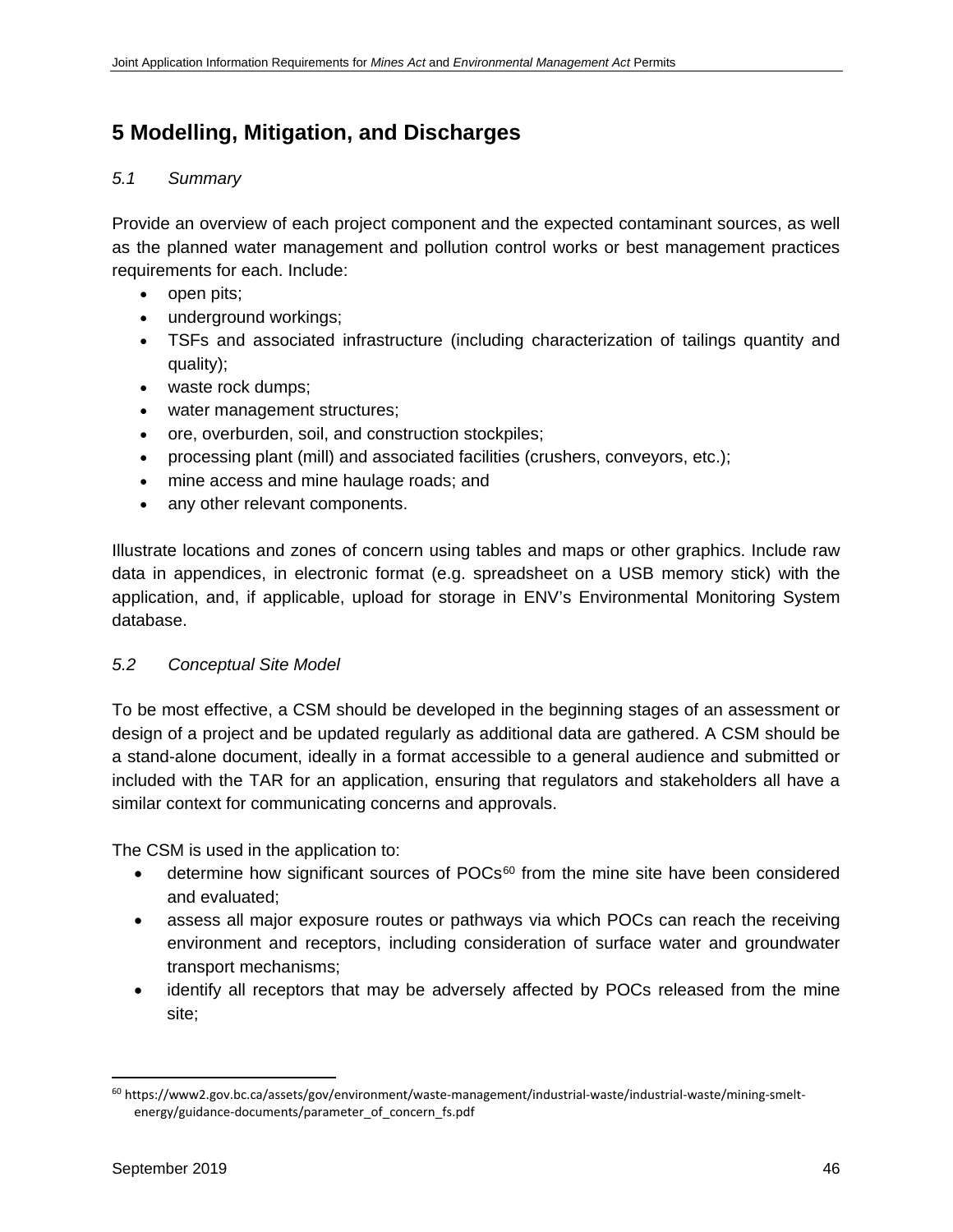- determine the data collection requirements to validate and refine the CSM in relation to the 'completion' of pathways from sources to receptors;
- provide an overview of the potential source (Section 1.3.4) and pathway(s) for each POC originating from the mine site and being transported to the receiving environment; and
- indicate how POC loadings will be contained, collected, stored, and/or mitigated.

Please refer to the guidance document regarding the [Use of Conceptual Site Models to Support](https://www2.gov.bc.ca/assets/gov/environment/waste-management/industrial-waste/industrial-waste/mining-smelt-energy/guidance-documents/csm_to_support_ema_permit_app.pdf)  *EMA* [Effluent Permit Applications](https://www2.gov.bc.ca/assets/gov/environment/waste-management/industrial-waste/industrial-waste/mining-smelt-energy/guidance-documents/csm_to_support_ema_permit_app.pdf)<sup>61</sup>.

# *5.3 Site-Wide Water Balance Model*

Develop a quantitative site-wide water balance model to predict the impacts of mine site water management (e.g., withdrawals and inputs) on surface water and groundwater quantity, both on the mine site and in the receiving environment. The site-wide water balance model must consider drainage diversions, dewatering, erosion control, TSF, open pits, underground mine workings, waste rock seepage, groundwater interactions, effluent and contaminated seepage dilution ratios, etc. The TSF water balance (Section 3.5.4) is one component of the site-wide water balance model and must be appropriately integrated.

Include the following information in the site-wide water balance model:

- the mine plans for each phase of mine life, including baseline conditions (construction, operation, closure, and post-closure);
- baseline climate, hydrometric, and hydrogeological data collected under Sections 2.2, 2.6.1, and 2.6.2;
- estimates of recharge and discharge rates that are consistent with the precipitation records, topography, and surficial cover of the proposed project area, low-flow streamflow and spring flow records, inferred diffused seepage flows, and groundwater extraction;
- all drainage areas and runoff coefficients;
- estimated groundwater inflows and seepage rates (see Section 5.5);
- estimates of upper and lower bounds, and expected groundwater recharge;
- a summary of all components contributing to the model;
- a description of all prediction nodes and justification that they are suitably located to predict impacts on all water users and the aquatic environment;
- a summary of data sources utilized in developing the model;
- a justification of all water balance components that have been included and excluded, and the method used to estimate each of these components;
- a summary of all sources and uses for any water required in the mine site operation;
- a demonstration that the model is sufficiently calibrated to available measured and synthetic datasets;

<span id="page-58-0"></span> <sup>61</sup> https://www2.gov.bc.ca/assets/gov/environment/waste-management/industrial-waste/industrial-waste/mining-smeltenergy/guidance-documents/csm\_to\_support\_ema\_permit\_app.pdf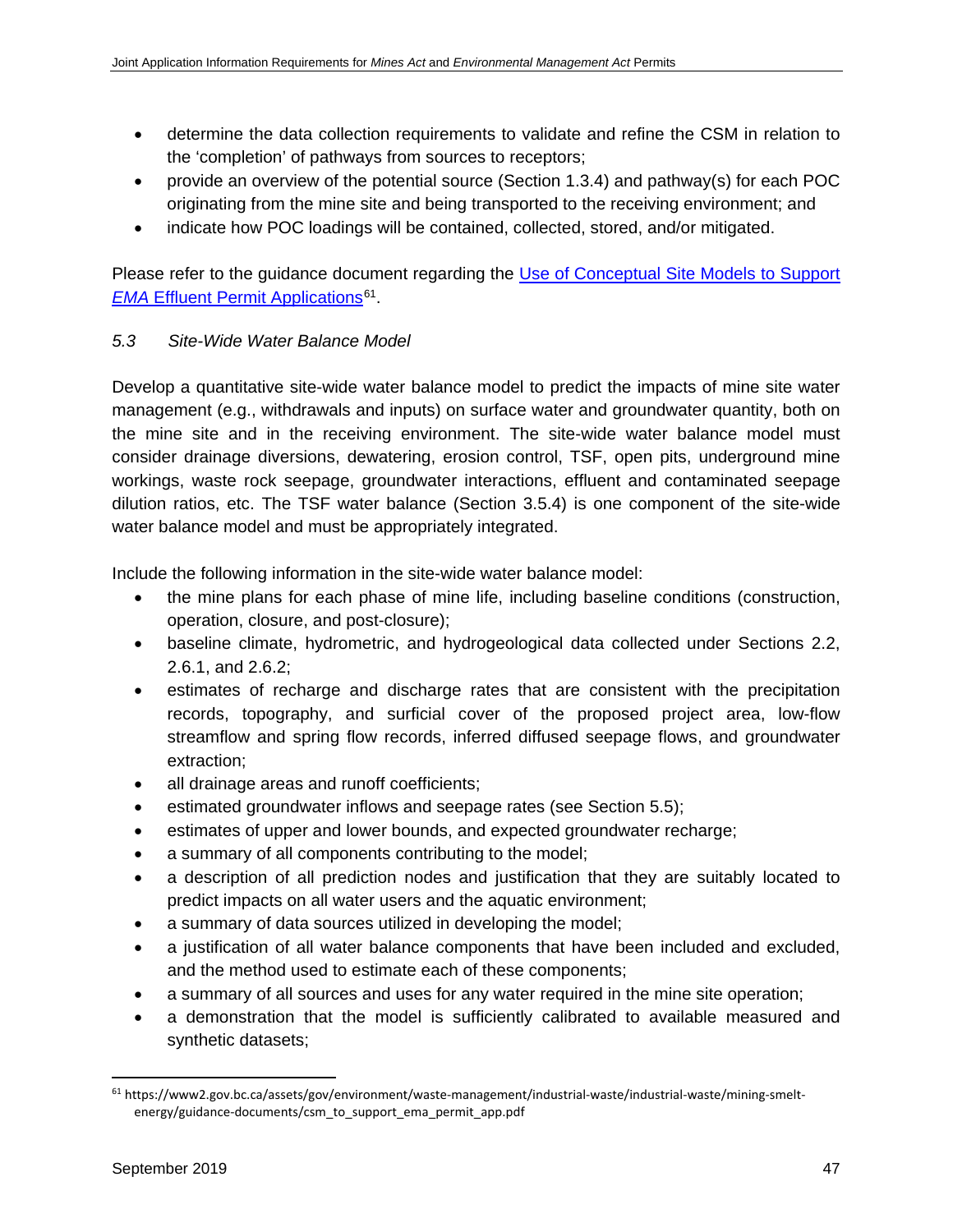- a base case for each phase of mine life (i.e., construction, operation, closure, and postclosure); and
- any other relevant information.

Use the site-wide water balance model to present the following information, for each phase of mine life (construction, operation, closure, and post-closure), and include a detailed summary of the results:

- a demonstration that the model is sufficiently calibrated to available measured and synthetic datasets;
- an assessment of how the mine operation will affect in-stream flow and any surface or groundwater licensees, during each phase of mine life, including throughout the range of in-stream flows because of withdrawals, diversions, induced losses to groundwater, and effluent discharge in consideration of climate, land use, and water allocation and withdrawal;
- an assessment of the impact of climate change;
- the uncertainties with the assessment, and how the uncertainties will be addressed;
- a summary of model results for the base case and sensitivity analysis scenarios, including but not limited to predicted stream flows, predicted changes in groundwater/surface water interaction, and predicted inflows/outflows for key mine site facilities;
- figures that illustrate the site-wide water balance model during each phase of mine life (construction, operation, closure, and post-closure); this should include schematics of all relevant processes and flow paths in the model;
- sensitivity analyses to evaluate conservative scenarios that may affect the base case for each phase of mine life, such as high-flow, low-flow, and operational uncertainties;
- a summary of how the results of sensitivity analysis scenarios have informed the water management plans for each phase of mine life; and
- any other relevant information.

# *5.4 Surface Water Quality Model*

Develop a quantitative model for the study area that assesses the potential changes to water quality for key locations and receptors on the mine site in the receiving environment and provide a summary of the model and the assumptions used in a detailed report.

Develop a surface water quality model that is integrated with the site-wide water balance model (Section 5.3) and is representative of each phase of mine life (construction, operations, closure and post-closure). The model should include:

- the proposed mine plan;
- baseline water quality and water quantity conditions;
- a description of receptors within and downstream of the mine site;
- seasonal variability of baseline data and predicted changes with time;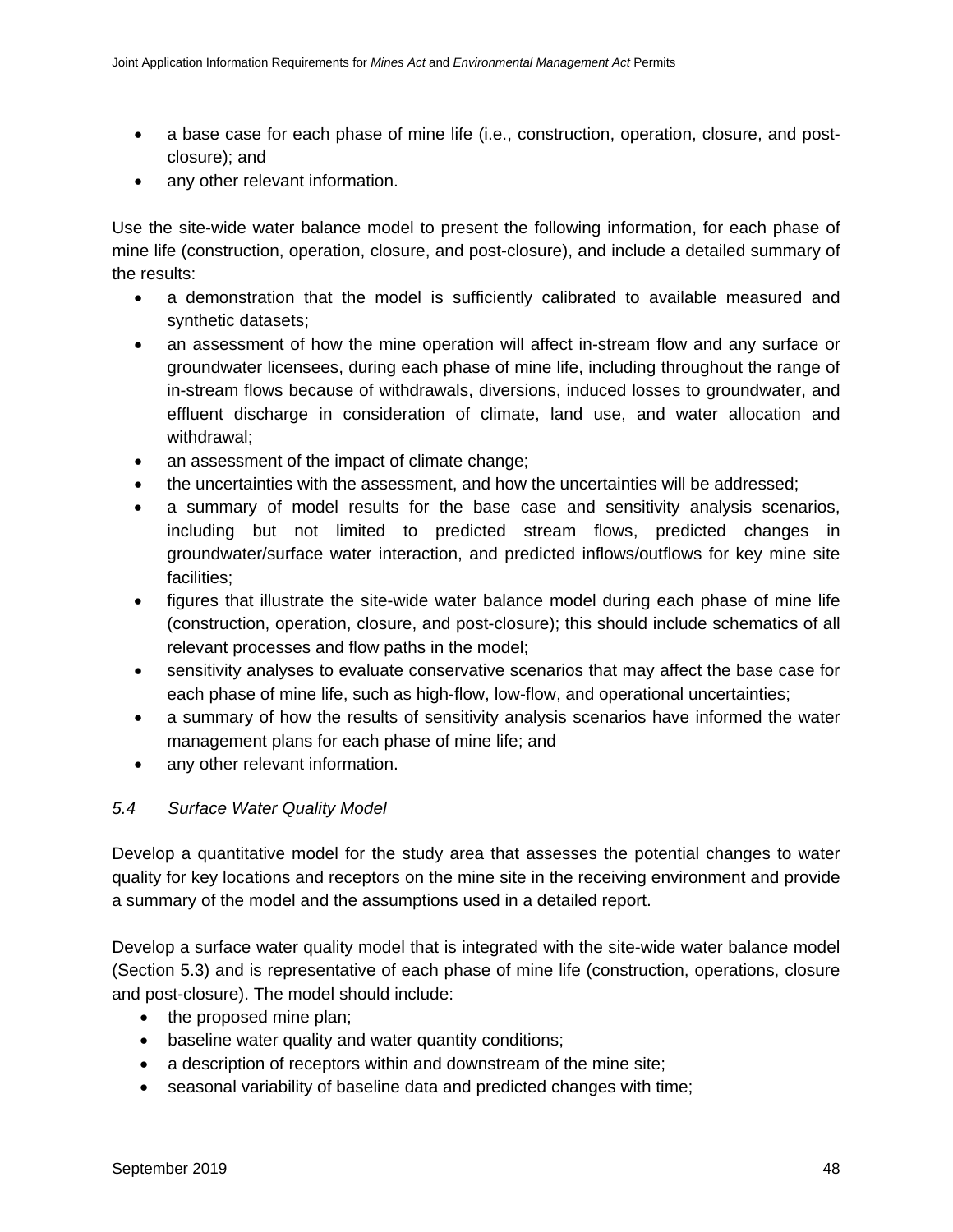- the baseline surface water and groundwater quality (Section 2.7);
- geochemical source terms stating assumed geochemical attenuation processes in the derivation of source terms or within the surface water quality model (Section 2.4.2);
- a comparison of source terms to measured conditions (observed water chemistry, loads or analogue sources);
- the mitigation methods proposed and evaluated in Section 5.6;
- the discharge of contact water to groundwater pathways, if applicable;
- contact water discharge to surface water pathways, if applicable;
- figures that illustrate the source terms, flow paths and active and passive discharge locations during each phase of mine life (construction, operation, closure and postclosure), this should include schematics of all relevant processes and flow paths in the model; and
- sensitivity scenarios to evaluate conservative scenarios that may affect the model for each phase of mine life.

Include the following information about the surface water quality model in the report:

- a description and rationale of all model sensitivity scenarios;
- a description of all model inputs, assumptions, and methods;
- a description of any model mechanisms that reduce loadings (e.g., attenuation, sorption, precipitation, loss to groundwater, etc.), including supporting observations and data;
- a description of all included and excluded parameters;
- a description of all prediction nodes and justification that they are suitably located to predict impacts on all water users and the aquatic environment;
- a description of data sources utilized in developing the model;
- a justification of all mine site components that have been included and excluded, and the method used to estimate each of these components;
- a description of the model inputs and assumptions regarding water treatment (if applicable); and
- any other relevant information.

In addition,

- demonstrate that the model is sufficiently calibrated to available measured datasets;
- evaluate the contribution of disturbances upstream of the mine site and resulting cumulative effects on surface water quality within the project area and further downstream during all stages of mine life;
- evaluate worst-case water quality scenarios, such as base flow and low dilution (7dQ10 flow) and high runoff conditions, that may lead to increased contaminant concentrations;
- consider the potential effects of contact water discharge via groundwater pathways, if any;
- summarize results for the model and sensitivity scenarios for predicted loadings at key mine site and receiving environment receptors;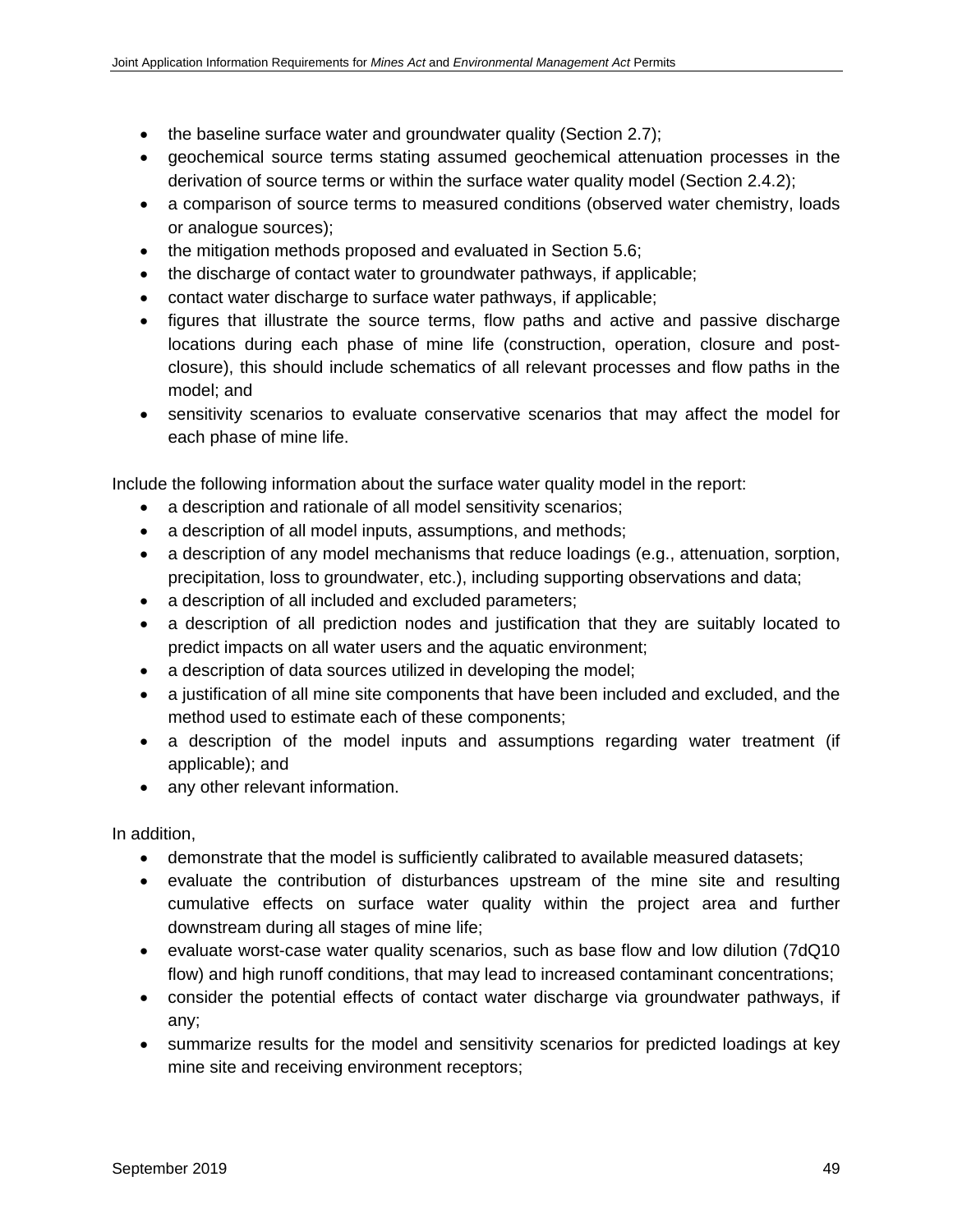- compare proposed discharge quality to known discharge criteria, guidelines, and/or industry practices;
- evaluate effluent characteristics relative to WQGs, WQOs, or SBEBs in the receiving environment throughout the year and determine the most sensitive times of the year;
- provide full characterization and predictions of all treated and untreated effluent sources (quality and quantity);
- describe the timing (e.g., seasonal, continuous, intermittent) of discharges to the environment;
- if an initial dilution zone (IDZ) is proposed, provide predicted water quality within and at the edge of the IDZ (see Section 5.9) and refer to [Development and Use of Initial](https://www2.gov.bc.ca/assets/gov/environment/waste-management/industrial-waste/industrial-waste/mining-smelt-energy/guidance-documents/tg11_development_and_use_of_idz.pdf)  Dilution Zones in Effluent [Discharge Authorizations](https://www2.gov.bc.ca/assets/gov/environment/waste-management/industrial-waste/industrial-waste/mining-smelt-energy/guidance-documents/tg11_development_and_use_of_idz.pdf)<sup>62</sup>;
- identify the times of year when effluent or seepage quality is expected to exceed water quality guidelines; and
- provide a gap analysis that identifies limitations and uncertainties in the model and provides recommendations for future assessment.

# *5.5 Groundwater Model*

## 5.5.1 Conceptual Hydrogeologic Model

Develop a conceptual hydrogeologic model for the study area that integrates the baseline surface water and groundwater quantity and quality monitoring data and describes the controls on groundwater recharge, levels, flow directions, and discharges within the study area. Include in the model domain the project location and areas both upgradient and downgradient of the mine where the mine may impact groundwater quantity or quality.

Include in the conceptual model:

- the mine plans for each phase of mine life (i.e., construction, operation, closure, and post-closure);
- integration of the site-wide water balance model (Section 5.3);
- integration of the surface water quality model (Section 5.4);
- boundaries associated with observed and inferred groundwater divides, spatially distributed groundwater recharge and discharge areas, and areas where groundwater is interpreted to interact with surface water;
- geometry, lithology, hydraulic properties, and inferred confined/unconfined conditions of all hydrostratigraphic units (i.e., aquifers and aquitards);
- groundwater elevations, lateral and vertical hydraulic gradients, flow directions, and seasonality of the groundwater flow regime;

<span id="page-61-0"></span> <sup>62</sup> https://www2.gov.bc.ca/assets/gov/environment/waste-management/industrial-waste/industrial-waste/mining-smeltenergy/guidance-documents/tg11\_development\_and\_use\_of\_idz.pdf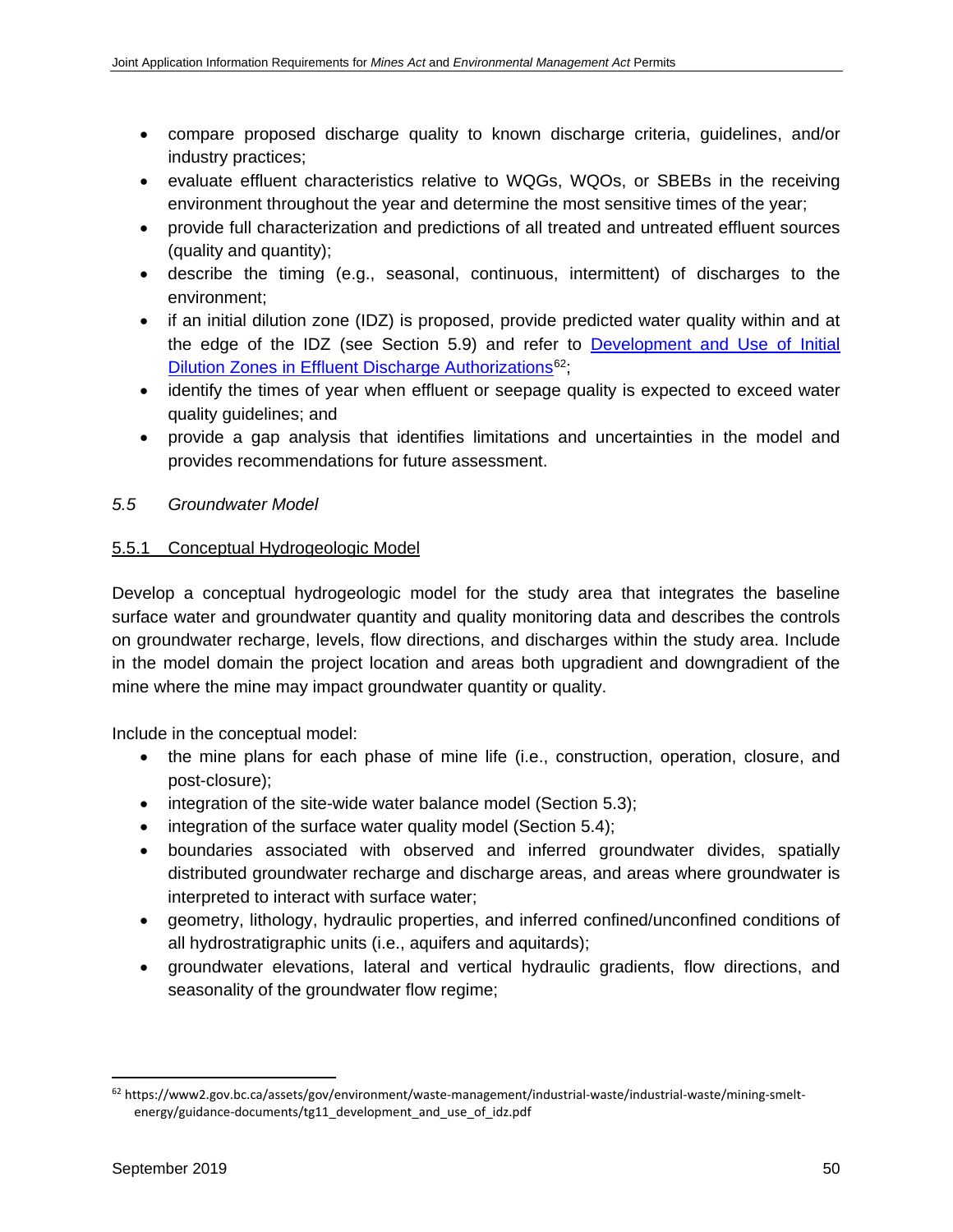- groundwater flow velocities and travel times between sources of contact water (e.g., underground workings, open pit, tailings pond, waste rock piles, etc.) and downgradient surface watercourses;
- identification of main groundwater recharge and discharge zones;
- identification of areas of groundwater that are under the direct influence of surface water (e.g., zones of precipitation recharge and losing stream reaches), and the surface water features that depend on groundwater discharge (e.g., stream base flow, springs, wetlands);
- the degree to which surface water quality is influenced by groundwater quality during periods of low flow (e.g., by comparing surface water and groundwater chemistry), and a description of the contribution of groundwater base flow to total streamflow throughout the year;
- hydrogeochemical signature(s) of groundwater in the project area and correlation with other aspects of the hydrogeologic model (e.g., lithology, surface-groundwater interaction);
- spatial and temporal variation(s) in key chemical parameters and among sampling sites;
- potential groundwater flow pathways for contact water from contaminant sources to groundwater discharge areas, with consideration of groundwater-surface water interactions; and
- any other relevant information.

Additionally, identify and justify all assumptions incorporated in the conceptual hydrogeological model and include figures that clearly summarize the geological and hydrostratigraphic data.

# 5.5.2 Numerical Hydrogeologic Model

Develop a numerical groundwater model capable of representing the current hydrogeological understanding for the study area by following the Guidelines for Groundwater Modelling to [Assess Impacts of Proposed Natural Resource Development Activities](http://www.env.gov.bc.ca/wsd/plan_protect_sustain/groundwater/groundwater_modelling_guidelines_final-2012.pdf)<sup>63</sup>. Apply the numerical model to predict changes in groundwater flows and levels and estimate the groundwater input rates at key surface water receptors that will potentially occur within the study area because of the project. Include in the numerical groundwater model:

- a summary of the model objectives;
- the mine plans, including all underground workings, for each phase of mine life (construction, operation, closure, and post-closure);
- integration of the conceptual hydrogeological model (Section 5.5.1);
- integration of the regional and local climate data (Section 2.2);
- boundaries of the study area and receiving environment assessment points (e.g., surface and groundwater users, drinking water aquifers, fish-bearing streams, etc.);

<span id="page-62-0"></span> <sup>63</sup> http://www.env.gov.bc.ca/wsd/plan\_protect\_sustain/groundwater/groundwater\_modelling\_guidelines\_final-2012.pdf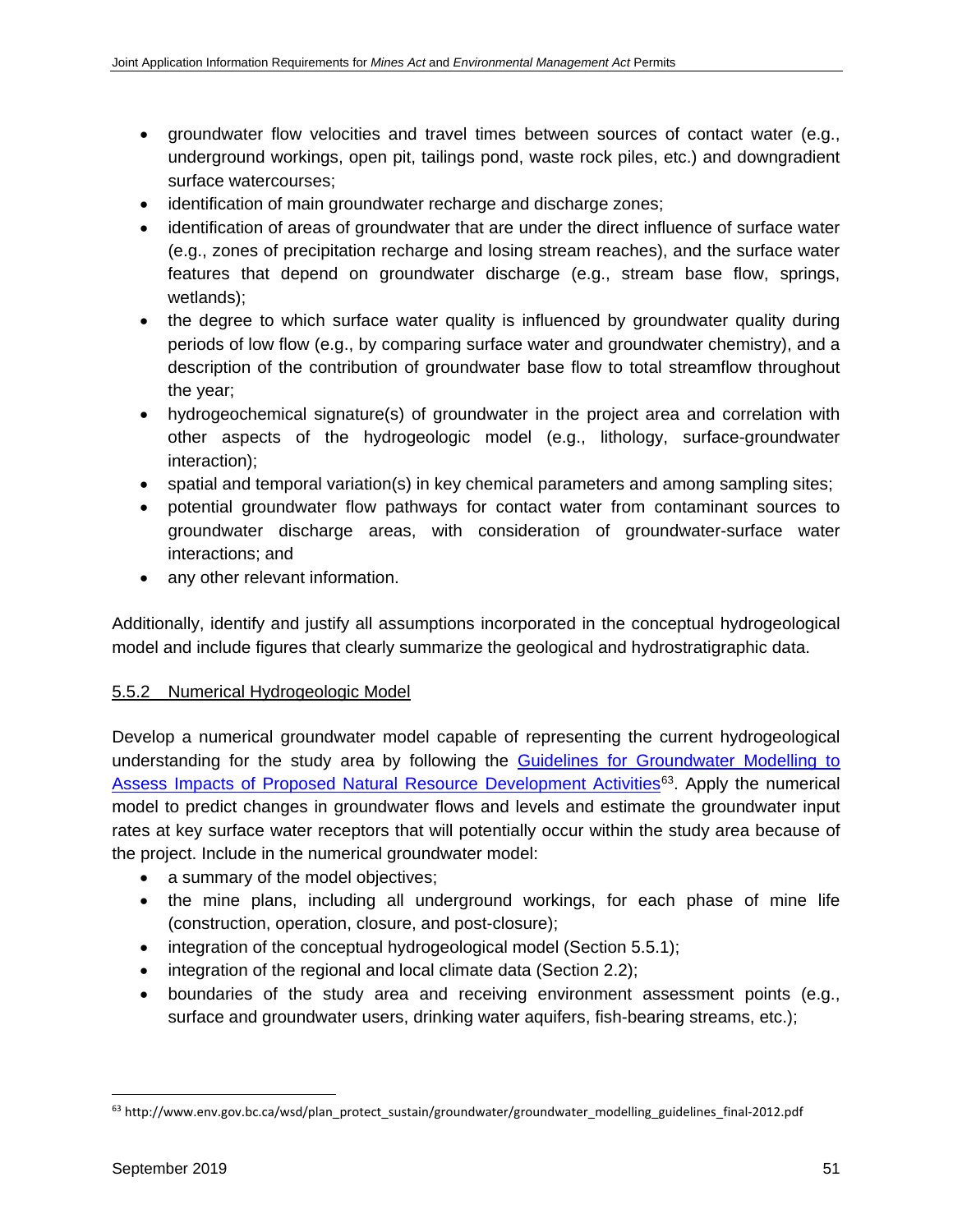- the modelling framework, including the software, spatial and temporal discretization of the study area, the required input and the output generated by the model, and all supporting input/output processing tools (e.g., spreadsheets, GIS files, etc.);
- calibration statistics (e.g., mean, maximum, and minimum groundwater head residual, and normalized root mean square error) and supporting calibration plots (e.g., observed versus modelled groundwater levels, time plots of observed and modelled groundwater hydrographs);
- identification of key elements of uncertainty in the assumptions, boundary conditions, and parameters used in the model as well as approaches to reduce the model uncertainty;
- a sensitivity analysis, where the effects of changes in the main elements of model uncertainty (e.g., precipitation recharge, groundwater inflows and outflows along the boundaries of the study area, hydraulic conductivity) are assessed to quantify the accuracy of model predictions;
- a description of the predicted changes in groundwater flow (recharge/discharge) and key contaminant concentrations and loads in near- and far-field locations from the groundwater contamination sources and in groundwater discharge areas, in high- and low-flow conditions, and for each phase of the mine;
- an evaluation of potential cumulative effects resulting from the mining operations and other anthropogenic activities;
- an uncertainty analysis for each aspect of the estimated effects, including identification of data gaps, sources of uncertainty in data and models, range of uncertainty, and sensitivity of the effects on the groundwater system to uncertain variables and parameters as well as a description of how data gaps and uncertainties would be addressed; and
- any other relevant information.

# *5.6 Mitigation Methods*

Describe proposed effluent mitigation methods including source control, management, containment, or treatment methods. These can include, but are not limited to:

- source control methods to mitigate the production of  $POCs<sup>64</sup>$  $POCs<sup>64</sup>$  $POCs<sup>64</sup>$  (explosives best management, water covers, waste rock blending, etc.)
- management control methods to reduce the volume of contaminated water (non-contact water diversion, seepage collection, waste rock segregation, cover systems, etc.);
- incorporation of assumed geochemical attenuation processes in the derivation of source terms or within the surface water quality model;
- retention of contaminated water in surface ponds, TSF, open pits, etc.;
- passive effluent treatment technologies (wetlands, bioreactors, saturated backfills, etc.);
- active effluent treatment technologies;

<span id="page-63-0"></span> <sup>64</sup> https://www2.gov.bc.ca/assets/gov/environment/waste-management/industrial-waste/industrial-waste/mining-smeltenergy/guidance-documents/parameter\_of\_concern\_fs.pdf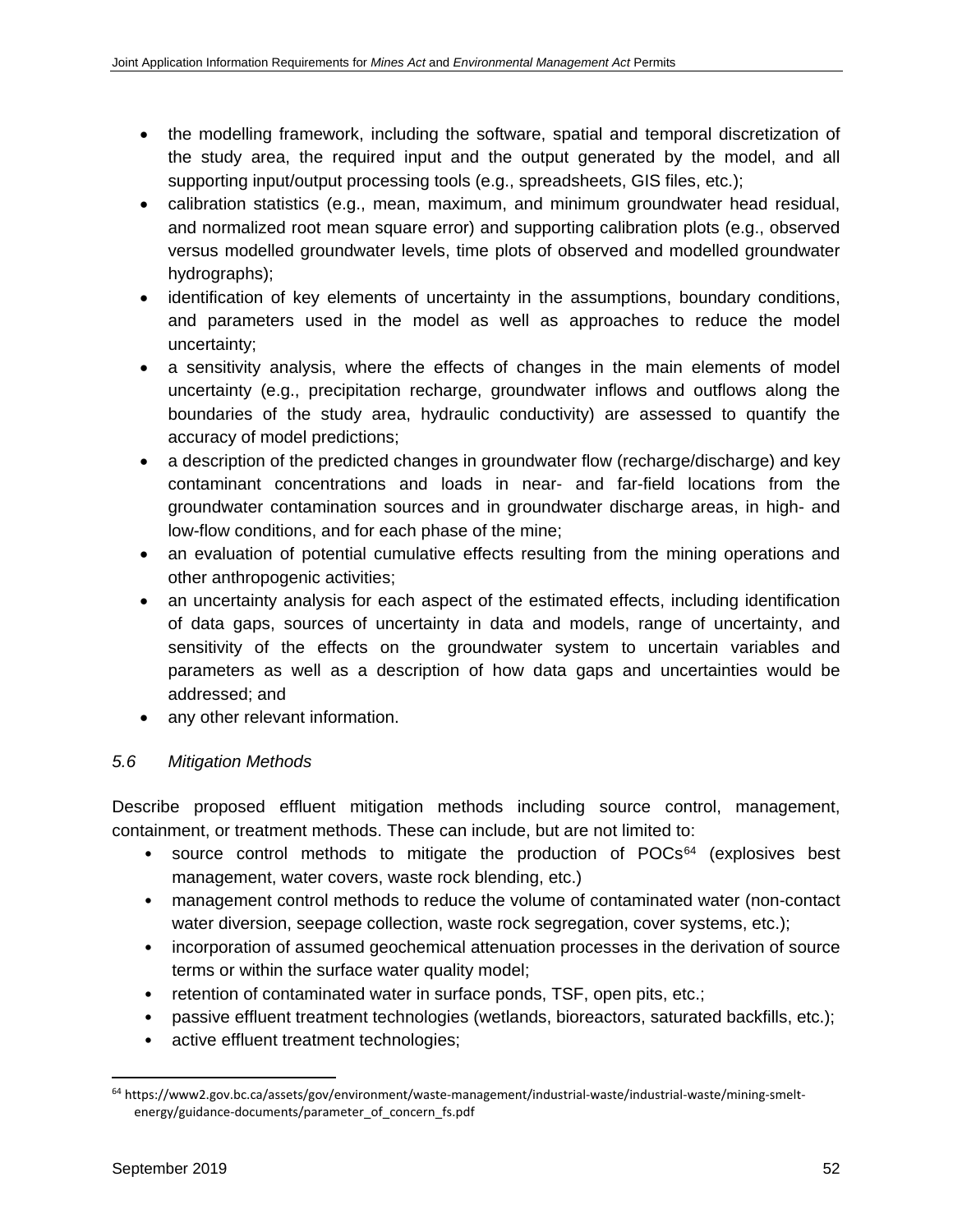- recycling, re-use and reduction strategies; and
- adaptive management strategies and how they will be implemented to ensure human health and the environment are protected.

In addition,

- discuss options for contaminant source control, containment, or mitigation methods and describe how best management practices and ENV's Best Achievable Technology [\(BAT\)](https://www2.gov.bc.ca/assets/gov/environment/waste-management/industrial-waste/industrial-waste/pulp-paper-wood/best_achievable_control_tech.pdf)[65](#page-64-0) (Section 5.6.1) have been applied;
- describe the design and use of proposed source control methods and management practices, and include detailed designs of all proposed discharge works (e.g., outfalls, spillways, channels, etc.);
- propose effluent discharge limits for POCs<sup>[66](#page-64-1)</sup> that can be shown to be protective of the receiving environment and its receptors; and
- describe the timing (e.g., seasonal, continuous, intermittent) of discharges to the environment.

#### 5.6.1 Best Achievable Technology Evaluation

Undertake and submit an ENV [BAT](https://www2.gov.bc.ca/assets/gov/environment/waste-management/industrial-waste/industrial-waste/pulp-paper-wood/best_achievable_control_tech.pdf)<sup>[67](#page-64-2)</sup> review if untreated effluent concentrations at the source are predicted to exceed acute WQGs.

The BAT provides ENV staff with the information to support the consideration of SBEB's, IDZ's and waste discharge standards. The outcome of the BAT is one of the many aspects considered when developing waste discharge standards and permit conditions.

#### 5.6.2 Volume and Quantity Control Methods

Clearly describe and summarize the incorporation of management and quality control methods to reduce the amount and volume of contaminants being generated by the project.

#### 5.6.3 Geochemical Attenuation Processes

Clearly describe and summarize the geochemical and physical processes incorporated into the Surface Water Quality Model (Section 5.4) or Numerical Groundwater Model (Section 5.5.2), including, but not limited to, mechanisms such as sorption, precipitation, or other attenuating mechanisms. Provide supporting documentation demonstrating the feasibility and viability of these mechanisms under the expected site conditions, including but not limited to direct field observations, laboratory experiment results, analogue site results, or scientific literature reviews.

<span id="page-64-0"></span> <sup>65</sup> https://www2.gov.bc.ca/assets/gov/environment/waste-management/industrial-waste/industrial-waste/pulp-paperwood/best\_achievable\_control\_tech.pdf

<span id="page-64-1"></span><sup>66</sup> https://www2.gov.bc.ca/assets/gov/environment/waste-management/industrial-waste/industrial-waste/mining-smeltenergy/guidance-documents/parameter\_of\_concern\_fs.pdf

<span id="page-64-2"></span><sup>67</sup> https://www2.gov.bc.ca/assets/gov/environment/waste-management/industrial-waste/industrial-waste/pulp-paperwood/best\_achievable\_control\_tech.pdf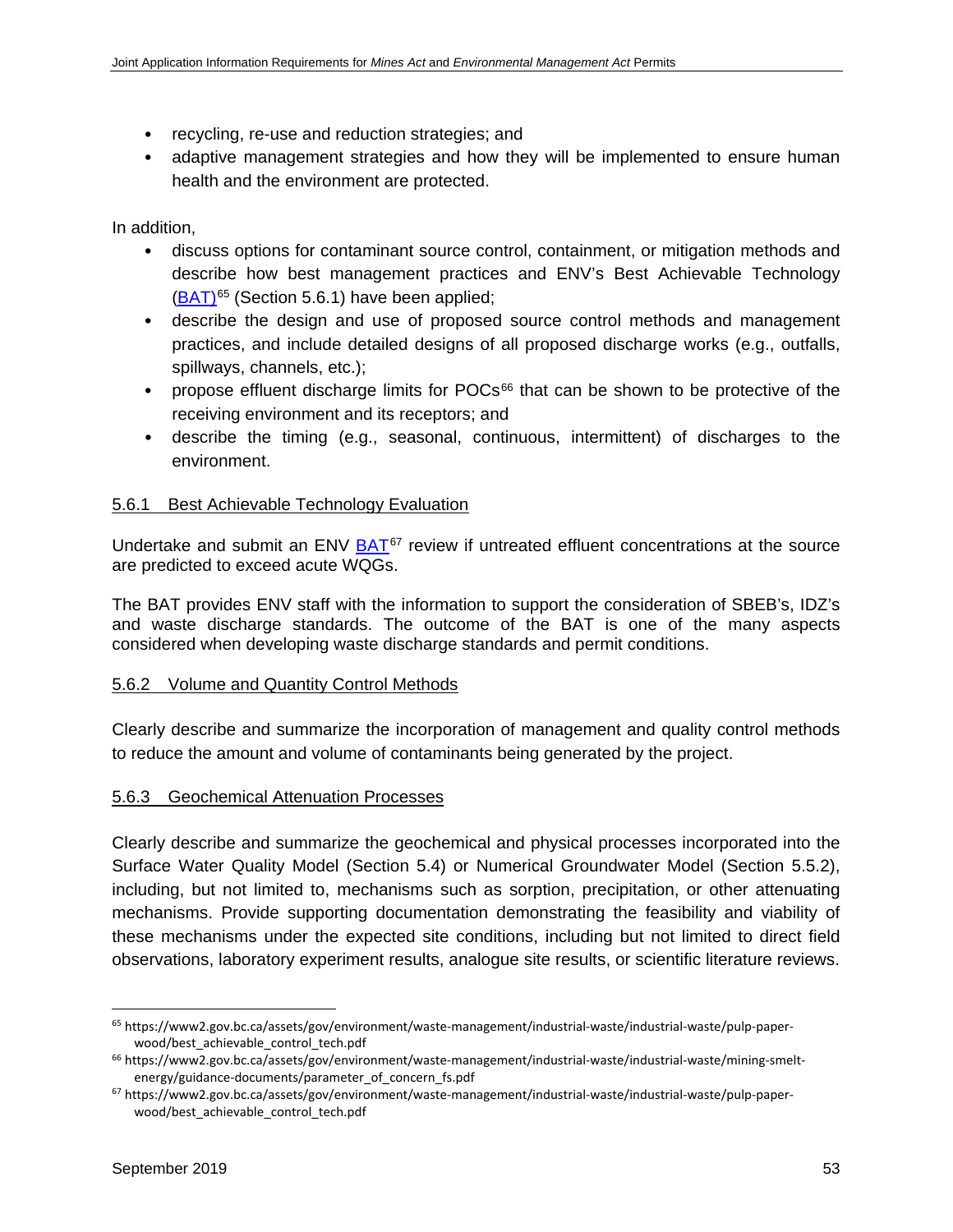#### 5.6.4 Water Treatment

Water treatment should only be proposed when best management practices are demonstrated to be insufficient to fully mitigate water quality concerns. When water treatment is proposed as a mitigation method for water quality, the application must provide sufficient information demonstrating the ability of the proposed technology to perform under the range of predicted site-specific conditions, over all phases of mine life, that it will be employed. Methods for water treatment include both active and semi-passive water treatment processes.

#### *5.6.4.1 Description*

Provide a description of the water treatment facility that includes detailed information on:

- proposed treatment method(s);
- process flow sheets;
- treatment capacity;
- retention times;
- materials and reagents used;
- reagent sourcing and transport;
- power requirements;
- pumping requirements;
- personnel requirements; and
- any other relevant information.

#### *5.6.4.2 Location*

Provide a location map and relevant diagrams that indicate the location of the water treatment facility being proposed.

#### *5.6.4.3 Detailed Design*

Provide detailed design aspects of the proposed water treatment facility, including:

- effective drainage collection, conveyance, and storage systems that can handle peak climatic and hydrological events;
- support for designs by site hydrology and geotechnical information (see Section 3.5.3) Processing Plant and Associated Facilities);
- engineering of the facility and supporting infrastructure, including geotechnical, electrical and mechanical information;
- information on treatment methods, process flow sheets treatment capacity, retention times, materials and reagents used, reagent sourcing and transport, etc.;
- assessment of potential health and safety risks and management plans/safe work procedures; and
- any other relevant information.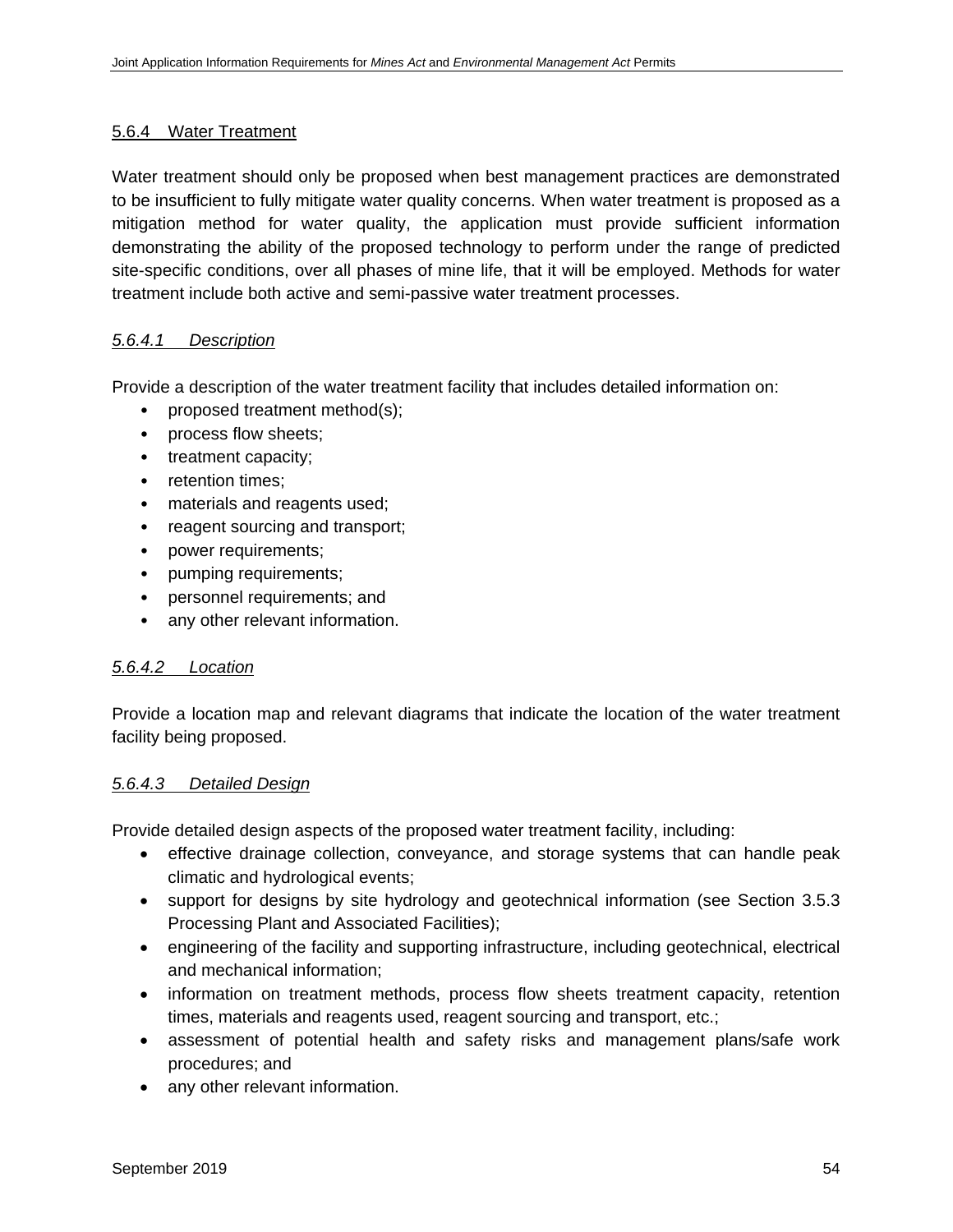### *5.6.4.4 Treatment Effectiveness*

Assess the effectiveness of the proposed water treatment facility in mitigating POCs<sup>[68](#page-66-0)</sup> under a range of conditions reasonably expected for the mine site. This includes, but is not limited to, performance of the collection and treatment systems under the expected variable influent chemistry, flow rates, operating temperatures, and hydraulic retention times.

The proposed water treatment method(s) effectiveness must be demonstrated through sitespecific piloting. Detailed analogue site or treatment method data may be acceptable if it can be demonstrated that they provide a reasonable comparison to the conditions expected for the proposed project. Consult with EMPR and ENV on the specific requirements for the project well in advance of application submission.

## *5.6.4.5 Performance Risks*

Assess performance risks collection and treatment (i.e., extreme weather [icing, snow loading, flows, etc.], power outage, wearing of parts, scaling, reagent supply interruption, plugging, bypassing/short circuiting, etc.) and provide appropriate contingency plans.

## *5.6.4.6 Influent and Effluent Water Quality*

Provide an estimate of influent and effluent water quality and flow rates from all sources reporting to the water treatment facility, including but not limited to:

- estimates and trends for each phase of mine life;
- statistical evaluation of the results;
- a comparison of proposed water quality to known discharge criteria, guidelines, and/or industry practices;
- an evaluation of end-of-pipe effluent POC<sup>[69](#page-66-1)</sup> concentrations, based on meeting or exceeding WQGs in the receiving environment during the most sensitive times of the year; and
- propose effluent discharge limits and demonstrate how they are protective of the receiving environment and its receptors.

#### *5.6.4.7 Waste and By-Products*

Handling and disposal practices for water treatment wastes and by-products are an important consideration for understanding the potential long-term effects of on-site disposal methods.

<span id="page-66-0"></span> <sup>68</sup> https://www2.gov.bc.ca/assets/gov/environment/waste-management/industrial-waste/industrial-waste/mining-smeltenergy/guidance-documents/parameter\_of\_concern\_fs.pdf

<span id="page-66-1"></span><sup>69</sup> https://www2.gov.bc.ca/assets/gov/environment/waste-management/industrial-waste/industrial-waste/mining-smeltenergy/guidance-documents/parameter\_of\_concern\_fs.pdf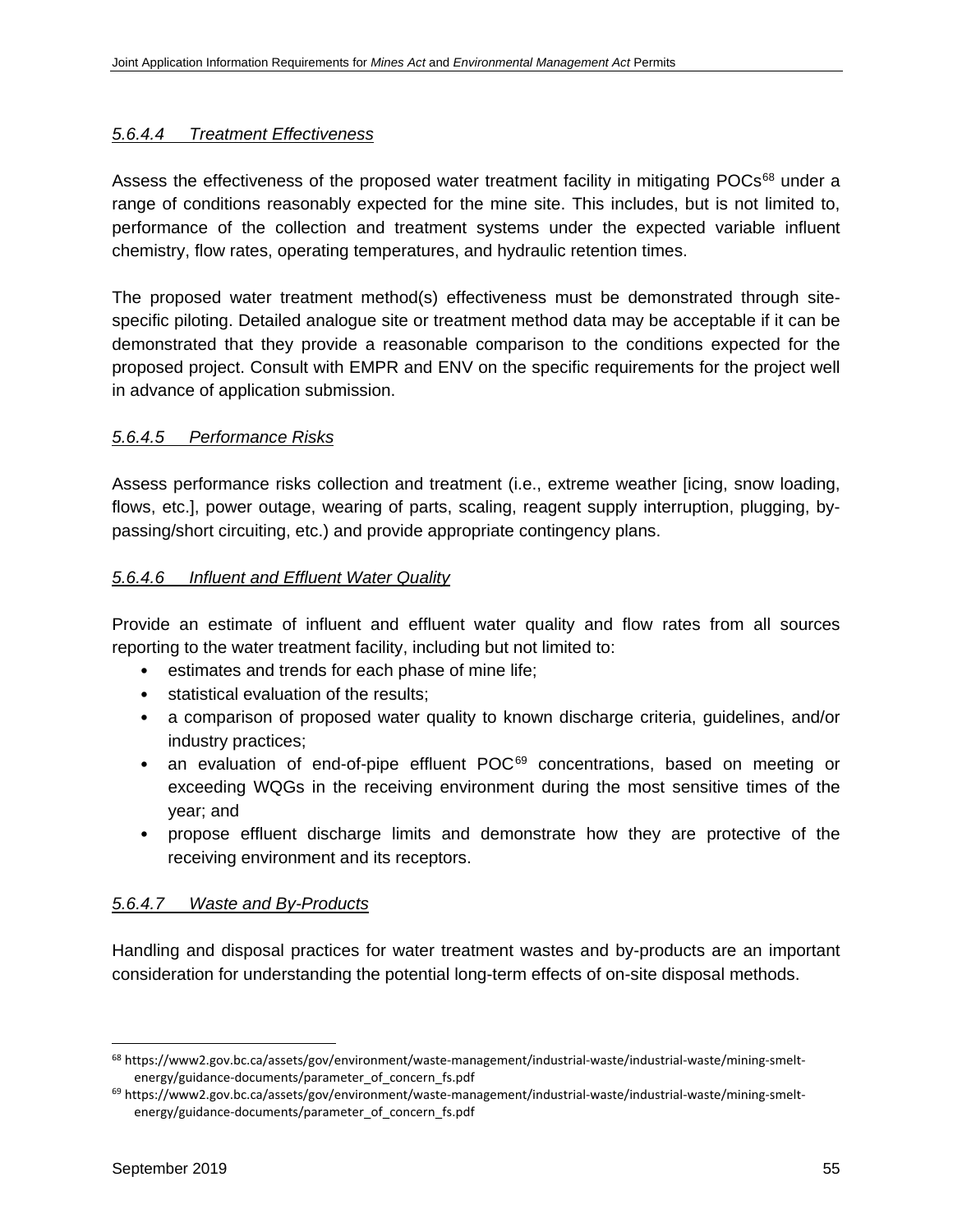Provide the following detailed information for all waste and by-products anticipated to be produced from the proposed water treatment facility:

- production rate and total volumes to be generated on a year-by-year basis for each phase of mine life; and
- detailed geochemical and physical characterization results.

If disposal of any of the water treatment waste and by-products are proposed to be managed on the mine site, provide the following detailed information:

- detailed geochemical and physical testing to assess the long-term geochemical stability of the proposed disposal method;
- long-term disposal plans that address long-term geochemical and physical stability, as well as reclamation and closure;
- development of conservative source terms;
- incorporation of the disposal scenario into the site-wide water balance model, surface water quality model, and numerical hydrogeological model, as required;
- assessment of environmental effects and risks and mitigation/management plans;
- assessment of potential health and safety risks and management plans/safe work procedures; and
- any other relevant information.

#### *5.6.4.8 Maintenance*

Describe maintenance and replacement plans for water collection infrastructure and water treatment facilities over the period the water treatment facility is required.

#### *5.6.4.9 Emergency Response Plans*

Include in this section emergency procedures and contingencies for malfunctions and upsets to the water collection infrastructure and water treatment facilities.

#### *5.6.4.10 Monitoring Plans*

Include in this section:

- proposed monitoring programs for water collection and water treatment (water quality, flow, other aspects of system performance, etc.); and
- reporting plans.

# *5.6.4.11 Schedule*

Provide time schedules for construction, commissioning, operation, and closure of all water collection and water treatment facilities to be employed during each phase of mine life (construction, operation, closure, and post-closure).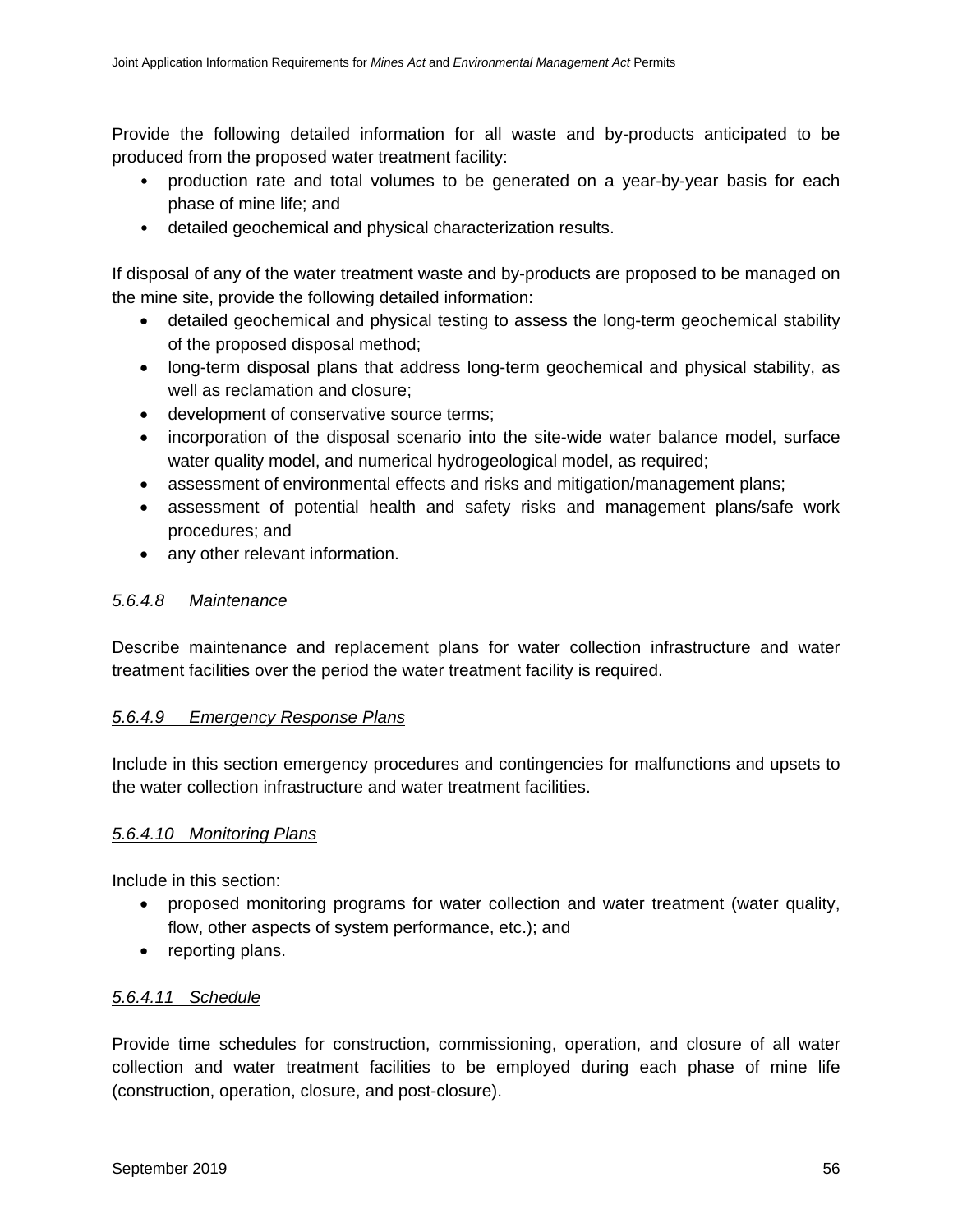## *5.6.4.12 Cost Estimate*

Include a detailed summary of the capital and operating costs associated with the proposed water treatment facilities, for all phases of mine life in the Reclamation Cost Estimate (Section 4.11). Clearly outline and describe all assumptions and calculations employed to determine individual parameters. Include appropriate contingency factors for all calculated costs.

Capital costs include, but are not limited to:

- design and construction of the water treatment facilities and associated infrastructure; and
- required infrastructure maintenance and upgrades.

Operating costs include, but are not limited to:

- reagent usage rates and amounts (delivered cost);
- power requirements (including plant operation, pumping of seepage, heating of buildings, etc.);
- personnel requirements (include information on how many people are needed to operate water treatment plants and conduct monitoring programs);
- water quantity and quality monitoring, sampling, and analyses; and
- handling and disposal of wastes and by-products.

If the mine site will require long-term water treatment, include an NPV model run for 100 years using discount rates provided by the Chief Inspector (note: short-term costs are not discounted, and long-term costs are discounted). Provide a water treatment cost estimate signed by a qualified professional with expertise in costing estimation.

#### *5.7 Domestic Water/Sewage Treatment*

Although these application requirements primarily address the main effluent discharge, sewage and solid waste disposal also require authorizations under the EMA and may require separate applications.

For sewage discharges greater than 100 persons, or where discharge is to surface waters, registration under the [Municipal Wastewater Regulation \(MWR\)](https://www2.gov.bc.ca/gov/content/environment/waste-management/sewage/municipal-wastewater-regulation)<sup>[70](#page-68-0)</sup> is desirable. Alternatively, the sewage discharges may be included with the overall effluent permit for the site.

For more information on registering under the MWR, see the **ENV** [website](https://www2.gov.bc.ca/gov/content/environment/waste-management/sewage/municipal-wastewater-regulation)<sup>71</sup>. Additional direction on how best to include sewage disposal information in the application package should be sought from ENV EPD staff.

<span id="page-68-0"></span> <sup>70</sup> https://www2.gov.bc.ca/gov/content/environment/waste-management/sewage/municipal-wastewater-regulation

<span id="page-68-1"></span><sup>71</sup> https://www2.gov.bc.ca/gov/content/environment/waste-management/sewage/municipal-wastewater-regulation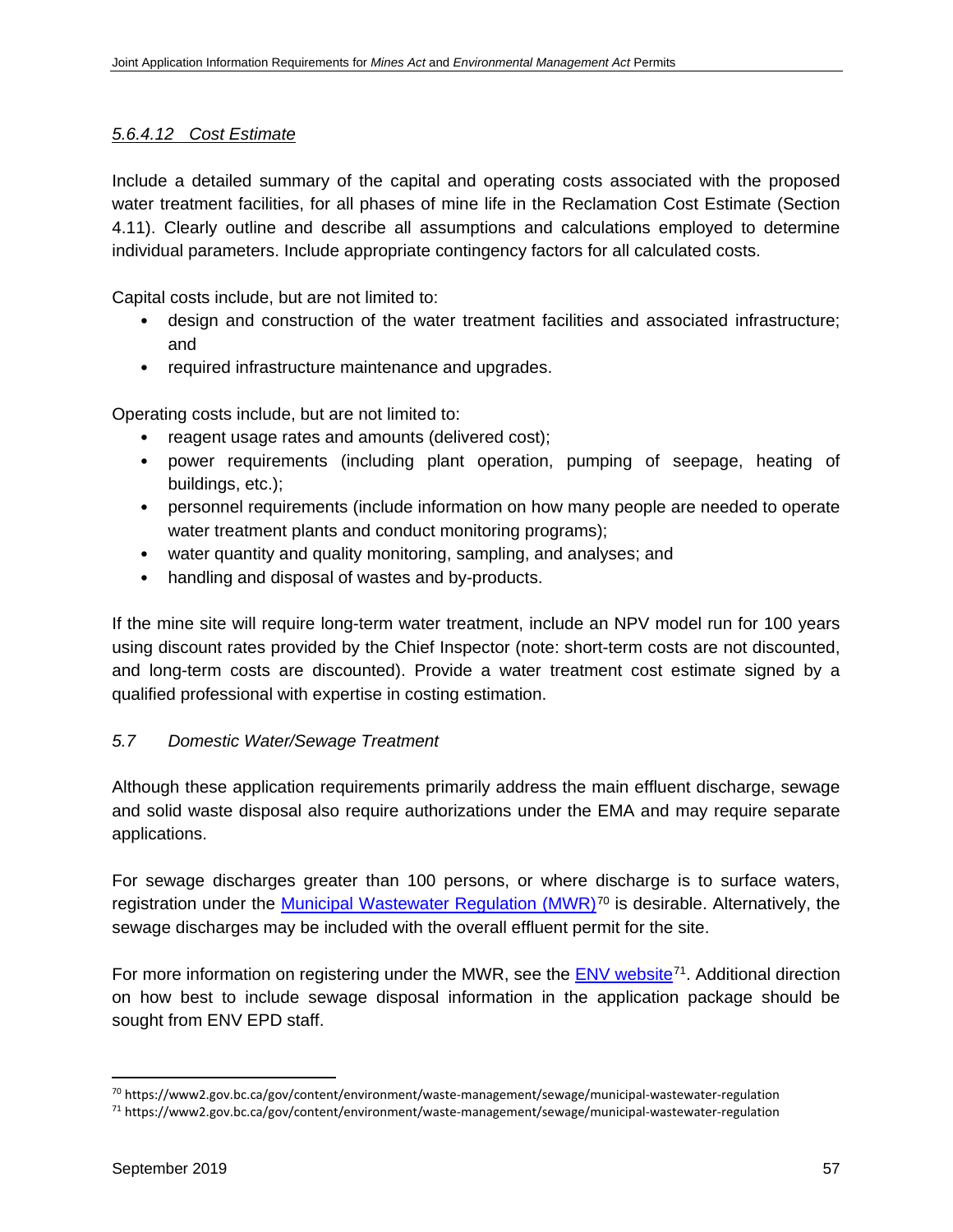## *5.8 Effluent Discharge*

In this section:

- provide detailed designs of all proposed discharge works (e.g., outfalls, spillways, channels, diffusers);
- describe the timing (e.g., seasonal, continuous, intermittent) of discharges to the environment; and
- discuss options for contaminant source control, containment, or mitigation methods and describe how best management practices and ENV's **BAT**<sup>[72](#page-69-0)</sup> have been applied.

## *5.9 Initial Dilution Zone*

The IDZ is a three-dimensional zone around a point of discharge where mixing of the effluent and receiving waters occurs. Detailed guidance on where and when IDZs are appropriate and how they should be developed in the environment for authorized effluent discharges under the EMA is provided in the [Development and Use of Initial Dilution Zones in Effluent Discharge](https://www2.gov.bc.ca/assets/gov/environment/waste-management/industrial-waste/industrial-waste/mining-smelt-energy/guidance-documents/tg11_development_and_use_of_idz.pdf)  [Authorizations](https://www2.gov.bc.ca/assets/gov/environment/waste-management/industrial-waste/industrial-waste/mining-smelt-energy/guidance-documents/tg11_development_and_use_of_idz.pdf)<sup>[73](#page-69-1)</sup>.

Provide all information necessary to support the proposed IDZ based on best professional judgement. Include the following at a minimum:

- a description of why an IDZ is necessary and how best management practices and the [BAT](https://www2.gov.bc.ca/assets/gov/environment/waste-management/industrial-waste/industrial-waste/pulp-paper-wood/best_achievable_control_tech.pdf)<sup>[74](#page-69-2)</sup> (Section 5.6.1) are applied prior to consideration of an IDZ;
- proposed dimensions of the IDZ;
- a CSM;
- receiving water characteristics;
- effluent discharge characteristics;
- physical and aquatic life receptors of effluent discharge to receiving waters;
- an environmental impact assessment of effluent discharge to the receiving environment;
- methods for physical mixing analyses;
- results of physical mixing analyses; and
- a proposed monitoring program.

Review the checklist with ENV prior to beginning the application process. Please refer to the [ENV Guidance on IDZ](https://www2.gov.bc.ca/assets/gov/environment/waste-management/industrial-waste/industrial-waste/mining-smelt-energy/guidance-documents/tg11_development_and_use_of_idz.pdf)[75](#page-69-3).

<span id="page-69-0"></span> <sup>72</sup> https://www2.gov.bc.ca/assets/gov/environment/waste-management/industrial-waste/industrial-waste/pulp-paperwood/best\_achievable\_control\_tech.pdf

<span id="page-69-1"></span><sup>73</sup> https://www2.gov.bc.ca/assets/gov/environment/waste-management/industrial-waste/industrial-waste/mining-smeltenergy/guidance-documents/tg11\_development\_and\_use\_of\_idz.pdf

<span id="page-69-2"></span><sup>74</sup> https://www2.gov.bc.ca/assets/gov/environment/waste-management/industrial-waste/industrial-waste/pulp-paperwood/best\_achievable\_control\_tech.pdf

<span id="page-69-3"></span><sup>75</sup> https://www2.gov.bc.ca/assets/gov/environment/waste-management/industrial-waste/industrial-waste/mining-smeltenergy/guidance-documents/tg11\_development\_and\_use\_of\_idz.pdf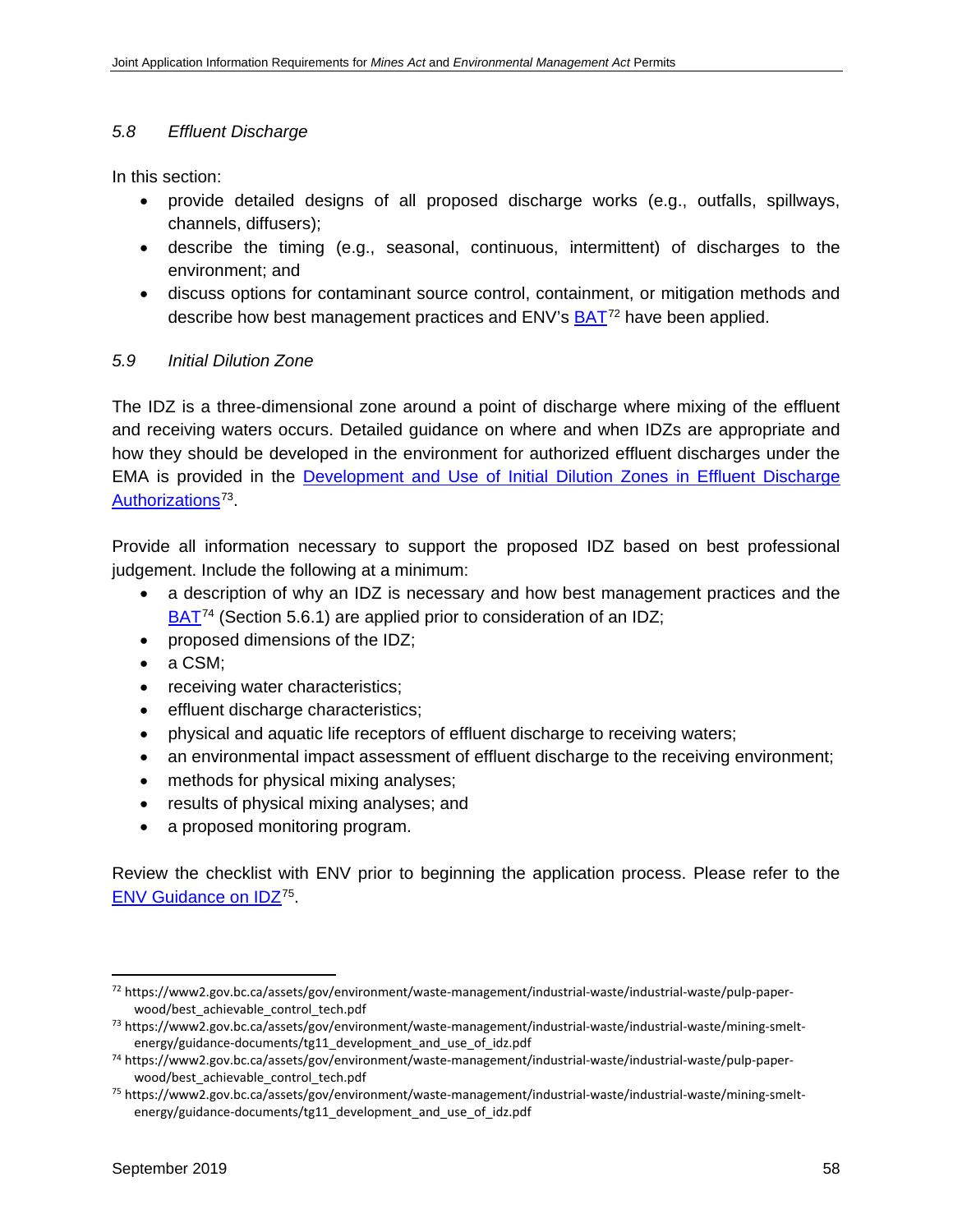# **6 Environmental Assessment Predictions**

Assess potential residual environmental effects and evaluate the risks of the mine project in the context of human health, water users, and aquatic and terrestrial resources. In this predictive work, consider the mine plan and proposed mitigation techniques, and build on available baseline environmental data and waste discharge characteristics anticipated over the life of the mine. In the environmental effects assessment, also consider cumulative effects within the watershed. Note the following definitions:

- **Context:** the ability of the environment to accept change. The effects of a project may have a greater impact if they occur in areas that are ecologically sensitive or significant and/or have little resilience to imposed stresses. Will the effect threaten the existence of a rare species or an isolated population of a particularly valued species? Do environmental factors increase the potential for bioaccumulation of any contaminants?
- **Magnitude:** the expected size or severity of the effect. A comparison to water quality guidelines or existing water quality objectives and SBEBs are initial tools to help determine magnitude. Risk increases with the number of parameters that are predicted to approach or exceed guidelines and the frequency and the size of the exceedances.
- **Extent:** the spatial scale over which the effect is expected. Impacts could extend beyond the direct disturbance footprint.
- **Duration:** the length of time the effect is expected to persist. This could be related to the length of time organisms are exposed to a toxicant or stressor combined with reversibility or the length of time habitat conditions will be altered until habitat functions are restored.
- **Frequency:** how often the residual effect occurs. Episodic or infrequent effects or exposure may have a lower impact than continuous long-term and/or frequent effects. Seasonality/time of year and time of day may also be factors depending on the receptor.
- **Reversibility:** whether an effect can be reversed once the physical work or activity causing the disturbance ceases. The definition of reversibility may need to be constrained to timeframes (e.g., habitat alterations may not be reversible for decades or even centuries).

Ensure that environmental effects predictions:

- identify spatial and temporal boundaries for effects prediction (note these could vary depending on the environmental value being considered);
- identify POCs<sup>76</sup>;
- identify risk and endangered/rare ecosystems and associated components and indicators (measurable metrics) as outlined in **Procedures for Mitigating Impacts on** [Environmental Values](https://www2.gov.bc.ca/assets/gov/environment/natural-resource-policy-legislation/environmental-mitigation-policy/em_procedures_may27_2014.pdf)<sup>[77](#page-70-1)</sup>;

<span id="page-70-0"></span> <sup>76</sup> https://www2.gov.bc.ca/assets/gov/environment/waste-management/industrial-waste/industrial-waste/mining-smeltenergy/guidance-documents/parameter\_of\_concern\_fs.pdf

<span id="page-70-1"></span><sup>77</sup> https://www2.gov.bc.ca/assets/gov/environment/natural-resource-policy-legislation/environmental-mitigationpolicy/em\_procedures\_may27\_2014.pdf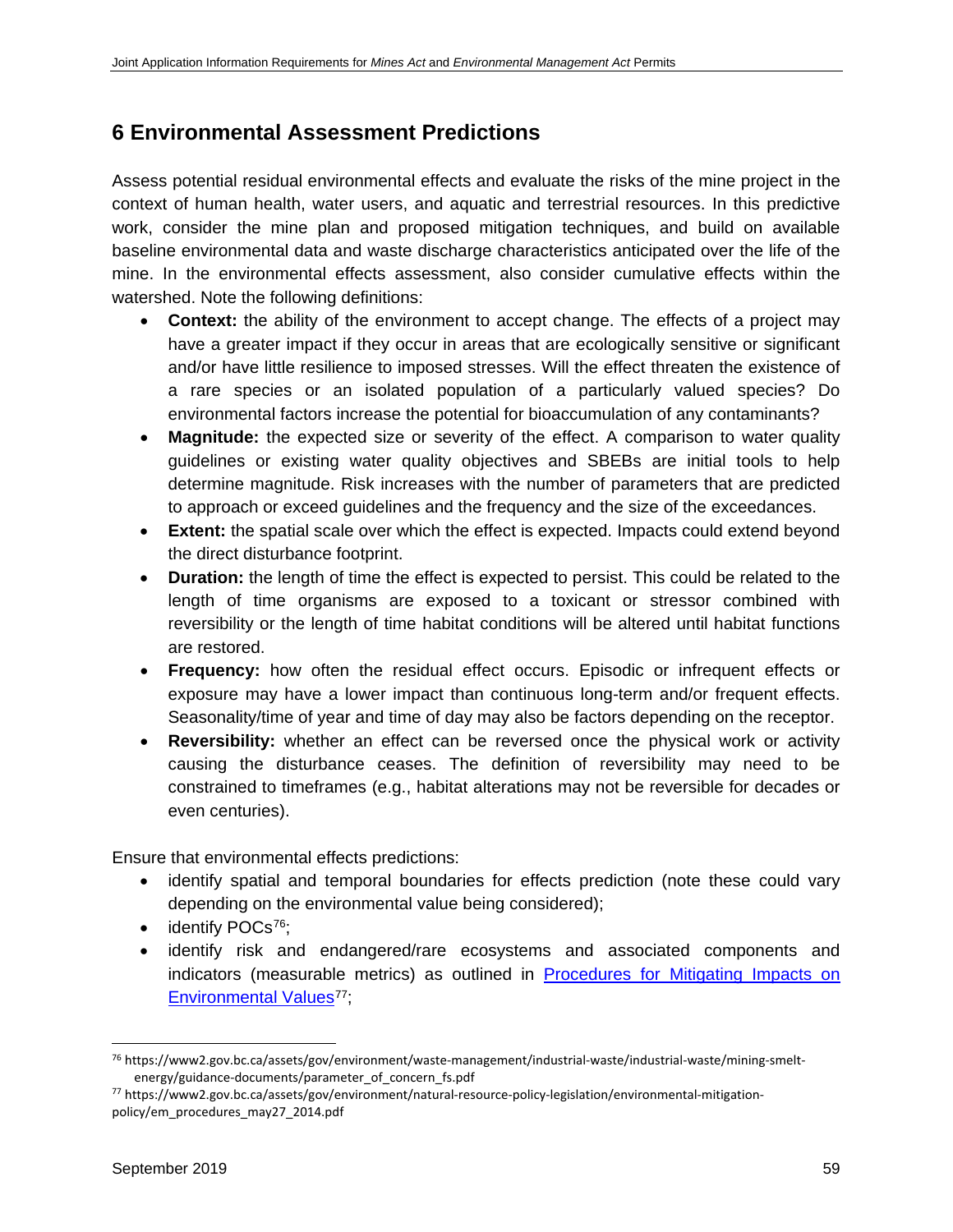- describe the current condition of environmental components and indicators for each value identified and predicted changes from current (baseline) condition;
- identify risk(s) to environmental values compared to baseline and assess mitigation options to avoid, minimize, and restore on site;
- develop or refine the CSM, conceptual ecological models, or frameworks to define and illustrate all exposure pathways or mechanisms linking contaminants or conditions of potential concern to the assessment endpoints (receptors). The models aid in the design of monitoring programs and facilitate the establishment and testing of hypotheses regarding the predicted relationships between stressors and assessment endpoints;
- propose site-specific assessment endpoints (e.g., drinking water quality, fish health/survival, etc.). Assessment endpoints are similar to Valued Components as described in the [Guideline for the Selection of Valued Components and Assessment of](https://www2.gov.bc.ca/assets/gov/environment/natural-resource-stewardship/environmental-assessments/guidance-documents/eao-guidance-selection-of-valued-components.pdf)  [Potential Effects](https://www2.gov.bc.ca/assets/gov/environment/natural-resource-stewardship/environmental-assessments/guidance-documents/eao-guidance-selection-of-valued-components.pdf)<sup>[78](#page-71-0)</sup> and in the [Environmental Mitigation Policy](https://www2.gov.bc.ca/gov/content/environment/natural-resource-stewardship/laws-policies-standards-guidance/environmental-guidance-and-policy/environmental-mitigation-policy)<sup>[79](#page-71-1)</sup>;
- propose measurement endpoints for each assessment endpoint (chemical, toxicological, or biological), for example:
	- $\circ$  for fish survival, this might be toxicity as measured in lab toxicity tests or based on existing WQGs,
	- o for water quality, this might be chemical concentrations of particular contaminants, and
	- $\circ$  for benthic invertebrates, this might be community metrics or indices, etc.;
- predict the incremental changes in parameters or measurement endpoints over existing receiving environment conditions using mass balance modelling or other techniques;
- compare predicted quality of ambient water and sediment, tailings water, effluent, and seepage concentrations to [provincial WQGs](http://www2.gov.bc.ca/gov/content/environment/air-land-water/water/water-quality/water-quality-guidelines/approved-water-quality-guidelines)<sup>[80](#page-71-2)</sup> or existing WQOs to estimate the potential severity of impact(s). In some cases, it may be necessary to develop SBEBs (for specific sites associated with a permit decision) to complete an effects assessment;
- consider the potential for synergistic effects of mine disturbance and cumulative effects of other environmental stressors external to the mine or from previous exploration and/or mining activities;
- identify risk(s) to aquatic and terrestrial resources compared to baseline and evaluate risk reduction options;
- use scientifically defensible monitoring and impact assessment tools in a weight of evidence (WOE) approach, where the range of tools is commensurate with the level of risk;
- acknowledge uncertainties in the assessment due to data gaps or model assumptions; and
- develop a discharge plan.

<span id="page-71-0"></span> <sup>78</sup> https://www2.gov.bc.ca/assets/gov/environment/natural-resource-stewardship/environmental-assessments/guidancedocuments/eao-guidance-selection-of-valued-components.pdf

<span id="page-71-1"></span><sup>79</sup> https://www2.gov.bc.ca/gov/content/environment/natural-resource-stewardship/laws-policies-standardsguidance/environmental-guidance-and-policy/environmental-mitigation-policy

<span id="page-71-2"></span><sup>80</sup> www2.gov.bc.ca/gov/content/environment/air-land-water/water/water-quality/water-quality-guidelines/approved-waterquality-guidelines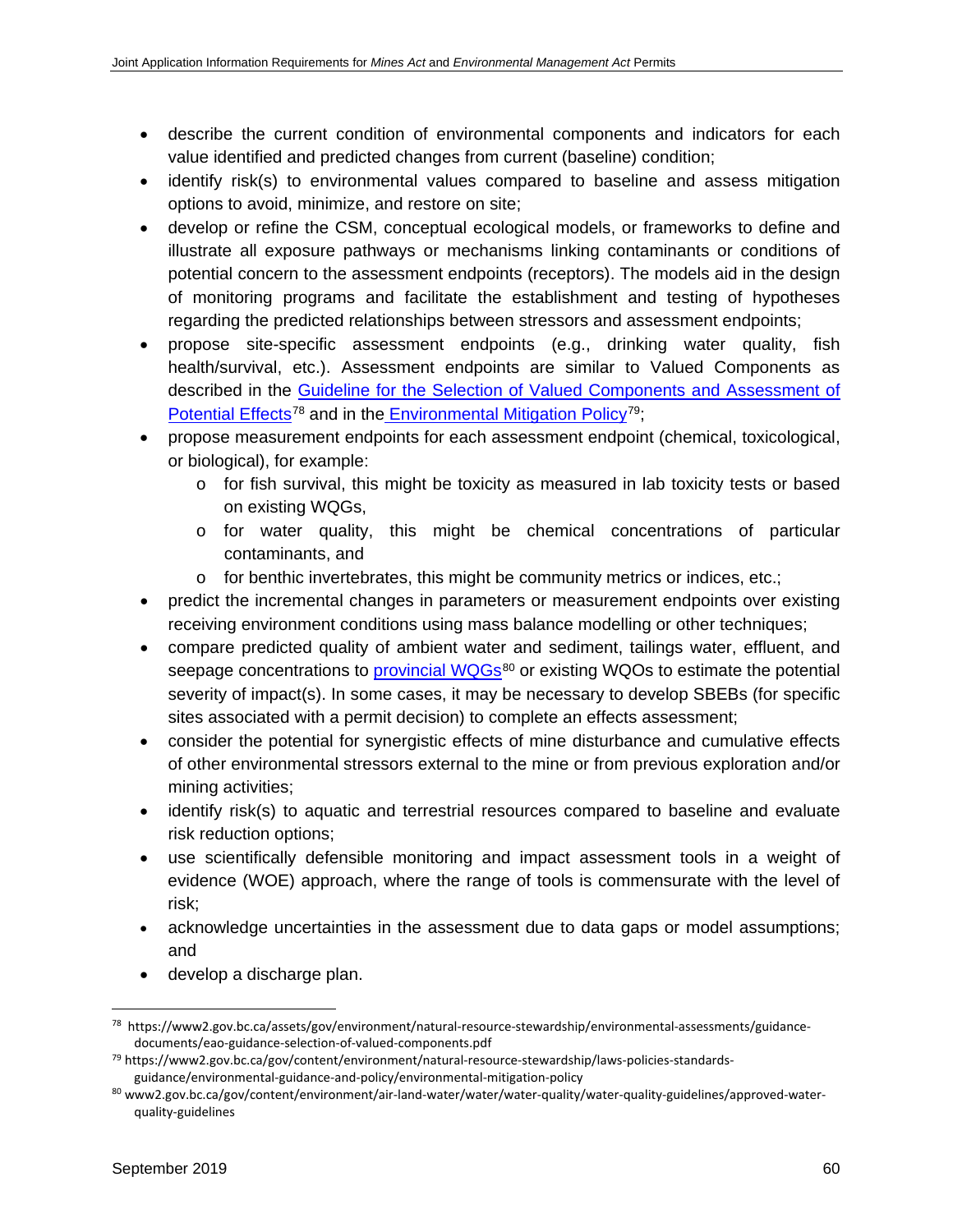Describe the predicted residual effects on aquatic and terrestrial resources in the receiving environment. Residual effects are those effects remaining after implementation of all mitigation techniques evaluated and proposed in a joint MA/EMA application. Describe the predicted effects that would occur if the mitigation measures proved to be ineffective. Summarize potential impacts by environmental value and location using tables and graphically illustrate the pathways from contaminant sources to receptors (CSM). Summarize risks to environmental values, including surface and groundwater and aquatic and terrestrial resources.

Include raw data in appendices, in electronic format (such as a USB memory stick) with the application, and, if applicable, upload data for storage in ENV's Environmental Monitoring System database.

# *6.1 Aquatic Resources*

In this section:

- describe study boundaries and assessment endpoints (e.g., loss of habitat, fish or invertebrate tissue concentrations, abnormalities, benthic invertebrate, periphyton, or fish community metrics, etc.);
- use the CSM (Section 5.2) to describe the contaminant transport or mine disturbance factors linking sources to receptors, and establish a risk assessment process;
- describe and discuss the potential for bio-accumulation or bio-concentration of contaminants, and the associated risk to assessment endpoints (e.g., fish health, consumers of fish flesh, etc.);
- predict changes in aquatic resources and other receptors at species, community, and/or ecosystem levels as appropriate;
- propose measurement endpoints and discuss the relevance of these measures in a WOE approach to increase confidence in impact prediction for the site;
- consider the contribution of cumulative effects on the aquatic resources and other receptors (where appropriate) from disturbances outside the project area and further downstream during mine operation and following mine closure;
- identify data gaps and uncertainties in models, and describe how they would be addressed in adaptive management and environmental monitoring plans; and
- assess potential human health risks.

# *6.2 Terrestrial Resources*

In this section:

• describe study boundaries and assessment endpoints (e.g., loss of habitat, vegetation tissue concentrations, vegetation community metrics, exposure limits for relevant wildlife species);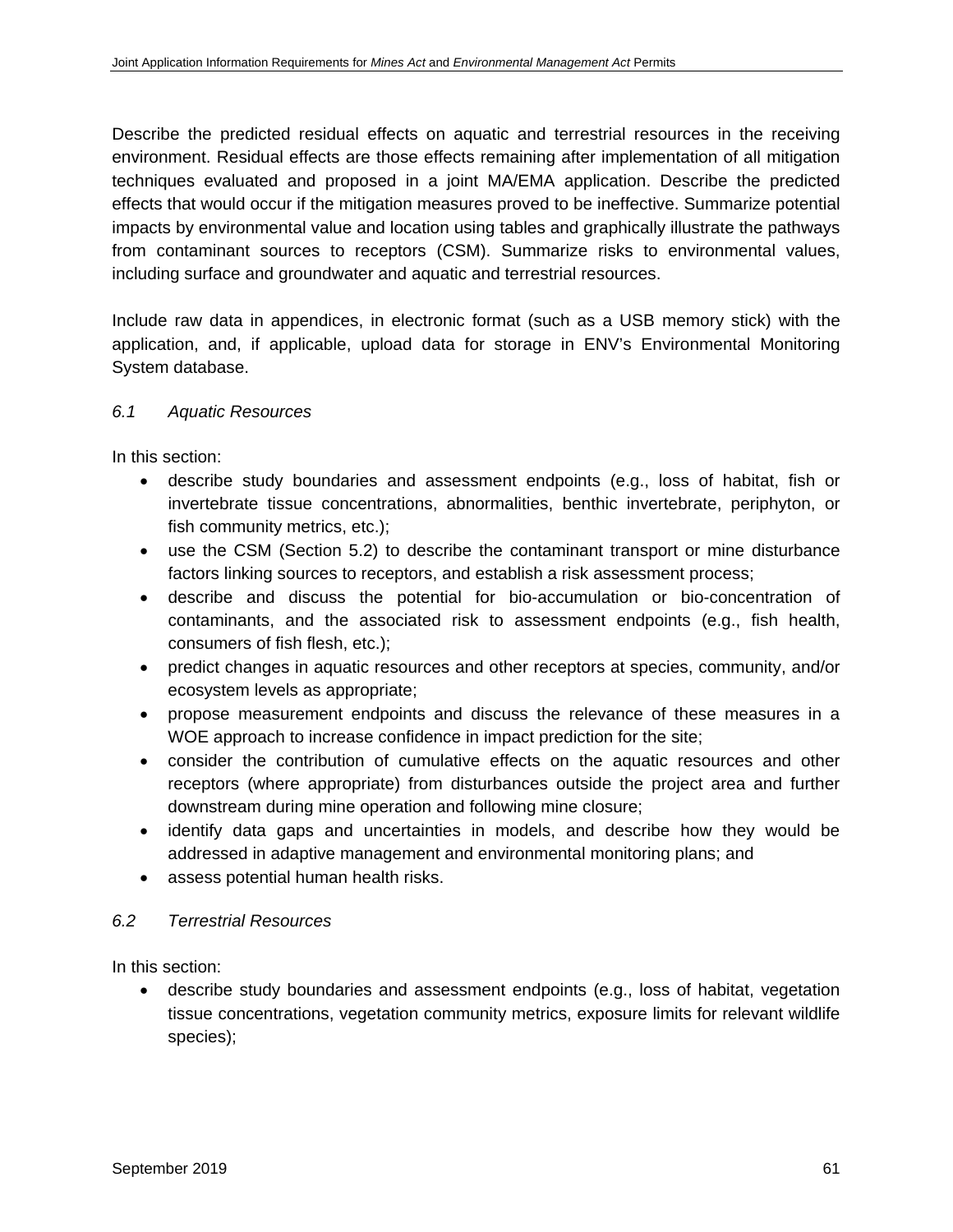- utilize the process detailed in [Procedures for Mitigating Impacts on Environmental](https://www2.gov.bc.ca/assets/gov/environment/natural-resource-policy-legislation/environmental-mitigation-policy/em_procedures_may27_2014.pdf)  [Values](https://www2.gov.bc.ca/assets/gov/environment/natural-resource-policy-legislation/environmental-mitigation-policy/em_procedures_may27_2014.pdf) $81$  to evaluate the potential effects on terrestrial values for the appropriate area of influence;
- use the CSM (Section 5.2) to describe the contaminant transport or mine disturbance factors linking sources to receptors, and establish a risk-assessment process;
- describe and discuss the potential for bio-accumulation or bio-concentration of contaminants, and the associated risk to assessment endpoints (e.g., ecosystem and habitat function, wildlife health);
- consider the potential effects of relevant exposure pathways, if any;
- consider the contribution of cumulative effects on the terrestrial resources (where appropriate) from disturbances outside the project area and further downstream during mine operation and following mine closure;
- identify data gaps and uncertainties in models, and describe how they would be addressed in adaptive management and environmental monitoring plans and reclamation research programs (in Section 4.2.5); and
- assess potential human health risks.

<span id="page-73-0"></span> <sup>81</sup> https://www2.gov.bc.ca/assets/gov/environment/natural-resource-policy-legislation/environmental-mitigationpolicy/em\_procedures\_may27\_2014.pdf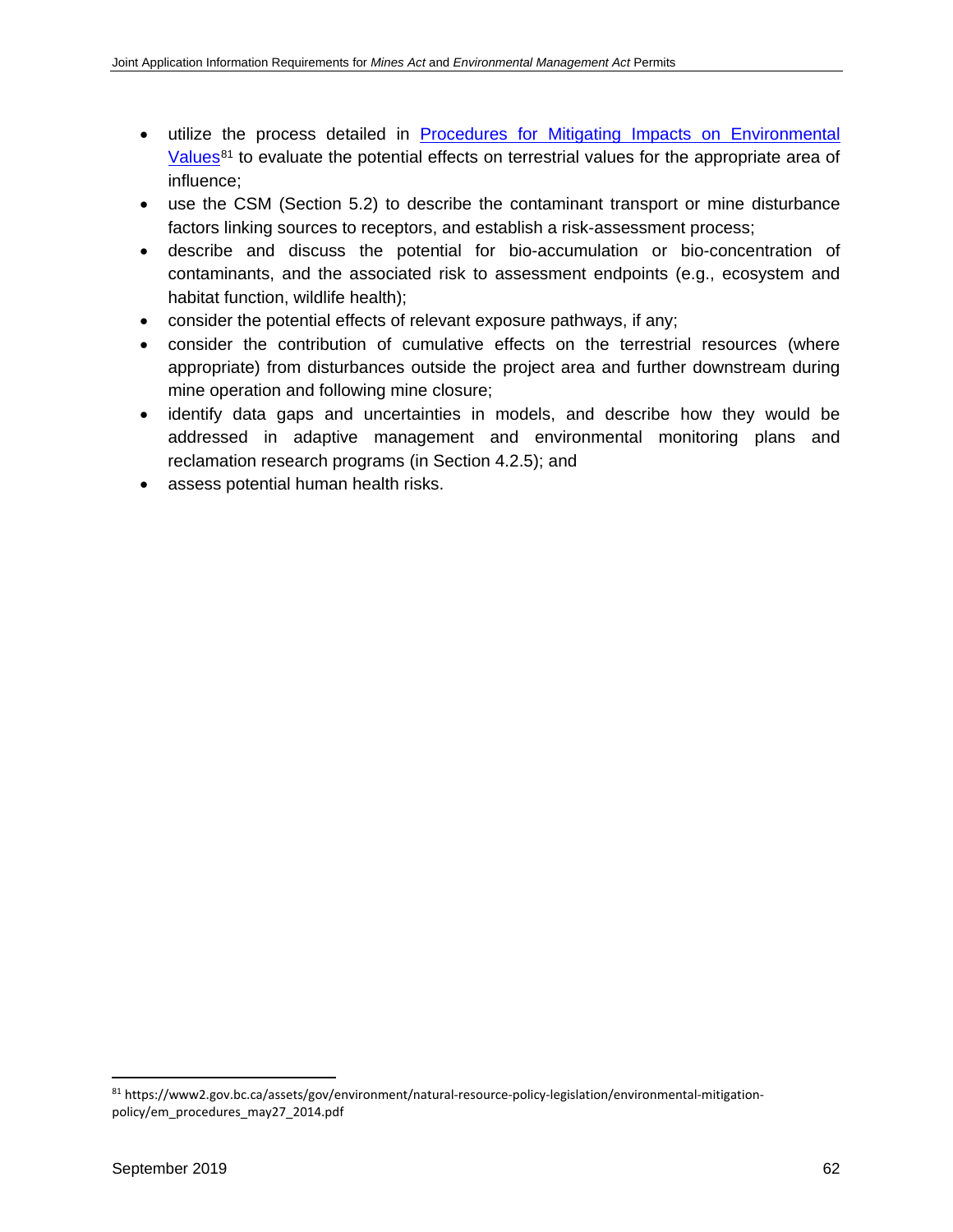# **7 Environmental Monitoring**

Include proposed monitoring and reporting programs that enable ongoing evaluation of waste management performance and receiving environment condition, as well as evaluation of predictions proposed in the application. Ensure monitoring programs are initially spatially comprehensive, including monitoring sites at reference or control locations, end-of-pipe locations, and exposure sites, such as edges of IDZs and far-field locations. Increased sampling frequency and a WOE approach to the monitoring program are necessary early in mine life to support adaptive management. Over the different phases of mine life (construction, operation, closure, post-closure), monitoring requirements may be adjusted to reflect the results of ongoing assessment work.

Where applicable, integrate the requirements of the federal Environmental Effects Monitoring (EEM) program under the [Metal and Diamond Mining Effluent Regulations](http://laws-lois.justice.gc.ca/eng/regulations/SOR-2002-222/index.html)<sup>[82](#page-74-0)</sup> into the monitoring program design. However, be aware that the federal EEM program is generic and not normally sufficient to address provincial regulatory requirements.

# *7.1 Environmental Monitoring Program Design*

Discuss monitoring program requirements with EMPR and ENV technical staff early in the mine planning stage. At a minimum, the proposed project will require comprehensive monitoring programs for the mine site, proposed discharges, immediate receiving environments, and a broader Aquatic Effects Monitoring Program. In each case, the following must be included in the monitoring programs:

- proposed study design;
- objectives;
- incorporation of the CSM;
- $\bullet$  a description of POCs<sup>[83](#page-74-1)</sup> and their known effects to local biota or related species;
- established methods for detecting changes in sensitive receptors (may include a combination of toxicity testing, tissue sampling, and community/abundance data);
- site locations (should be mapped, with coordinates provided);
- sampling frequency;
- parameters for assessment;
- sampling and analytical lab methodology;
- rationale for proposed sampling program;
- proposed assessment techniques;
- comparisons to relevant guidelines and objectives;
- proposed QA/QC programs;
- reporting schedule; and

<span id="page-74-0"></span> <sup>82</sup> http://laws-lois.justice.gc.ca/eng/regulations/SOR-2002-222/index.html

<span id="page-74-1"></span><sup>83</sup> https://www2.gov.bc.ca/assets/gov/environment/waste-management/industrial-waste/industrial-waste/mining-smeltenergy/guidance-documents/parameter\_of\_concern\_fs.pdf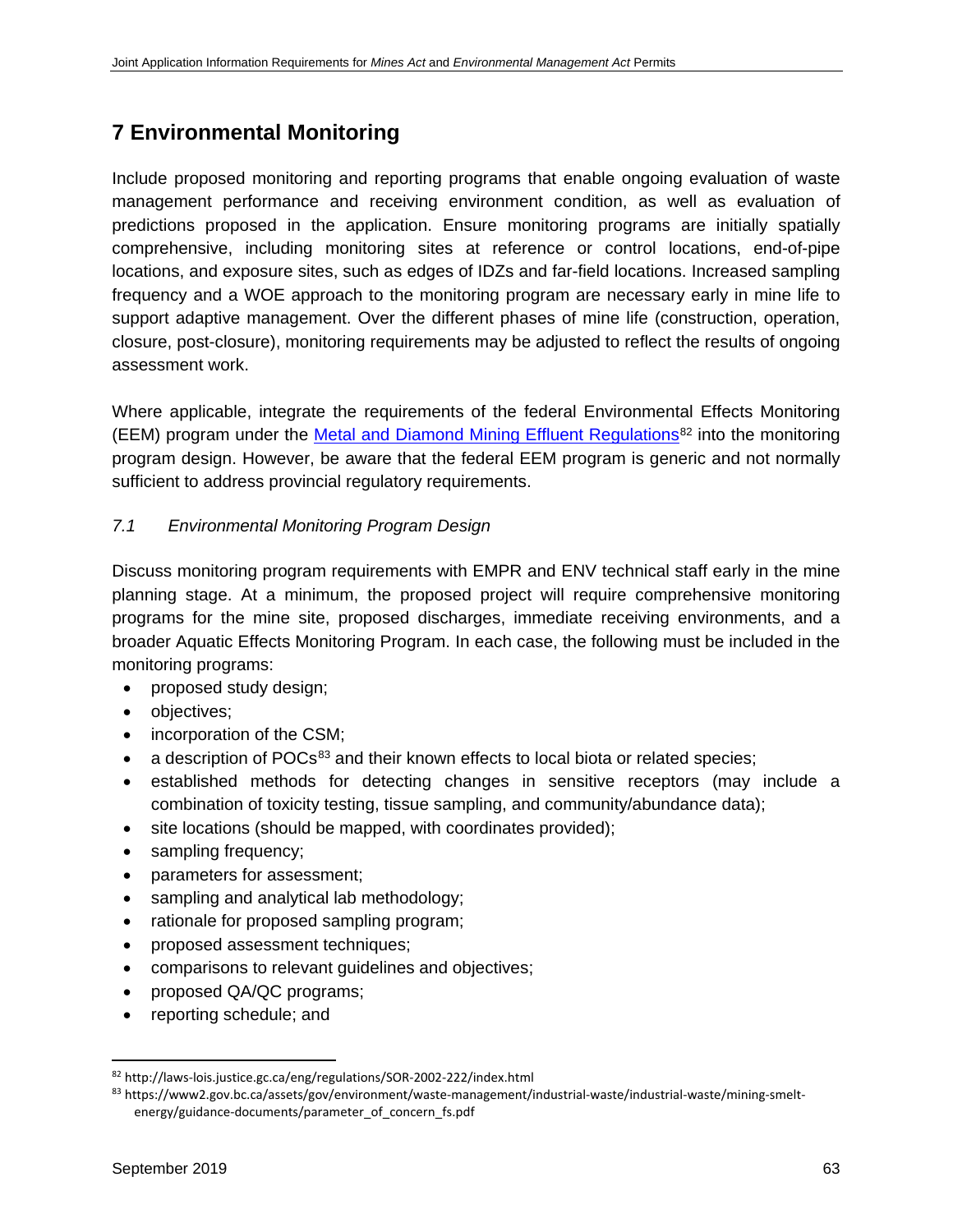any other relevant information.

The monitoring programs must:

- be based on guidance provided in the Water and Air Baseline Monitoring Guidance [Document](http://www2.gov.bc.ca/assets/gov/environment/waste-management/industrial-waste/industrial-waste/water_air_baseline_monitoring.pdf)<sup>84</sup>:
- conform to methods and QA/QC procedures specified in the [British Columbia Field](https://www2.gov.bc.ca/gov/content/environment/research-monitoring-reporting/monitoring/laboratory-standards-quality-assurance/bc-field-sampling-manual)  [Sampling Manual](https://www2.gov.bc.ca/gov/content/environment/research-monitoring-reporting/monitoring/laboratory-standards-quality-assurance/bc-field-sampling-manual)<sup>[85](#page-75-1)</sup> and the [Environmental Data Quality Assurance Regulation \(](http://www.bclaws.ca/Recon/document/ID/freeside/22_301_90)*EMA*)<sup>[86](#page-75-2)</sup>;
- use analyses that follow standard analytical methods as specified in the most recent edition of the [British Columbia Environmental Laboratory Manual](https://www2.gov.bc.ca/gov/content/environment/research-monitoring-reporting/monitoring/laboratory-standards-quality-assurance/bc-environmental-laboratory-manual)<sup>[87](#page-75-3)</sup> and associated supplements; and
- other information, as required by EMPR and ENV technical staff.

Note: Aquatic Effects Monitoring Programs should be linked closely to baseline monitoring programs, particularly if a BACI study design is proposed.

Describe quality assurance protocols in monitoring programs, including but not limited to the following:

- equipment checks and calibration;
- field procedures to minimize data-collection errors;
- sampling equipment de-contamination;
- blank sampling;
- replicate sampling;
- assessment of replicate samples;
- assessment of ion balance (where applicable);
- assessment of the influence of suspended solids on dissolved concentrations in groundwater samples;
- comparison of aggregate parameters with analytical parameters (e.g., conductivity with total dissolved solids, total dissolved solids with the sum of analyzed concentrations);
- flagging of outlier data points that do not represent actual conditions; and
- identification of the laboratories used to complete analytical tests.

Consult Part A of the **British Columbia Field Sampling Manual<sup>[88](#page-75-4)</sup> for detailed guidance on** QA/QC.

<span id="page-75-0"></span> <sup>84</sup> http://www2.gov.bc.ca/assets/gov/environment/waste-management/industrial-waste/industrialwaste/water\_air\_baseline\_monitoring.pdf

<span id="page-75-1"></span><sup>85</sup> https://www2.gov.bc.ca/gov/content/environment/research-monitoring-reporting/monitoring/laboratory-standards-qualityassurance/bc-field-sampling-manual

<span id="page-75-2"></span><sup>86</sup> http://www.bclaws.ca/Recon/document/ID/freeside/22\_301\_90

<span id="page-75-3"></span><sup>87</sup> https://www2.gov.bc.ca/gov/content/environment/research-monitoring-reporting/monitoring/laboratory-standards-qualityassurance/bc-environmental-laboratory-manual

<span id="page-75-4"></span><sup>88</sup> https://www2.gov.bc.ca/gov/content/environment/research-monitoring-reporting/monitoring/laboratory-standards-qualityassurance/bc-field-sampling-manual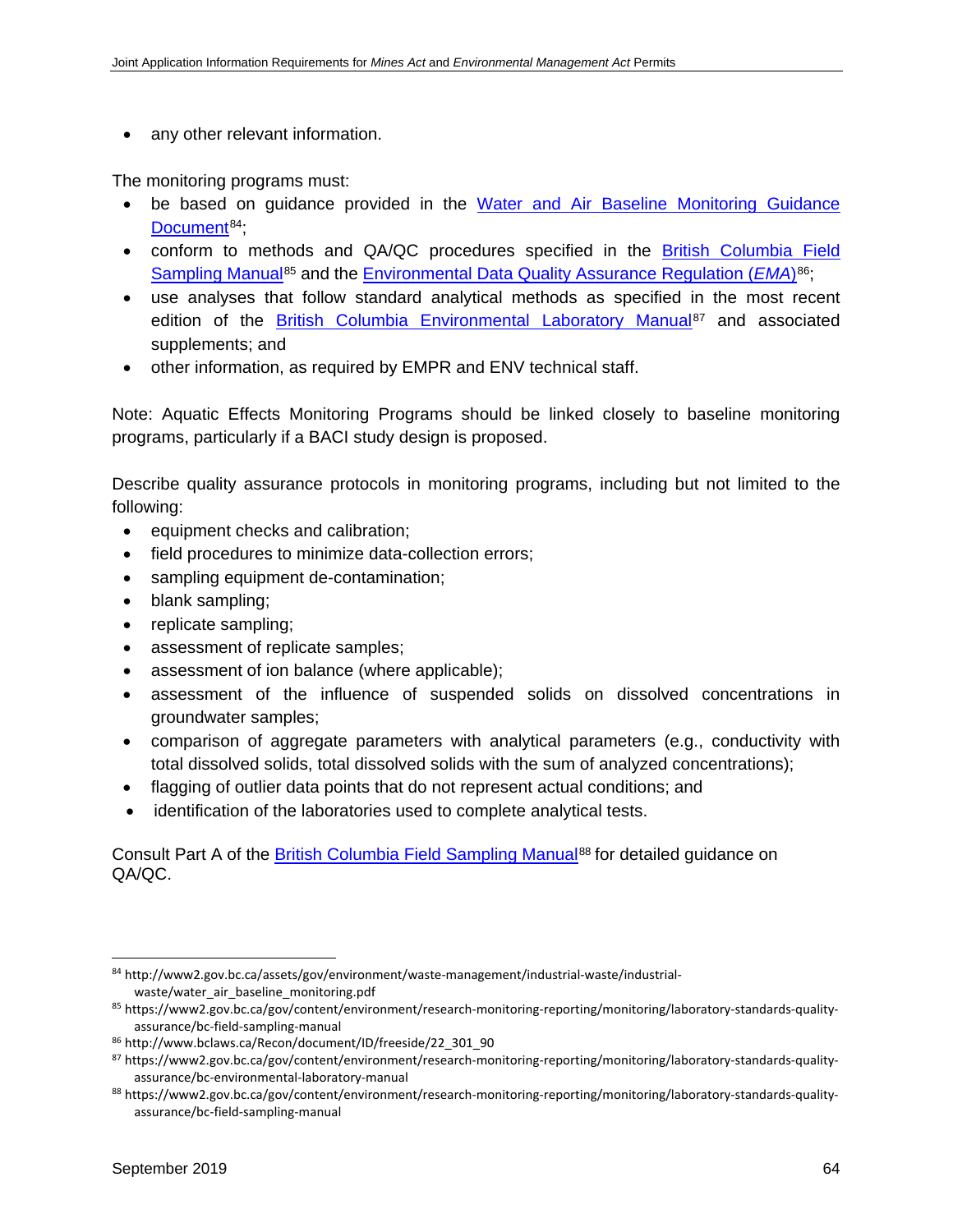#### 7.2 Mine Site Water Monitoring Program

Develop a comprehensive monitoring program for surface water, groundwater and seepage water quantity and quality within the proposed permitted mine area (e.g. tailings storage facilities, waste rock dumps, stockpiles, water management structures, etc.) that includes each phase of mine life (construction, operation, closure, post-closure). The monitoring program should be designed to support the on-going evaluation and refinement of predictions proposed in Section 5. The monitoring program should include the following information:

- objectives;
- monitoring methods;
- monitoring locations, including a detailed map showing each location;
- rationale for the distribution of monitoring locations (including depths, where relevant), and how they relate to the maintenance and improvement of the site-wide water balance model (Section 5.3), surface water quality model (Section 5.4), and groundwater model (Section 5.5);
- for groundwater, information must be provided on the range of monitoring depths that will be included for each individual monitoring location; and
- POCs<sup>[89](#page-76-0)</sup> to be measured at each location:
- sampling frequency and period, including high-, medium-, and low-flow periods;
- analytical testing procedures to be used;
- QA/QC protocols;
- name of the certified laboratories used to analyze samples;
- comparisons to relevant guidelines and objectives;
- methods for data analyses;
- reporting schedule; and
- any other relevant information.

The Mine Site Water Monitoring Program should be combined with the Environmental Monitoring Program (Section 7.4) and Post-Closure Environmental Monitoring Program (Section 7.5) and incorporated into the Mine Site Water Management Plan (Section 9.6)

#### 7.3 Discharge Monitoring Program

Describe monitoring programs specific to mine discharge effluent, seepage, and solid waste. In these monitoring programs, use appropriate physical (e.g., volume), chemical (e.g., concentrations), or short- and long-term toxicological measures, as these limits will form the basis for terms and conditions incorporated into the *EMA* effluent discharge permit. Compare data to permitted effluent discharge limits.

<span id="page-76-0"></span> <sup>89</sup> https://www2.gov.bc.ca/assets/gov/environment/waste-management/industrial-waste/industrial-waste/mining-smeltenergy/guidance-documents/parameter\_of\_concern\_fs.pdf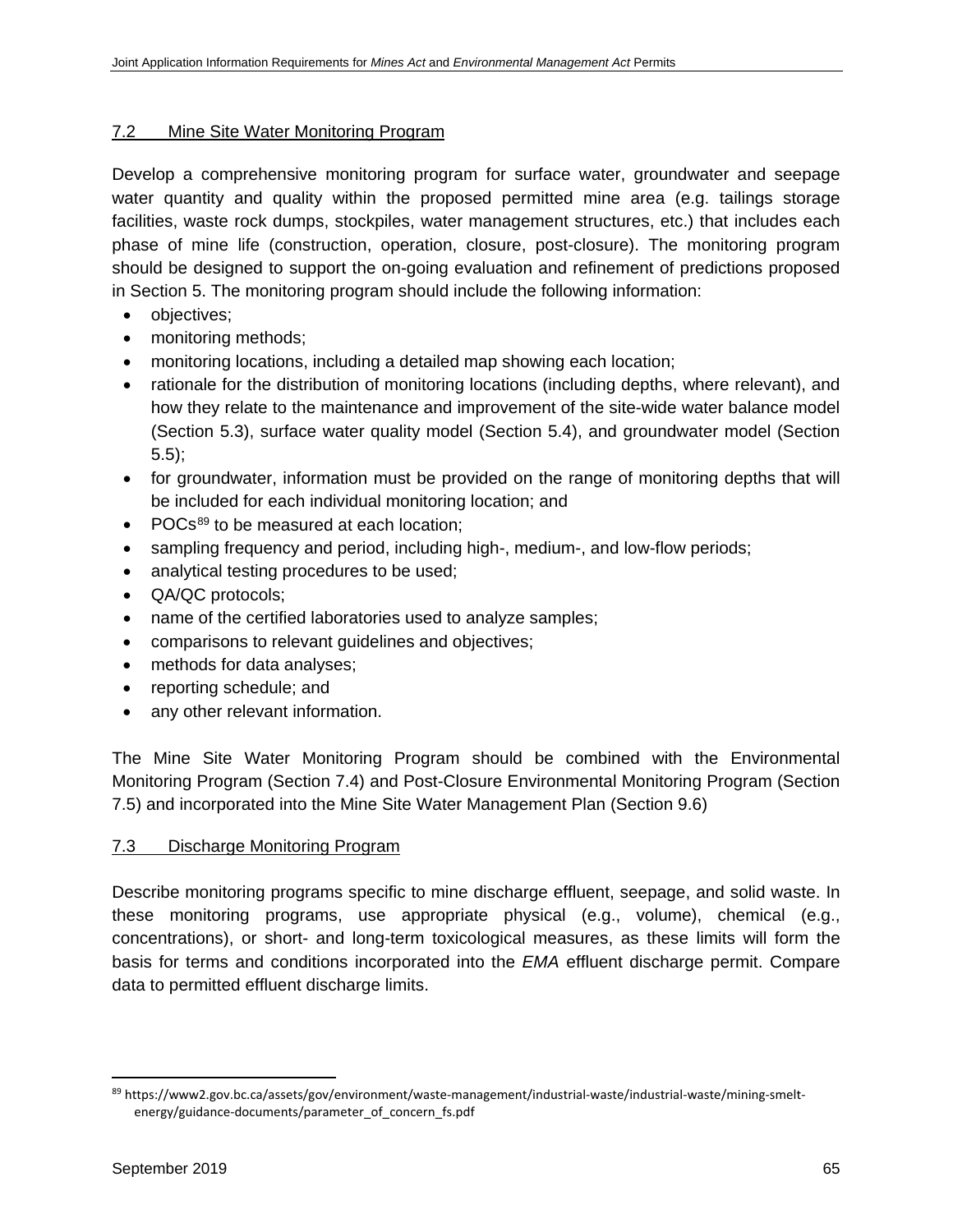#### 7.4 Environment Monitoring Program

Develop an Environmental Monitoring Program that includes physical, chemical, and biological measurements to evaluate the efficacy of the permit for protecting the near-field (proximate to the IDZ, if proposed) and far-field receiving environment. EMA permits with air emissions may require additional monitoring of the ambient air conditions and associated terrestrial receptors (e.g., plant tissue chemistry).

Samples for the Environmental Monitoring Program often include surface water, groundwater, sediment, air, and other media that may be influenced by the mine and may result in potential impacts to receptors (e.g., aquatic or terrestrial plants, fish, benthic invertebrates, periphyton, zooplankton, amphibians, mollusks, or bird eggs). Biotic components may be monitored in a separate, or associated, Aquatic Effects Program (Section 7.6). Environmental monitoring is recommended at representative reference sites, in addition to exposure sites, to control for changes that are not related to permitted activities.

The Environmental Monitoring Program must:

- maintain consistent, long-term monitoring stations that will be active over the life of the project to facilitate long-term trend analysis;
- make a commitment to add monitoring stations, if needed, during the life of the project as the understanding of site conditions evolves;
- ensure sampling is concurrent with effluent discharge monitoring to understand the relationship between effluent quality and receiving environment water quality;
- estimate flows in the receiving environment to understand seasonal variability in water quality and calculate receiving environment loading and effluent dilution;
- use groundwater testing to complement surface water monitoring efforts, if groundwater– surface water interactions are important;
- include comparisons to the relevant WQG, WQO, SBEB, or Site Performance Objective (SPO) thresholds;
- summarize the assessment of the potential environmental effects, risks, and mitigation/management plans to be followed during emergencies and unexpected shutdown events for the pollution control systems; and
- clearly link predicted effects to the associated components of the environmental monitoring program and show linkages in a table.

The proposed monitoring of surface water and groundwater quantity and quality in the receiving environment should be combined with the Mine Site Water Monitoring Program (Section 7.2 and included in the Mine Site Water Management Plan (Section 9.6).

#### 7.5 Post-Closure Environmental Monitoring Program

Post-closure monitoring may be less intensive then operational environmental monitoring if closure activities have effectively mitigated or removed environmental liabilities; however,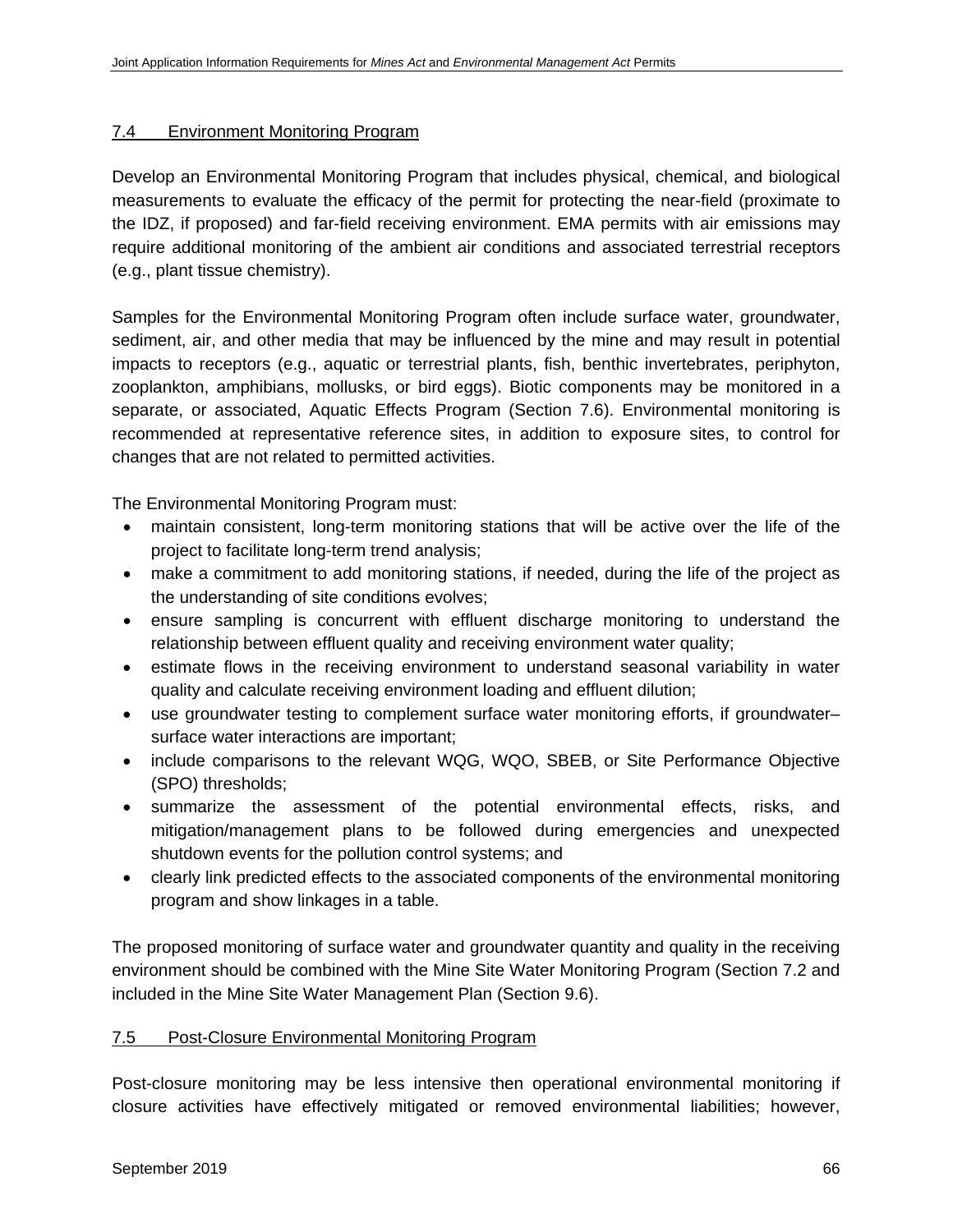permitted waste discharges frequently remain in the post-closure phase, and environmental monitoring over the long term may be required.

Provide a thorough rationale for changes to the following components of the operational Environmental Monitoring Program (Section 7.4) when transitioning to the post-closure phase:

- monitoring locations;
- monitoring frequency; and
- measurement parameters.

Ensure the Post-closure Monitoring Program has the same fundamental components as the operational Environment Monitoring Program (i.e., clearly stated objectives, methods, etc.).

Include a comparison of predicted contaminant concentrations and environmental effects from the most recent and relevant *EMA* Permit or Permit Amendment Application or Closure Plan to the results from Post-closure Monitoring. Provide explanations if monitoring results meaningfully differ from impact assessment predictions. Use the results of the comparison to inform the design of the Post-closure Monitoring Program and, where applicable, update the predictive models (Section 5).

The proposed monitoring of surface water and groundwater quantity and quality in the receiving environment should be combined with the Mine Site Water Monitoring Program (Section 7.2) and included in the Mine Site Water Management Plan (Section 9.6).

#### 7.6 Aquatic Effects Monitoring Program

An Aquatic Effects Monitoring Program evaluates the effectiveness of the permit for protecting receiving environment biota. When required by the permit, permittees must design and implement an Aquatic Effects Monitoring Program that is capable of detecting the potential effects of receiving water quality changes due to effluent discharges, seepages, and miningrelated activities, on biota, separately and cumulatively. The size and scope of the Aquatic Effects Monitoring Program is commensurate with the risk posed by the project. Owing to the inherent variability of biological systems, results from Aquatic Effects Monitoring Programs may be incorporated into a WOE matrix that combines a set of chemical parameters, toxicity results, tissue concentrations, and/or community composition data. A WOE matrix is one tool for evaluating if observed changes in receiving environment biota are linked to contaminant concentrations in effluent. Such a matrix can support other tools, such as toxicity identification evaluation (TIE) in identifying toxicants that cause observed effects.

Prepare the Aquatic Effects Monitoring Program study design in consultation with ENV staff; approval from the Director may be required. The Aquatic Effects Monitoring Program will likely include measurements related to water, sediment, benthic invertebrates, and fish. Other valued ecosystem components or assessment endpoints (e.g., periphyton, fish tissue, etc.) may also be appropriate as identified in the baseline or impact assessment studies. Planning,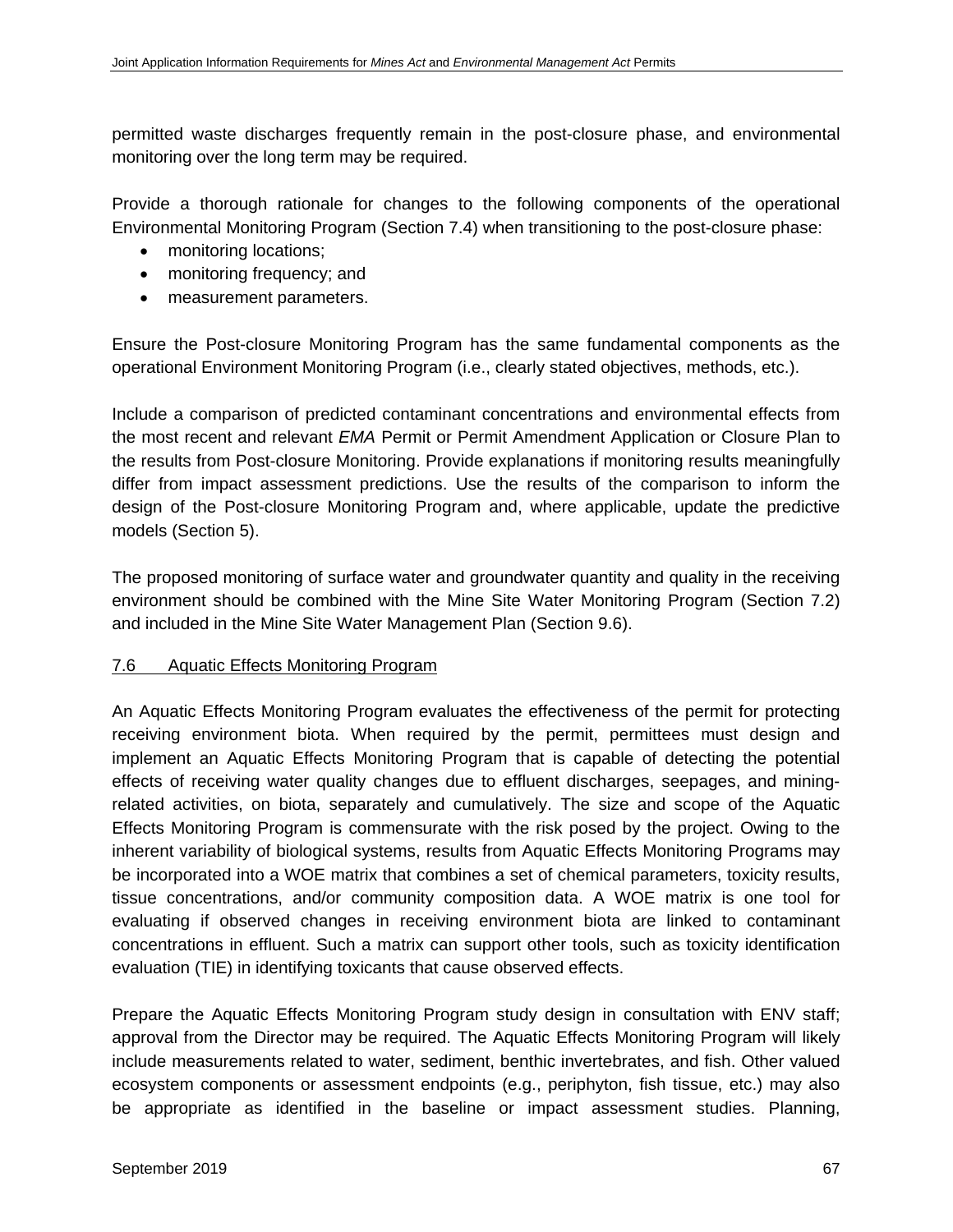implementation, and reporting of Aquatic Effects Monitoring Program studies may cycle on an annual or multi-year basis.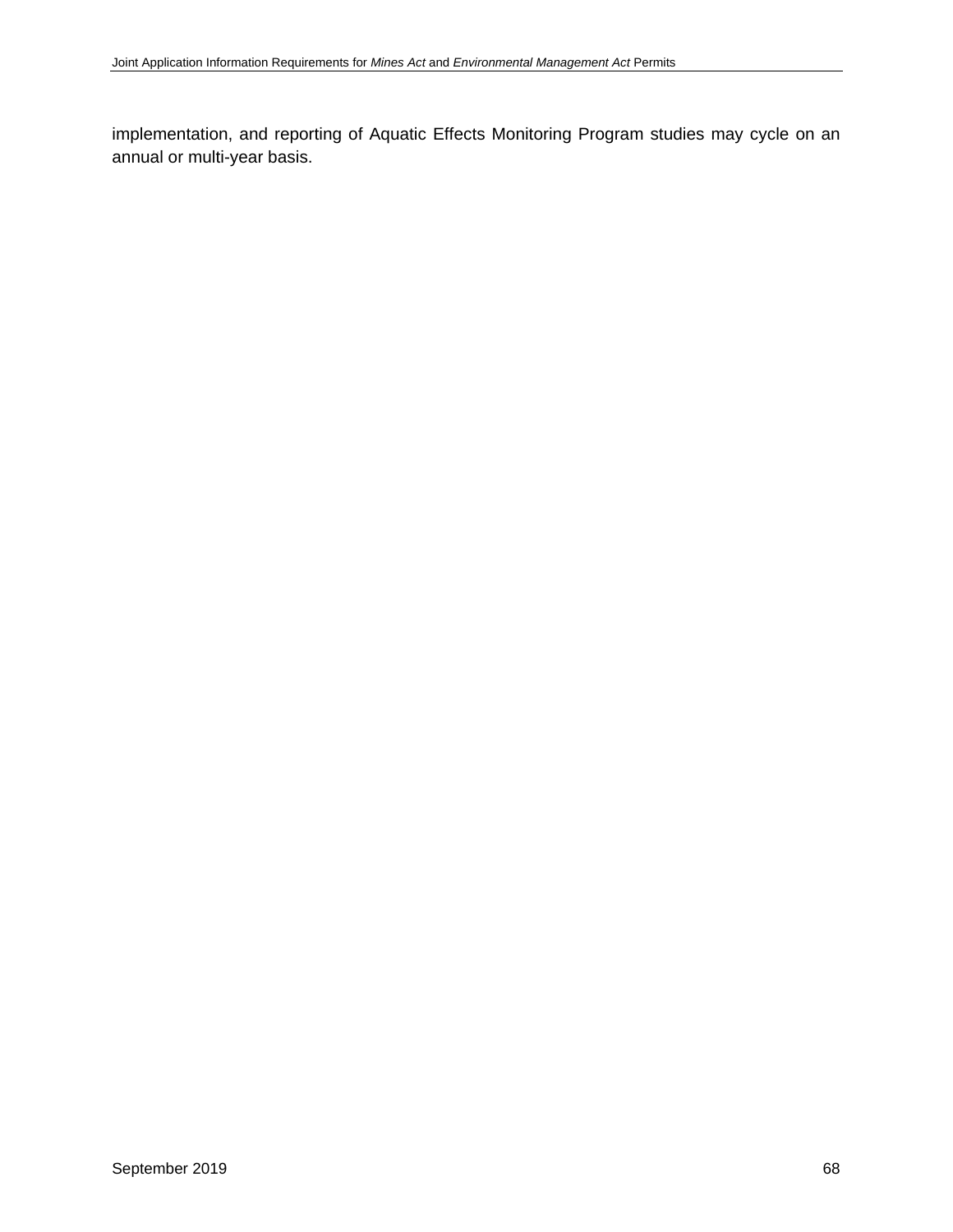# **8 Health and Safety**

Health and safety programs and plans submitted in the permit application are considered living documents and are expected to be kept up to date, reviewed routinely, and be made available at the mine site at all times. The expectation is that these programs and plans will be implemented by site personnel and possibly contractors. With that objective in mind, the information provided in this section should be of a level of detail that is executable by those responsible to do so. The information provided will be subject to technical review during the permitting process and revised program and plan components are to be developed based on feedback provided by technical reviewers.

# *8.1 Occupational Health and Safety Program*

Describe the Occupational Health and Safety (OHS) Program for the project. Identify how the program will work to protect employees and all other persons from undue risks to their health and safety arising out of or in connection with activities of the project. Address all phases of the project, including exploration, development, construction, operation, reclamation, and closure. Ensure the OHS Program is developed by persons qualified to do so based on their knowledge, training, and experience. Please see Section 1.6.9 of the Code when developing this portion of the application and refer to the [OHS page of EMPR's website](https://www2.gov.bc.ca/gov/content/industry/mineral-exploration-mining/health-safety/occupational-health)<sup>[90](#page-80-0)</sup> for further information.

Provide the components of the OHS Program, including but not limited to:

- management of and responsibilities for health and safety;
- promotion of a positive health and safety culture;
- prevention of injury and disease;
- Occupational Health and Safety Committee (OHSC) requirements;
- provisions for regular health and safety meetings;
- workplace inspections, investigations, and dangerous occurrence reporting;
- general safety rules;
- identification and control of hazards;
- safe work procedures;
- tracking and trending of OHS records and stats;
- if applicable, health and safety management of contractors; and
- relevant health and safety sub-programs (see section below for more detail).

Depending on the project, it may not be possible to develop all elements of the OHS Program in detail during the permitting phase.

<span id="page-80-0"></span> <sup>90</sup> https://www2.gov.bc.ca/gov/content/industry/mineral-exploration-mining/health-safety/occupational-health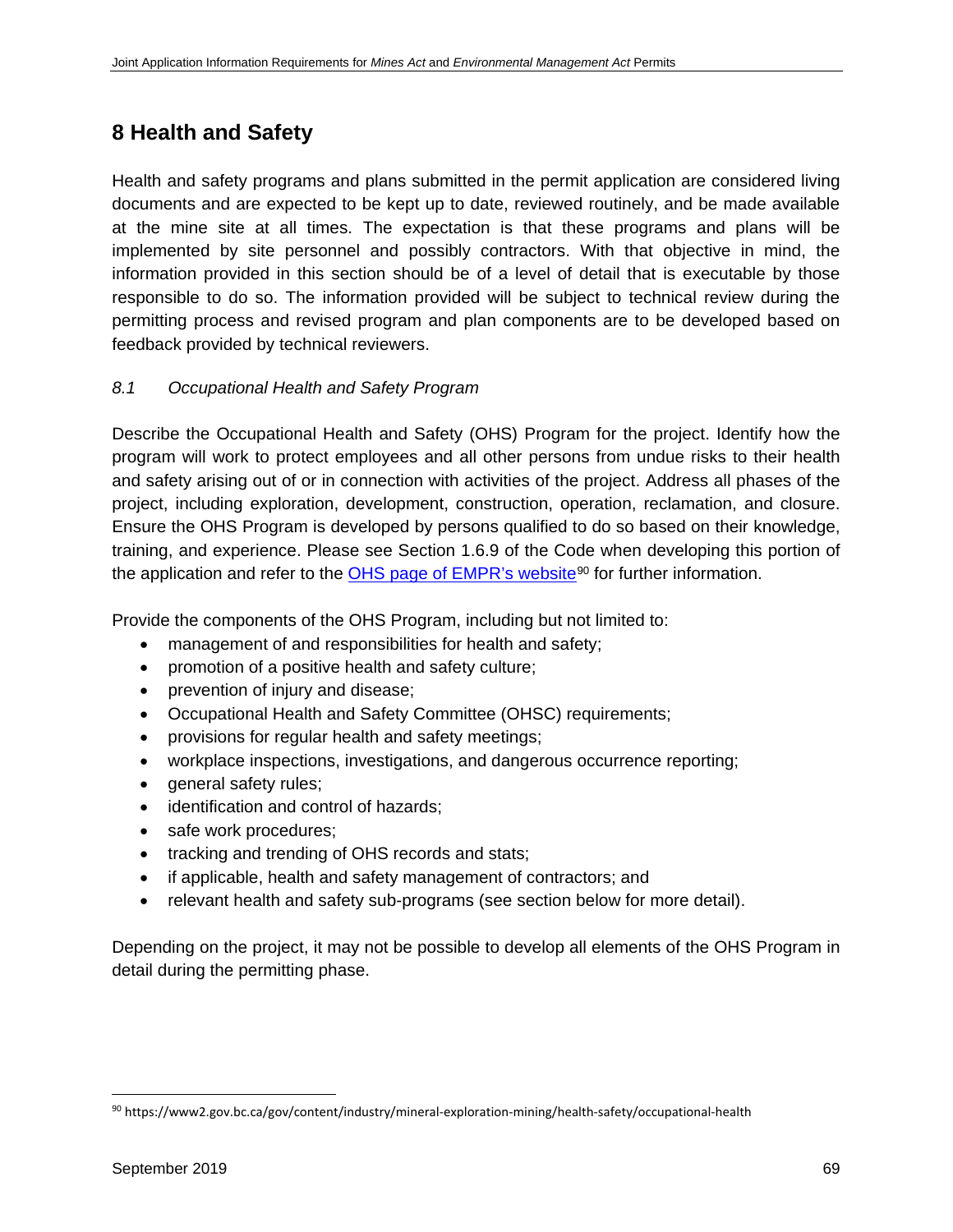#### 8.1.1 Occupational Health Risk Assessment

Include an initial occupational health risk assessment, developed by a qualified person in the field of occupational hygiene (e.g., Certified Industrial Hygienist (CIH), Registered Occupational Hygienist (ROH), or person with equivalent experience acceptable to the Chief Inspector). Provide the components of the assessment, including but not limited to:

- all anticipated physical, chemical, biological, and ergonomic hazards;
- strategies to minimize and control those hazards in the design of project components;
- drawings and detailed plans for HVAC and local exhaust ventilation; and
- exposure control plans and safe work procedures.

Identify information sources used to inform this assessment. Outline in greater detail the exposure control plans and/or safe work procedures for occupational health hazards that will require consideration during permitting due to a project-specific hazard or require immediate implementation after permit issuance to begin activity under the permit.

The information provided in this section is expected to inform the Workplace Monitoring Program required by Section 2.1.3 of the Code. Additional guidance is available on the [Occupational Health](https://www2.gov.bc.ca/gov/content/industry/mineral-exploration-mining/health-safety/occupational-health) website<sup>[91](#page-81-0)</sup> and in the Workplace Monitoring Procedures Manual.

#### 8.1.2 Ergonomics

Assess the potential for musculoskeletal disorders (MSDs). As per Section 3.3.5 of the Code, when a material's handling task endangers the safety of the persons doing the work, the mine shall either redesign the work area, provide mechanical lifting aids, and/or redesign the physical parameters of the task. Further, as per Section 2.9.1 of the Code, where the equipment, work procedure, or working condition in a work area causes an MSD to the upper limbs of a worker due to repetition or force, preventative measures must be implemented. These include modification of equipment, work procedures, or the rescheduling of work to reduce physical demands.

Consider ergonomics throughout the mine design planning process where workers are performing tasks to meet or exceed Code requirements. Many materials handling tasks, work procedures, working conditions, and/or equipment that contribute to MSDs can be eliminated or reduced through workplace system design that considers the physical and cognitive needs and capabilities of the worker population. Proactively applying ergonomic principles can optimize system functioning to prevent occupational injury or reduce the severity of harm as well as improve work efficiency, productivity, and product quality.

Include ergonomic considerations for:

• work environment;

<span id="page-81-0"></span> <sup>91</sup> https://www2.gov.bc.ca/gov/content/industry/mineral-exploration-mining/health-safety/occupational-health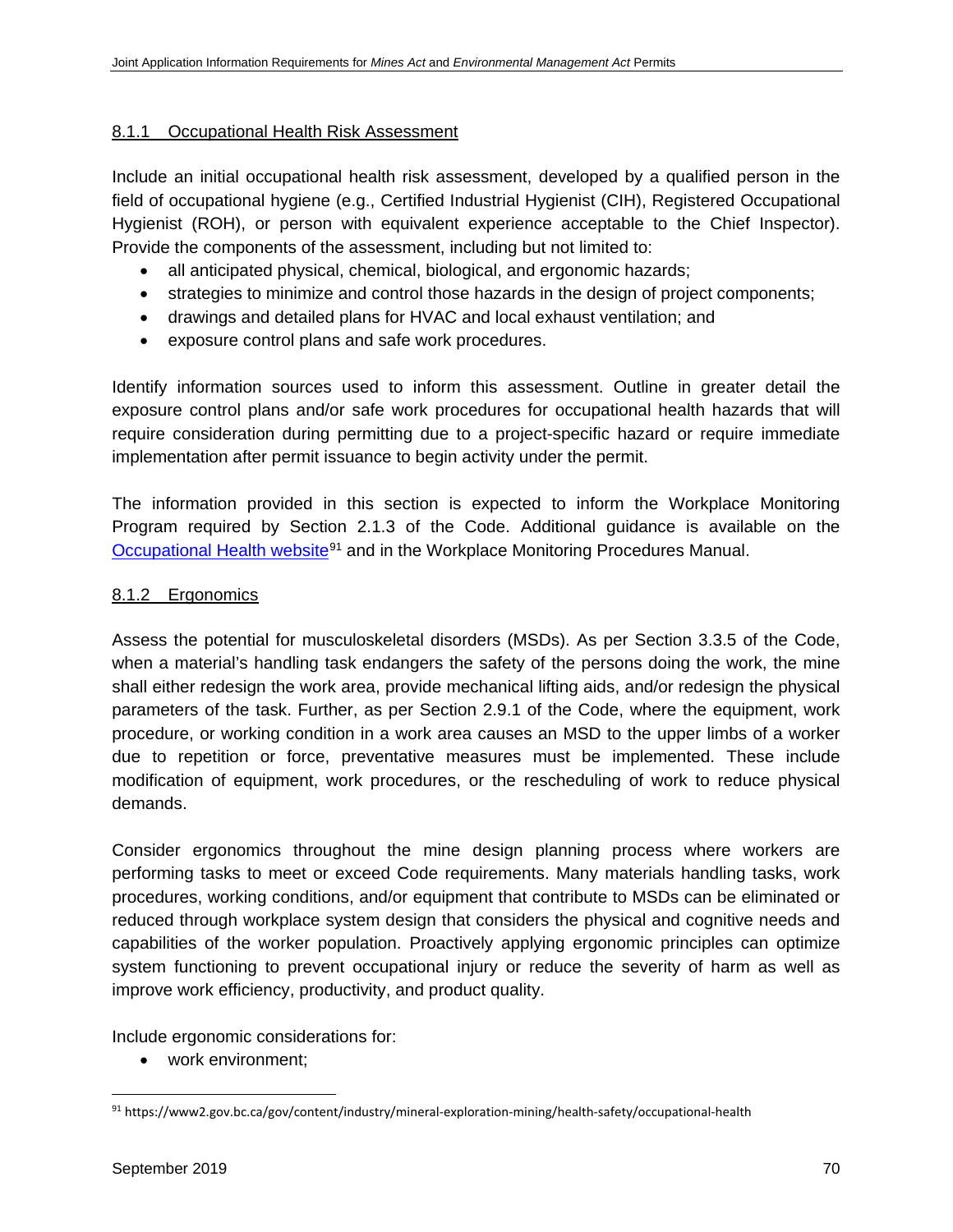- workstations and machinery;
- work equipment and tools;
- manual materials handling; and
- work processes and procedures.

Where applicable, end-user (e.g., workers, supervisors) and OHSC stakeholder participation is an essential part of a design process that considers ergonomics to gain detailed knowledge of operations, performance of tasks, and identification of training and orientation requirements.

# 8.1.3 Emergency Wash Facilities

List the planned or existing emergency wash facilities that will be available to meet the requirements of Section 2.4.1 of the Code. Provide details that clearly identify how the facilities will meet the Code requirements, including information on the potable water source.

Identify facilities in detailed facility drawings (as required in Section 3.5). Clearly reference information regarding facility locations that are included elsewhere in the application. Utilize best practice standards when determining emergency wash facility type and location. Reference the standard(s) utilized to inform this section.

# 8.1.4 Hazardous Dust

Assess the potential for fugitive dusts or other materials to be released and accumulate in a building or enclosed space where they could cause a fire or explosion or be potentially hazardous if inhaled or ingested. Develop a contingency plan for cleanup of these dusts or materials early in the design phase of a project to ensure cleanup can be facilitated in a manner that is timely and does not introduce a secondary hazard to health and safety (see Section 2.3.5 of the Code). Describe contingency measures, which may include, but not be limited to, establishment of wash down capabilities and sump collection or engineered vacuum system with connection to a dust collector. Ensure that locations considered for this assessment include, but are not limited to, surface and underground crushing, grinding and conveying facilities, operator control rooms, laboratories, and QA/QC facilities.

The information provided in this section must be incorporated into the Combustible Dust Management Plan (Section 9.15), if required for the proposed project.

#### 8.1.5 Lunchrooms, Mine Dry, and Sanitary Conveniences

List the planned or existing facilities that will be utilized to meet the relevant requirements of Sections 2.4.2 and 2.11.1 through 2.11.15 of the Code during all project phases, for both surface and underground operations. Include the facilities on a general site layout and detailed facility drawings (as required in Section 3.5). Clearly reference in this section information regarding facility locations that are included elsewhere in the application. Include a contingency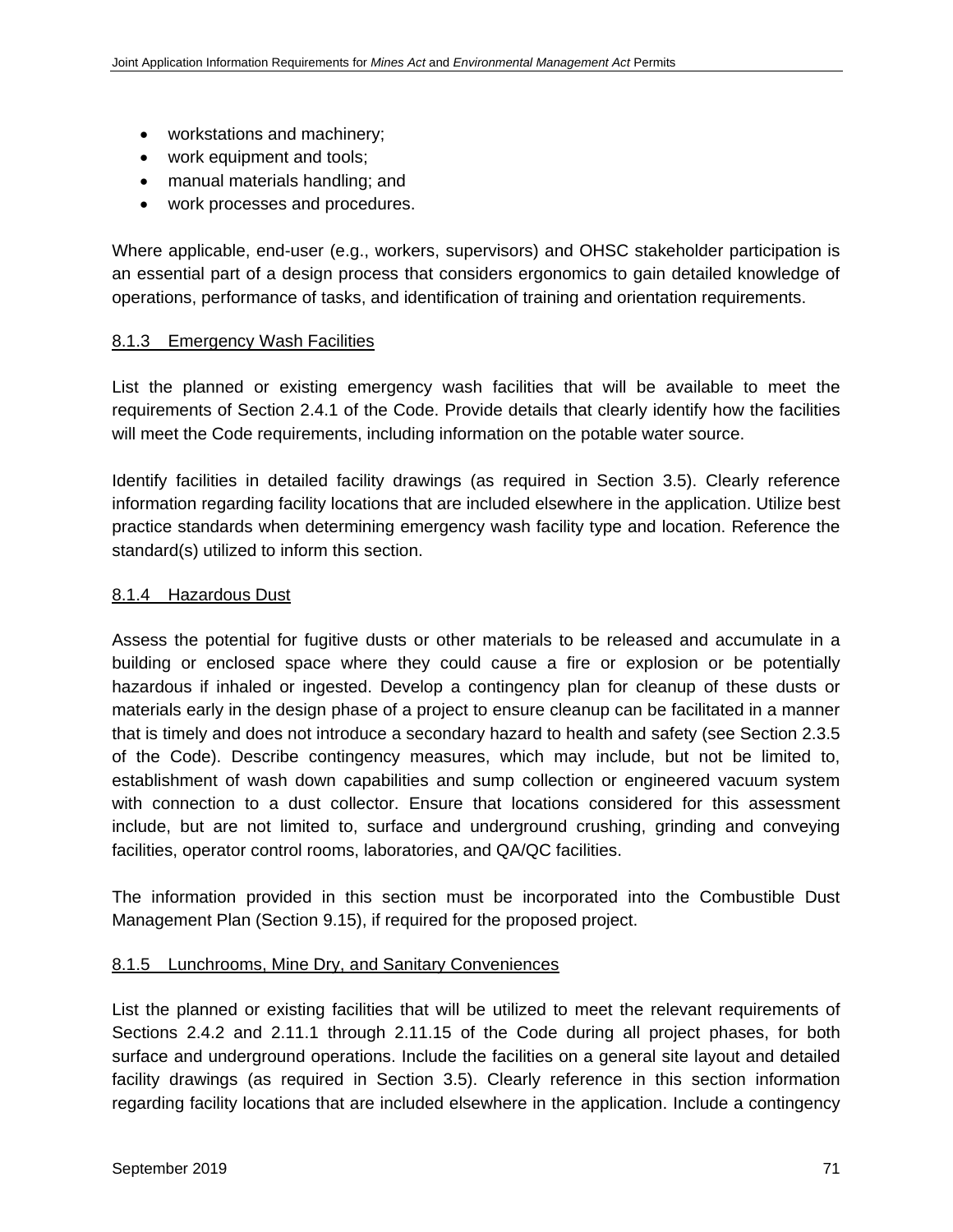plan for facilities to accommodate potential increases in the number of workers on site, including contractors, during the life of the mine to ensure the permitted mine plan is capable of accommodating such increases.

# *8.2 Post-Permitting Requirements*

During the permitting phase of a project, not all information may be available at the level of detail that will be required for construction or operation phases. This information is typically identified during the permit review process and captured in *MA* permit conditions. Information identified for review and submission to the Chief Inspector of Mines is required to be submitted 60 days prior to commencement of the initial construction phase. The following outlines information that is commonly required in the post-permitting, pre-construction phase of the project.

# 8.2.1 Issued for Construction Plans

Ensure that Issued for Construction (IFC) plans are prepared by qualified professionals or persons who, in the opinion of the Chief Inspector of Mines, are qualified to perform the work. At a minimum, include the following information:

- designs and details for processing facilities, mine buildings and other infrastructure, water treatment facilities, and significant utilities infrastructure, including:
	- o general HVAC systems and local exhaust ventilation (in particular for locations such as reagent storage and handling, crushing, screening and conveying circuits, laboratories, weld bays, and shops). Information provided must indicate what contaminants the system was designed to capture, hoods, fans, duct sizes/lengths, air flows, and discharge,
	- o plumbing,
	- o emergency wash station type and locations,
	- o mechanical, and
	- o locations of emergency exits, signage, and lighting;
- process flow sheets;
- designs and details for hazardous material storage and handling areas including information on storage containers, secondary containment, flammability/explosive risk, incompatibilities, and individual chemical requirements such as temperature and moisture;
- designs and details that address areas where combustible dust management will be required (if applicable); and
- electrical drawings, including power generation, power transmission lines, and location of substations. Electrical equipment must be approved for use in Canada as defined by CSA Standard M421.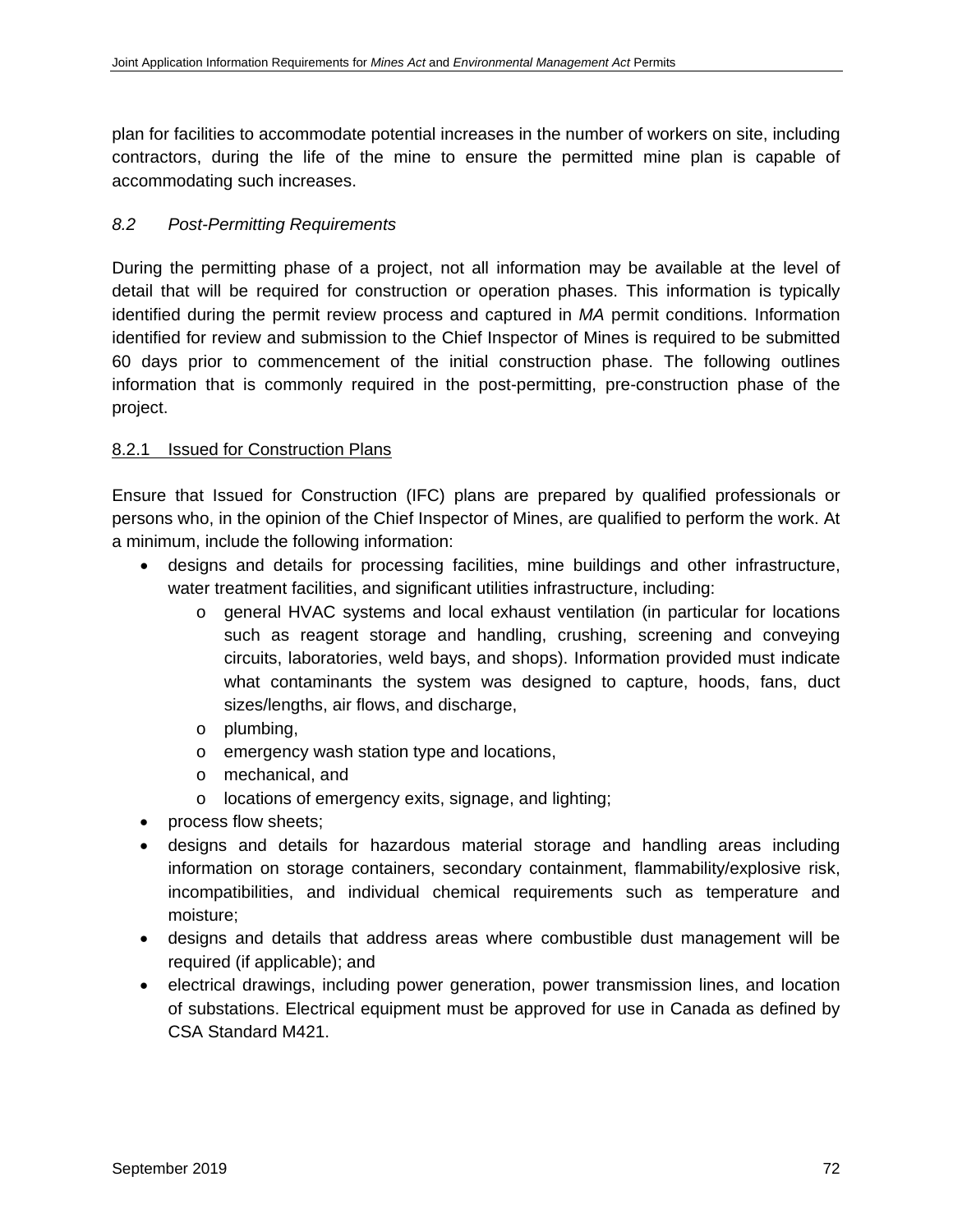#### 8.2.2 Letters of Assurance

Prior to building occupancy, submit to the Chief Inspector of Mines schedules as per the "Letters of Assurance" section of the B.C. Building  $Code^{92}$  $Code^{92}$  $Code^{92}$  that are prepared, sealed, and signed by qualified professionals. In addition, provide the following:

- confirmation of compliance with the B.C Building Code and **[BC Fire Code](http://www.bccodes.ca/fire-code.html)**<sup>[93](#page-84-1)</sup> for nonpermanent infrastructure; and
- buried services drawings.

Prior to the introduction of electricity at the mine site and use of the electrical distribution system, submit to the Chief Inspector of Mines a letter of assurance from a Professional Engineer ensuring that as-built installations comply with the Canadian Electrical Code and CSA Standard M421-16, as described by Sections 5.1 and 5.2 of the Code.

Ensure that the permit application considers these compliance requirements accordingly in the designs of project infrastructure at the permit application phase.

# 8.2.3 Occupational Health Programs

Provide programs, plans, and procedures related to occupational health prior to the start of activities occurring under the permit. These include, but are not limited to: Workplace Monitoring Program, Medical Surveillance Program, Hearing Conservation Program, Respiratory Protection Program, and Musculoskeletal Disorder Prevention Training Program. Information provided in other sections of the application will be used to inform the development of these programs.

Ensure these programs are prepared by a qualified professional in occupational hygiene (e.g., CIH, ROH, or person with equivalent experience acceptable to the Chief Inspector).

# 8.2.4 Workplace Hazardous Materials Information System (WHMIS)

Submit documentation demonstrating how WHMIS requirements in the Code will be met prior to activities involving the use, storage, and handling of hazardous products conducted under the permit. Include procedures for the safe use, storage, handling, and disposal of a hazardous product, prepared by persons qualified to do so based on the person's knowledge, training, and experience.

#### 8.2.5 Additional Information and Certifications

Provide the following additional information and/or certifications post-permitting and prior to use, commissioning, or commencement of the following as applicable:

<span id="page-84-0"></span> <sup>92</sup> http://www.bccodes.ca/building-code.html

<span id="page-84-1"></span><sup>93</sup> http://www.bccodes.ca/fire-code.html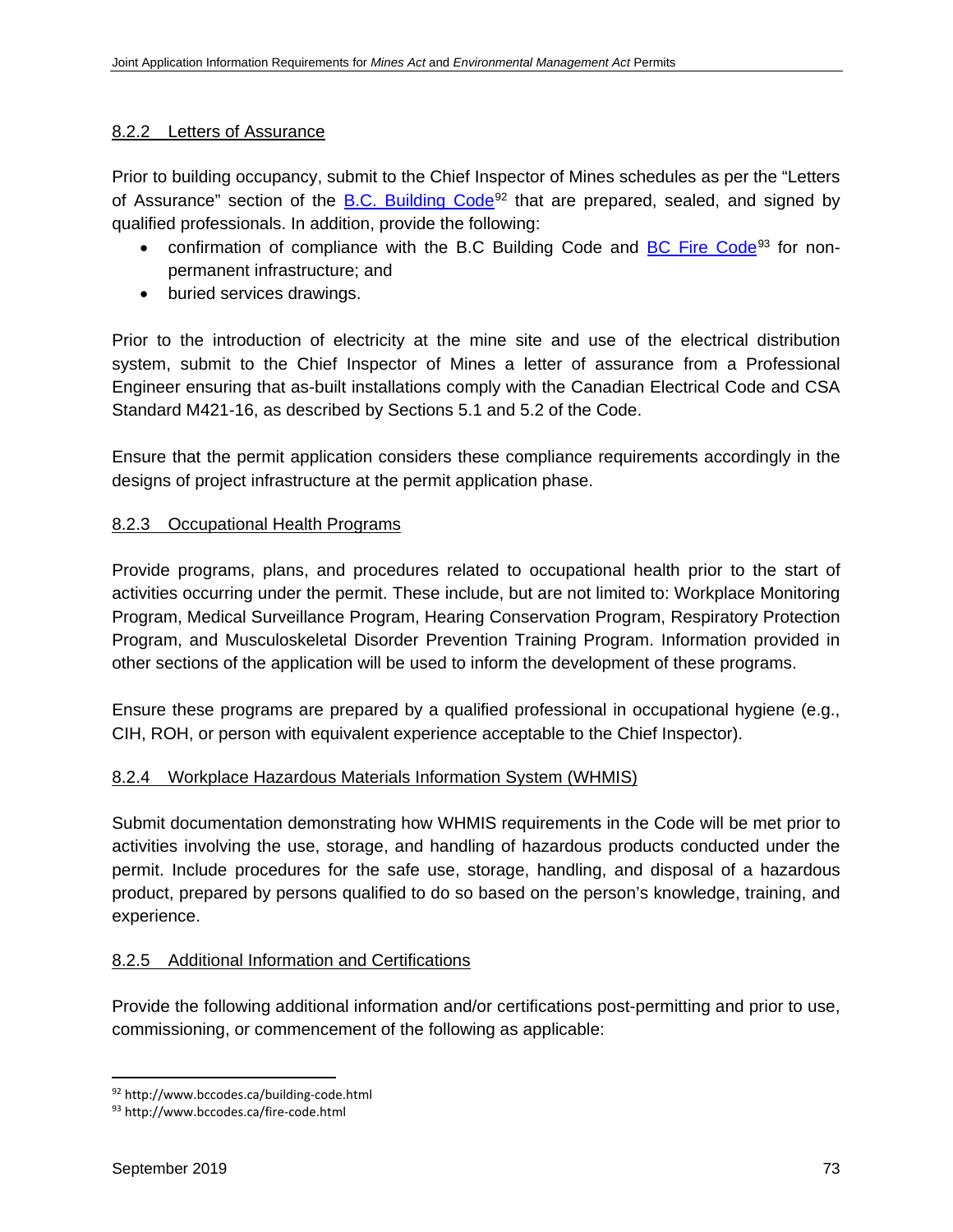- documentation of commissioning and load testing of any cranes to be installed for the project prior to these devices being put into service;
- approval for boilers and elevators from the Chief Inspector of Mines prior to installation and commissioning of these devices;
- certification of pressure vessels<sup>[94](#page-85-0)</sup> as per the Boiler and Pressure Vessels Act and CSA B-51;
- details of any underground mine air heaters and details of the required safety devices that will be installed with these heaters; and
- details of carbon monoxide monitoring, shutdown, and alarm devices that will be installed on any compressors delivering compressed air to the underground workings

<span id="page-85-0"></span> <sup>94</sup> https://pveng.com/home/canadian-registration-number-crn/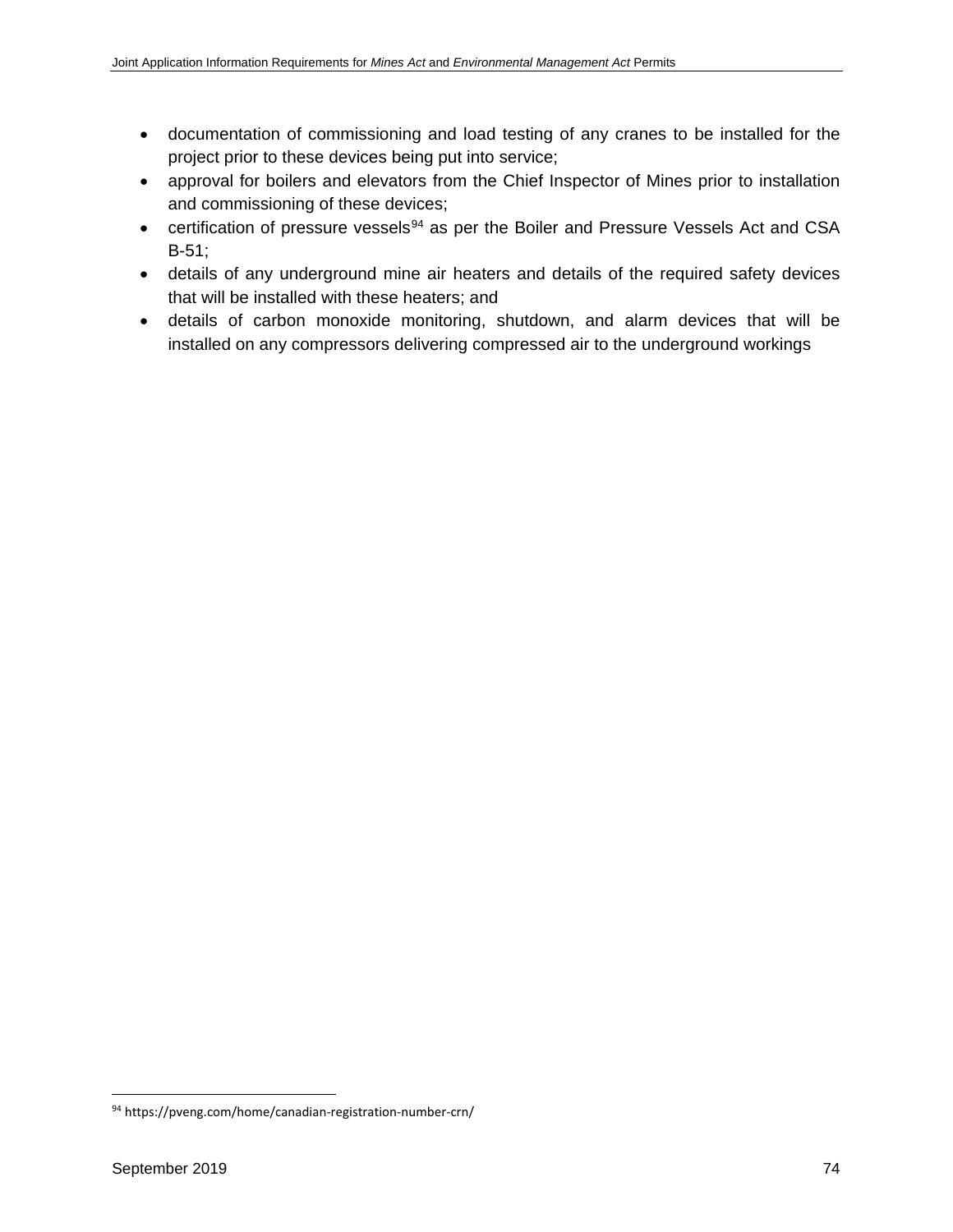# **9 Management Plans**

Describe the key mine management plans required to address environmental, operational, and health and safety issues noted throughout the application. Present these plans in a manner that reflects site-specific operational management and monitoring requirements. Note that additional plans may be required to reflect site-specific management objectives.

Mine management plans are considered living documents and are expected to be kept up to date, reviewed routinely, and be made available at the mine site at all times. These plans shall reference relevant policies and establish proactive procedures and standard operating procedures (SOPs) to provide direction for management, mine site employees, and contractors. These plans shall also include provisions for training requirements to ensure that all personnel involved in implementing the respective management plans are competent to fulfill their roles.

Ultimately, the management plans developed should reflect what will occur operationally on the mine site and be as detailed as possible, including maps and drawings. The expectation is that these will be the plans implemented by site personnel and possibly contractors. With that objective in mind, the versions provided in the application should not represent high-level framework documents. Rather they should be executable by those responsible to do so. The plans will be subject to technical review during the permitting process and revised plans are to be developed based on feedback provided. They will be required to be reviewed and revised regularly throughout life of mine (or other period of time in which they are to be implemented).

The environmental aspects of all mining projects include considerable uncertainty. Incorporate, as necessary, an adaptive management approach into the development of key Management Plans and Adaptive Management Plans. In doing this, demonstrate how the environmental uncertainties will be dealt with and how predictions will be tracked. Additionally, Trigger-Response Plans (TRP) ensure the implementation of planned contingency measures in the event that identified environmental conditions (triggers) occur. They are not considered adaptive management. A description of Adaptive Management Plans and TRPs are provided in the **IDZ** [Guidance](https://www2.gov.bc.ca/assets/gov/environment/waste-management/industrial-waste/industrial-waste/mining-smelt-energy/guidance-documents/tg11_development_and_use_of_idz.pdf)<sup>[95](#page-86-0)</sup>.

Consider the following guiding principles for adaptive management and incorporate them into plans as appropriate:

- measurable objectives for each of the potential environmental effects;
- management alternatives (i.e., specific actions that could be taken, if necessary);
- predictive models that will be used to inform the decision-making process; and
- monitoring protocols for collecting the data required to determine whether the objectives are being met.

<span id="page-86-0"></span> <sup>95</sup> https://www2.gov.bc.ca/assets/gov/environment/waste-management/industrial-waste/industrial-waste/mining-smeltenergy/guidance-documents/tg11\_development\_and\_use\_of\_idz.pdf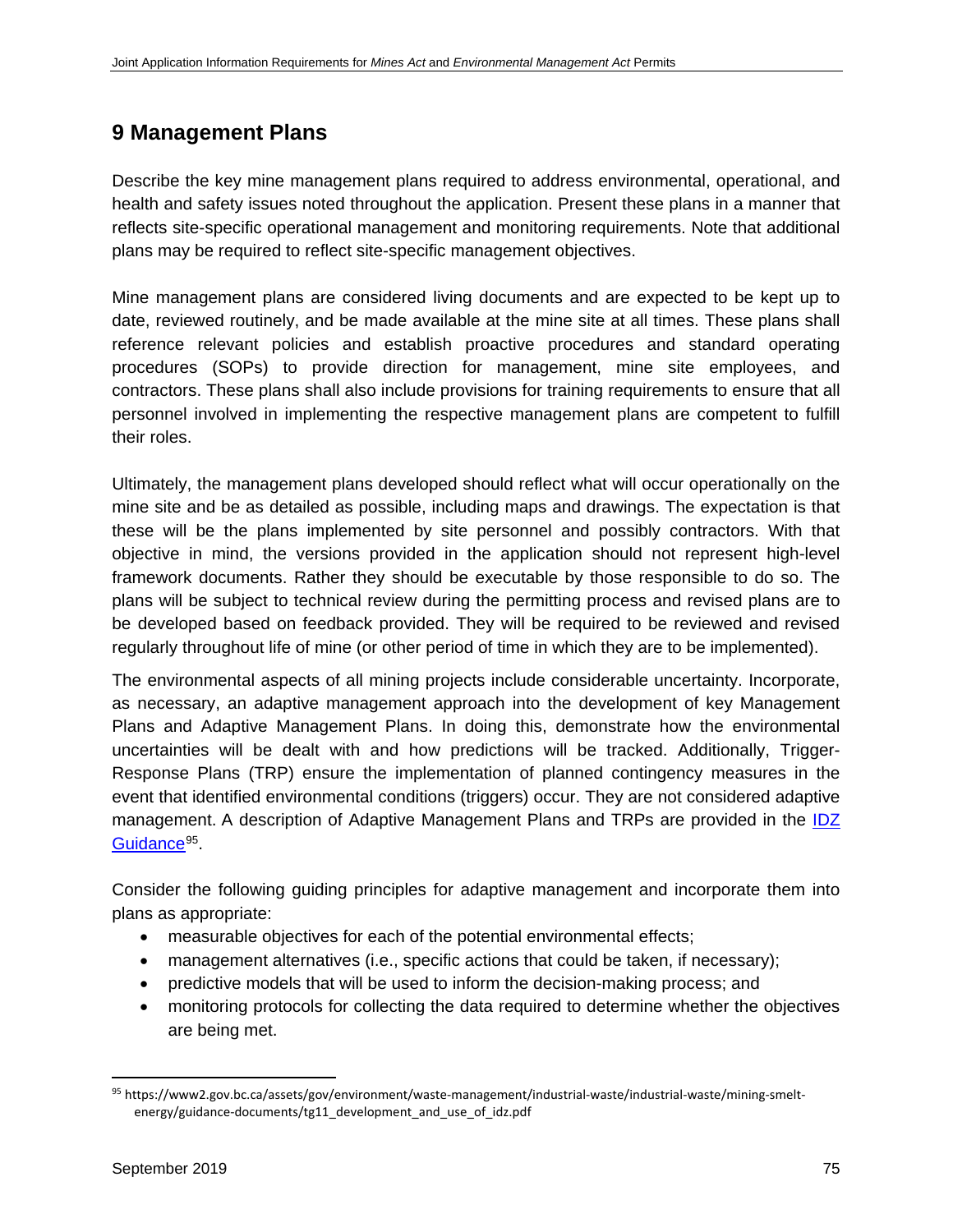Describe the implementation of the iterative phase of adaptive management, including the following components:

- the decision-making process;
- follow-up monitoring after any adaptive management decision, particularly the rationale for whether to implement new monitoring and/or to discontinue existing monitoring;
- provision for any additional site characterization that might be required;
- the nature and timing of the assessment and analysis (e.g., water quality model, sitewide water balance, groundwater model, etc.) that will be done after follow-up monitoring and/or site characterization has been completed; and
- how the assessment will be used to inform the understanding of present and future environmental effects, and the implementation of pragmatic management strategies.

# *9.1 Environmental Management System*

Provide a brief summary of an overall Environmental Management System (EMS) that will be applicable during all phases of mine life (construction, operation, closure, and post-closure). The detailed environmental management plans that comprise the EMS are living documents and should be updated as appropriate during mine life.

In this section, provide:

- an environmental policy statement;
- context on environmental management roles and responsibilities;
- information on statutory requirements, including applicable local, provincial, or federal environmental standards and guidelines, permit requirements, regulations, and orders;
- information on environmental standards and procedures, including all applicable sectorspecific standards, guidelines, best management practices, and codes of practice (e.g., Responsible Care, CSA, ASTM, RISC, GWPR);
- a description of the mine's organizational structure; and
- a description of proposed training programs.

# *9.2 Surface Erosion Prevention and Sediment Control Plan*

Provide conceptual methods for prevention of erosion and sediment discharge during all phases of mine life (construction, operation, closure, and post-closure). A more detailed, site-specific, stand-alone plan will need to be submitted to the Chief Inspector prior to the commencement of construction activities.

Include the following specific areas:

- the mine site (plant sites, pits, waste dumps, TSFs, etc.);
- all access roads; and
- any utility corridors.

Provide: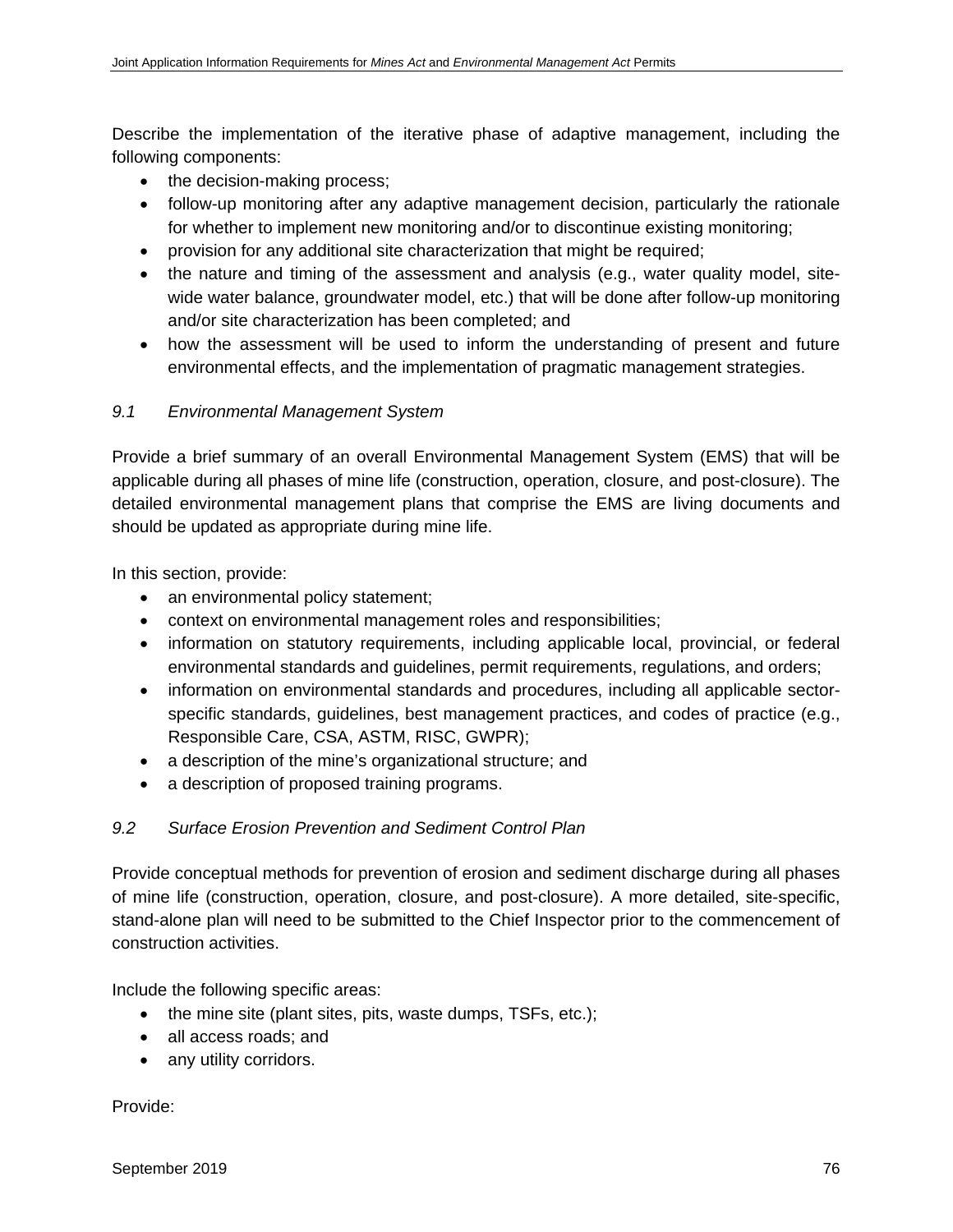- information on roles, responsibilities, and training requirements;
- an assessment of erosion potential (i.e., risk) and consequence;
- a description of how erosion and sediment control will be managed during construction and throughout the mine life;
- descriptions of methods to be used;
- drawings and/or maps of where prescriptions will be applied;
- erosion control/sediment control plans for disturbed surfaces and soil stockpiles;
- a detailed event-based effectiveness monitoring program including locations and frequencies; and
- a response plan including specific triggers, actions to be taken, and reporting protocols.

Address the potential for sediment release from internal sloped structures such as waste rock dumps and any segments of pit walls through the Water Management Plan.

For further guidance on developing sediment and erosion control plans, consult Technical Guidance 3 – *Environmental Management Act*[: Developing a Mining Erosion and](http://www2.gov.bc.ca/assets/gov/environment/waste-management/industrial-waste/industrial-waste/mining-smelt-energy/erosion_sediment_control_plan_guide.pdf) Sediment [Control Plan](http://www2.gov.bc.ca/assets/gov/environment/waste-management/industrial-waste/industrial-waste/mining-smelt-energy/erosion_sediment_control_plan_guide.pdf)<sup>96</sup>.

#### *9.3 Soil Management Plan*

The Soil Management Plan will direct implementation of best management practices during soil salvage, stockpiling, and application operations, and guide salvage monitoring and stockpile maintenance provisions, training, supervision, and QA/QC.

Include the soil salvage and stockpiling approaches that will be utilized on a site-specific basis. Describe in detail the soil handling practices for all activities related to salvage, stockpiling, and application in reclamation, based on information collected in accordance with baseline data. Provide a map showing soil ratings and proposed salvage depths.

Include the following information related to soil salvage:

- descriptions, including relative physical and chemical suitability, of soils (or suitable overburden) to be salvaged;
- identification of materials or layers to be stripped separately and how to operationally distinguish them;
- total depth to be salvaged and anticipated volumes of each soil type;
- equipment to be used and constraints (e.g., slopes, etc.) on stripping;
- erosion control and sediment retention measures required for exposed surfaces; and
- proposed training or supervision of operators by a qualified professional.

Include the following information related to soil storage/stockpiling:

<span id="page-88-0"></span> <sup>96</sup> www2.gov.bc.ca/assets/gov/environment/waste-management/industrial-waste/industrial-waste/mining-smeltenergy/erosion\_sediment\_control\_plan\_guide.pdf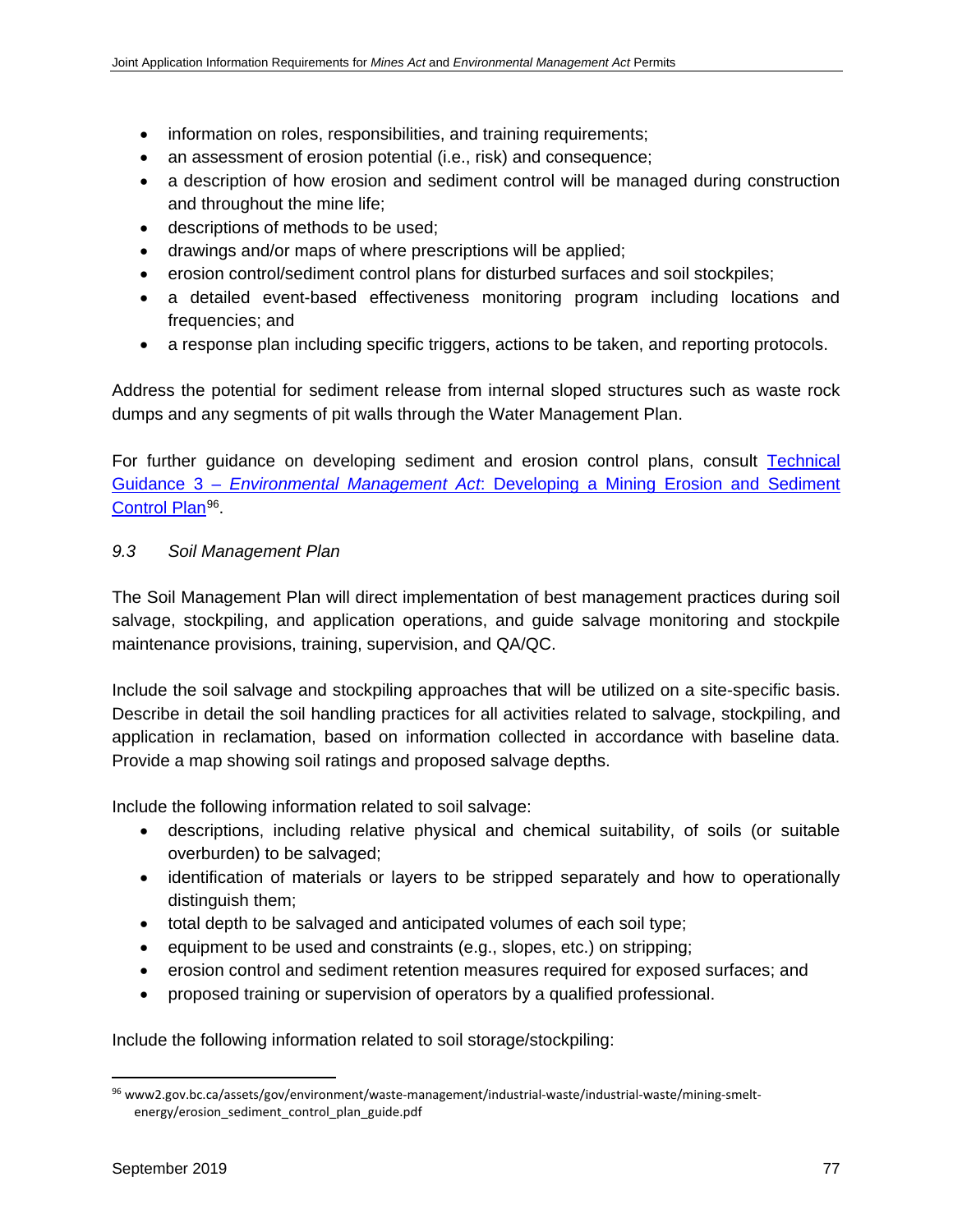- description of soil stockpile locations (and maps), volumes, dimensions, and anticipated storage durations;
- identification of layers or materials to be stored separately, and justification for doing so;
- storage requirements, including erosion and sediment control, and marking/identification of stockpiles according to the soil handling plan; and
- descriptions of stockpile protection activities that will be implemented during the storage period.

For further guidance on developing sediment and erosion control plans, consult [Technical](http://www2.gov.bc.ca/assets/gov/environment/waste-management/industrial-waste/industrial-waste/mining-smelt-energy/erosion_sediment_control_plan_guide.pdf)  Guidance 3 – *Environmental Management Act*[: Developing a Mining Erosion and Sediment](http://www2.gov.bc.ca/assets/gov/environment/waste-management/industrial-waste/industrial-waste/mining-smelt-energy/erosion_sediment_control_plan_guide.pdf)  [Control Plan](http://www2.gov.bc.ca/assets/gov/environment/waste-management/industrial-waste/industrial-waste/mining-smelt-energy/erosion_sediment_control_plan_guide.pdf)<sup>97</sup>.

# *9.4 Construction Environmental Management Plan*

It is understood that construction may not be a discrete activity that happens once throughout mine life. Over the life of mine, a separate Construction Environmental Management Plan (CEMP) may need to be developed for each independent construction project on the mine footprint to ensure the plans are site specific and executable on the ground.

The CEMP should describe:

- the project schedule;
- a plan for the co-ordination and management of the construction workforce; and
- proposed phases of the project, including site preparation and construction.

At a minimum, address the following, tailored to the construction activities/locations proposed:

- vegetation management, including buffer setbacks, rare and sensitive plant protection, seed/plant material collection, and invasive plant prevention;
- drainage control and water management;
- soil management, including salvage and stockpiling procedures for soil and large woody debris;
- site-specific erosion and sediment control;
- wildlife protection, such as timing windows, wildlife-human interaction management, and pre-construction surveys;
- a fuel management and spill response strategy;
- event-based effectiveness monitoring for all of the above; and
- reporting.

<span id="page-89-0"></span> <sup>97</sup> www2.gov.bc.ca/assets/gov/environment/waste-management/industrial-waste/industrial-waste/mining-smeltenergy/erosion\_sediment\_control\_plan\_guide.pdf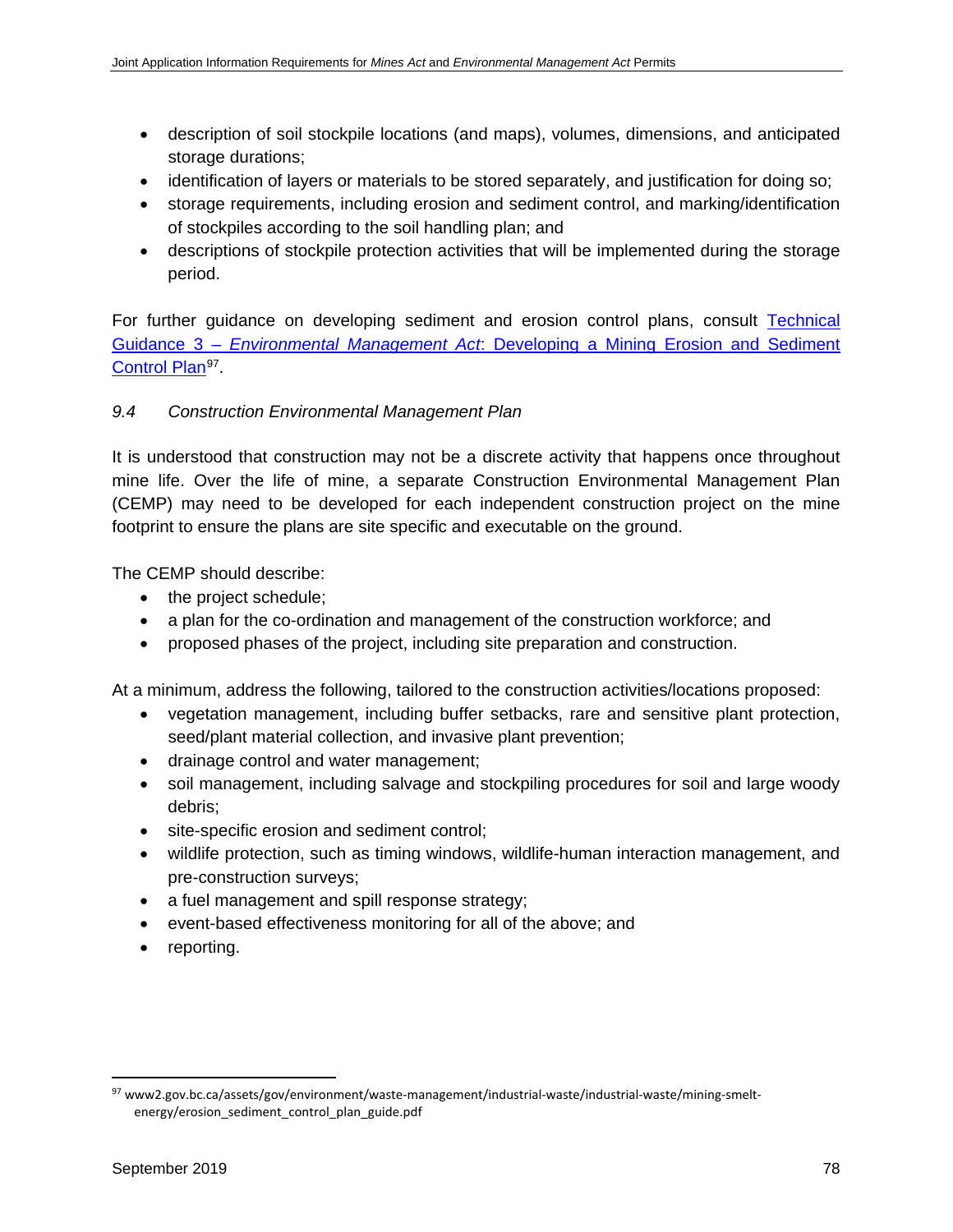#### *9.5 ML/ARD Management Plan*

Provide day-to-day operational management and handling procedures for materials based on the integration of the ML/ARD geochemistry (Section 2.4) and water quality baseline studies (Section 2.7) with the scheduling and sequencing defined in the Mine Plan (Section 3).

Describe the material characteristics and operational characterization methods with reference to the relevant regulatory requirements, proposed handling and storage plan, proposed monitoring plan, and contingency plans for all materials produced or exposed during mining activities, which may include, but is not limited to, the following:

- waste rock;
- tailings;
- ore;
- coal and coal waste;
- pit walls;
- underground workings;
- quarry and borrow material;
- construction material;
- overburden and soil;
- water treatment plant secondary wastes and spent substrates; and
- any other relevant materials.

Describe aspects of the plan, including but not limited to, the following:

- the management purpose and objectives;
- a site setting section that includes the location, climate, and geology of the project and provides references to documents where additional detail can be found;
- definitions and classification criteria for potentially metal-leaching and acid-generating materials;
- a site map clearly indicating storage facilities and stockpiles for all materials;
- a summary table of capacities for each storage facility and/or stockpile, dates active, and timeline for reclamation;
- a flow chart or conceptual diagram that illustrates the material processing and/or movement (e.g., hauling) of materials on site;
- a detailed monitoring program that includes sampling frequencies, precise sampling locations, and analysis for each material type;
- detail sampling and analysis procedures or SOPs, including QA/QC programs;
- data management protocols and reporting requirements;
- roles and responsibilities associated with the plan, including persons accountable, connections to other departments, and process for change management;
- relationship to other management plans and documents;
- a clear presentation of contingency plans and relevant TRPs; and
- any other relevant information.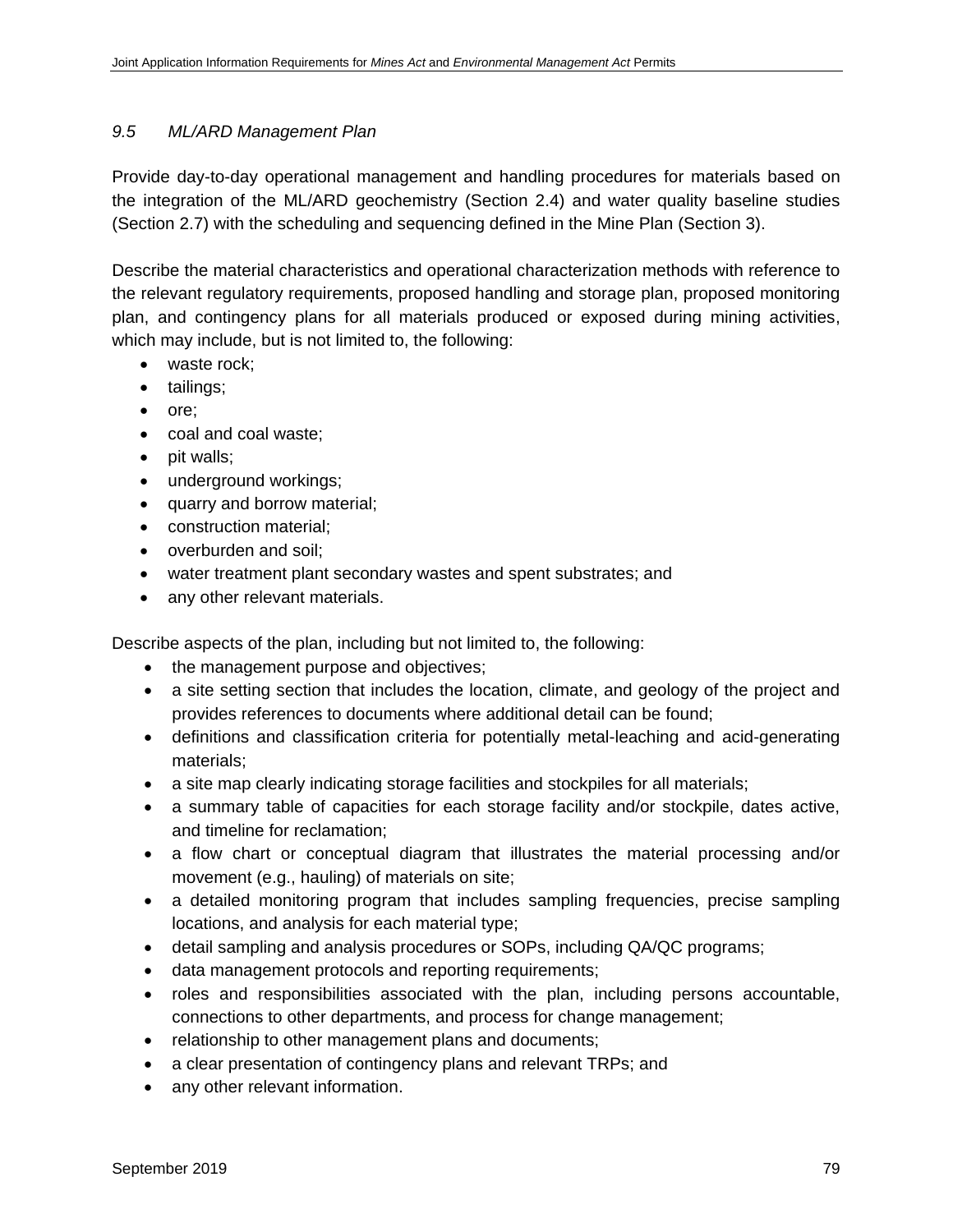#### *9.6 Mine Site Water Management Plan*

Provide the operational management and monitoring procedures for each phase of mine life, as well as contingency measures, for the effective interception, conveyance, diversion, storage, and discharge of water (contact and non-contact) on the mine site.

Develop the plan based on the integration of meteorology and climate studies (Section 2.2), water quantity (Section 2.6) and quality (Section 2.7) baseline studies, the site-wide water balance model (Section 5.3), surface water quality model (Section 5.4), numerical groundwater model (Section 5.5), treatment requirements (Section 5.6), discharge requirements (Section 5.8), and the mine plan (Section 3).

For each phase of mine life, include details on the following:

- objectives of the plan, and relationship to other management plans;
- mine site staff roles and responsibilities;
- regulatory requirements and relevant authorizations;
- site overview including environmental and climatic conditions;
- details on use(s) of existing drainages;
- proposed water usage and water sources for the mine, detailing the watershed or source area boundary for the water supply;
- the layout of all water management infrastructure;
- a description of sources, flow paths, storage facilities, and discharges for all surface water;
- figures that illustrate the site-wide water balance, including flow rates;
- risks and potential impacts of mining and waste discharges to water quality and quantity;
- monitoring locations for surface water and groundwater quality and quantity;
- monitoring program details including the rationale for each monitoring location, coordinates, frequencies, analyzed and/or measured parameters, SOPs, QA/QC program, and reporting details;
- integration of any water quality or quantity mitigation measures required during the mine life (e.g., water treatment, groundwater interception, flow augmentation, etc.);
- assessment of upset conditions (e.g., extreme flow conditions, icing, etc.) and impacts on the performance of relevant infrastructure;
- TRPs for upset conditions, and contingency plans for mitigating potential impacts related to failure of any component(s) of the plan;
- analysis of potential impacts if contingencies fail; and
- any other relevant information.

The plan should be developed based on the following detailed information:

- water balance for each relevant structure;
- site-wide water balance:
- tailings management and supernatant recovery systems (if required);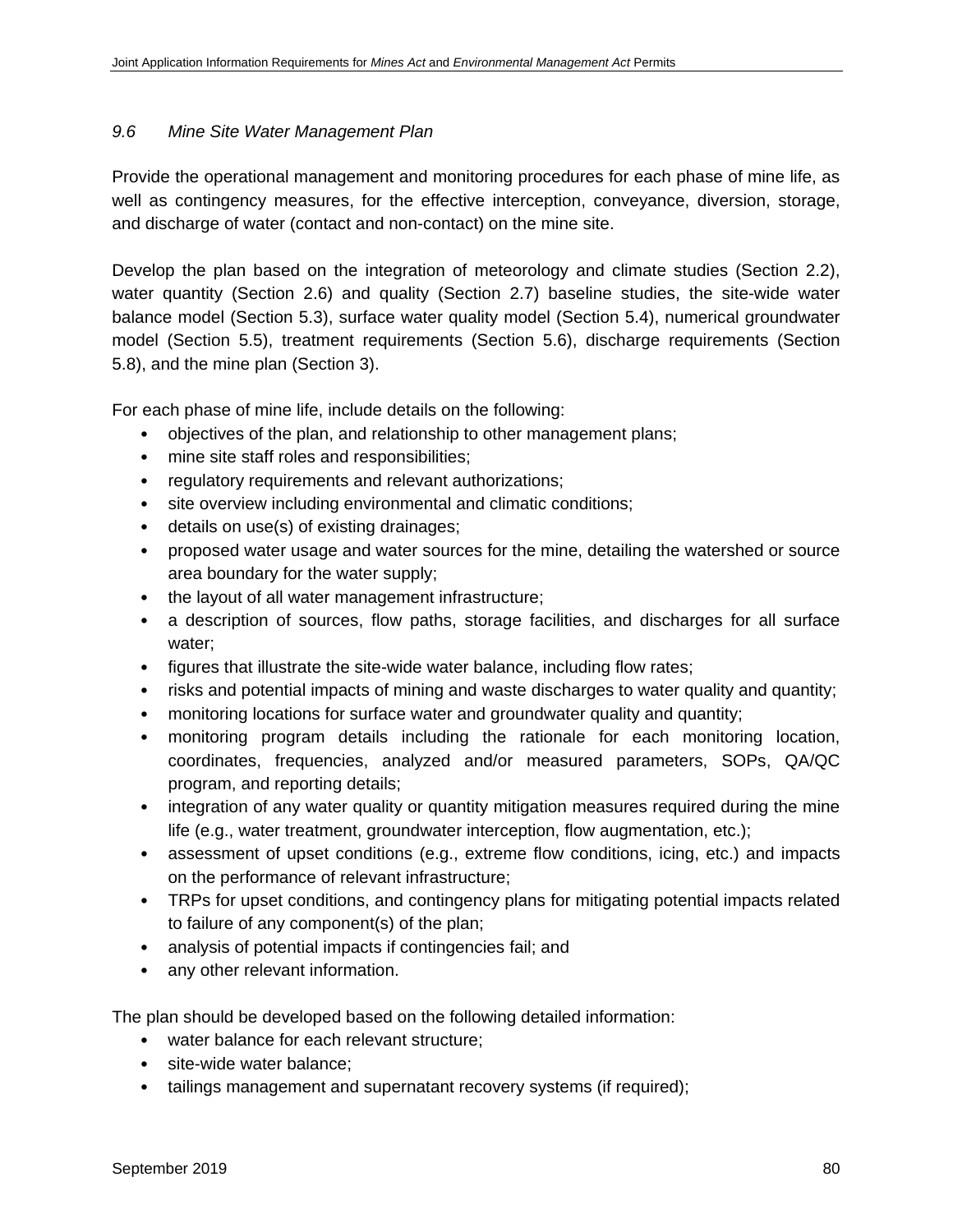- geotechnical, hydrologic, hydrogeologic, and hydraulic stability assessments for all water storage structures, water diversions, interceptors, and sediment retention structures, including key mine elements (e.g., open pits, underground workings, waste rock storage, stockpile areas);
- preliminary designs of water and sediment control ponds as well as water diversion, interception, and conveyance structures (consistent with the geotechnical, hydrologic, hydrogeological, and hydraulic stability assessments, and based on relevant water balance information) in accordance with the technical guidance on [Assessing the](http://www2.gov.bc.ca/assets/gov/environment/waste-management/industrial-waste/industrial-waste/mining-smelt-energy/assessing_design_size_and_operation_of_sediment_ponds.pdf)  [Design, Size, and Operation of Sediment Ponds Used in Mining](http://www2.gov.bc.ca/assets/gov/environment/waste-management/industrial-waste/industrial-waste/mining-smelt-energy/assessing_design_size_and_operation_of_sediment_ponds.pdf)<sup>98</sup>;
- proposed water sources for the mine, detailing the watershed or source area boundary for the water intake (if surface water, include any springs and hydrologic assessments) and providing hydrogeologic information (location, capture zone, yield, water quality, groundwater source in relation to geological units, well construction details, etc.) for all groundwater sources to be utilized (including seepage);
- any relevant conditions in the permits from the regional health authority for the construction of wells and operation of the water system;
- design of the conveyance system for the water treatment plant;
- design of any groundwater seepage mitigation or interception structures (dewatering wells, underground drains, etc.); and,
- description of any flow augmentation measures that might be required during low-flow periods to compensate for any induced streamflow losses to groundwater.

The plan should also include a detailed summary of all surface water and groundwater monitoring that will occur within the mine site boundary and in the receiving environment for each phase of mine life. The plan should include the following information for both surface water and groundwater monitoring:

- objectives;
- monitoring methods;
- monitoring locations, including a detailed map showing each location;
- rationale for the distribution of monitoring locations (including depths, where relevant), and how they relate to the maintenance and improvement of the site-wide water balance model (Section 5.3), surface water quality model (Section 5.4), and groundwater model (Section 5.5);
- for groundwater, information must be provided on the range of monitoring depths that will be included for each individual monitoring location; and
- POCs<sup>[99](#page-92-1)</sup> to be measured at each location;
- sampling frequency and period, including high-, medium-, and low-flow periods;
- analytical testing procedures to be used;

<span id="page-92-0"></span> <sup>98</sup> http://www2.gov.bc.ca/assets/gov/environment/waste-management/industrial-waste/industrial-waste/mining-smeltenergy/assessing\_design\_size\_and\_operation\_of\_sediment\_ponds.pdf

<span id="page-92-1"></span><sup>99</sup> https://www2.gov.bc.ca/assets/gov/environment/waste-management/industrial-waste/industrial-waste/mining-smeltenergy/guidance-documents/parameter\_of\_concern\_fs.pdf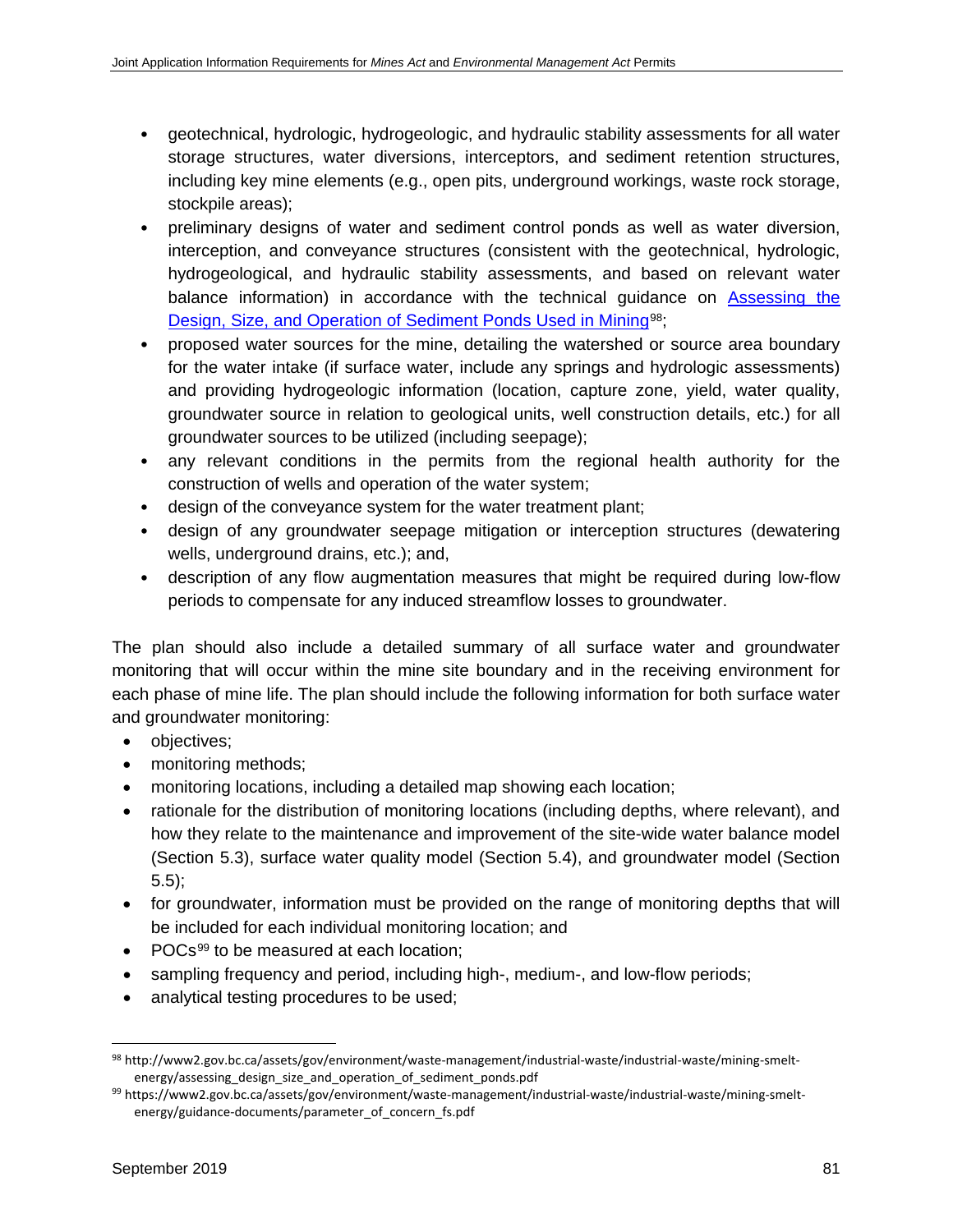- QA/QC protocols;
- name of the certified laboratories used to analyze samples;
- comparisons to relevant guidelines and objectives;
- methods for data analyses;
- reporting schedule; and
- any other relevant information.

# *9.7 Discharge Management Plan*

Provide operational plans for all discharges to surface water or groundwater. Include the following information:

- discharge limits (volumes and concentrations) that ensure no acute toxicity to aquatic organisms at the point of discharge and no chronic toxicity beyond the edge of the IDZ. Achieve this by back-calculating discharge concentration and volume limits using contaminant-specific WQGs, WQOs, or SBEBs as values in the mass balance model;
- ensure groundwater use downstream is not compromised and no chronic toxicity occurs in surface waters as surface water recharge occurs. Note: This information may form the basis for terms or conditions incorporated into the EMA effluent discharge permit;
- incorporation of the CSM (Section 5.2);
- describe emergency procedures for pollution control system malfunctions/upsets, and include contingency plans (e.g., contingency storage for water requiring treatment) for chemical and fuel storage areas; and
- propose effluent quality limits (or other appropriate limits) and trigger levels/conditions (as per the TRP[100\)](#page-93-0) that will trigger an action to address and mitigate unexpected or deteriorating effluent quality. This TRP should be in place to proactively ensure permit limits are being met and discharges are not negatively impacting the receiving environment.

#### *9.8 Vegetation Management Plan*

The objectives of the Vegetation Management Plan are to ensure that disturbance is limited to permitted boundaries and that effects of disturbance are mitigated in a timely manner.

Provide details on proposed activities for achieving the objectives, including:

- best management practices during construction and operation;
- training requirements;
- detailed monitoring and reporting plans;
- provisions for adaptive mitigation;
- ongoing consultation with stakeholders; and
- considerations for reclamation planning.

<span id="page-93-0"></span> <sup>100</sup> https://www2.gov.bc.ca/assets/gov/environment/waste-management/industrial-waste/industrial-waste/mining-smeltenergy/guidance-documents/tg11\_development\_and\_use\_of\_idz.pdf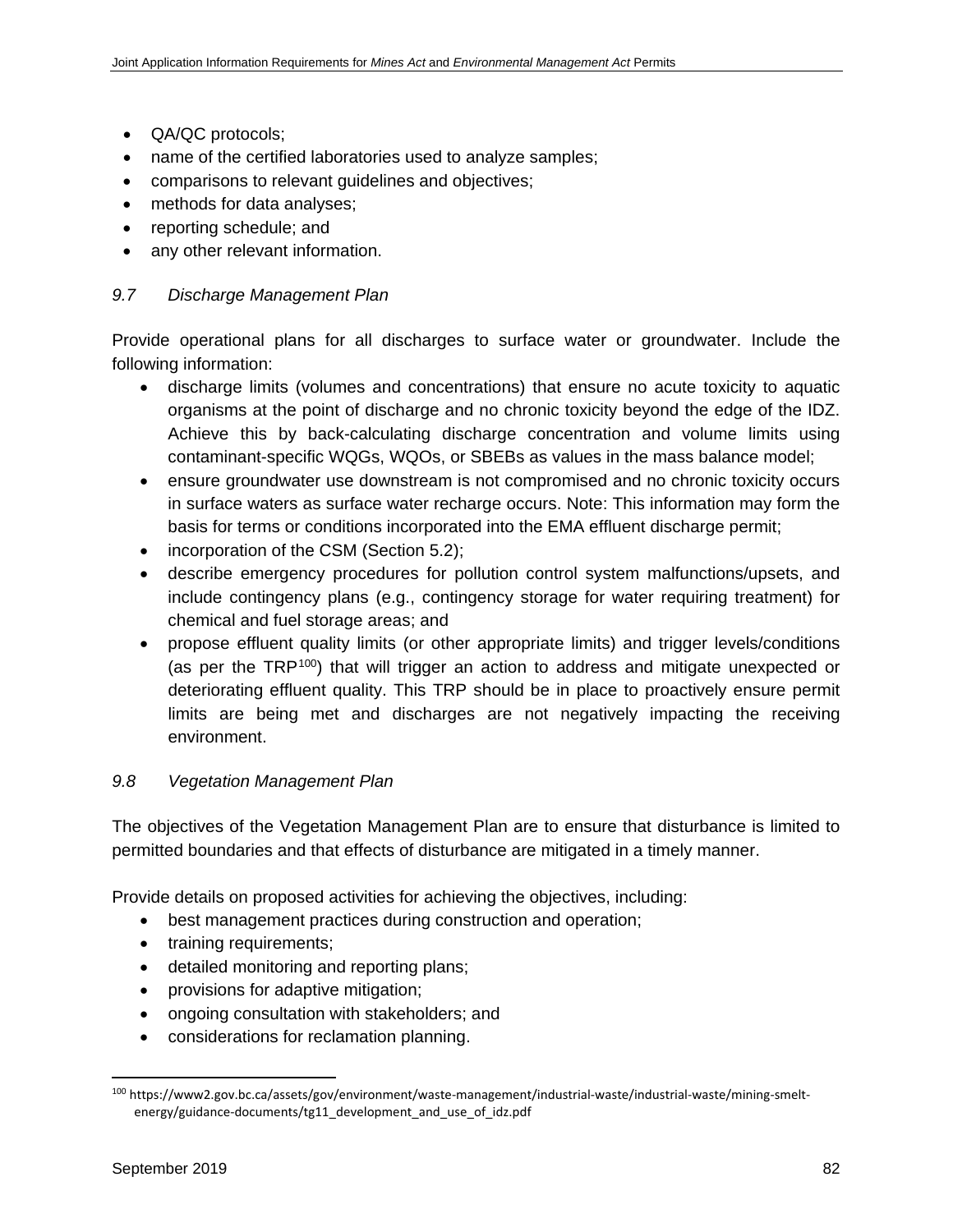Include SOPs for addressing, if applicable, riparian areas, old growth and mature forests, rare and at-risk species and ecosystems, metal uptake, large/coarse woody debris, and invasive plant species. If prudent, develop a separate invasive plant management plan to highlight the key considerations for early identification and effective management of invasive plants to facilitate successful site reclamation.

# *9.9 Invasive Plant Management Plan*

The objectives of the Invasive Plant Management Plan (IPMP) are to ensure that measures are implemented to prevent ingress of invasive plants to mine sites and that early detection systems are in place to ensure required management activities are conducted as soon as possible. Effective management of invasive plants is key for successful reclamation of mine disturbances.

Provide details on proposed activities for achieving the objectives, including:

- best management practices throughout life of mine;
- training requirements;
- site inventory/potential invasive plants;
- treatment options for different species;
- detailed monitoring and reporting plans;
- provisions for adaptive management; and
- ongoing consultation with stakeholders.

Include SOPs for addressing invasive plant species. When appropriate, cross-reference the IPMP to other management plans, such as the soil management plan, erosion and sediment control plans, etc.

#### *9.10 Wildlife Management Plan*

The objective of the Wildlife Management Plan is to minimize impacts on wildlife in the project area, with particular reference to focal species of interest and species at risk.

Provide details on proposed activities for achieving the objective, including:

- best management practices throughout life of mine;
- employee education requirements and programs as related to those practices;
- detailed monitoring and reporting plans;
- provision for adaptive mitigation;
- ongoing consultation with stakeholders; and
- preliminary recommendations for consideration during reclamation planning.

Specific plans to address individual wildlife species, in particular species at risk, may be required (e.g., bats and caribou).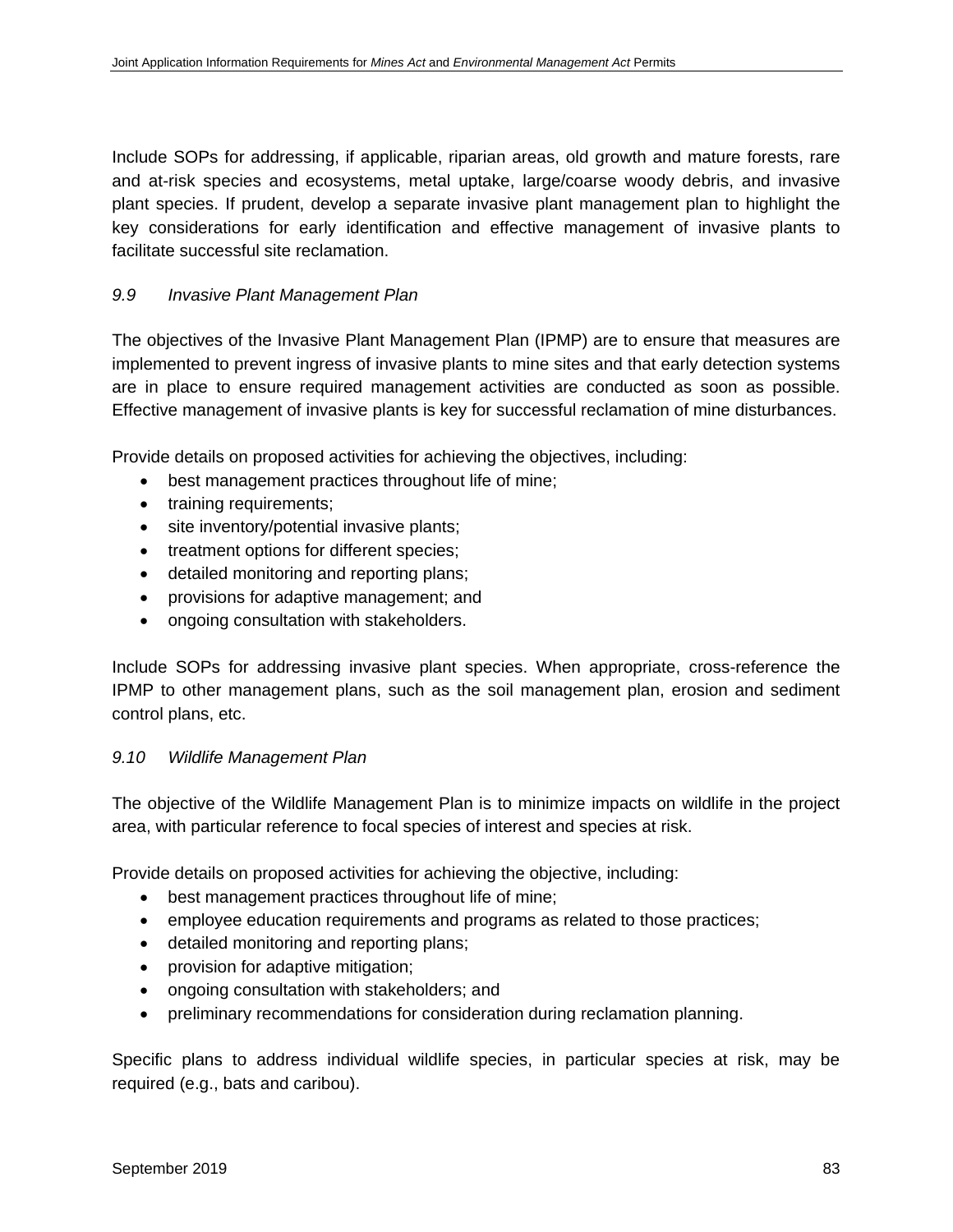Ensure that wildlife monitoring programs address requirements outlined and regulated by FLNR.

#### *9.11 Archaeological Management and Impact Mitigation Plan*

Address the following:

- archaeological and cultural heritage resources awareness training;
- training for archaeological monitoring;
- detailed chance-find procedures, including obtaining required permits;
- applicable legislation, regulations, and guidelines;
- Heritage Inspection and Alteration Permits; and
- protection of existing sites.

#### *9.12 Mine Emergency Response Plan*

The Code requires all mines in British Columbia to have a Mine Emergency Response Plan (MERP). Consider all phases of the mine's activity in the preparation of the MERP, including exploration, development, construction, operation, and reclamation. Adapt and update the MERP as required as it progresses through each phase. The Province has developed a MERP Guidelines document that suggests approaches for preparing, training, and organizing personnel for managing a mine emergency. In accordance with Section 10.4.2.1.e of the Code, integrate the TSF emergency preparedness and response plan into the MERP.

#### *9.13 Mine Site Traffic Control Plan*

Provide a general description of the Mine Site Traffic Control Plan, which should include information on the following:

- radio frequencies;
- maximum allowable speeds for the vehicles in use;
- rules for passing;
- "stop" and "yield" locations;
- priority rules for various vehicles;
- rules for night operation;
- maximum operating grades;
- emergency run-off protection;
- shoulder barriers;
- access roads to the mine site, including:
	- o access restrictions,
	- o load restrictions (if any),
	- o radio frequencies to be used by local traffic, and
	- o route maps showing key locations or turns for access roads to the mine site; and
- other relevant information, as required.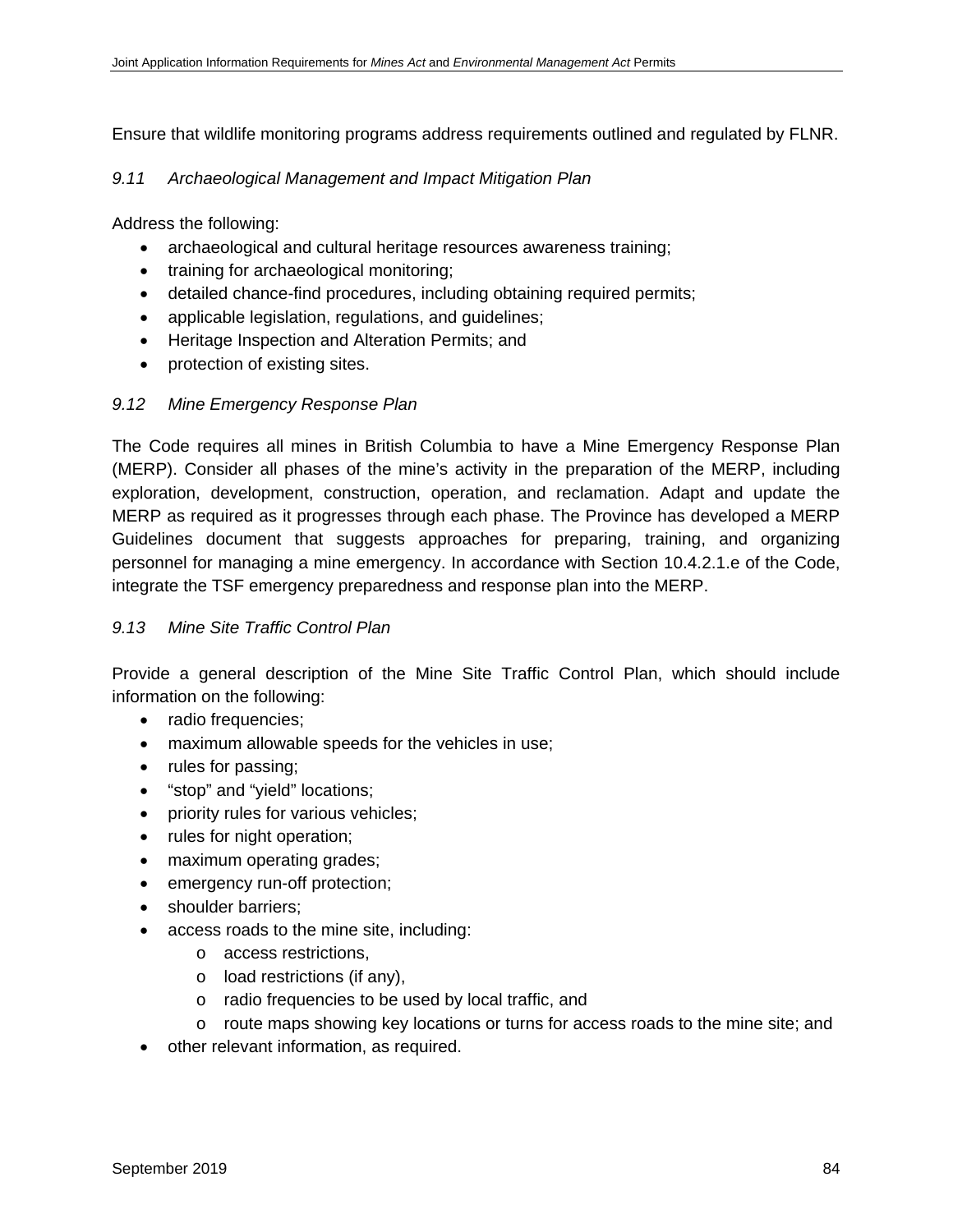#### *9.14 Fuel Management and Spill Control Plan*

Outline the following:

- fuel handling and transportation;
- dispensing and storage facilities and related equipment; and
- procedures regarding fuel management and spill control to be followed at the mine site during construction and operation.

Use the following regulations and codes when developing the Fuel Management and Spill Control Plan:

- B.C. Building and Fire Codes;
- Environmental Management Act;
- Petroleum Storage Facilities; and
- Storm Water Regulation.

This is not intended to be an exhaustive list. For further guidance, refer to [A Field Guide to Fuel](https://www2.gov.bc.ca/assets/gov/environment/waste-management/industrial-waste/industrial-waste/oilandgas/fuel_handle_guide.pdf)  [Handling, Transportation and Storage](https://www2.gov.bc.ca/assets/gov/environment/waste-management/industrial-waste/industrial-waste/oilandgas/fuel_handle_guide.pdf)<sup>101</sup>.

Include an Emergency Response Plan in accordance with regulatory requirements, including a Spill Response Plan for prevention and management of spills and fugitive emissions on site and on product transportation routes.

Develop a contingency plan for preventing, minimizing, and containing spills. Include plans for process upsets and non-compliant discharges (e.g., collection ponds with pump-back systems, back-up treatment systems). A number of guidance documents<sup>[102](#page-96-1) [103](#page-96-2) [104](#page-96-3) [105](#page-96-4)</sup> can be used to inform contingency plans.

# *9.15 Combustible Dust Management Plan*

Where combustible dust may be a hazard, a Combustible Dust Management Plan must be provided. The plan must be prepared by professionals or persons who, in the opinion of the Chief Inspector, are qualified to perform the work. The plan must include the following:

- include both surface and underground operations;
- the mining and processing methods being proposed;
- building designs required for dust management; and
- reference the best practises used to develop the plan.

<span id="page-96-0"></span> <sup>101</sup> https://www2.gov.bc.ca/assets/gov/environment/waste-management/industrial-waste/industrialwaste/oilandgas/fuel\_handle\_guide.pdf

<span id="page-96-1"></span><sup>102</sup> www2.gov.bc.ca/gov/content/environment/air-land-water/spills-environmental-emergencies/planning-preventionresponse/industry-emergency-response-plans

<span id="page-96-2"></span><sup>103</sup> http://www.scc.ca/en/standardsdb/standards/18899

<span id="page-96-3"></span><sup>104</sup> http://www.bclaws.ca/civix/document/id/complete/statreg/263\_90

<span id="page-96-4"></span><sup>105</sup> http://www.ec.gc.ca/lcpe-cepa/D6ADAD2D-2E02-4885-81AE-788168284720/guide-eng.pdf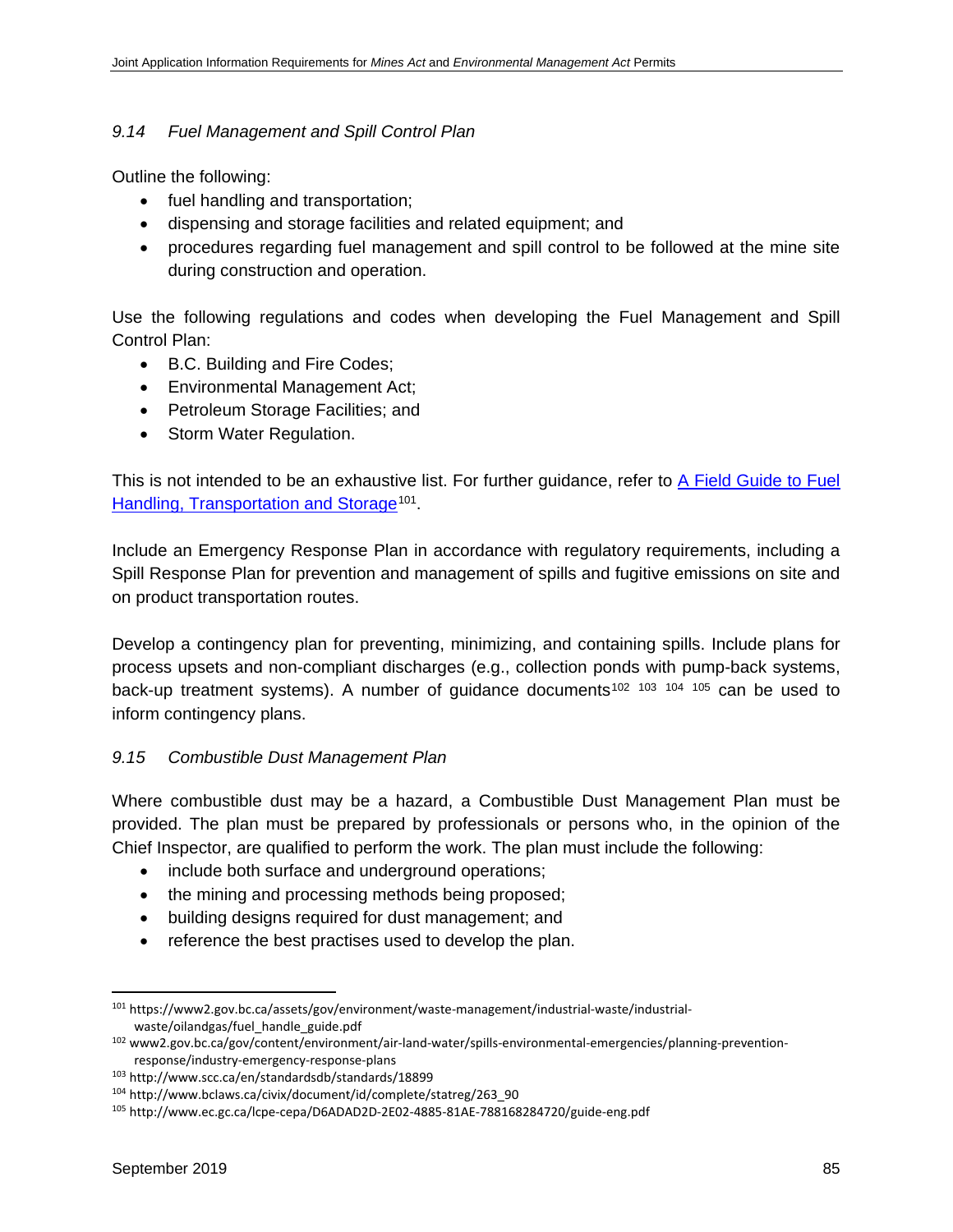# *9.16 Chemicals and Materials Storage, Transfer, and Handling Plan*

List and provide descriptions of potential chemicals and substances classified as or deemed to be potentially hazardous (including toxic chemicals/substances) and that will be used and produced during any mine/project phase (e.g., construction, development, operation). Describe storage, transfer, and handling plans and procedures for the identified chemicals and substances. Clearly indicate how compliance with Sections 2.3.3, 2.3.4, 2.3.6, 2.3.8, and 2.13.1 through 2.13.20 of the Code will be achieved.

Given that the hazardous products utilized during construction and operation are likely to be adjusted over the life of the project, outline a policy or procedure for product procurement that identifies and assigns responsibility and a process for assessing storage, emergency/spill response, potential worker exposure, and general health and safety considerations, prior to bringing a new product on site.

Refer to the *[Hazardous Waste Regulation](http://www.bclaws.ca/Recon/document/ID/freeside/63_88_01)*<sup>[106](#page-97-0)</sup> of the *EMA* for further information on hazardous materials.

# *9.17 Waste (Refuse and Emissions) Management Plan*

Briefly describe waste management strategies to be followed during construction, operation, closure, and post-closure. Clearly outline all discharges through the various construction and operation phases of the project, including the following:

- air contaminants:
	- o list potential sources, including open burning, incineration, spills, dust, fugitive emissions from all processes (including cooling), emissions from ponds and yards, and emissions from electrical generation (depending on the mining process, an air discharge permit may be required);
- effluents:
	- o list sources, including spills, exfiltration, spray irrigation, other losses from processes (including cooling), and sewage and stormwater discharges;
- refuse:
	- o list sources, including spills and other losses of materials such as leachate, materials from landfilling or land-farming, or recyclable materials;
- contaminated soil management:
	- $\circ$  provide plans to remediate or manage soils impacted by spills on the site<sup>[107](#page-97-1)</sup>;
	- o provide detailed descriptions of any proposed pollution control and/or water management necessary during construction and operations to manage existing contamination;

<span id="page-97-0"></span> <sup>106</sup> http://www.bclaws.ca/Recon/document/ID/freeside/63\_88\_01

<span id="page-97-1"></span><sup>107</sup> https://www2.gov.bc.ca/assets/gov/environment/waste-management/industrial-waste/industrial-waste/mining-smeltenergy/guidance-documents/guidance\_for\_hc\_impacted\_soils\_at\_mines.pdf